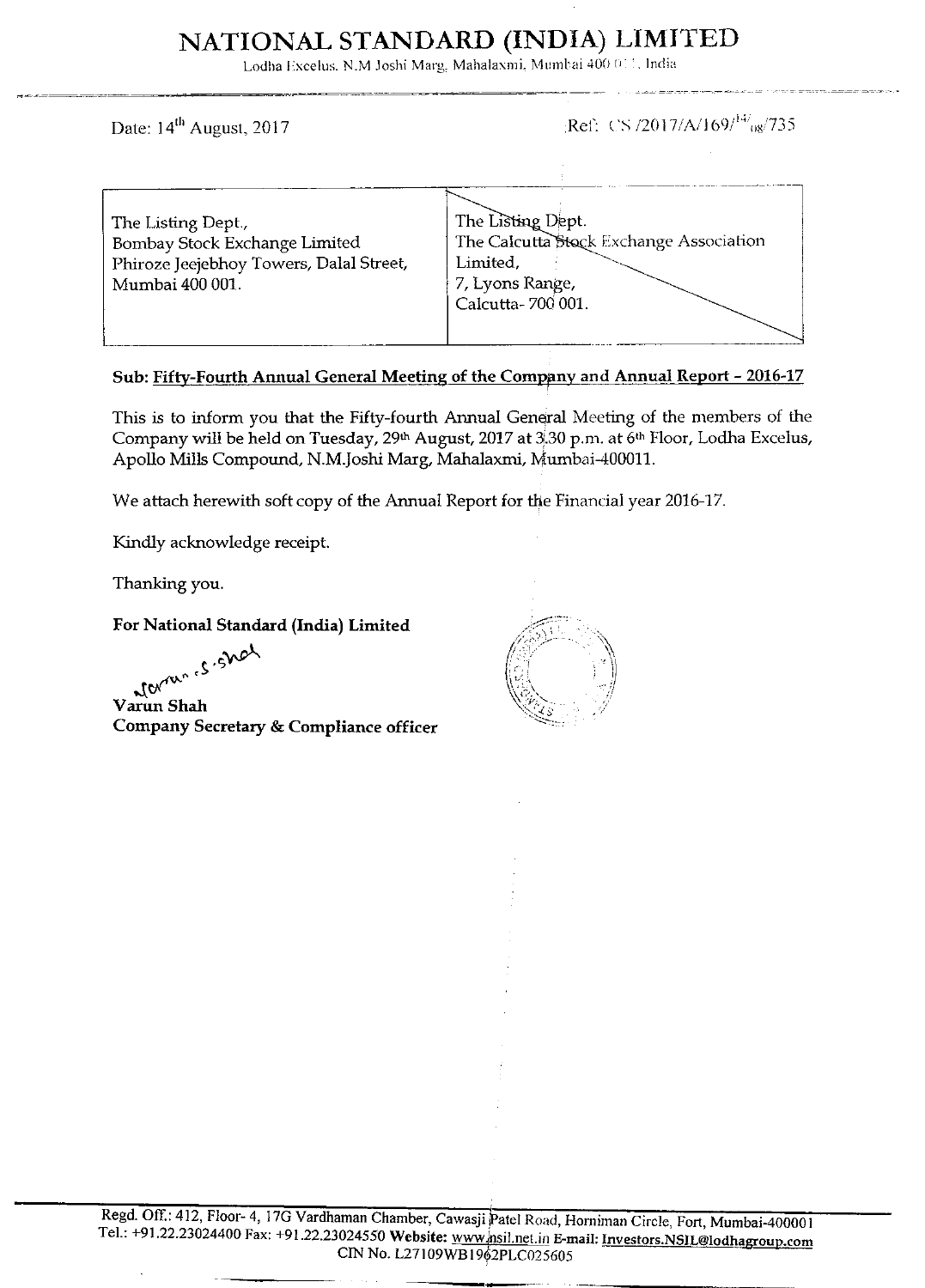# **NATIONAL STANDARD (INDIA) LIMITED 54th ANNUAL REPORT 2016-2017**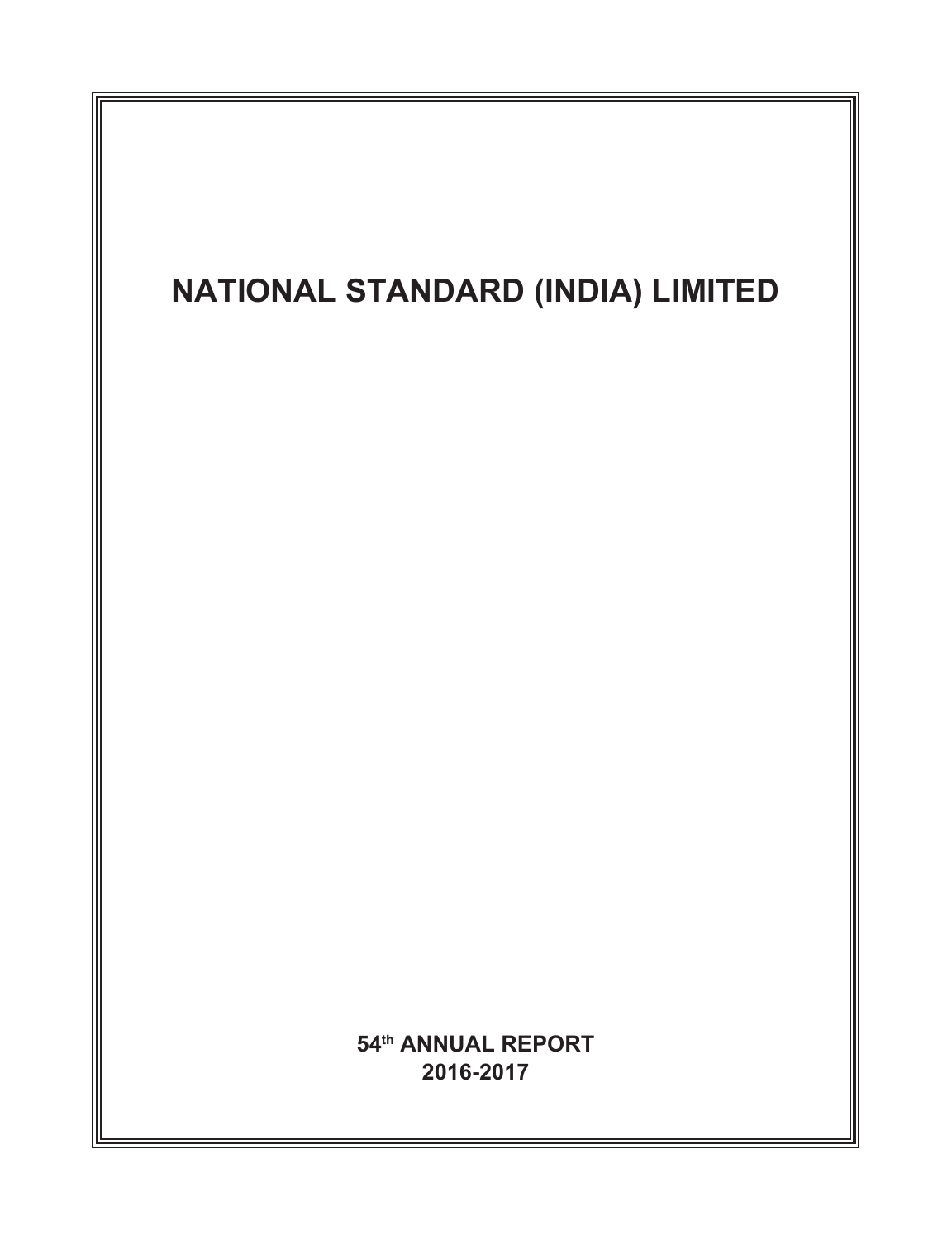# **CORPORATE INFORMATION**

## **DIRECTORS**

| Ms. Smita Ghag                   | Chairperson                                                                                          |
|----------------------------------|------------------------------------------------------------------------------------------------------|
| Mr. Santosh Kumar Ojha           | Independent Director (upto April 08, 2016)                                                           |
| Mr. Umashankar Hegde             | Independent Director                                                                                 |
| Mr. Bhushan Shah                 | Independent Director (w.e.f. July 6, 2016)                                                           |
| Mr. Narinder Pal Singh           | Non-Executive Director                                                                               |
| Mr. A. A. Lakshminarayanan       | Non-Executive Director                                                                               |
| Mr. Maninder Singh Chhabra       | Non-Executive Director                                                                               |
| <b>KEY MANAGERIAL PERSONNEL:</b> |                                                                                                      |
| Mr. Mahesh Thakur                | Chief Executive Officer (upto January 12, 2017)                                                      |
| Mr. Ramesh Chechani              | <b>Chief Financial Officer</b>                                                                       |
| Mr. Samujiwal Ghosh              | Chief Executive Officer (w.e.f. February 7, 2017)                                                    |
| Mr. Varun Shah                   | Company Secretary and Compliance Officer (w.e.f. September 3, 2016)                                  |
| <b>REGISTERED OFFICE:</b>        | 412, Floor - 4, 17G Vardhaman Chamber,<br>Cawasji Patel Road, Horniman Circle, Fort, Mumbai - 400001 |
| <b>BANKERS</b>                   | Kotak Mahindra Bank Limited<br><b>HDFC Bank Limited</b>                                              |
| <b>SHARE TRANSFER AGENT</b>      | CB Management Services (P) Limited<br>P-22, Bondel Road, Kolkata-700 019                             |

# **TABLE OF CONTENTS**

| Contents                                       | Page No. |
|------------------------------------------------|----------|
| Notice and Explanatory Statement               | 03       |
| <b>Board's Report</b>                          | 09       |
| Report on Corporate Governance                 | 36       |
| <b>Management Discussion Analysis</b>          | 48       |
| <b>Independent Auditor's Report</b>            | 49       |
| <b>Balance Sheet</b>                           | 54       |
| <b>Statement of Profit &amp; Loss</b>          | 55       |
| <b>Cash Flow Statement</b>                     | 56       |
| Statement of Changes in Equity Share Capital   | 57       |
| Notes forming part of the Financial Statements | 58       |
| Proxy Form                                     | 93       |
| <b>Attendance Slip</b>                         | 95       |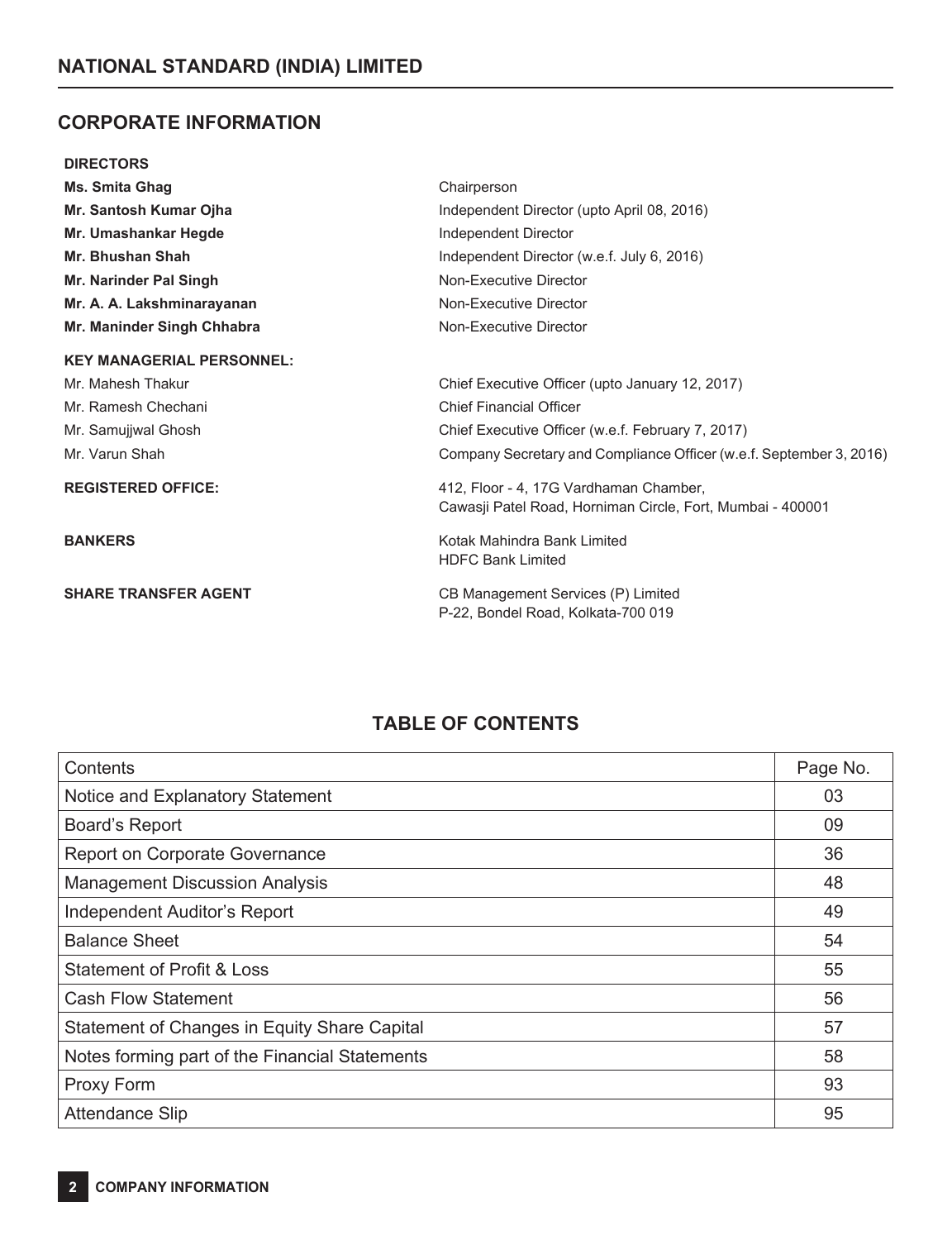# **NOTICE**

## **NOTICE IS HEREBY GIVEN THAT THE FIFTY FOURTH ANNUAL GENERAL MEETING) OF THE MEMBERS OF NATIONAL STANDARD (INDIA) LIMITED WILL BE HELD ON TUESDAY, 29th AUGUST, 2017, AT 3.30 P.M. AT LODHA EXCELUS, APOLLO MILLS COMPOUND, N.M. JOSHI MARG, MAHALAXMI, MUMBAI-400011 TO TRANSACT THE FOLLOWING BUSINESS:**

## **ORDINARY BUSINESS:**

- 1. To receive, consider and adopt the Audited Financial Statements of the Company for the financial year ended 31st March, 2017 together with the Reports of the Board of Directors' and Auditors' thereon.
- 2. To appoint a Director in place of Mr. A L Ananthanarayanan (DIN 00495490), who retires by rotation and is eligible, offers himself for re-appointment.

## **3. Ratification of appointment of the Statutory Auditors**

To consider and, if thought fit, to pass the following resolution as an Ordinary Resolution:

"**RESOLVED THAT** pursuant to the provisions of Section 139 and other applicable provisions, if any, of the Companies Act, 2013 and the Rules made thereunder (including any statutory modification(s), amendment(s) thereto or re-enactment thereof, for the time being in force) and pursuant to the resolution passed by the members at the 53rd Annual General Meeting appointing MSKA & Associates, Chartered Accountants (earlier known as MZSK & Associates) having firm registration no. 105047W as Statutory Auditors of the Company to hold office until the conclusion of the 58th Annual General Meeting, the Company hereby ratifies and confirms the appointment of MSKA & Associates, as Statutory Auditors of the Company for the financial year ending 31st March, 2018 on such remuneration as recommended by the Audit Committee and as may be mutually agreed between the Board of Directors of the Company and the Statutory Auditors."

## **4. Ratification of the remuneration of the Cost Auditor for the financial year ending 31st March, 2017**

To consider and, if thought fit, to pass the following resolution as an Ordinary Resolution:

"**RESOLVED THAT** pursuant to the provisions of Section 148 and other applicable provisions of the Companies Act, 2013 and the Companies (Audit and Auditors) Rules, 2014 including any statutory modification(s) or re-enactment thereof, for the time being in force, the aggregate remuneration of ₹1,10,000/- (Rupees One Lakh and Ten Thousand only) excluding out of pocket expenses and taxes, payable to the Cost Auditor, Mr. Dushyant C. Dave, Cost Accountant (Registration No. 100990), appointed by the Board of Directors of the Company on 3rd September, 2016, to conduct the audit of the cost records of the Company for the financial year ended 31st March, 2017, be and is hereby ratified."

## **NOTES:**

- 1) A member entitled to attend and vote at the 54th Annual General Meeting ("the Meeting") is entitled to appoint proxy to attend and vote instead of himself/herself and the proxy need not be a member of the Company. The instrument of proxy, in order to be effective, should be deposited at the Registered Office of the Company, duly completed, stamped and signed, not later than 48 hours before the commencement of the Meeting. A Proxy Form is annexed to this Annual Report. Proxies submitted on behalf of the companies, societies, etc., must be supported by an appropriate Board resolution / authority, as applicable.
- 2) A person can act as a proxy on behalf of the members not exceeding 50 (fifty) and holding in the aggregate not more than 10% of the total share capital of the Company. Members holding more than 10% of the total share capital of the Company carrying voting rights may appoint a single person as a proxy and such person shall not act as a proxy for any other person or member.
- 3) Corporate member(s) intending to send their authorised representatives to attend the Meeting are requested to send a certified copy of the Board Resolution(s) authorising their representative to attend and vote on their behalf at the Meeting.
- 4) Every member entitled to vote at the Meeting of the Company can inspect the proxies lodged at the Company at any time during the normal business hours of the Company during the period beginning 24 (twenty-four) hours before the time fixed for the commencement of the Meeting and ending on the conclusion of the Meeting. However, a prior notice of not less than 3 (three) days in writing of the intention to inspect the proxies lodged shall be required to be provided to the Company.
- 5) A Statement pursuant to Section 102 (1) of the Companies Act, 2013 ("the Act"), relating to the Special Business to be transacted at the Meeting is annexed hereto.
- 6) This Notice is also being sent with Annual Report along with attendance slip, proxy form and route map of the venue of the Meeting.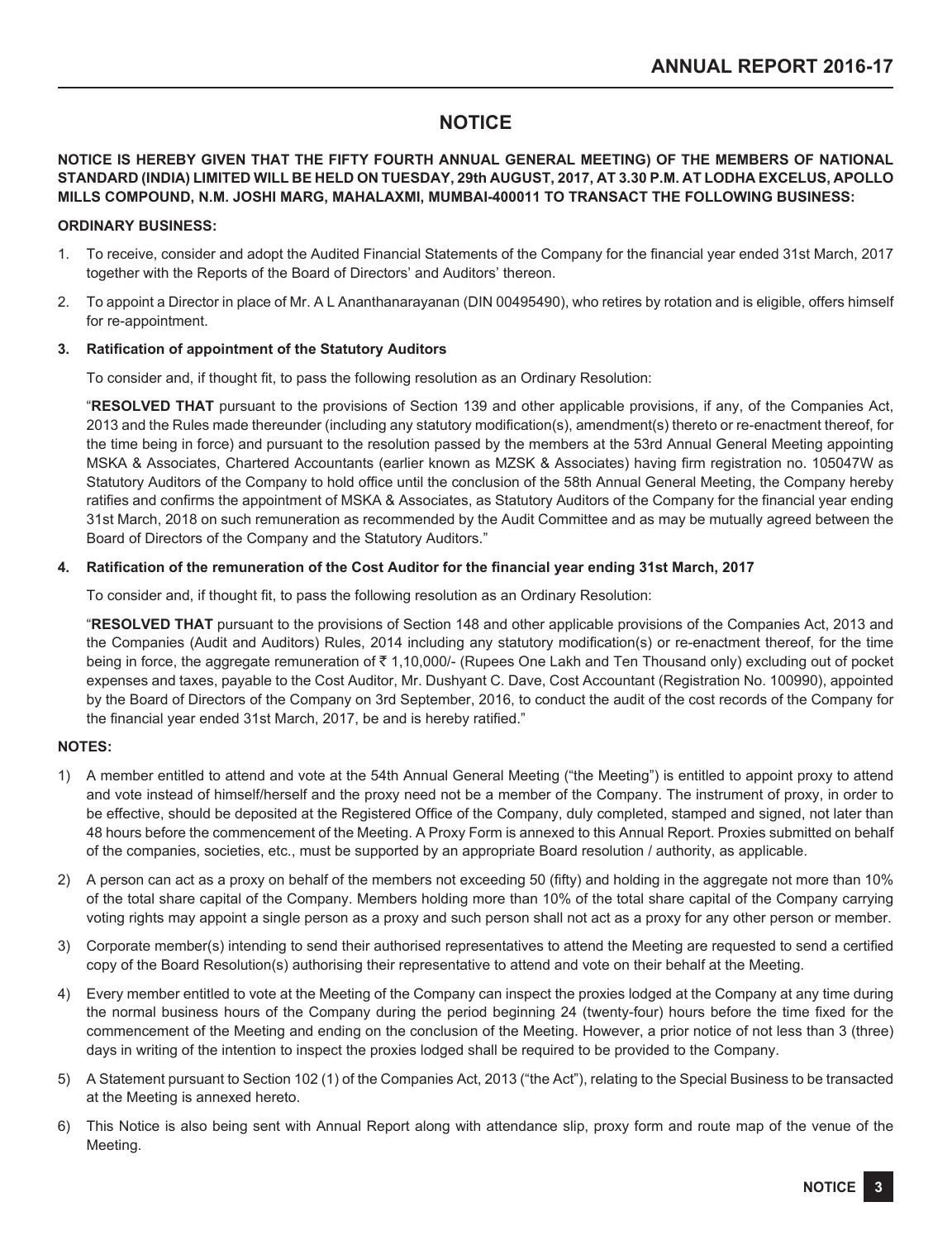- 7) Members / proxies / authorised representative should fill the attendance slip for attending the Meeting and bring their attendance slips along with their copy of the Annual Report at the Meeting.
- 8) In case of the joint holders attending the Meeting, only such joint holder whose name appears first in the order of names will be entitled to vote.
- 9) Members who hold shares in dematerialised form are requested to write their DP ID and Client ID number(s) and those who hold share(s) in physical form are requested to write their folio number(s) in the attendance slip for attending the Meeting in order to facilitate identification of membership at the Meeting.
- 10) Members holding shares in physical form in multiple folios in identical names or joint holding in the same order of names are requested to write to the Company's Registrar and Share Transfer agent, CB Management Services (P) Limited, P-22, Bondel Road, Kolkata-700 019, Tel No.: +91 33 40116700/22806692/94/2486, email ID: rta@cbmsl.com enclosing their original share certificate to enable them to consolidate the holdings into one folio.
- 11) The Register of Members and Share Transfer Books of the Company would remain closed from Wednesday, 23rd August, 2017 to Tuesday, 29th August, 2017 (both days inclusive) in terms of the provisions of Section 91 of the Companies Act, 2013.
- 12) The Register of Directors and Key Managerial Personnel and their shareholding maintained under Section 170 of the Companies Act, 2013 and the Register of Contracts or arrangements in which Directors are interested under Section 189 of Companies Act, 2013, will be available for inspection by the members at the Meeting.
- 13) Relevant documents referred to in the accompanying Notice are open for inspection by the members at the Registered Office and Corporate Office of the Company on all working days, excluding Saturday, Sunday and Public Holidays between 11.00 A.M. and 1.00 P.M. upto and including the date of AGM. The said documents will also be available for inspection at the Meeting.
- 14) In terms of Rule 18 of the Companies (Management and Administration) Rules, 2014, the Company may give notice through electronic mode addressing to the person entitled to receive such e-mail as per the records of the Company or as provided by the depository, provided that the Company shall provide an advance opportunity atleast once in a financial year, to the member to register his e-mail address and changes therein and such request may be made by only those members who have not got their email ID recorded or to update a fresh email ID and not from the members whose e-mail IDs are already registered. In view of the above, the Company hereby request the members who have not updated their email IDs to update the same with their respective Depository Participant(s) or the CB Management Services (P) Limited, the Registrar and Transfer Agent of the Company. Further, the members holding shares in electronic mode are requested to keep their email addresses updated with the Depository Participants. Members holding shares in the physical mode are also requested to update their email addresses by writing to the Registrar and Transfer Agent of the Company quoting their folio number(s).
- 15) Physical copy of the Notice of the Meeting, Annual Report, Proxy Form and attendance slip are being sent to all the members of the Company whose address are registered with the Company or with the Depository Participant(s) or with CB Management Services (P) Limited, the Registrar and Share Transfer Agent of the Company.
- 16) Members holding shares in dematerialized form are requested to intimate all changes pertaining to their bank details, National Electronic Clearing Service (NECS) and Electronic Clearing Service (ECS) mandates, nominations, power of attorney, change of address, change of name, e-mail address, contact numbers, etc., to their Depository Participant (DP). Changes intimated to the DP will then be automatically reflected in the Company's record which will help the Company and the Company's Registrar and Transfer Agent, CB Management Services (P) Limited to provide efficient and better services. Members holding shares in physical form are requested to intimate such changes either to the Company or to the Company's Registrar and Transfer Agent, CB Management Services (P) Limited.
- 17) The Securities and Exchange Board of India (SEBI) has mandated submission of Permanent Account Number (PAN) by every participant in the securities market. Members holding shares in demat form are, therefore, requested to submit PAN details to the Depository Participants with whom they are maintaining their demat accounts. Members holding shares in physical form can submit their PAN details to CB Management Services (P) Limited, the Registrar and Share Transfer Agent of the Company.
- 18) Members desiring any information relating to the accounts are requested to write to the Company well in advance so as to enable the Management to keep the information ready.
- 19) Members holding shares of the Company as on Tuesday, 22nd August, 2017, shall be entitled to vote at the Meeting of the Company. A person who is not a member as on the cut-off should treat this notice for information purpose only.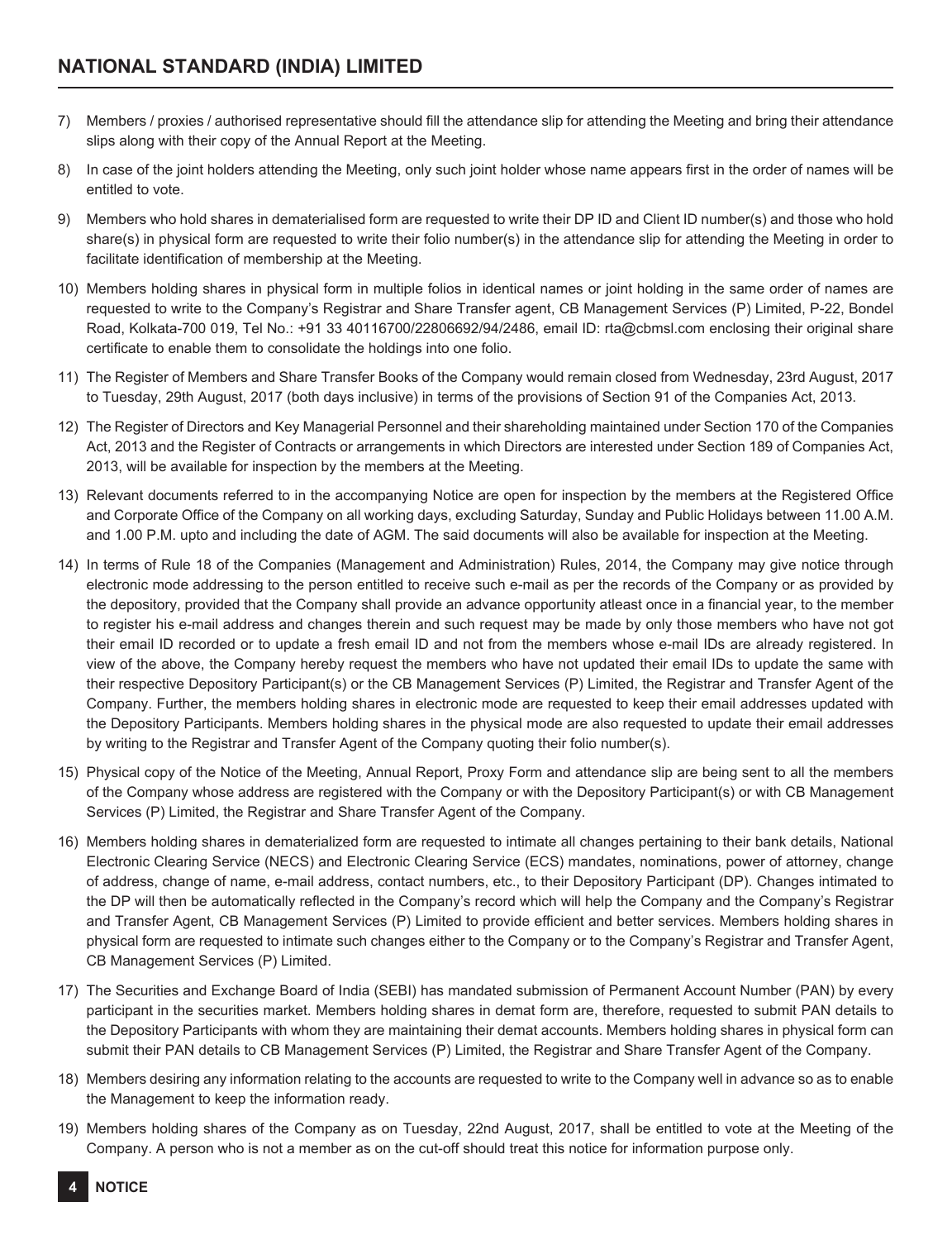20) In terms of Section 152 of the Act, Mr. A L Ananthanarayanan, retires by rotation at the Meeting and being eligible, offers himself for re-appointment. The Nomination and Remuneration Committee of the Board and the Board of Directors of the Company recommend his re-appointment.

The additional information in respect of re-appointment of Mr. A L Ananthanarayanan as Director, liable to retire by rotation, pursuant to the provisions of Securities and Exchange Board of India (Listing Obligations and Disclosure Requirements) Regulations, 2015 and the Secretarial Standard on General Meetings, are provided as Annexure 1 to the Explanatory Statement.

- 21) Mr. A L Ananthanarayanan is interested in the Ordinary Resolution as set out at Item No. 2 of the Notice with respect to his re¬appointment. The relatives of Mr. A L Ananthanarayanan may be deemed to be interested in the said Resolution to the extent of their shareholding interest, if any, in the Company. Save and except the above, none of the Directors / Key Managerial Personnel of the Company / their Relatives are, in any way, concerned or interested, financially or otherwise, in the Ordinary Resolution set out under Item No. 2.
- 22) The Company is providing facility for voting by electronic means (e-voting) through an electronic voting system which will include remote e-voting as prescribed by the Companies (Management and Administration) Rules, 2014 as presently in force and the business set out in the Notice will be transacted through such voting. Information and instructions including details of User ID and password relating to such e-voting are provided as follows:
	- a. In compliance with the provisions of Section 108 of the Companies Act, 2013, Rule 20 of the Companies (Management and Administration) Rules, 2014 as amended by the Companies (Management and Administration) Amendment Rules, 2015 and the Secretarial Standards issued by the Institute of Company Secretaries, the Company is pleased to provide members a facility to exercise their right to vote on the business proposed to be transacted at the Annual General Meeting (AGM) by electronic means and the business may be transacted through e-voting services. The facility of casting the votes by the members using an electronic voting system from a place other than venue of the AGM, ("remote e-voting") will be provided by Central Depository Services (India) Limited (CDSL).
	- b. The facility for voting through ballot form shall be made available at the AGM premises and the members attending the Meeting who have not cast their vote by remote e-voting shall be able to exercise their right at the AGM through ballot paper.
	- c. The members who have cast their vote by remote e-voting prior to the AGM may also attend the AGM but shall not be entitled to cast their vote again.
	- d. Any person, who acquires shares of the Company and becomes member of the Company after the dispatch of the notice and holding shares as of the cut-off date i.e., Tuesday, 22nd August, 2017 may obtain their login ID and password by sending a request at helpdesk.evoting@cdslindia.com. However, if you are already registered with CDSL for remote e-voting then you can use your existing user ID and password for casting your vote.
	- e. The voting rights of the members shall be in proportion to the number of equity shares held by them as on the cut-off date, Tuesday, 22nd August, 2017.
	- f. A person, whose name is recorded in the Register of Members or in the Register of Beneficial Owners maintained by the depositories as on the cut-off date i.e. Tuesday, 22nd August, 2017 only shall be entitled to avail the facility of remote e-voting as well as voting at the AGM through ballot paper.
	- g. The remote e-voting period commences on Saturday, 26th August, 2017 (9:00 am) and ends on Monday, 28th August, 2017 (5:00 pm). During this period the members' of the Company, holding shares either in physical form or in dematerialized form, as on the cut-off date i.e. Tuesday, 22nd August, 2017, may cast their vote by remote e-voting. The remote e-voting module shall be forthwith blocked by CDSL for voting thereafter.

Once the vote on a resolution is cast by the member, the member shall not be allowed to change it subsequently or vote again.

- h. You can also update your mobile number and e-mail ID in the user profile details of the folio which may be used for sending future communication(s).
- i. A member can opt for only one mode of voting i.e. either through remote e-voting or by ballot process to be done at the AGM. If a member casts vote by both modes, then voting done through remote e-voting shall prevail and the ballot form shall be treated as invalid.
- j. The Company has appointed Mr. Sharat Shetty, Practising Company Secretary, as the scrutinizer (the **'Scrutinizer'**) for scruntizing the remote e-voting process as well as voting at the AGM in a fair and transparent manner.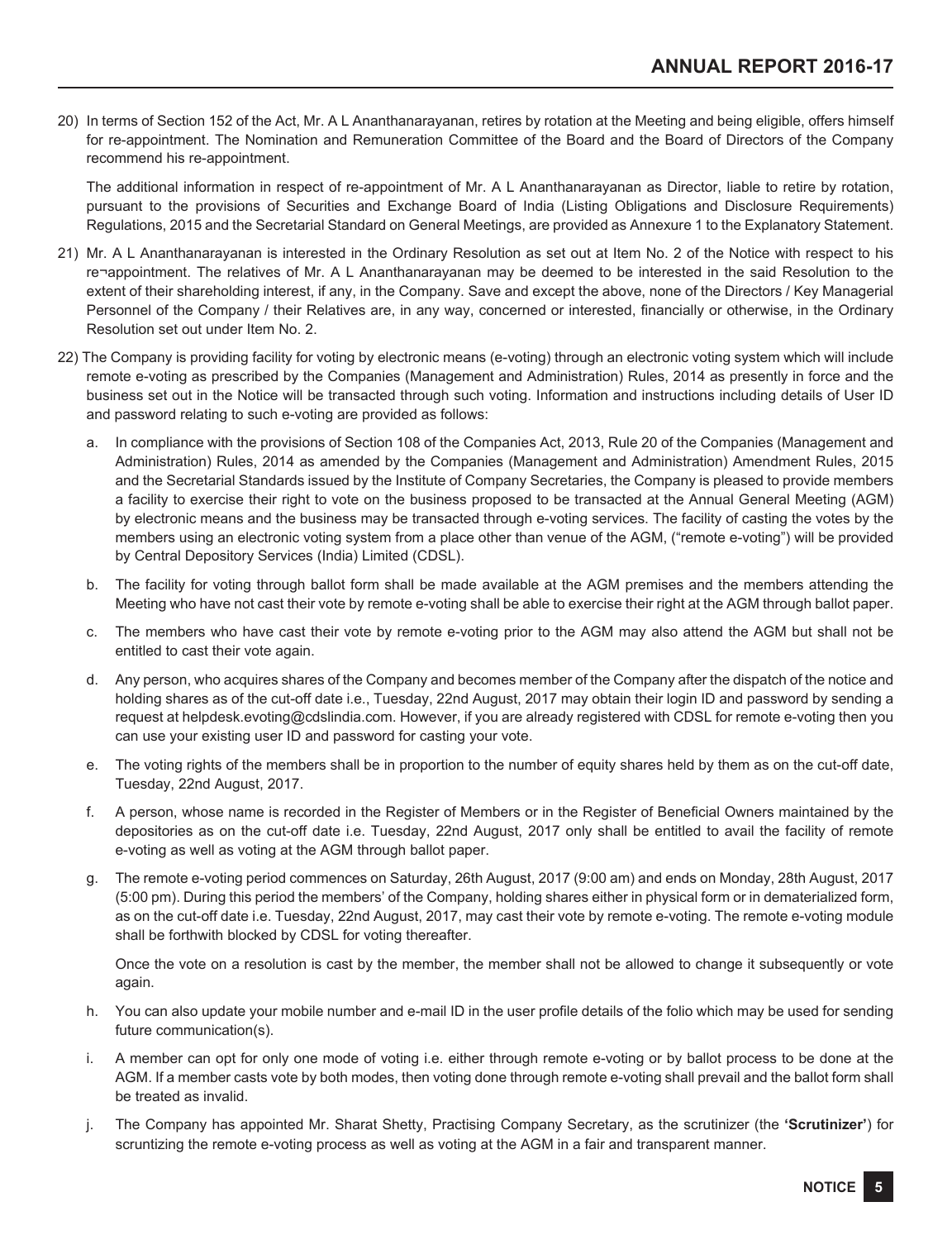- k. The Chairperson shall, at the AGM, at the end of discussion on the business matters on which voting is to be held, allow voting with the assistance of the Scrutinizer, by use of **''Ballot Form"** for all those members who are present at the AGM but have not cast their votes by availing the remote e-voting facility.
- l. The Scrutinizer shall after the conclusion of voting at the AGM, first count the votes cast at the Meeting and thereafter unblock the votes cast through remote e-voting in the presence of atleast two witnesses not in the employment of the Company and shall make, not later than 3 (three) days of the conclusion of the AGM, a consolidated scrutinizer's report on the total votes cast in favour or against, if any, to the Chairperson or a person authorized by her in writing, who shall counter sign the same and declare the result of the voting forthwith.
- m. The results declared along with the report of the Scrutinizer will be placed on the website of the Company www.nsil.net.in and on the website of the CDSL immediately after the declaration of result by the Chairperson or a person authorized by her in writing. The results will also be immediately forwarded to the stock exchanges (BSE Limited and The Calcutta Stock Exchange Limited).
- n. This notice has been updated with the instructions for voting through electronic means as per the amended Companies (Management and Administration) Rules, 2015.

## **THE PROCESS AND MANNER FOR REMOTE E-VOTING IS AS UNDER:**

- a. The voting period begins on Saturday, 26th August, 2017 (9:00 am) and ends on Monday, 28th August, 2017 (5:00 pm). During this period Members' of the Company, holding shares either in physical form or in dematerialized form, as on the cut-off date, Tuesday, 22nd August, 2017 may cast their vote electronically. The e-voting module shall be disabled by CDSL for voting thereafter.
- b. Members who have already voted prior to the AGM date would not be entitled to vote at the meeting venue.
- c. The Members should log on to the e-voting website www.evotingindia.com
- d. Click on Shareholders
- e. Now Enter your User ID
	- i. For CDSL: 16 digits beneficiary ID,
	- ii. For NSDL: 8 Character DP ID followed by 8 Digits Client ID,
- f. Members holding shares in Physical Form should enter Folio Number registered with the Company.
- g. Next enter the Image Verification as displayed and Click on Login.
- h. If you are holding shares in demat form and had logged on to www.evotingindia.com and voted on an earlier voting of any Company, then your existing password is to be used.
- i. If you are a first time user follow the steps given below

For Members holding shares in Demat Form and Physical Form

- PAN Enter your 10 digit alpha-numeric PAN issued by Income Tax Department (Applicable for both demat shareholders as well as physical shareholders).
	- Members who have not updated their PAN with the Company/Depository Participant are requested to use the first two letters of their name and the 8 digits of the sequence number in the PAN field.
	- In case the sequence number is less than 8 digits enter the applicable number of 0's before the number after the first two characters of the name in CAPITAL letters. Eg. If your name is Ramesh Kumar with sequence number 1 then enter RA00000001 in the PAN field.
- i. After entering these details appropriately, click on "SUBMIT" tab.
- j. Members holding shares in physical form will then directly reach the Company selection screen. However, members holding shares in demat form will now reach 'Password Creation' menu wherein they are required to mandatorily enter their login password in the new password field. Kindly note that this password is to be also used by the demat holders for voting for resolutions of any other Company on which they are eligible to vote, provided that Company opts for e-voting through CDSL platform. It is strongly recommended not to share your password with any other person and take utmost care to keep your password confidential.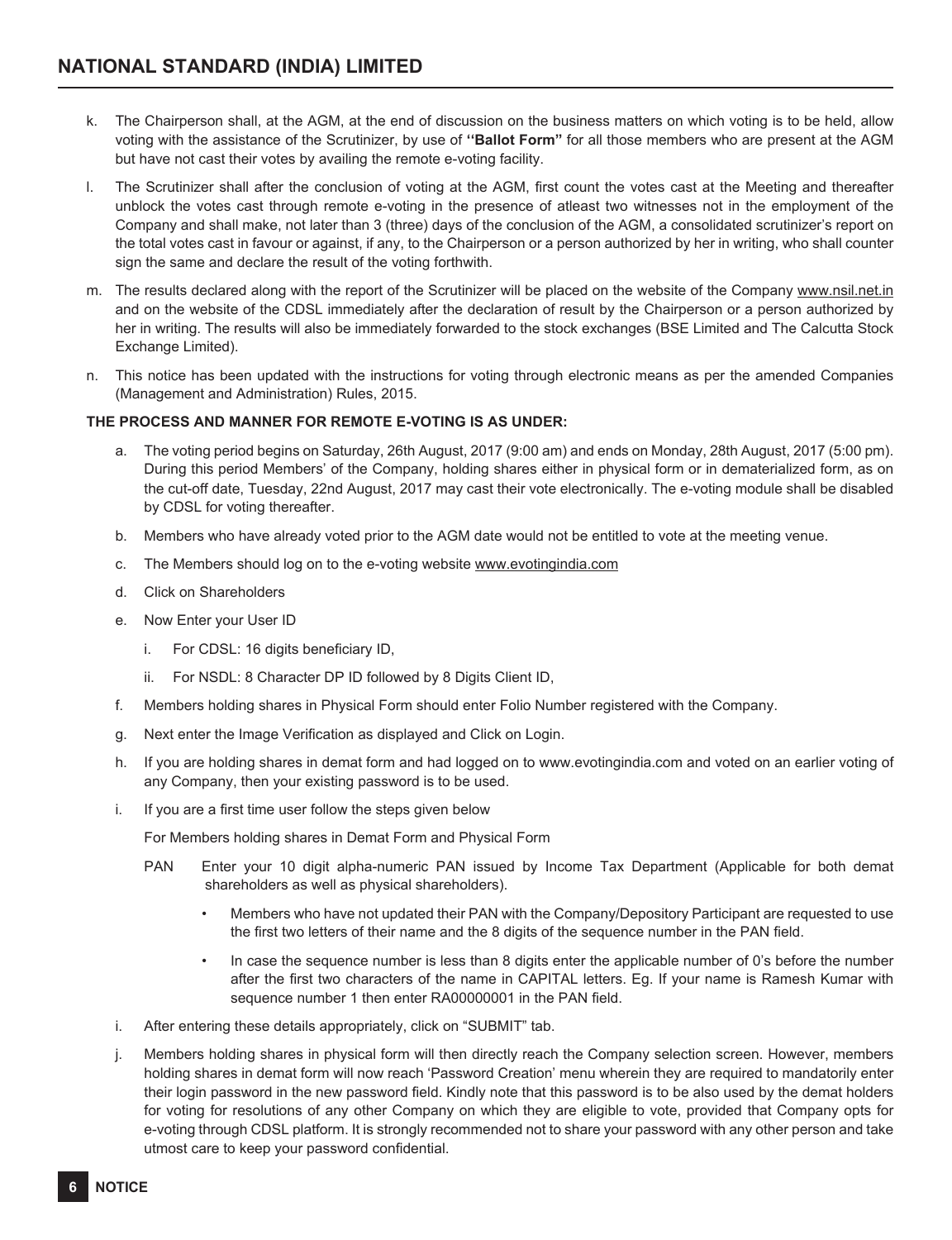- k. For Members holding shares in physical form, the details can be used only for E-voting on the resolutions contained in this Notice.
- l. Click on the EVSN for the relevant <Company Name> on which you choose to vote.
- m. On the voting page, you will see "RESOLUTION DESCRIPTION" and against the same the option "YES/NO" for voting. Select the option YES or NO as desired. The option YES implies that you assent to the Resolution and option NO implies that you dissent to the Resolution.
- n. Click on the "RESOLUTIONS FILE LINK" if you wish to view the entire Resolution details. After selecting the resolution you have decided to vote on, click on "SUBMIT". A confirmation box will be displayed. If you wish to confirm your vote, click on "OK", else to change your vote, click on "CANCEL" and accordingly modify your vote.
- o. Once you "CONFIRM" your vote on the resolution, you will not be allowed to modify your vote.
- p. You can also take a print of the votes cast by clicking on "Click here to print" option on the Voting page.
- q. If a demat account holder has forgotten the login password then Enter the User ID and the image verification code and click on Forgot Password & enter the details as prompted by the system.

## **NOTE FOR NON – INDIVIDUAL MEMBERS AND CUSTODIANS**

- Non-Individual Members (i.e. other than Individuals, HUF, NRI etc.) and Custodian are required to log on to www.evotingindia.com and register themselves as Corporates.
- A scanned copy of the Registration Form bearing the stamp and sign of the entity should be emailed to helpdesk.evoting@cdslindia.com.
- After receiving the login details a Compliance User should be created using the admin login and password. The Compliance User would be able to link the account(s) for which they wish to vote on.
- The list of accounts linked in the login should be mailed to helpdesk.evoting@cdslindia.com and on approval of the accounts they would be able to cast their vote.
- A scanned copy of the Board Resolution and Power of Attorney (POA) which they have issued in favour of the Custodian, if any, should be uploaded in PDF format in the system for the scrutinizer to verify the same.

In case you have any queries or issues regarding e-voting, you may refer the Frequently Asked Questions ("FAQs") and e-voting manual available at www.evotingindia.com, under help section or write an email to helpdesk.evoting@cdslindia.com.

> By Order of the Board **For National Standard (India) Limited**

**Varun Shah Date: 25th May, 2017 Company Secretary Place: Mumbai Membership No: A28901**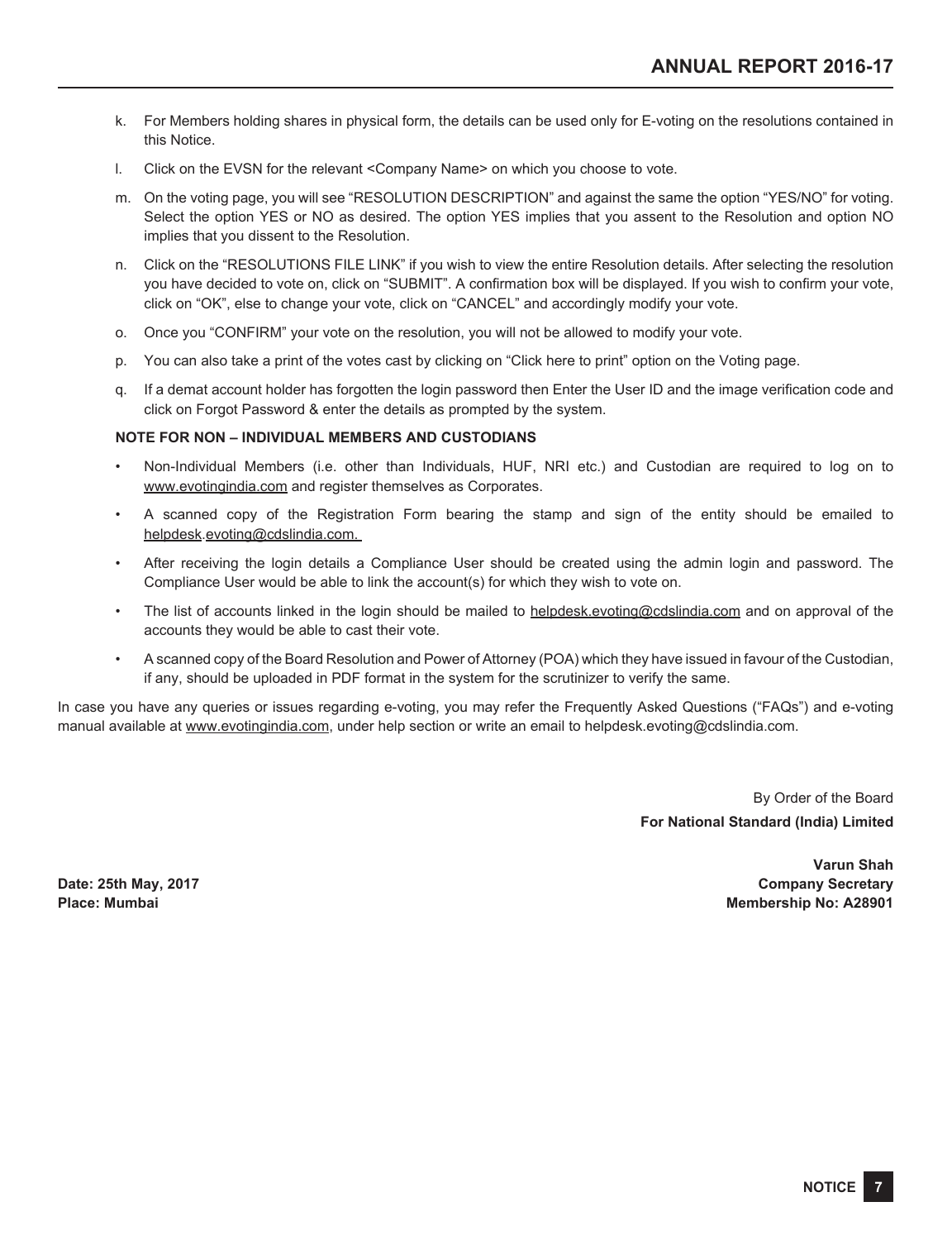## **ANNEXURE TO THE NOTICE OF ANNUAL GENERAL MEETING**

## **EXPLANATORY STATEMENT ANNEXED TO THE NOTICE PURSUANT TO SECTION 102(1) OF THE COMPANIES ACT, 2013 IN RESPECT OF THE BUSINESS MENTIONED IN THE NOTICE OF THE FIFTY FOURTH ANNUAL GENERAL MEETING OF THE COMPANY**

**Item 2:**

The Secretarial Standard on General Meetings issued by the Institute of Company Secretaries of India requires certain disclosures with respect to re-appointment of Mr. A.L. Ananthanarayanan (DIN: 00495490) as the Director of the Company who is liable to retire by rotation at this Annual General Meeting, which is mentioned below:

| Name of the Director / Manager                                                      | A.L. Ananthanarayanan                                                                                                                                                                                                                                                                                                                                                                                                     |  |  |  |
|-------------------------------------------------------------------------------------|---------------------------------------------------------------------------------------------------------------------------------------------------------------------------------------------------------------------------------------------------------------------------------------------------------------------------------------------------------------------------------------------------------------------------|--|--|--|
|                                                                                     | (DIN 00495490)                                                                                                                                                                                                                                                                                                                                                                                                            |  |  |  |
| Date of Birth                                                                       | 26th June, 1946                                                                                                                                                                                                                                                                                                                                                                                                           |  |  |  |
| Qualification                                                                       | He is a Mechanical Engineer from IIT Kharagpur and has also done PHD in<br>finance from University of British Columbia, Canada.                                                                                                                                                                                                                                                                                           |  |  |  |
| <b>Experience</b>                                                                   | Mr. A. L. Ananthanarayanan has worked with Jay Engineering in the DCM<br>group as a senior management trainee for almost 10 years. After various<br>senior level functional responsibilities at the plant at Hyderabad and the<br>corporate office, Dr. A. L. Ananthanarayanan joined R. P. Goenka's Group<br>and was responsible for a new grass-root plant set up at Hyderabad for fibre<br>glass and related products. |  |  |  |
| <b>Terms &amp; Conditions of appointment</b>                                        | As per the provisions of Companies Act, 2013                                                                                                                                                                                                                                                                                                                                                                              |  |  |  |
| Remuneration last drawn & Sought to be paid                                         | Nil                                                                                                                                                                                                                                                                                                                                                                                                                       |  |  |  |
| Date of Appointment on the Board                                                    | 14th August, 2009                                                                                                                                                                                                                                                                                                                                                                                                         |  |  |  |
| Directorships held in other companies as on                                         | Duncans Industries Limited<br>1 <sup>1</sup>                                                                                                                                                                                                                                                                                                                                                                              |  |  |  |
| 31 March, 2017                                                                      | Sriman Plastics Private Limited<br>2.                                                                                                                                                                                                                                                                                                                                                                                     |  |  |  |
|                                                                                     | Bhagyanagar Fibre Glass Private Limited<br>3.                                                                                                                                                                                                                                                                                                                                                                             |  |  |  |
|                                                                                     | Rockwell Industries Limited<br>4.                                                                                                                                                                                                                                                                                                                                                                                         |  |  |  |
|                                                                                     | National Standard Tyre Moulds (India) Limited<br>5.                                                                                                                                                                                                                                                                                                                                                                       |  |  |  |
| Memberships of committees across companies                                          | Member of Audit Committee in Duncans Industries Limited                                                                                                                                                                                                                                                                                                                                                                   |  |  |  |
| (includes only Audit & Stakeholders<br>Relationship Committee) as on 31 March, 2017 |                                                                                                                                                                                                                                                                                                                                                                                                                           |  |  |  |
| <b>Shareholding in the Company (Equity)</b>                                         | 879828 Equity Shares                                                                                                                                                                                                                                                                                                                                                                                                      |  |  |  |
| Relationship with other Directors / Manager/<br><b>Key Managerial Personnel</b>     | <b>None</b>                                                                                                                                                                                                                                                                                                                                                                                                               |  |  |  |
| Number of Board meetings attended during the<br>year 2016-17                        | 3                                                                                                                                                                                                                                                                                                                                                                                                                         |  |  |  |

The re-appointment of Mr. A.L.Ananthanarayanan is placed for the approval of the members based on the recommendation of the Nomination and Remuneration Committee.

The Board recommends the Item No. 2 of the Notice for your approval.

None of the Directors, other Key Managerial Personnel and relatives thereof except Mr. Narinder Pal Singh are in any way, concerned or interested financially or otherwise in the above resolution.

#### **Item 4 :**

The Board of Directors at its Meeting held on 3rd September, 2016 appointed Mr. Dushyant .C. Dave, Cost Accountant (Registration No: 100990), as the Cost Auditor of the Company for auditing the cost records maintained for the construction activity undertaken by the Company, for the financial year ended 31st March, 2017, at a remuneration amounting to Rs. 1,10,000 /- (Rupees One Lakh and Ten Thousand only) excluding out of pocket expenses and taxes, if any

In terms of the provisions of Section 148 of the Companies Act, 2013 read along with the Companies (Audit and Auditors) Rules, 2014 and Companies (Cost Records and Audit) Rules, 2014, the remuneration payable to Cost Auditor is required to be ratified by the members of the Company. Accordingly, the consent of the members is sought on the Ordinary Resolution as set out in Item 4 of the Notice.

The remuneration to be paid to the Cost Auditor of the Company is placed for the ratification by the members based on the recommendation of the Audit Committee.

None of the Directors, Key Managerial Personnel or their relatives are, in any way, concerned or interested financially or otherwise in the above resolution.

The Board recommends the Ordinary Resolution as set out in Item 4 of the Notice for your approval.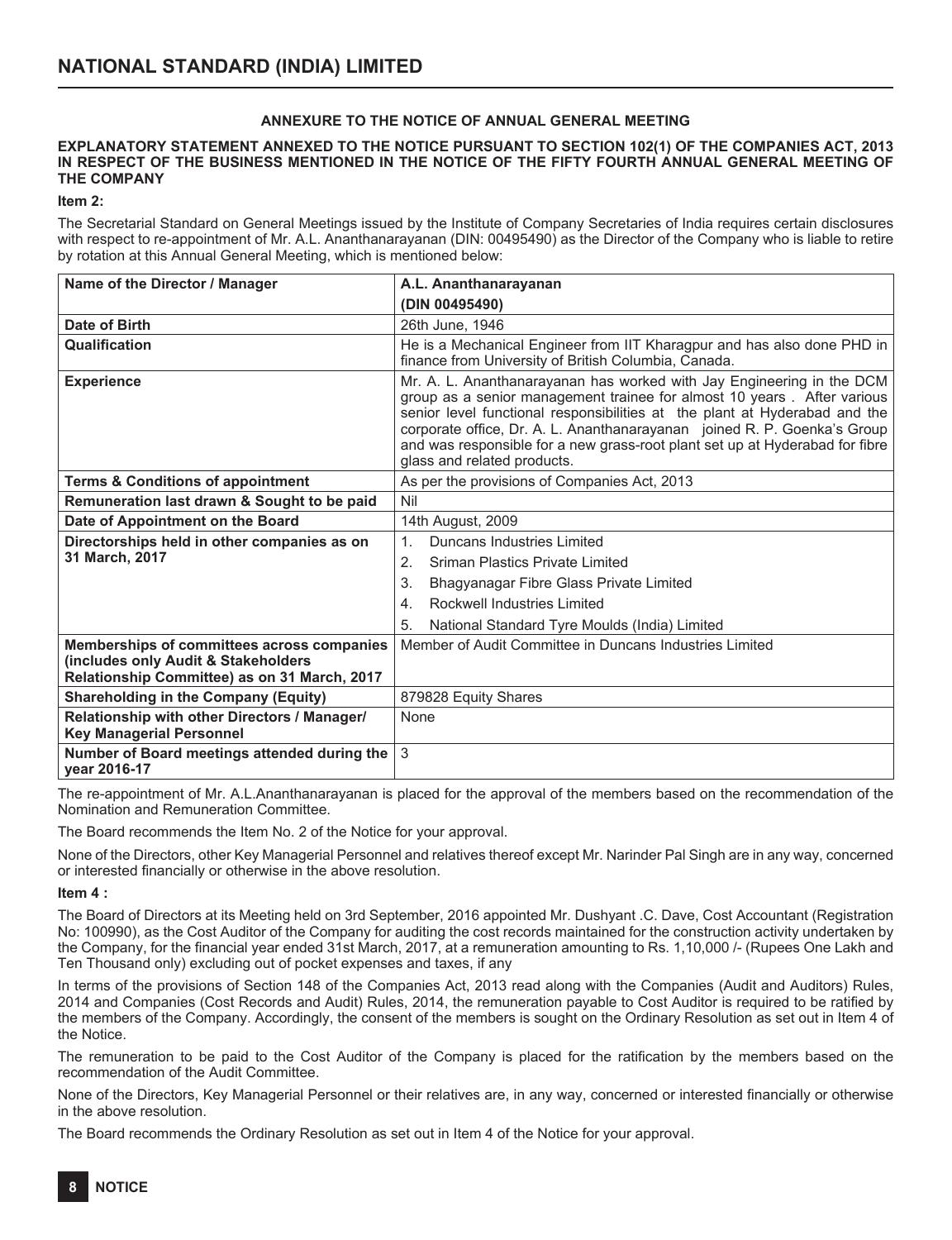# **BOARD'S REPORT**

## Dear Members,

The Directors are pleased to present the 54th Annual Report of the Company alongwith the audited financial statements for the financial year ended 31st March 2017.

Pursuant to the notification dated 16th February 2015 issued by the Ministry of Corporate Affairs, the Company has adopted the Indian Accounting Standards ("Ind AS") notified under the Companies (Indian Accounting Standards) Rules, 2015 with effect from 1st April 2016. Financial statements for the year ended and as at 31st March 2016 have been restated to conform to Ind AS.

## **1. FINANCIAL RESULTS**

The Company's performance during the financial year ended 31st March, 2017 as compared to the previous financial year, is summarized below:

|  |  | (₹ in lakhs) |  |
|--|--|--------------|--|
|--|--|--------------|--|

| <b>Particulars</b>                                      | 31st March, 2017 | 31st March, 2016 |
|---------------------------------------------------------|------------------|------------------|
| <b>Total Revenue</b>                                    | 13,454.38        | 20,546.13        |
| <b>Total Expenditure</b>                                | 6286.82          | 11411.69         |
| Earnings before Interest, Depreciation and Amortisation | 8,249.21         | 11,058.28        |
| Depreciation                                            | 8.12             | 2.73             |
| Finance cost                                            | 1,073.53         | 1.921.11         |
| Profit before tax                                       | 7,167.56         | 9,134.44         |
| <b>Tax Expenses</b>                                     | (3,025.67)       | (3,059.58)       |
| Net Profit for the year                                 | 4,141.89         | 6,074.86         |

Figures For FY 2015-16 have been restated as per Ind AS and therefore may not be comparable with financials for FY 2015-16 approved by the Directors and disclosed in the financial statements of previous year.

## **Highlights of the Company's Performance for the FY 2016-17**

- Revenue from Operations decreased by 37.37% to  $\bar{z}$  11,133.52 lakhs
- Profit before Tax decreased by 31.82% to  $\bar{z}$  7,167.56 lakhs
- Net Profit for the year was  $\bar{\tau}$  4,141.89 lakhs as compared to  $\bar{\tau}$  6,074.86 lakhs during the previous financial year.

## **2. DIVIDEND**

With a view to plough back the profits of the Company into the business operations, the Board of Directors do not recommend any dividend for the financial year under review.

## **3. BUSINESS AND INDUSTRY OVERVIEW**

#### **Macro Economic overview**

India has emerged as the fastest growing major economy in the world as per the Central Statistics Organisation and International Monetary Fund. With an annual growth of 7.1% during the year 2017, the Indian economy is one of the most resilient and among the fastest growing economies in the world. As per the Economic Survey 2016-17, the Indian economy is expected to grow between 6.75 and 7.5% in FY 2017-18. Moody's has affirmed the Government of India's Baa3 rating with a positive outlook stating that the reforms by the government will enable the country perform better compared to its peers over the medium term.

#### Source: https://www.ibef.org

## **Sector review**

The real estate sector is one of the most globally recognized sectors. In India, real estate is the second largest employer after agriculture and is slated to grow at 30% over the next decade. The construction industry ranks 3rd amongst the 14 major sectors in terms of direct, indirect and induced effects in all sectors of the economy.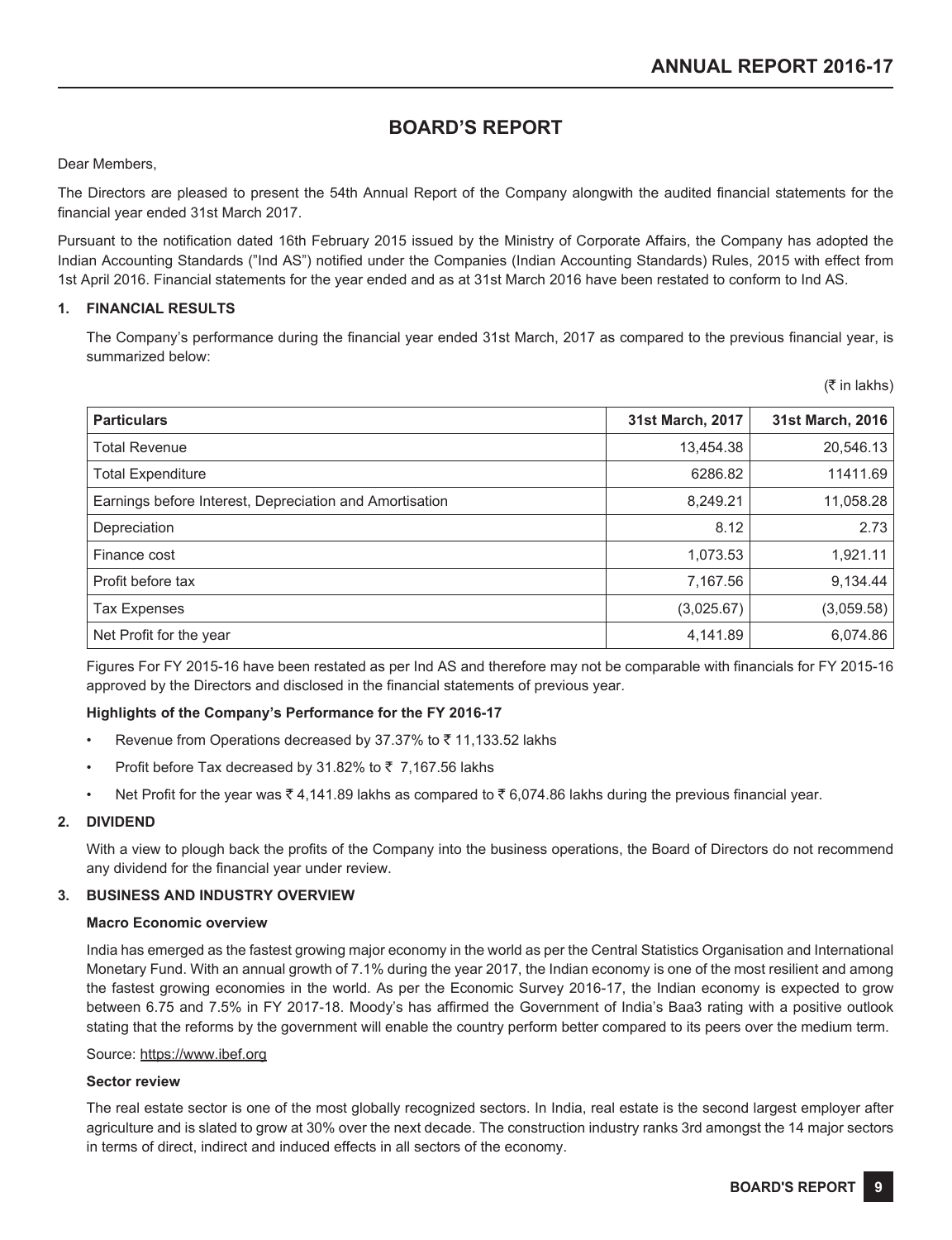# **NATIONAL STANDARD (INDIA) LIMITED**

The Indian real estate market is expected to touch US\$ 180 billion by 2020. The housing sector alone contributes 5-6% to the country's GDP. In the period FY2008-2020, the market size of this sector is expected to increase at a CAGR of 11.2%. Retail, hospitality and commercial real estate are also growing significantly, providing much-needed infrastructure for India's growing needs. Private equity investments in real estate increased 26% to a nine-year high of nearly  $\bar{\tau}$  40,000 crore in calendar year 2016.

Mumbai is the best city in India for commercial real estate investment, with likely returns of 12-19 % in the next five years, followed by Bengaluru and Delhi-NCR.

## Source https://www.ibef.org

## **Government Initiatives**

The Government of India along with the governments of the respective states has taken several initiatives to encourage the development in the sector. The Smart City Project, where there is a plan to build 100 smart cities, is a prime opportunity for the real estate companies.

The recently notified Real Estate (Regulation and Development) Act, 2016 is expected to have a huge transformational impact on the real estate sector. Goods and Service Tax is another significant reform which will subsume all indirect taxes and pave the way for a single market cross India. Demonetization in the third quarter of FY 2017 had a profound impact on the economy, especially in the real estate sector.

The Union Budget has put special emphasis on the affordable housing segment. Infrastructure status for this segment will help real estate entities to raise funds at substantially better interest rates. The credit linked subsidy scheme for first-time homebuyers under the Pradhan Mantri Awas Yojana is expected to push real estate demand in the mid-income group.

## **Mumbai Real Estate**

MMR market showed signs of revival in H2 FY16 with residential sales volume increasing by 5% y-o-y; though full year volumes were down 7% y-o-y. Also, 35% decline in new launches led to improvement in demand-supply scenario; inventory levels improved to 11 quarters compared to 12 quarters last year. While inventory of unsold units in MMR is higher than cities such as Bangalore and Pune, it is much below NCR having inventory level of 17 quarters. Prices remained stable or increased marginally across most of the micro-markets. Prices in MMR grew 3% in FY16, higher than NCR (flat y-o-y) and Pune (2%) but were marginally below Bangalore (4%).

Despite y-o-y decline in volumes, few large developers with an established brand managed to sell a significant chunk of the inventory mainly due to timely delivery, quality construction and a high level of services. With the implementation of Real Estate Regulatory Bill (RERA) in next 6-12 months, delivery timelines and transparency is expected to improve in the industry. We expect RERA to benefit large developers with established track record thereby leading to market share gains.

Activities in the office market have also improved significantly with absorption increasing to 7.5 mn sq ft in MMR region (highest in past four years) due to consolidation and growth by corporate entities largely in the BFSI and IT/ITeS industry. Owing to the improved demand-supply scenario, vacancy levels declined to 20% from 22% last year. This resulted in lease rentals increasing by 2-3% across micro-markets. With SEBI clearing most of the roadblocks for Real Estate Investment Trusts (REIT), we believe there is a huge opportunity in office space for developers and investors in India. Also, pick up in commercial activities is expected to provide a fillip to residential sales.

## **Business Overview**

The Company has undertaken an aspirational residential project by the name of Lodha Grandezza in the central business district of Thane, Wagle Estate. The Project comprises twin 18 storey residential towers in a mixed use development with three commercial Supremus towers comprising of chic boutique offices with spaces in the range of 2,000 square feet to 20,000 square feet. The target client profile of this project is the higher/upper middle income segment of the market.

"Lodha Excellencia", a premium residential project, with 20-storeyed towers with 2 & 3 BHK Garden Luxury Air-conditioned apartments in Thane, strategically located for easy connectivity was delivered in 3 years.

We are pleased to inform you that trading in the Company's shares, which was suspended since year 2003 has been revoked by the Bombay Stock Exchange with effect from 12th May 2017.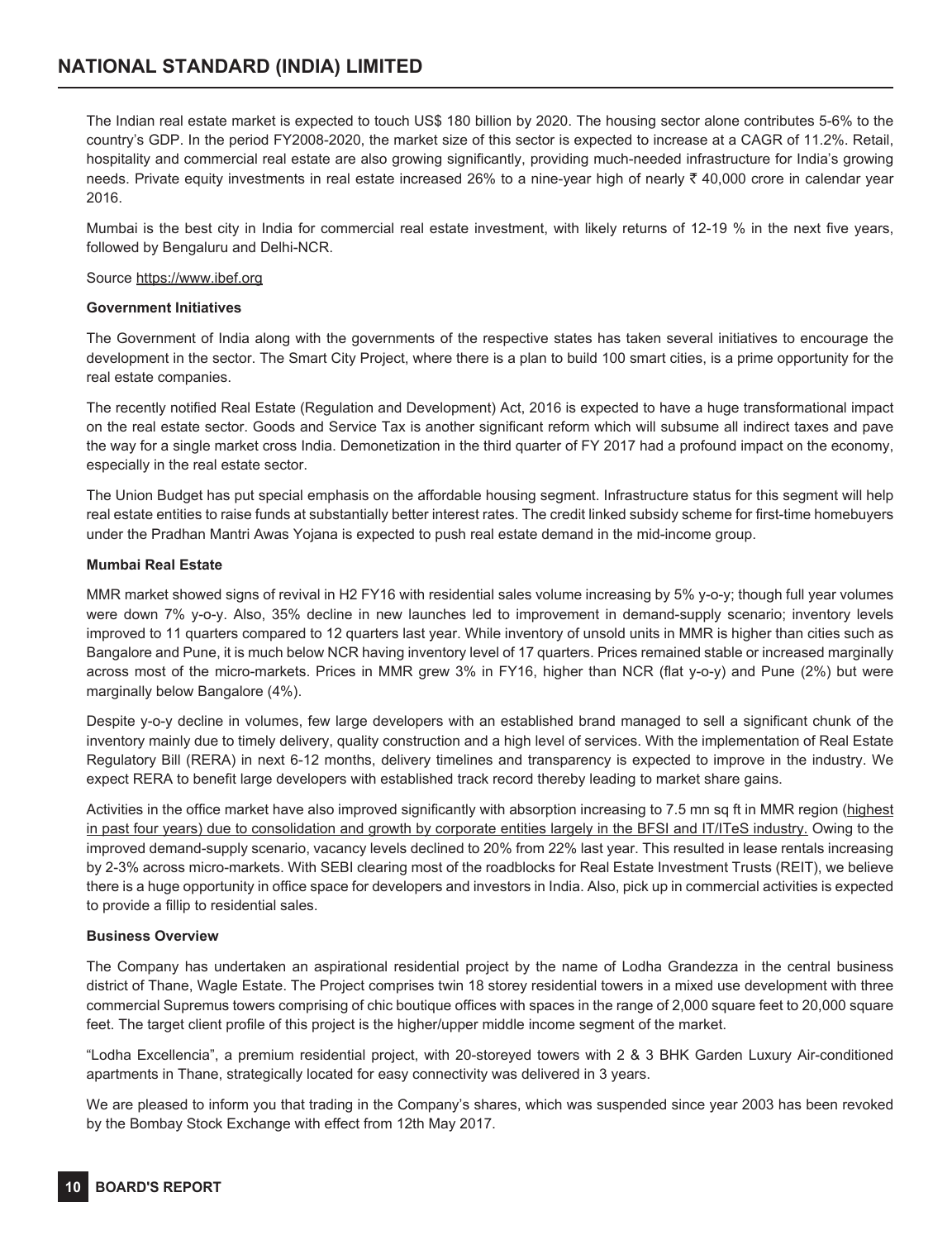## **4. EXTRACT OF ANNUAL RETURN**

Pursuant to Section 92(3) of the Companies Act, 2013 ('the Act') and rule 12(1) of the Companies (Management and Administration) Rules, 2014, extract of annual return is annexed as **Annexure I.**

#### **5. CHANGES IN SHARE CAPITAL**

During the financial year 2016-17, there has been no change in the equity share capital of the Company.

## **6. DIRECTORS AND KEY MANAGERIAL PERSONNEL**

Mr. Mahesh Thakur resigned as Chief Executive Officer of your Company effective 12th January, 2017. Mr. Samujjwal Ghosh was appointed as Chief Executive Officer of your Company effective 7th February, 2017.

In terms of Section 149 of the Act, Mr. Umashankar Hegde and Mr. Bhushan Shah are the Independent Directors of your Company. The Company has received declarations from all the Independent Directors confirming that they meet the criteria of independence as prescribed under the Act.

As per the provisions of the Companies Act, 2013, Mr. A.L. Ananthanarayanan, would retire at the ensuing Annual General Meeting and being eligible, offers himself for reappointment.

In terms of Section 203 of the Act, the following are the Key Managerial Personnel of the Company:

- Mr. Samujjwal Ghosh, Chief Executive Officer
- Mr. Rameshchandra Chechani, Chief Financial Officer
- Mr. Varun Shah, Company Secretary

## **7. BOARD AND COMMITTEES OF THE BOARD**

Five Board meetings were held during the year and the gap between two meetings did not exceed 120 days. These were held on 16th May, 2016, 3rd September, 2016, 22nd November, 2016, 13th January, 2017 and 7th February, 2017. Dates for Board meetings in the ensuing year are decided in advance and circulated to all Directors. The agenda for each meeting, along with detailed notes, is circulated in advance to the Directors.

Board Committees focus on certain specific areas and make informed decisions in line with the delegated authority. The following statutory Committees constituted by the Board, function according to their respective roles and defined scope:

- Audit Committee
- Nomination and Remuneration Committee
- Corporate Social Responsibility Committee
- Stakeholders Relationship Committee

Details of composition, terms of reference and number of meetings held for respective committees are given in the Report on Corporate Governance.

#### **8. BOARD EVALUATION**

The Board of Directors carried out an annual evaluation of its own performance, board committees, and individual directors pursuant to the provisions of the Act and the Listing regulations. Performance of the board was evaluated by the board after seeking inputs from all the directors on the basis of criteria such as the board composition and structure, effectiveness of board processes, information and functioning, etc. The performance of the committees was evaluated by the board after seeking inputs from the committee members.

The Board and the Nomination and Remuneration Committee reviewed the performance of individual directors on the basis of criteria such as the contribution of the individual director to the board and committee meetings.

In a separate meeting of independent directors, performance of non-independent directors and the board as a whole was evaluated, taking into account the views of executive directors and non-executive directors. Performance evaluation of independent directors was done by the entire board, excluding the independent director being evaluated.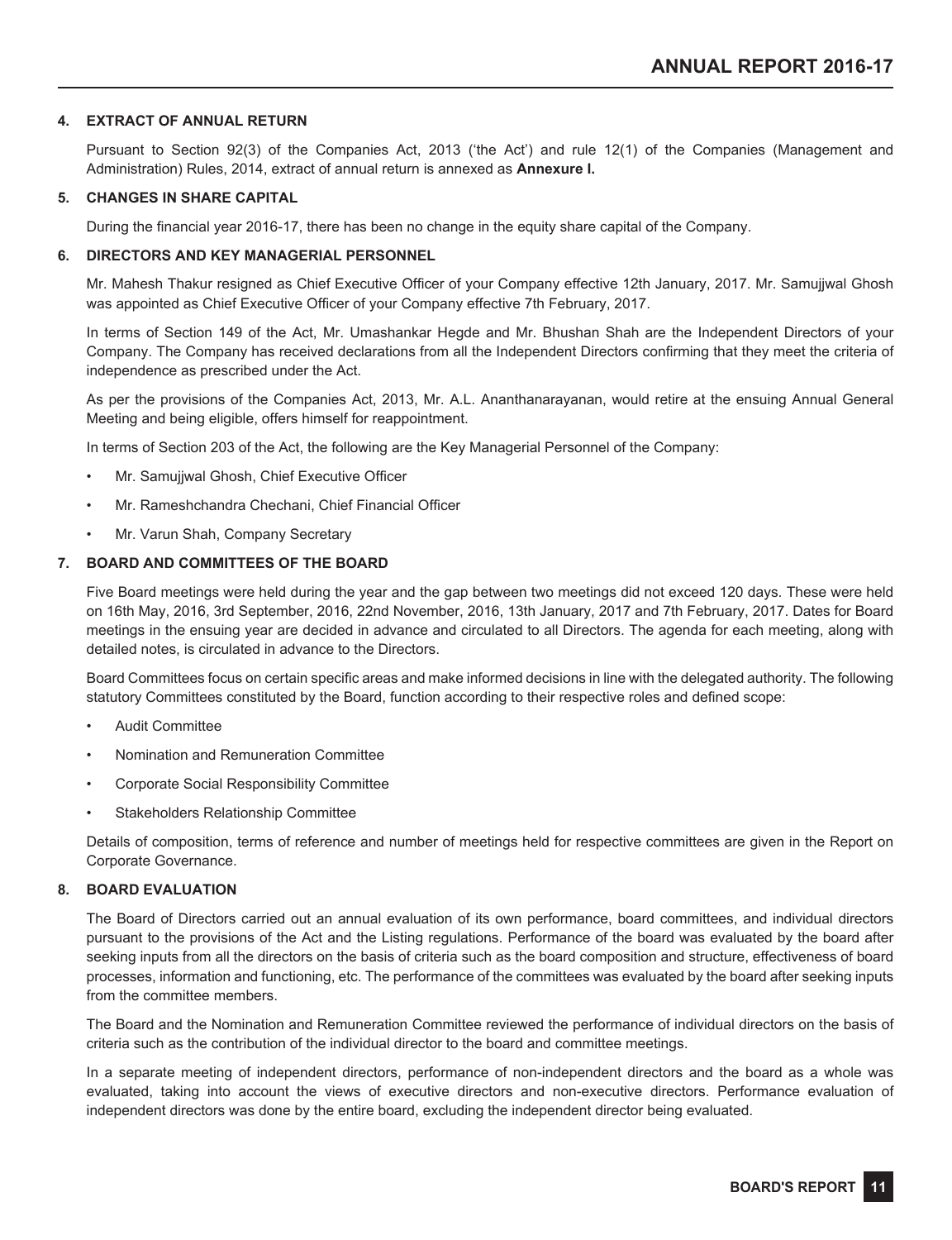The policy on Directors' appointment and remuneration for Directors, Key Managerial Personnel and Senior Management Personnel including policy for performance evaluation of Independent Directors, Board, Committees and other individual Directors is attached as **Annexure II.**

## **9. AUDIT & AUDITORS**

## **Auditors**

MSKA & Associates, Chartered Accountants (F.K.A. MZSK & Associates) ( Firm Registration No. 105047W), the statutory auditors of your Company, hold office until the conclusion of the 58th AGM to be held in the year 2021, subject to ratification at every AGM. The Members, year on year, will be requested, to ratify its appointment as Auditor and to authorize the Board of Directors to fix their remuneration. In this connection, the proposal for ratification of Auditors is mentioned in the notice of the forthcoming Annual General Meeting of the Company.

## **Auditor's Report**

The Auditor's Report does not contain any qualifications, reservations or adverse remarks.

## **Secretarial Audit**

Shravan A. Gupta and Associates, Practicing Company Secretary was appointed as Secretarial Auditor to conduct a Secretarial Audit of records and documents of the Company for FY17. The Secretarial Audit Report confirms that the Company has generally complied with the provisions of the Act, Rules, Regulation and Guidelines.

The Secretarial Audit Report is provided in **Annexure-III.**

## **Cost Auditor and Cost Audit Report**

Mr. Dushyant C. Dave, Cost Accountant, to audit cost records of the Company for financial year 2017. In accordance with the requirement of the Central Government and pursuant to Section 148 of the Act, your Company carries out an audit of cost accounts relating to real estate development activities every year. The Cost Audit Report and the Compliance Report of your Company for FY16, was filed on 1st October, 2016.

## **Internal Audit**

Pursuant to Section 138 of the Companies Act, 2013, the Company appointed Mr. Parag Parekh, Chartered Accountant as an Internal Auditor of the Company during the year 2016-17. The audit carried out by him is on half yearly basis. Further, the report issued by an Internal Auditor is reviewed on an on-going basis in the Meetings of the Audit Committee and of the Board and appropriate actions are taken as per the directions of the Audit Committee by the Board.

## **10. LOANS, GUARANTEES, SECURITY AND INVESTMENT**

The Company is engaged in the business of providing "infrastructural facilities" as defined in Schedule VI of the Companies Act 2013 and therefore the provisions of Section 186 are not applicable to any loans and, guarantee given or security provided by the Company in terms of exemption provided u/s 186(11) (a). During the financial year ended 31st March, 2017, the Company has not made any Investments.

The disclosures w.r.t Regulation 34(3) of the SEBI (Listing Obligations and Disclosure Requirements) Regulations, 2015 relating to Loans and Advances to related parties is given in the Financial Statements.

## **11. RELATED PARTY TRANSACTIONS**

The transactions/contracts/arrangements, falling within the purview of provisions of Section 188(1) of the Companies Act, 2013, entered by the Company with related parties as defined under the provisions of Section 2(76) of the Companies Act, 2013, during the financial year under review were in the ordinary course of business and have been transacted at arm's length basis.

There are transactions/contracts/arrangements entered by the Company with related parties as defined under the provisions of Section 2(76) of the Companies Act, 2013, during the financial year 2016-17, that are required to be reported in Form AOC-2 which is furnished in **Annexure- IV** and as such forms part of the Report.

In compliance with the Listing Regulations, the Company has a policy for transactions with Related Parties ('RPT Policy').The RPT Policy is available on the Company website viz. www.nsil.net.in on the Investor Relation page, under the section titled 'Polices'.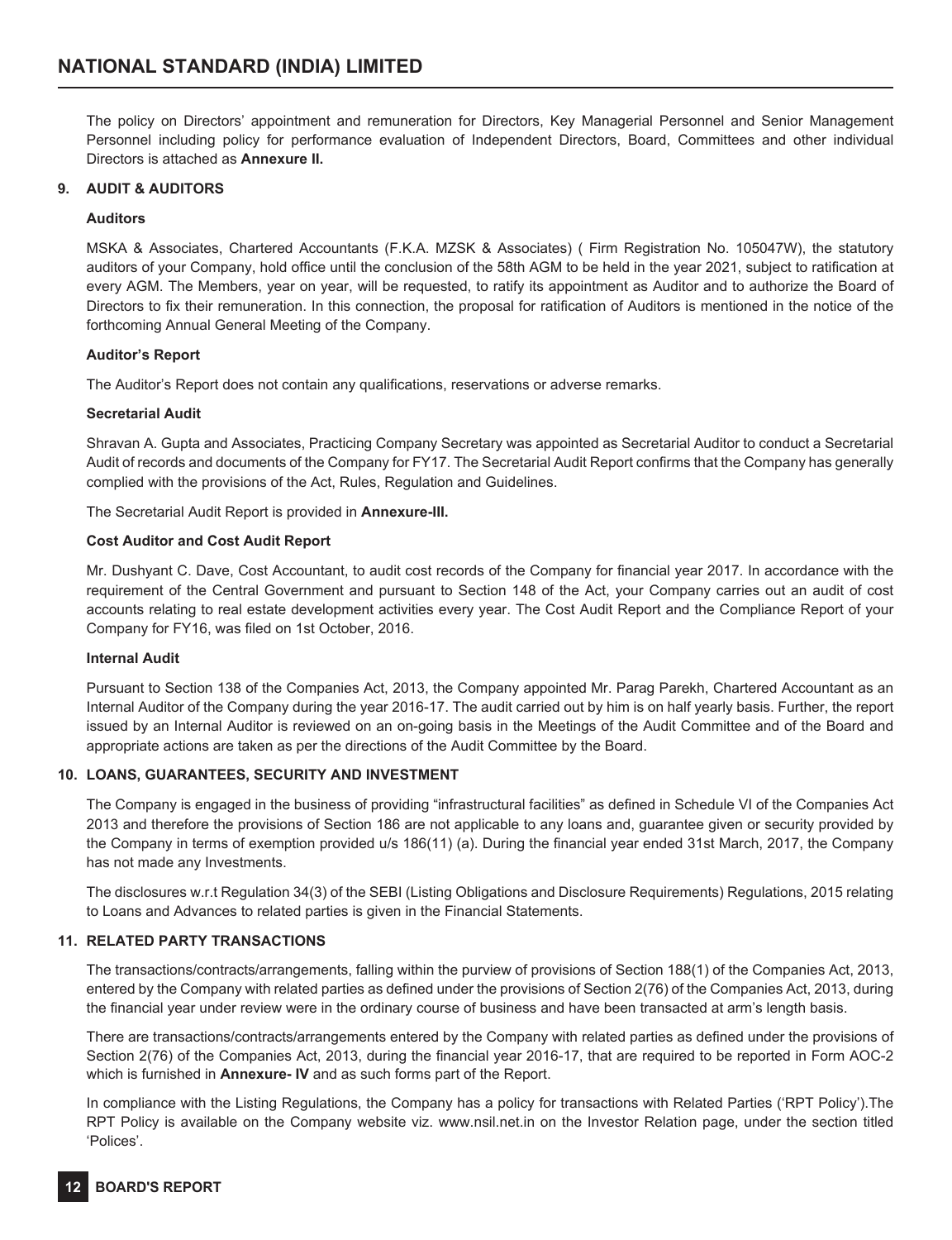## **12. CORPORATE SOCIAL RESPONSIBILITY**

The details required under the Companies (Corporate Social Responsibility Policy) Rules, 2014 are given in CSR Report appended as **Annexure-V** to this Report. The brief outline of the initiatives undertaken by the Company on CSR activities are set out in **Annexure-V** of this Report. The CSR Policy of the Company is also annexed to this Report as **Annexure-V**.

## **13. DISCLOSURE UNDER SECTION 197(12) OF THE COMPANIES ACT, 2013 AND OTHER DISCLOSURES AS PER RULE 5 OF COMPANIES (APPOINTMENT & REMUNERATION) RULES, 2014**

In terms of the provisions of Section 197(12) of the Act read with Rule 5 of The Companies (Appointment and Remuneration of Managerial Personnel) Rules, 2014, is attached as **Annexure - VI**.

Provisions of Section 197(12) of the Act read with rules 5(2) and 5(3) of the Companies (Appointment and Remuneration of Managerial Personnel) Rules, 2014 does not apply as there are no employees who draw remuneration in excess of the limits set out in the said Rules.

#### **14. HOLDING ,SUBSIDIARY, ASSOCIATE AND JOINT VENTURE COMPANY**

The Company continues to be a subsidiary of Anantnath Constructions And Farms Pvt. Ltd., which in turn is the subsidiary of Lodha Developers Private Limited. Sambhavnath Infrabuild and Farms Private Limited is the Ultimate holding Company. During the financial year ended 31st March, 2017, the Company did not have any subsidiaries, joint venture and associate companies.

#### **15. RISK MANAGEMENT**

Your Company has adopted a Risk Management policy which is based on three pillars: Business Risk Assessment, Operational Controls Assessment and Policy Compliance processes. Major risks identified by the businesses and functions are systematically addressed through mitigating actions on a continuing basis. The key risks and mitigating actions are also placed before the Board of Directors/Audit Committee of the Company.

## **16. INTERNAL FINANCIAL CONTROLS**

Internal Financial Controls with reference to financial statements as designed and implemented by the Company are adequate. During the year under review, no material or serious observation has been received from the Statutory Auditors and the Internal Auditors of the Company on the inefficiency or inadequacy of such controls. The Company has policies and procedures in place for ensuring proper and efficient conduct of its business, safeguarding of its assets, the prevention and detectiveness of frauds etc.

## **17. INTERNAL CONTROL SYSTEMS**

The Company's internal control systems are commensurate with the nature of its business and the size and complexity of operations. These systems are routinely tested and certified by Statutory as well as Internal Auditor and cover all offices, sites and key business areas. Significant audit observations and follow up actions thereon are reported to the Audit Committee. The Audit Committee reviews adequacy and effectiveness of the Company's internal control environment and monitors the implementation of audit recommendations, including those relating to strengthening of the Company's risk management policies and systems. These systems provide a reasonable assurance in respect of financial and operational information, complying with applicable statutes, safeguarding of assets of the Company, prevention & detection of frauds, accuracy & completeness of accounting records and ensuring compliance with corporate policies.

## **18. VIGIL MECHANISM**

The Company has established a Vigil Mechanism process by adopting a Whistle Blower Policy for directors and employees. This policy outlines the procedures for reporting, handling, investigating and deciding on the course of action to be taken in case inappropriate conduct / behaviour is/are noticed, reported or suspected. The Policy provides for adequate safeguards against victimization of persons who use the mechanism and has a process for providing direct access to the Ombudsman in appropriate or exceptional cases.

The employees of the Company have the right to report their concern or grievance to the Chairman of the Audit Committee. The Whistle Blower Policy is posted on the Company's website http://www.nsil.net.in/pdf/ Vigil%20Mechanism%20Policy.pdf

## **19. FAMILIARISATION PROGRAMME FOR INDEPENDENT DIRECTORS**

The Company held a familiarization programme for its Independent Directors had familiarized the Independent Directors with their roles, rights, responsibilities in the Company, nature of the industry in which the Company operates, business model of the Company. The details of the same are put up on the website of the Company at the link http://www.nsil.net.in/pdf/ Familarisation%20programme.pdf.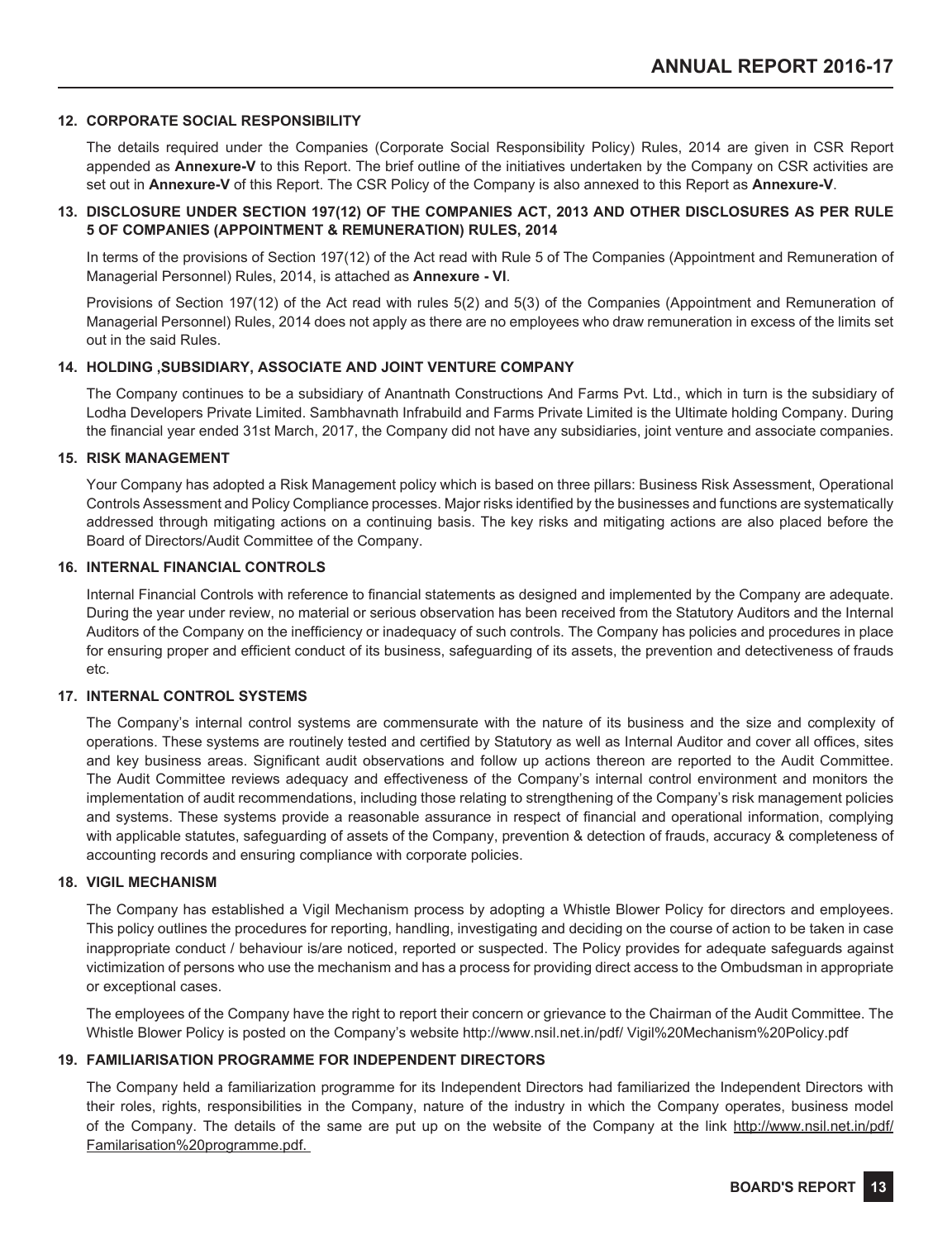## **19. CODE OF CONDUCT**

Pursuant to Regulation 34(3) and Schedule V of SEBI (Listing Obligations and Disclosure Requirements) Regulations, 2015, the declaration signed by the CEO affirming the compliance of Code of Conduct by the Directors and senior management personnel for the financial year ended 31st March, 2017 is annexed to and forms part of the Corporate Governance Report, appended to this Annual Report.

## **20. CORPORATE GOVERNANCE**

The Company is committed to maintain the highest standards of Corporate Governance and adhere to the Corporate Governance requirement as set out by SEBI. The Report on Corporate Governance as stipulated under SEBI (Listing Obligations and Disclosure Requirements) Regulations, 2015 forms part of this report.

As required by SEBI (Listing Obligations and Disclosure Requirements) Regulations, 2015, the Practicing Company Secretary Certificate on Corporate Governance is enclosed to the Corporate Governance Section of the Annual Report.

## **21. DETAILS OF CONSERVATION OF ENERGY, TECHNOLOGY ABSORPTION, FOREIGN EXCHANGE EARNINGS AND OUTGO**

| (A) | <b>Conservation of energy</b>                        |       |                                                                   |
|-----|------------------------------------------------------|-------|-------------------------------------------------------------------|
| a)  | Energy conservation measures taken                   | (i)   | Use of variable frequency drives for all its elevators and air-   |
|     |                                                      |       | conditioning equipment.                                           |
|     |                                                      | (ii)  | Occupation censor controlled lighting and air-conditioning        |
|     |                                                      |       | through home automation in its projects.                          |
|     |                                                      | (iii) | Extensive use of materials like fly ash, GGBS, etc. at all its    |
|     |                                                      |       | projects resulting in saving of cement thus indirectly saving     |
|     |                                                      |       | energy consumed in manufacturing of cement.                       |
|     |                                                      | (iv)  | At all its major projects electrical designs have been fine tuned |
|     |                                                      |       | to contain the voltage drop to less than 5%.                      |
|     |                                                      | (v)   | Use of low voltage PL lamps.                                      |
| b)  | Capital Investment on Energy Conservations           | (i)   | Variable frequency drives for all its elevators and air-          |
|     | Equipment                                            |       | conditioning equipment.                                           |
|     |                                                      | (ii)  | Censor controlled lighting and air-conditioning through home      |
|     |                                                      |       | automation.                                                       |
|     |                                                      | (iii) | Solar water heaters and solar powered street lights.              |
| c)  | Steps taken for utilizing alternate source of energy |       | Same as Above                                                     |
| d)  | Impact of measures for reduction of energy           |       | Reduction in overall maximum demand for the electricity in        |
|     | consumption                                          |       | all its projects and consequent energy saving benefits to the     |
|     |                                                      |       | residents.                                                        |
| e)  | Environment protection                               | (i)   | Measures to achieve eco balance have been taken at the            |
|     |                                                      |       | major sites of large developments by providing extensive          |
|     |                                                      |       | green cover and creating water bodies by treating waste water     |
|     |                                                      |       | and rain harvesting.                                              |
|     |                                                      | (ii)  | Waste water equipment plants are installed at all major projects  |
|     |                                                      |       | for treating waste water and utilising it for air-conditioning,   |
|     |                                                      |       | watering of green spaces and flushing.                            |
|     |                                                      | (iii) | Providing dust control systems for the concrete batching plant    |
|     |                                                      |       | across its projects.                                              |
|     |                                                      | (iv)  | Complete ban on use of mud bricks in construction and using       |
|     |                                                      |       | light weight blocks which helps soil conservation and utilization |
|     |                                                      |       | of material like fly ash which otherwise would cause air          |
|     |                                                      |       | pollution.                                                        |
|     |                                                      | (v)   | Minimise use of paper in its offices across all sites.            |
|     |                                                      | (vi)  | Regulated water and power supply to labour camps across all       |
|     |                                                      |       | sites.                                                            |
|     |                                                      | (vii) | Plantation of large number of trees and providing extensive       |
|     |                                                      |       | green cover creating water bodies to enhance the ecology and      |
|     |                                                      |       | environment.                                                      |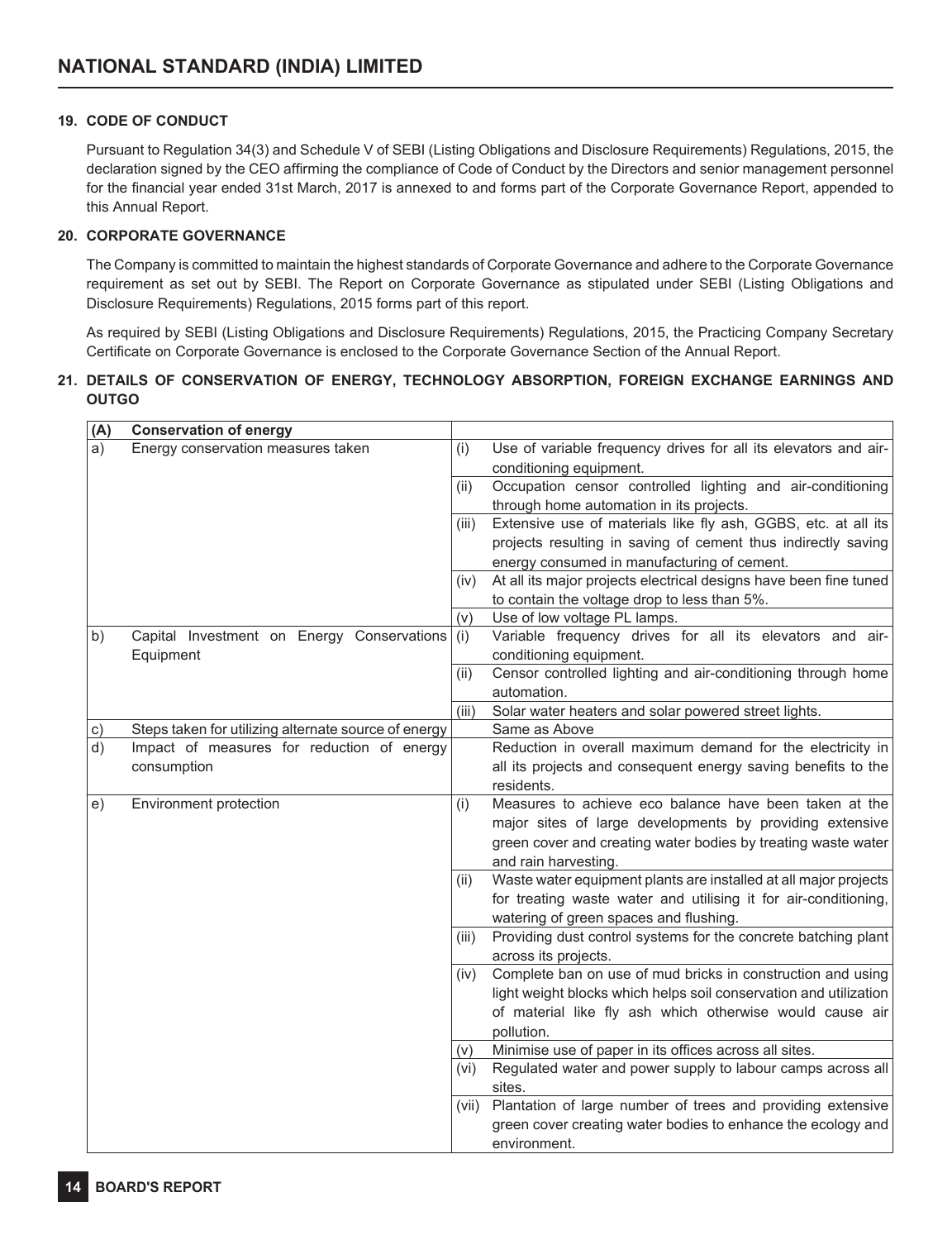|    |                                                       |      | (viii) Use of fly ash and other minerals in the construction to reduce |
|----|-------------------------------------------------------|------|------------------------------------------------------------------------|
|    |                                                       |      | cement consumption thus indirectly saving the energy used for          |
|    |                                                       |      | manufacture of cement.                                                 |
|    |                                                       | (ix) | State of the art electronic parking management system                  |
|    |                                                       |      | installed to accommodate and control the movement of large             |
|    |                                                       |      | number of vehicles thus helping de-congestion of the roads             |
|    |                                                       |      | in the area resulting in smooth and faster passing of traffic          |
|    |                                                       |      | thereby reducing fuel consumption and pollution caused due to          |
|    |                                                       |      | carbon monoxide by idle running of vehicles.                           |
|    |                                                       | (x)  | Use of crushed sand in the construction instead of natural             |
|    |                                                       |      | sand thus helping environmental degradation as natural sand            |
|    |                                                       |      | is normally dredged from the river beds.                               |
|    |                                                       | (xi) | Crushing stones obtained from excavation at the construction           |
|    |                                                       |      | site itself thus saving the transportation for disposal of stones      |
|    |                                                       |      | as well as import of crush aggregate, saving both ways                 |
|    |                                                       |      | transportation and thus saving fuel.                                   |
| B  | <b>Technology Absorption</b>                          |      |                                                                        |
| 1. | Efforts, in brief, made towards technology            |      | None                                                                   |
|    | absorption, adaptation and innovation                 |      |                                                                        |
| 2. | Benefits derived as result of above efforts, e.g.,    |      | None                                                                   |
|    | product improvement, cost reduction, product          |      |                                                                        |
|    | development, import substitution, etc                 |      |                                                                        |
| 3. | In case of imported technology (imported during       |      | Not applicable                                                         |
|    | the last three years reckoned from the beginning      |      |                                                                        |
|    | of the financial year), following information may be  |      |                                                                        |
|    | furnished                                             |      |                                                                        |
|    | Technology imported<br>a)                             |      |                                                                        |
|    | Year of import<br>b)                                  |      |                                                                        |
|    | Has technology been fully absorbed?<br>C)             |      |                                                                        |
|    | If not fully absorbed, areas where this has not<br>d) |      |                                                                        |
|    | taken place, reasons their                            |      |                                                                        |
| 4. | The expenditure incurred on Research and              |      | Nil                                                                    |
|    | Development                                           |      |                                                                        |

## **C. Foreign exchange earnings and Outgo**

There was no foreign exchange earning or outgo during the financial year ended 31st March, 2017.

## **23. GENERAL**

Your Directors state that for the financial year ended March 31, 2017 no disclosure is required in respect of the following items and accordingly confirm as under:

- a. The Company has neither revised the financial statements nor the report of Board of Directors.
- b. No cases were filed pursuant to the Sexual Harassment of Women at Workplace (Prevention, Prohibition and Redressal) Act, 2013.
- c. There are no material changes or commitments affecting the financial position of the Company between March 31, 2017 and the date of this report
- d. The Company has not accepted any deposits during financial year 2016-17.
- e. No instance of fraud has been reported to Board of Directors of the Company by the Auditors or any other person.
- f. There are no significant or material changes for which orders were passed by the Regulators/Courts/Tribunals which impact the going concern status and Company's operations in future.
- g. During the financial year 2016-17, there is no change in the nature of the business of the Company.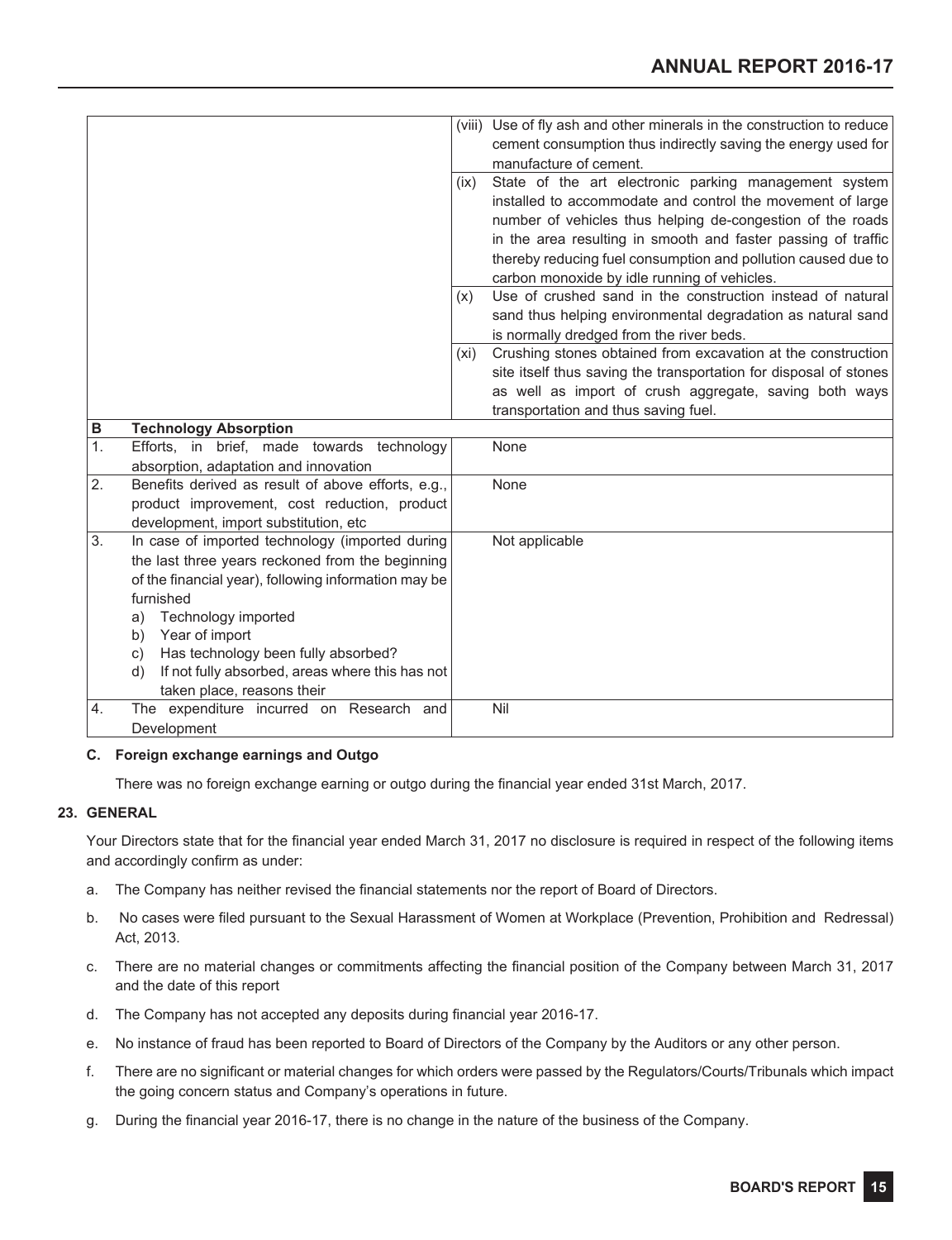- h. There has been no Issue of equity shares with differential rights as to dividend, voting or otherwise during the financial year 2016-17
- i. The Company has not issued any shares (including sweat equity shares) to employees of the Company under any scheme during the financial year 2016-17.

## **25. DIRECTORS' RESPONSIBILITY STATEMENT**

Pursuant to the requirement of clause (c) of sub-section (3) of Section 134 of the Companies Act, 2013, the Board of Directors hereby confirms that:

- (a) in the preparation of the annual accounts for the financial year ended 31st March, 2017, the applicable accounting standards read with the requirements set out under Schedule III to the Act, have been followed;
- (b) the Directors had selected such accounting policies and applied them consistently and made judgments and estimates that are reasonable and prudent so as to give a true and fair view of the state of affairs of the Company as at 31st March, 2017 and of the profit of the Company for the financial year ended on that date;
- (c) the Directors had taken proper and sufficient care for the maintenance of adequate accounting records in accordance with the provisions of this Act for safeguarding the assets of the Company and for preventing and detecting fraud and other irregularities;
- (d) the Directors had prepared the annual accounts on a going concern basis;
- (e) the Directors had laid down internal financial controls to be followed by the Company and such internal financial controls are adequate and been operating effectively; and
- (f) the Directors had devised proper systems to ensure compliance with the provisions of all applicable laws and that such systems were adequate and operating effectively.

## **ACKNOWLEDGEMENT**

Your Directors place on record their appreciation for stakeholders at all levels, who have contributed to the growth and performance of your Company.

> For and on behalf of the Board of Directors **National Standard (India) Limited**

**Maninder Chhabra Smita Ghag Date : 25th May, 2017 Director Director Place : Mumbai DIN: 02630680 DIN: 02447362**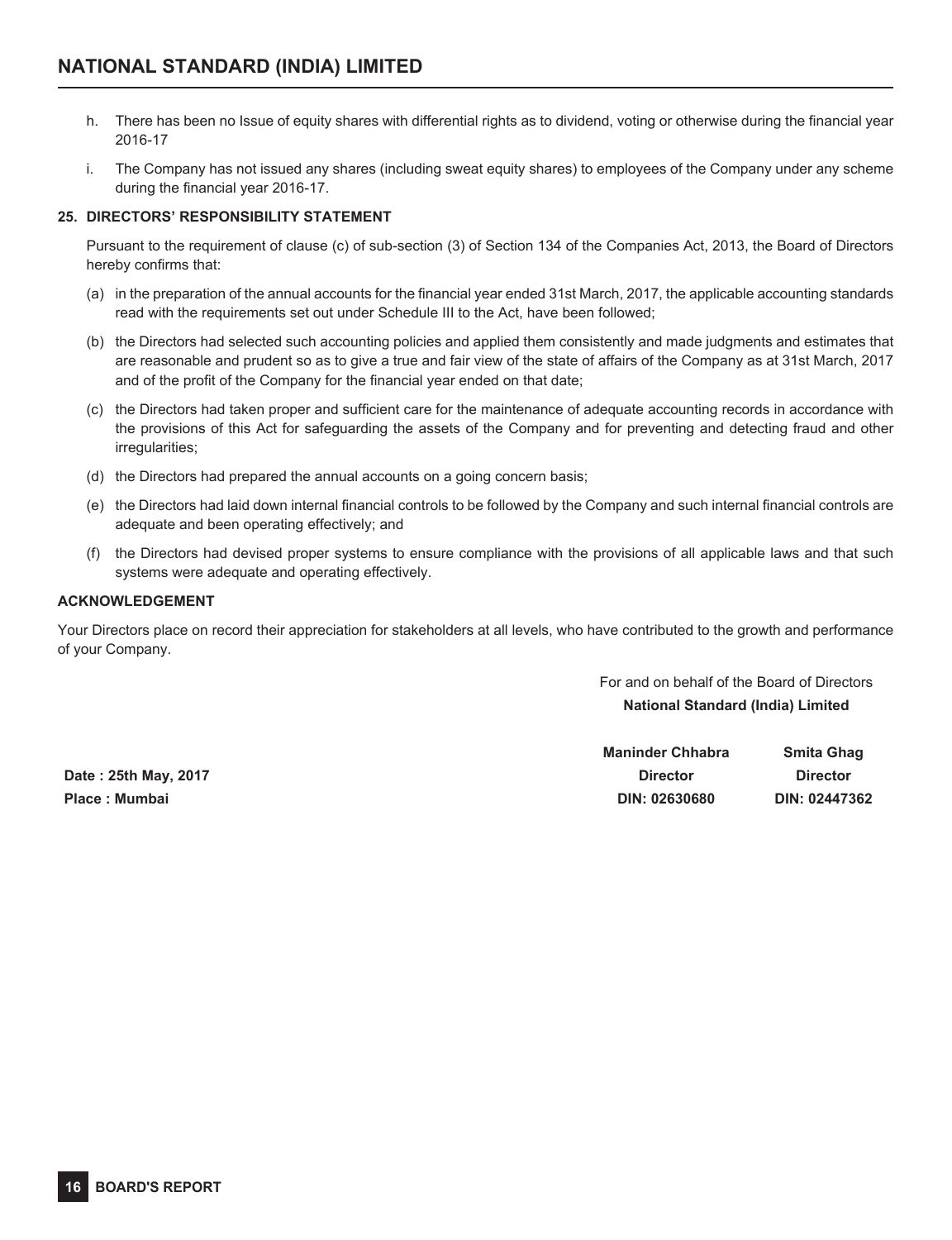# **ANNEXURE I**

# **Form No. MGT-9**

## **EXTRACT OF ANNUAL RETURN**

as on the financial year ended on 31st March, 2017

of

National Standard (India) Limited

[Pursuant to Section 92(1) of the Companies Act, 2013 and rule 12(1) of the Companies

(Management and Administration) Rules, 2014]

## **I. REGISTRATION AND OTHER DETAILS**

| a.       | <b>CIN</b>                                                                       | L27109MH1962PLC265959                                                                                                                                                                                                                                 |
|----------|----------------------------------------------------------------------------------|-------------------------------------------------------------------------------------------------------------------------------------------------------------------------------------------------------------------------------------------------------|
| b.       | <b>Registration Date</b>                                                         | 20-Aug-1962                                                                                                                                                                                                                                           |
| C.       | Name of the Company                                                              | National Standard (India) Limited                                                                                                                                                                                                                     |
| d.       | Category of the Company                                                          | Company limited by shares                                                                                                                                                                                                                             |
| e.       | Sub-Category of the Company                                                      | Indian Non-Government Company                                                                                                                                                                                                                         |
| f.<br>g. | Address of the Registered Office and contact details :<br>Whether listed company | 412, Floor - 4, 17G Vardhaman Chamber, Cawasji Patel<br>Road, Horniman Circle, Fort, Mumbai-400001<br>Telephone No. : +9122-23024400<br>Fax No.<br>+9122-23024550<br>÷<br>Website<br>www.nsil.net.in<br>Email<br>Investors.NSIL@lodhagroup.com<br>Yes |
| h.       | Name, Address and contact details                                                |                                                                                                                                                                                                                                                       |
|          | of Registrar & Transfer Agents (RTA), if any                                     | C B Management Services (P) Limited, P-22, Bondel Road,<br>Kolkata- 700019                                                                                                                                                                            |
|          |                                                                                  | +9133-4011 6700/2280 6692/2282<br>Telephone No.                                                                                                                                                                                                       |
|          |                                                                                  | +9133-22870263<br>Fax no<br>÷                                                                                                                                                                                                                         |
|          |                                                                                  | E-mail<br>rta@cbmsl.com                                                                                                                                                                                                                               |

## **II. PRINCIPAL BUSINESS ACTIVITIES OF THE COMPANY**

All the business activities contributing 10 % or more of the total turnover of the company shall be stated:-

| SI. No.   Name and Description of main products / services |     | NIC Code of the $\,$ $\,$ % to total turnover<br><b>Product/ service</b>   of the Company |
|------------------------------------------------------------|-----|-------------------------------------------------------------------------------------------|
| Development of real estate                                 | 410 | 96.45%                                                                                    |

## **III. PARTICULARS OF HOLDING, SUBSIDIARY AND ASSOCIATE COMPANIES -**

| Name and Address of the Company                 | <b>CIN</b>            | Holding/      | % of shares | Applicable     |
|-------------------------------------------------|-----------------------|---------------|-------------|----------------|
|                                                 |                       | Subsidiary/   | held        | <b>Section</b> |
| Anantnath Constructions and Farms Pvt Ltd       | U45400MH2007PTC173512 | Holding       | 73.94%      | 2(46)          |
| Address: 412. Floor - 4. 17G Vardhaman          |                       | Company       |             |                |
| Chamber, Cawasji Patel Road, Horniman Circle,   |                       |               |             |                |
| Fort. Mumbai-400 001                            |                       |               |             |                |
| Lodha Developers Private Limited Address:       | U45200MH1995PTC093041 | Holding       | 73.94%*     | 2(46)          |
| 412, Floor - 4, 17G Vardhaman Chamber,          |                       | Company of    |             |                |
| Cawasji Patel Road, Horniman Circle, Fort,      |                       | Anantnath     |             |                |
| Mumbai-400 001                                  |                       | Constructions |             |                |
|                                                 |                       | and Farms     |             |                |
| Sambhavnath Infrabuild and Farms Private        | U45200MH2007PTC173517 | Ultimate      | 46.86%*     | 2(46)          |
| Limited. Address: 412, Floor - 4, 17G Vardhaman |                       | Holding       |             |                |
| Chamber, Cawasji Patel Road, Horniman Circle,   |                       | Company       |             |                |
| Fort, Mumbai-400 001                            |                       |               |             |                |

## **Note:**

- 1) The Company does not have any subsidiary or associate companies.
- 2) Lodha Developers Private Limited is the holding Company of Anantnath Constructions and Farms Private Limited and Sambhavnath Infrabuild and Farms Private Limited is the Ultimate Holding Company. The Percentage Shareholding represent the Shares held in the Company through Anantnath Constructions and Farms Private Limited.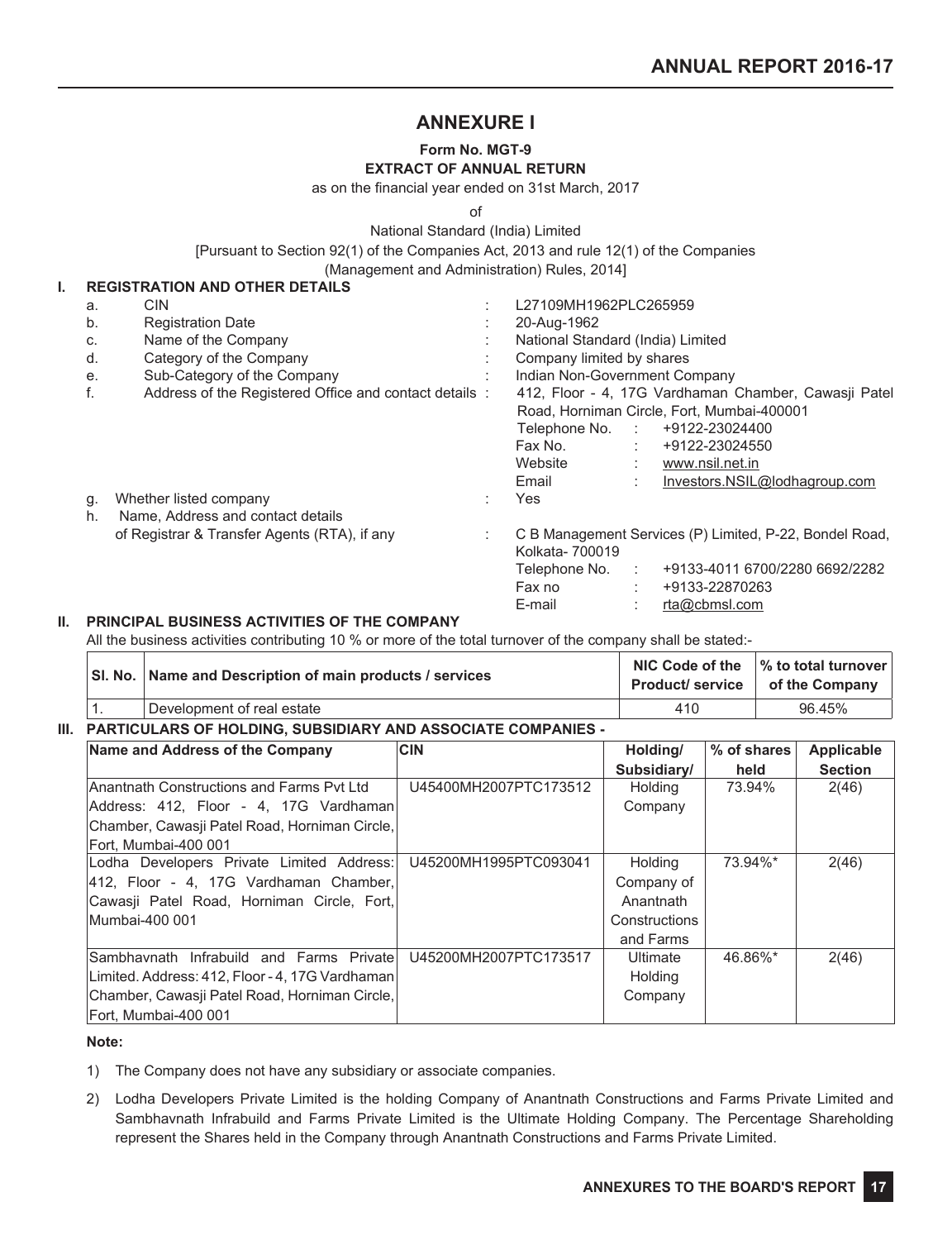## **IV. SHARE HOLDING PATTERN (Equity Share Capital Breakup as percentage of Total Equity)**

## **(i) Category-wise Share Holding**

| <b>Category of</b><br><b>Shareholders</b>                                                    | No. of Shares held at the beginning of<br>the year 1st April, 2016 |                          |                          | No. of Shares held at the end of<br>the year 31st March, 2017 |                   |                 |              | %Change<br>during         |          |
|----------------------------------------------------------------------------------------------|--------------------------------------------------------------------|--------------------------|--------------------------|---------------------------------------------------------------|-------------------|-----------------|--------------|---------------------------|----------|
|                                                                                              | <b>Demat</b>                                                       | <b>Physical</b>          | <b>Total</b>             | $%$ of<br>total<br>shares                                     | <b>Demat</b>      | <b>Physical</b> | <b>Total</b> | $%$ of<br>total<br>shares | The year |
| A. Promoters                                                                                 |                                                                    |                          |                          |                                                               |                   |                 |              |                           |          |
| Indian<br>(1)                                                                                |                                                                    |                          |                          |                                                               |                   |                 |              |                           |          |
| Individual/HUF<br>(a)                                                                        |                                                                    |                          |                          |                                                               |                   |                 |              |                           |          |
| Central Govt<br>(b)                                                                          |                                                                    |                          |                          |                                                               |                   |                 |              |                           |          |
| State Govt (s)<br>(c)                                                                        |                                                                    |                          |                          |                                                               |                   |                 |              |                           |          |
| Bodies Corp.<br>(d)                                                                          | 14788099                                                           |                          | 14788099                 | 73.94                                                         | 14788099          |                 | 14788099     | 73.94                     |          |
| Banks / Fl<br>(e)                                                                            |                                                                    |                          |                          |                                                               |                   |                 |              |                           |          |
| (f)<br>Others                                                                                |                                                                    |                          |                          |                                                               |                   |                 |              |                           |          |
| Sub-total (A) (1):-                                                                          | 14788099                                                           |                          | 14788099                 | 73.94                                                         | 14788099          |                 | 14788099     | 73.94                     |          |
| Foreign<br>(2)                                                                               |                                                                    |                          |                          |                                                               |                   |                 |              |                           |          |
| NRIs-Individuals<br>(a)                                                                      |                                                                    |                          |                          |                                                               |                   |                 |              |                           |          |
| Other-Individuals<br>(b)                                                                     |                                                                    |                          |                          |                                                               |                   |                 |              |                           |          |
| Bodies Corp.<br>(c)                                                                          |                                                                    |                          |                          | ٠                                                             |                   |                 |              |                           |          |
| Banks / Fl<br>(d)                                                                            |                                                                    |                          |                          |                                                               |                   |                 |              |                           |          |
| Any Others<br>(e)                                                                            |                                                                    |                          |                          | $\overline{a}$                                                |                   |                 |              | $\overline{\phantom{0}}$  |          |
| Sub-total (A) (2):-                                                                          |                                                                    | $\overline{\phantom{a}}$ |                          |                                                               |                   |                 |              |                           |          |
| <b>Totalshareholding</b><br>of Promoter and<br><b>Promoter Group (A)</b><br>$=(A)(1)+(A)(2)$ | 14788099                                                           |                          | 14788099                 | 73.94                                                         | 14788099          |                 | 14788099     | 73.94                     |          |
| <b>B. Public Shareholding</b>                                                                |                                                                    |                          |                          |                                                               |                   |                 |              |                           |          |
| 1. Institutions                                                                              |                                                                    |                          |                          |                                                               |                   |                 |              |                           |          |
| <b>Mutual Funds</b><br>(a)                                                                   |                                                                    | $\overline{\phantom{a}}$ |                          | $\overline{a}$                                                | $\overline{a}$    |                 |              | $\overline{\phantom{a}}$  |          |
| Banks / Fl<br>(b)                                                                            |                                                                    | 90                       | 90                       | 0                                                             | $\overline{a}$    | 90              | 90           | 0                         |          |
| <b>Central Govt</b><br>(c)                                                                   |                                                                    |                          |                          | ۰                                                             |                   |                 |              |                           |          |
| State Govt(s)<br>(d)                                                                         |                                                                    |                          |                          | ۰                                                             |                   |                 |              |                           |          |
| Venture Capital Funds<br>(e)                                                                 |                                                                    |                          | $\overline{a}$           | $\overline{a}$                                                |                   |                 |              | $\overline{a}$            |          |
| Insurance<br>(f)<br>Companies                                                                |                                                                    |                          |                          | ÷                                                             |                   |                 |              |                           |          |
| $(g)$ Flls                                                                                   | ÷                                                                  | $\overline{a}$           | -                        | $\qquad \qquad -$                                             | $\overline{a}$    | ÷               |              | $\overline{a}$            |          |
| Foreign Venture<br>(h)<br>Capital                                                            | -                                                                  |                          |                          | ÷,                                                            |                   |                 |              | -                         |          |
| Other (specify)<br>(i)                                                                       | L,                                                                 |                          | $\overline{\phantom{a}}$ | $\overline{\phantom{a}}$                                      |                   |                 |              | $\overline{a}$            |          |
| Foreign Financial<br>(j)<br>Institutional                                                    |                                                                    |                          |                          | ÷,                                                            |                   |                 |              | $\overline{\phantom{0}}$  |          |
| Sub-total (B)(1):-                                                                           | $\overline{a}$                                                     | 90                       | 90                       | $\mathsf 0$                                                   | $\qquad \qquad -$ | 90              | 90           | $\mathsf 0$               |          |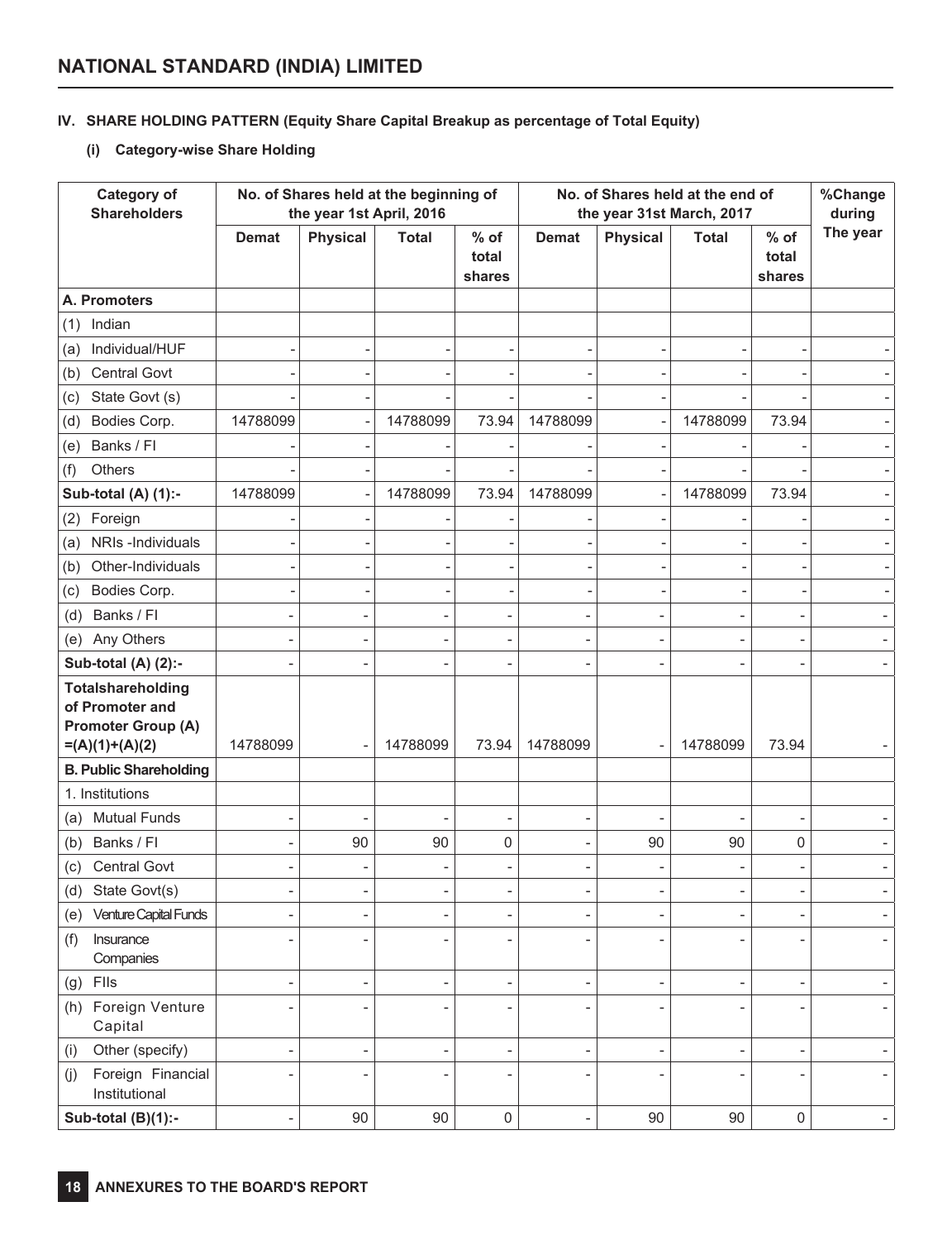| <b>Category of</b><br><b>Shareholders</b> |              |                                                                                              | the year 1st April, 2016 | No. of Shares held at the beginning of |                          | No. of Shares held at the end of<br>the year 31st March, 2017 |                          |                 |              | %Change<br>during         |          |
|-------------------------------------------|--------------|----------------------------------------------------------------------------------------------|--------------------------|----------------------------------------|--------------------------|---------------------------------------------------------------|--------------------------|-----------------|--------------|---------------------------|----------|
|                                           |              |                                                                                              | <b>Demat</b>             | <b>Physical</b>                        | <b>Total</b>             | $%$ of<br>total<br>shares                                     | <b>Demat</b>             | <b>Physical</b> | <b>Total</b> | $%$ of<br>total<br>shares | The year |
| 2.                                        |              | <b>Non-Institutions</b>                                                                      |                          |                                        |                          |                                                               |                          |                 |              |                           |          |
| (a)                                       |              | Bodies Corp.                                                                                 |                          |                                        |                          | $\overline{\phantom{a}}$                                      | $\overline{\phantom{a}}$ |                 |              |                           |          |
|                                           | (i)          | Indian                                                                                       | $\overline{a}$           | 998996                                 | 998996                   | 5                                                             | $\overline{\phantom{a}}$ | 998996          | 998996       | 5                         |          |
|                                           | (ii)         | Overseas                                                                                     |                          |                                        |                          | ÷                                                             |                          |                 |              |                           |          |
| (b)                                       |              | Individuals                                                                                  |                          |                                        |                          |                                                               |                          |                 |              |                           |          |
|                                           | (i)          | Individual<br>shareholders<br>holding<br>nominal<br>share capital<br>upto ₹1 lakh            | 1244                     | 66553                                  | 67797                    | 0.34                                                          | 2115                     | 65682           | 67797        | 0.34                      |          |
|                                           | (ii)         | Individual<br>shareholders<br>holding<br>nominal<br>sharecapital<br>in excess of ₹<br>1 lakh |                          | 4144754                                | 4144754                  | 20.72                                                         | 658480                   | 3486274         | 4144754      | 20.72                     |          |
| (c)                                       |              | Others (specify)                                                                             |                          |                                        |                          |                                                               |                          |                 |              |                           |          |
|                                           | 1.           | <b>NRI</b>                                                                                   |                          | 232                                    | 232                      | 0                                                             |                          | 232             | 232          | 0                         |          |
|                                           | 2.           | Foreign<br>National                                                                          |                          | 32                                     | 32                       | $\mathbf 0$                                                   |                          | 32              | 32           | 0                         |          |
|                                           | 3.           | Clearing<br>Member                                                                           |                          |                                        |                          | ÷                                                             |                          |                 |              |                           |          |
|                                           | 4.           | OCB                                                                                          |                          | ÷                                      | $\overline{\phantom{0}}$ | $\qquad \qquad \blacksquare$                                  | $\overline{\phantom{0}}$ | $\overline{a}$  |              | $\overline{\phantom{0}}$  |          |
|                                           | 5.           | Trust                                                                                        |                          |                                        |                          | $\qquad \qquad \blacksquare$                                  |                          |                 |              | ۰                         |          |
|                                           | 6.           | Foreign<br>Fortfolio<br>Investor                                                             |                          |                                        |                          | $\overline{a}$                                                |                          |                 |              |                           |          |
|                                           | 7.           | Foreign Body<br>Corporate                                                                    |                          |                                        |                          |                                                               |                          |                 |              |                           |          |
|                                           |              | Sub-total (B)(2):-                                                                           | 1244                     | 5210567                                | 5211811                  | 26.06                                                         | 660595                   | 4551216         | 5211811      | 26.06                     |          |
|                                           | $(1)+(B)(2)$ | <b>Total Public Share-</b><br>holding $(B)= (B)$                                             | 1244                     | 5210657                                | 5211901                  | 26.06                                                         | 660595                   | 4551306         | 5211901      | 26.06                     |          |
|                                           |              | C. Shares held by<br><b>Custodian for</b><br><b>GDRs &amp; ADRs</b>                          |                          |                                        |                          | $\overline{\phantom{a}}$                                      |                          |                 |              | 100                       |          |
|                                           |              | Grand Total(A+B+C)                                                                           | 14789343                 | 5210657                                | 20000000                 | 100                                                           | 15448694                 | 4551306         | 20000000     |                           |          |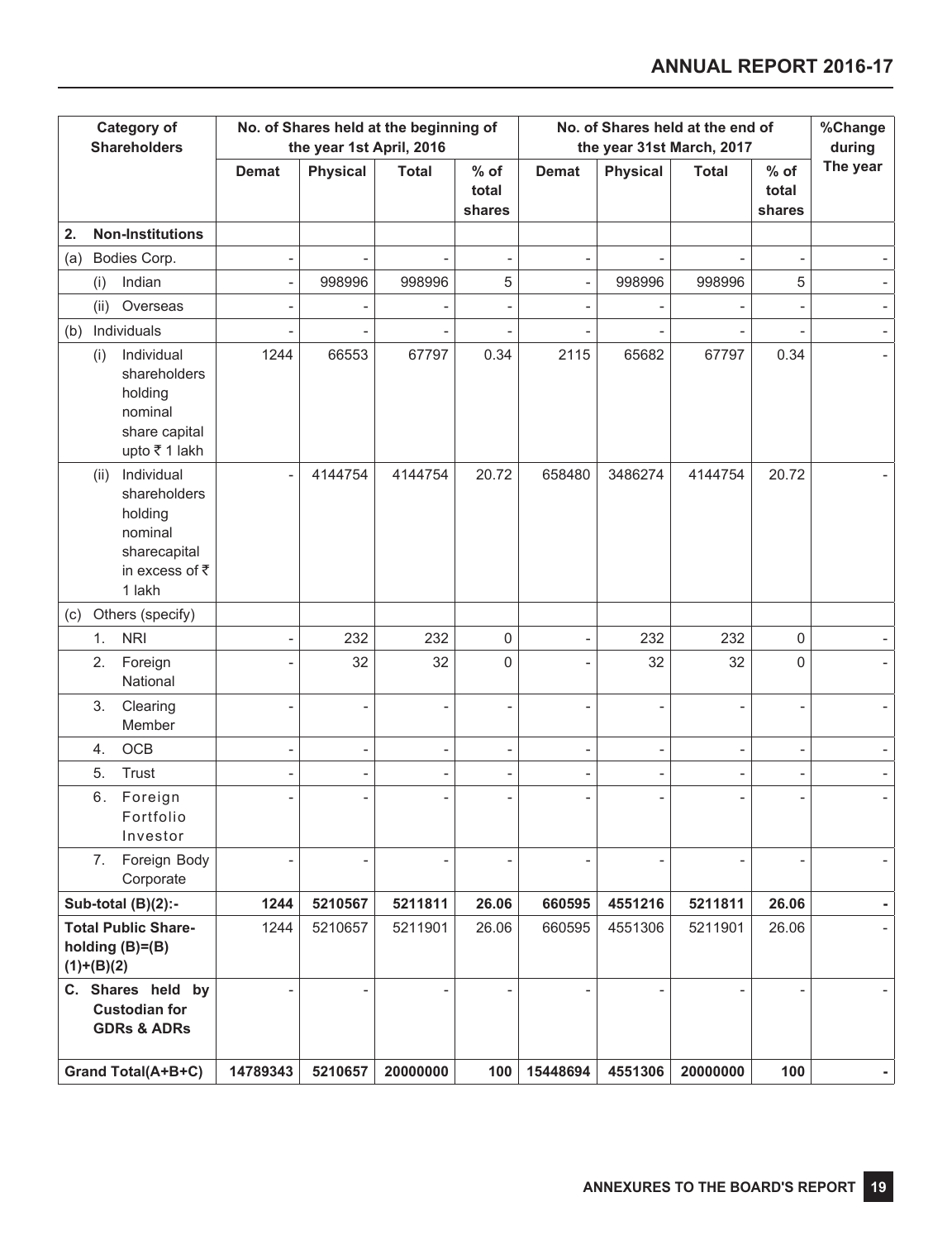## **(ii) Shareholding of Promoters**

| Sr.<br>No. | Shareholder's<br>Name                                                    | Shareholding at the beginning of the<br>year (1st April, 2016) |                                       |                                           |                         | Shareholding at the end of the year<br>(31st March, 2017) | % change<br>in the                     |                                    |
|------------|--------------------------------------------------------------------------|----------------------------------------------------------------|---------------------------------------|-------------------------------------------|-------------------------|-----------------------------------------------------------|----------------------------------------|------------------------------------|
|            |                                                                          | No. of<br><b>Shares</b>                                        | % of total<br><b>Shares</b><br>of the | % of Shares<br>Pledged /<br>encumbered to | No. of<br><b>Shares</b> | % of total<br><b>Shares</b><br>of the                     | % of Shares<br>Pledged /<br>encumbered | shareholding<br>during the<br>year |
|            |                                                                          |                                                                | company                               | total Shares                              |                         | company                                                   | to total Shares                        |                                    |
|            | Anantnath<br><b>Constructions And</b><br><b>Farms Private</b><br>Limited | 14788099                                                       | 73.94                                 | 0.00                                      | 14788099                | 73.94                                                     | 0.00                                   |                                    |

## **(iii) Change in Promoters' Shareholding**

| Sr.<br>No. | <b>Particulars</b>                                   | <b>Cumulative Shareholding</b><br>Shareholding at the<br><b>Date</b><br>beginning of the year<br>during the year |                                           |               |          |               |
|------------|------------------------------------------------------|------------------------------------------------------------------------------------------------------------------|-------------------------------------------|---------------|----------|---------------|
|            |                                                      |                                                                                                                  | No. of shares<br>% of total               |               | No. of   | % of total    |
|            |                                                      |                                                                                                                  |                                           | shares of the | shares   | shares of the |
|            |                                                      |                                                                                                                  |                                           | company       |          | company       |
|            | At the beginning of the year                         | 01-04-2016                                                                                                       | 14788099                                  | 73.94         | 14788099 | 73.94         |
|            | Date wise<br>Decrease<br>in <sub>1</sub><br>Increase |                                                                                                                  | No change in Shareholding during the year |               |          |               |
|            | Promoters Share holding during the Year              |                                                                                                                  |                                           |               |          |               |
|            | specifying the reasons for increase                  |                                                                                                                  |                                           |               |          |               |
|            | decrease (e.g.allotment / transfer / bonus/          |                                                                                                                  |                                           |               |          |               |
|            | sweat equity etc):                                   |                                                                                                                  |                                           |               |          |               |
|            | At the end of the year                               | 31-03-2017                                                                                                       | 14788099                                  | 73.94         | 14788099 | 73.94         |

(iv) Shareholding Pattern of top ten Shareholders (other than Directors, Promoters and Holders of GDRs and ADRs):

| Sr.<br>No.     | For Each of the Directors and<br><b>KMP</b> | <b>Date</b> | Shareholding at the<br>beginning of the year |                                     | <b>Cumulative shareholding</b><br>during the year |                                     |
|----------------|---------------------------------------------|-------------|----------------------------------------------|-------------------------------------|---------------------------------------------------|-------------------------------------|
|                |                                             |             | No. of<br>shares                             | % of total shares<br>of the company | No. of<br>shares                                  | % of total shares<br>of the company |
| $\mathbf{1}$   | Gurpreet Kaur Shinh                         |             |                                              |                                     |                                                   |                                     |
|                | At the beginning of the year<br>a)          | 1/4/2016    | 1314118                                      | 6.57                                | 1314118                                           | 6.57                                |
|                | Changes during the year<br>b)               | <b>NIL</b>  |                                              |                                     |                                                   |                                     |
|                | At the end of the year<br>$\mathsf{C}$ )    | 31-03-2017  |                                              |                                     | 1314118                                           | 6.57                                |
| $\overline{2}$ | Niharika Realtors Private Limited           |             |                                              |                                     |                                                   |                                     |
|                | At the beginning of the year<br>a)          | 1/4/2016    | 990501                                       | 4.95                                | 990501                                            | 4.95                                |
|                | Changes during the year<br>b)               |             |                                              |                                     |                                                   |                                     |
|                | i) Date and Reason                          | 23-09-2016  | 15                                           | 0.00                                | 990486                                            | 4.95                                |
|                |                                             | Sale        |                                              |                                     |                                                   |                                     |
|                | At the end of the year<br>$\mathsf{c})$     | 31-03-2016  |                                              |                                     | 990486                                            | 4.95                                |
| $\overline{3}$ | A. L. Ananthanarayanan                      |             |                                              |                                     |                                                   |                                     |
|                | At the beginning of the year<br>a)          | 1/4/2016    | 879828                                       | 4.4                                 | 879828                                            | 4.40                                |
|                | Changes during the year<br>b)               | <b>NIL</b>  |                                              |                                     |                                                   |                                     |
|                | At the end of the year<br>$\mathsf{C}$      | 31-03-2017  |                                              |                                     | 879828                                            | 4.40                                |
| $\overline{4}$ | N. P. S. Shinh                              |             |                                              |                                     |                                                   |                                     |
|                | At the beginning of the year<br>a)          | 1/4/2016    | 687495                                       | 3.44                                | 687495                                            | 3.44                                |
|                | Changes during the year<br>b)               | <b>NIL</b>  |                                              |                                     |                                                   |                                     |
|                | At the end of the year<br>$\mathsf{c})$     | 31-03-2017  |                                              |                                     | 687495                                            | 3.44                                |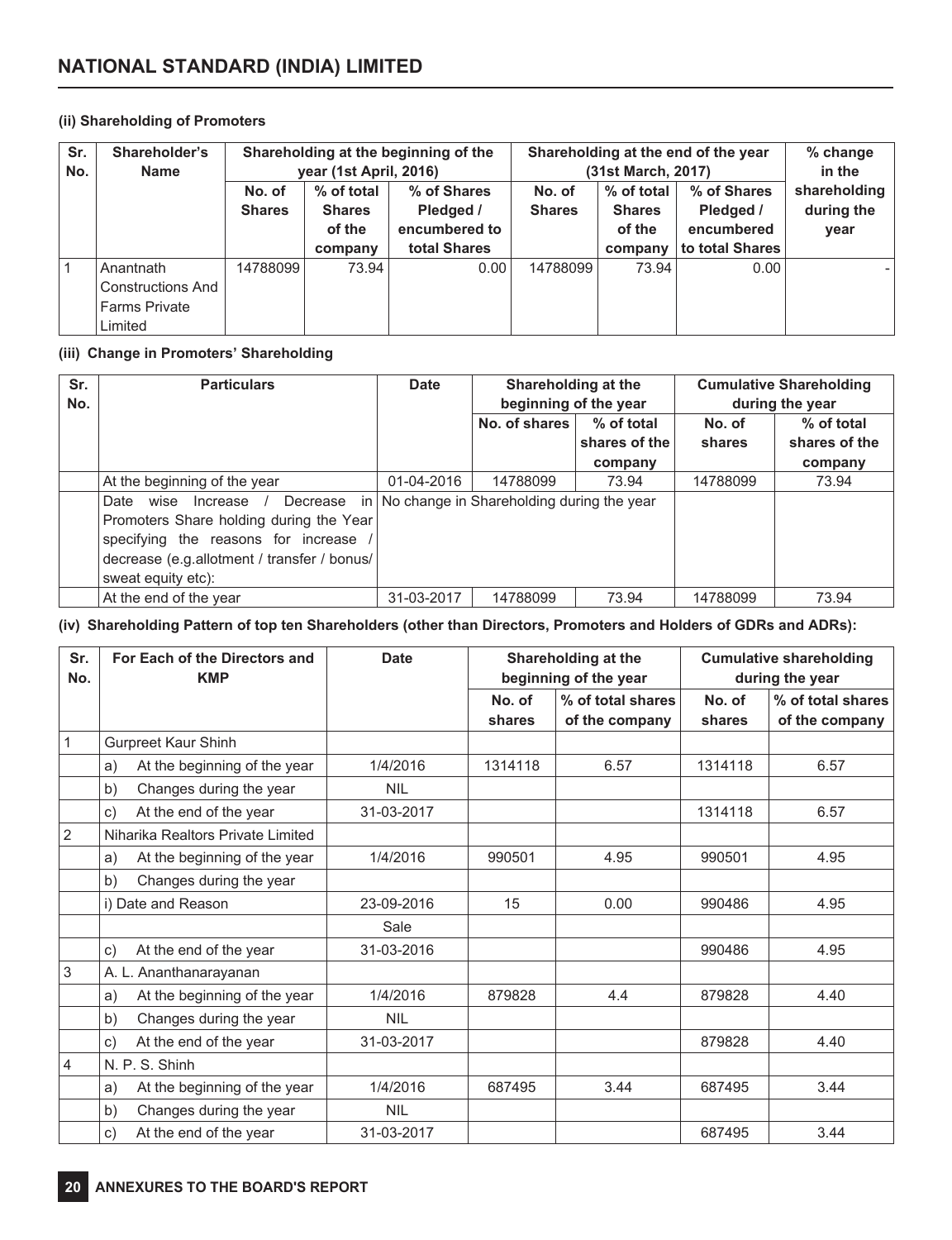| Sr.<br>No.       | For Each of the Directors and<br><b>Date</b><br>Shareholding at the<br>beginning of the year<br><b>KMP</b> |            |                  |                                     | <b>Cumulative shareholding</b><br>during the year |                                     |
|------------------|------------------------------------------------------------------------------------------------------------|------------|------------------|-------------------------------------|---------------------------------------------------|-------------------------------------|
|                  |                                                                                                            |            | No. of<br>shares | % of total shares<br>of the company | No. of<br>shares                                  | % of total shares<br>of the company |
| 5                | Ramnika Singh                                                                                              |            |                  |                                     |                                                   |                                     |
|                  | At the beginning of the year<br>a)                                                                         | 1/4/2016   | 507611           | 2.54                                | 507611                                            | 2.54                                |
|                  | Changes during the year<br>b)                                                                              | <b>NIL</b> |                  |                                     |                                                   |                                     |
|                  | At the end of the year<br>$\mathsf{C}$ )                                                                   | 31-03-2017 |                  |                                     | 507611                                            | 2.54                                |
| $6\phantom{a}$   | Narinder Pal Singh                                                                                         |            |                  |                                     |                                                   |                                     |
|                  | At the beginning of the year<br>a)                                                                         | 1/4/2016   | 248567           | 1.24                                | 248567                                            | 1.24                                |
|                  | b)<br>Changes during the year                                                                              | <b>NIL</b> |                  |                                     |                                                   |                                     |
|                  | At the end of the year<br>$\mathsf{C}$                                                                     | 31-03-2017 |                  |                                     | 248567                                            | 1.24                                |
| $\overline{7}$   | Manita Shinh                                                                                               |            |                  |                                     |                                                   |                                     |
|                  | At the beginning of the year<br>a)                                                                         | 1/4/2016   | 122500           | 0.61                                | 122500                                            | 0.61                                |
|                  | Changes during the year<br>b)                                                                              | <b>NIL</b> |                  |                                     |                                                   |                                     |
|                  | At the end of the year<br>$\mathsf{c})$                                                                    | 31-03-2017 |                  |                                     | 122500                                            | 0.61                                |
| $\,8\,$          | Amrita Shinh                                                                                               |            |                  |                                     |                                                   |                                     |
|                  | At the beginning of the year<br>a)                                                                         | 1/4/2016   | 122500           | 0.61                                | 122500                                            | 0.61                                |
|                  | b)<br>Changes during the year                                                                              | <b>NIL</b> |                  |                                     |                                                   |                                     |
|                  | At the end of the year<br>$\mathsf{c})$                                                                    | 31-03-2017 |                  |                                     | 122500                                            | 0.61                                |
| $\boldsymbol{9}$ | Mangala Ananthanarayanan                                                                                   |            |                  |                                     |                                                   |                                     |
|                  | At the beginning of the year<br>a)                                                                         | 1/4/2016   | 120000           | 0.6                                 | 120000                                            | 0.6                                 |
|                  | Changes during the year<br>b)                                                                              | <b>NIL</b> |                  |                                     |                                                   |                                     |
|                  | At the end of the year<br>$\mathsf{C}$ )                                                                   | 31-03-2017 |                  |                                     | 120000                                            | 0.6                                 |
| 10               | Maya Subramoney-<br>Arundhati<br>U/G Mangala Ananthanarayanan                                              |            |                  |                                     |                                                   |                                     |
|                  | At the beginning of the year<br>a)                                                                         | 1/4/2016   | 50000            | 0.25                                | 50000                                             | 0.25                                |
|                  | Changes during the year<br>b)                                                                              | <b>NIL</b> |                  |                                     |                                                   |                                     |
|                  | At the end of the year<br>c)                                                                               | 31-03-2017 |                  |                                     | 50000                                             | 0.25                                |

## **(v) Shareholding of Directors and Key Managerial Personnel:**

| Sr.<br>No. | For Each of the Directors and KMP                                                                                        | <b>Designation</b><br><b>Cumulative shareholding</b><br>Shareholding at the<br>beginning of the year<br>during the year |                       |                                        |               |                                        |
|------------|--------------------------------------------------------------------------------------------------------------------------|-------------------------------------------------------------------------------------------------------------------------|-----------------------|----------------------------------------|---------------|----------------------------------------|
|            |                                                                                                                          |                                                                                                                         | No. of shares         | % of total<br>shares of the<br>company | No. of shares | % of total<br>shares of the<br>company |
|            | Narinder Pal Singh<br>a) At the beginning of the year<br>b) Changes during the year                                      | Director<br>01-04-2016<br>Nil                                                                                           | 2250180*<br>Nil       | 11.25%                                 | 2250180*      | 11.25%                                 |
|            | c) At the end of the year                                                                                                | 31-03-2017                                                                                                              |                       |                                        | 2250180*      | 11.25%                                 |
| 2          | Anantha narayanan Ariya nayakipuram<br>Lakshminarayanan<br>a) At the beginning of the year<br>b) Changes during the year | <b>Director</b><br>01-04-2016<br>Nil                                                                                    | 887896*<br><b>NIL</b> | 4.44%                                  | 887896*       | 4.44%                                  |
|            | At the end of the year<br>$\mathsf{C}$                                                                                   | 31-03-2017                                                                                                              |                       |                                        | 887896*       | 4.44%                                  |

**\* Includes Shares held jointly.**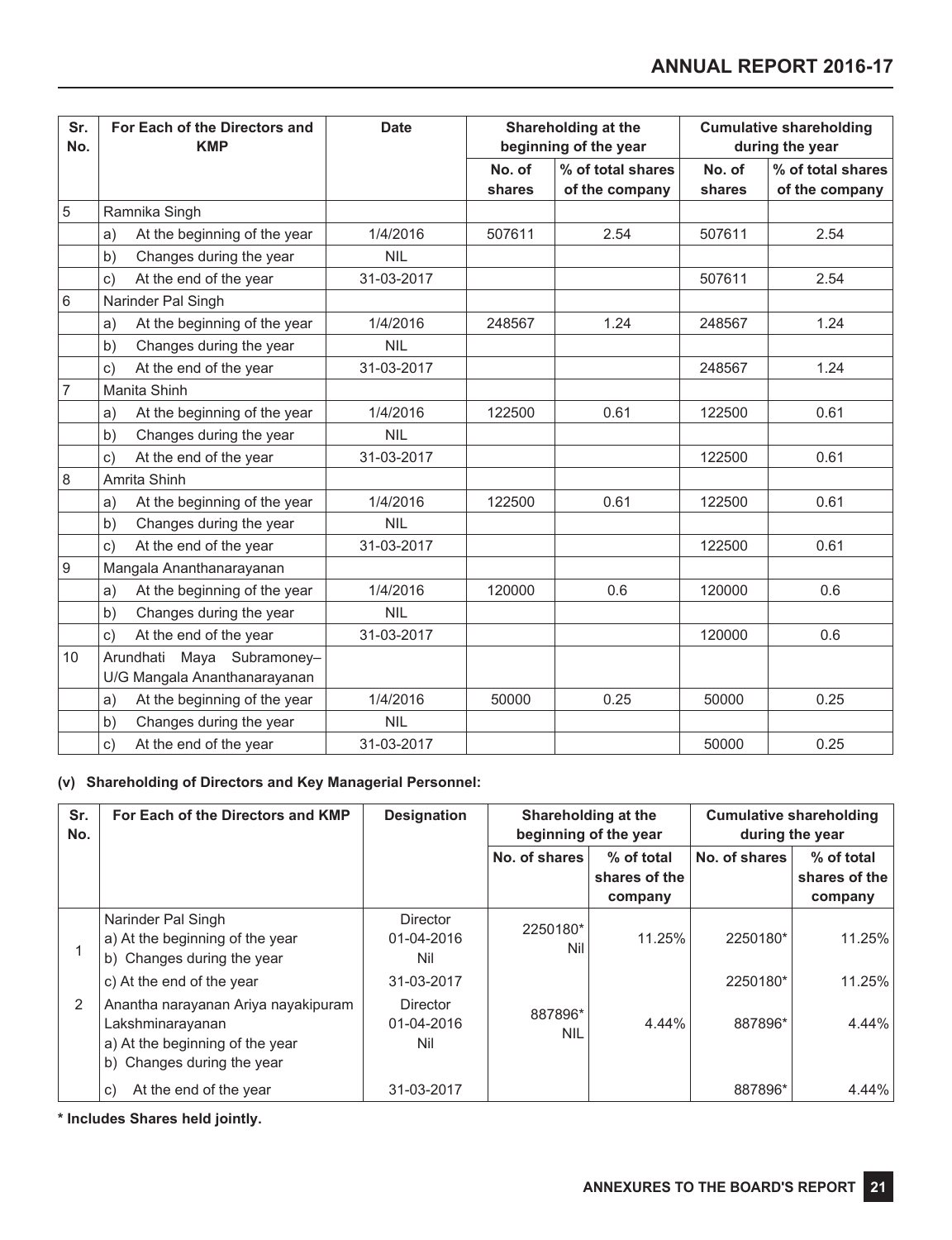## **V. INDEBTEDNESS**

Indebtedness of the Company including interest outstanding/accrued but not due for payment

**(Amount in Lakhs)**

| <b>Particulars</b>                                  | <b>Secured</b><br>Loans<br>excluding<br>deposits | <b>Unsecured</b><br>Loans | <b>Deposits</b> | <b>Total</b><br><b>Indebtedness</b> |
|-----------------------------------------------------|--------------------------------------------------|---------------------------|-----------------|-------------------------------------|
| Indebtedness at the beginning of the financial year |                                                  |                           |                 |                                     |
| <b>Principal Amount</b><br>$\vert i \rangle$        | 9,444.34                                         | 1,984.54                  |                 | 11,428.88                           |
| $\vert$ ii)<br>Interest due but not paid            |                                                  |                           |                 |                                     |
| iii)<br>Interest accrued but not due                |                                                  | 325.63                    |                 | 325.63                              |
| Total (i+ii+iii)                                    | 9,444.34                                         | 2,310.17                  | ۰               | 11,754.51                           |
| Change in Indebtedness during the financial year    |                                                  |                           |                 |                                     |
| • Addition                                          |                                                  | 18,952.79                 |                 | 5,499.30                            |
| • Reduction                                         | 3,226.95                                         | 19,382.28                 |                 | 11,178.93                           |
| Net Change                                          | $-3,226.95$                                      | $-429.49$                 |                 | $-5,679.63$                         |
| Indebtedness at the end of the financial year       |                                                  |                           |                 |                                     |
| i) Principal Amount                                 | 6,177.39                                         | 1,710.79                  |                 | 7,888.18                            |
| ii) Interest due but not paid                       |                                                  |                           |                 |                                     |
| iii) Interest accrued but not due                   |                                                  | 169.89                    |                 | 169.89                              |
| Total (i+ii+iii)                                    | 6,177.39                                         | 1,880.68                  |                 | 8,058.07                            |

## **VI. REMUNERATION OF DIRECTORS AND KEY MANAGERIAL PERSONNEL**

A. Remuneration to Managing Director, Whole-time Directors and/or Manager: Nil

B. Remuneration to other directors:

| SI. | <b>Particulars of Remuneration</b>                                                                                                                            |                      | <b>Name of Directors</b> | <b>Total Amount</b> |
|-----|---------------------------------------------------------------------------------------------------------------------------------------------------------------|----------------------|--------------------------|---------------------|
| No. |                                                                                                                                                               | Umashankar<br>Hegde* | <b>Bhushan Shah*</b>     |                     |
| 1.  | Independent Directors                                                                                                                                         |                      |                          |                     |
|     | $\circ$<br>Fee for attending board / committee meetings                                                                                                       | 52,500               | 52,500                   | 1,05,000            |
|     | $\circ$<br>Commission<br>$\circ$                                                                                                                              |                      |                          |                     |
|     | Others, please specify                                                                                                                                        |                      |                          |                     |
|     | Total (1)                                                                                                                                                     | 52,500               | 52,500                   | 1,05,000            |
| 2.  | <b>Other Non-Executive Directors</b><br>$\circ$<br>Fee for attending board / committee meetings<br>$\circ$<br>Commission<br>$\circ$<br>Others, please specify |                      |                          |                     |
|     | Total (2)                                                                                                                                                     | <b>Nil</b>           |                          | <b>Nil</b>          |
|     | Total $(B)=(1+2)$                                                                                                                                             | 52,500               | 52,500                   | 1,05,000            |
|     | <b>Total Managerial Remuneration</b>                                                                                                                          | 52,500               | 52,500                   | 1,05,000            |
|     | Overall Ceiling as per the Act                                                                                                                                |                      |                          |                     |

\* The Sitting Fees paid to Mr. Umashankar Hegde and Mr. Bhushan Shah is for the period from September, 2016 to March, 2017.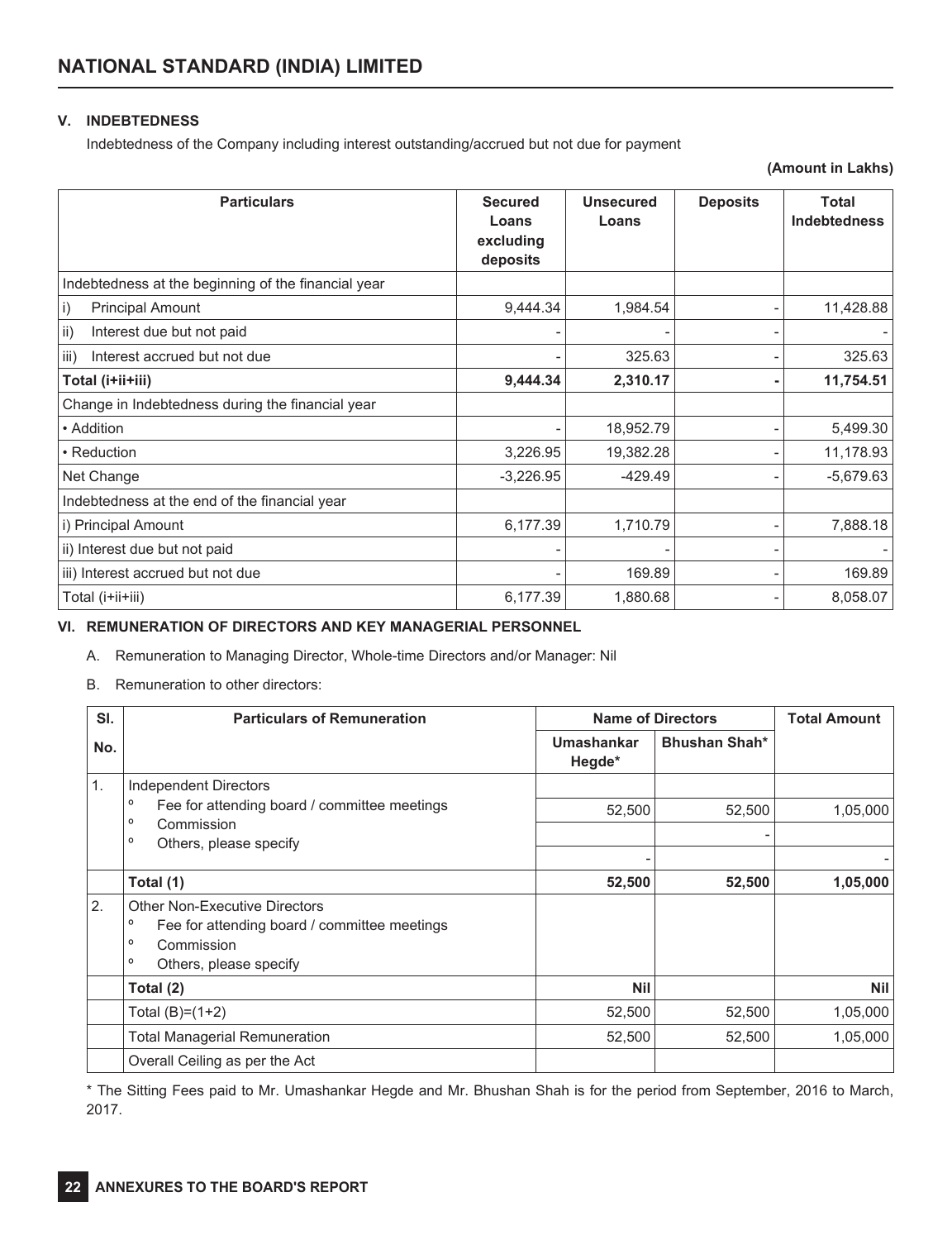## **C. REMUNERATION TO KEY MANAGERIAL PERSONNEL OTHER THAN MD / MANAGER/WTD**

| SI. | <b>Particulars of Remuneration</b>                                                     |               | <b>Key Managerial Personnel</b> |                             | <b>Total</b> |
|-----|----------------------------------------------------------------------------------------|---------------|---------------------------------|-----------------------------|--------------|
| No. |                                                                                        | <b>CEO</b>    | <b>CFO</b>                      | Company<br><b>Secretary</b> |              |
|     | Gross salary*                                                                          | 5, 16, 36, 32 | 68,63,535                       | 12, 18, 319                 | 1,32,45,486  |
|     | (a) Salary as per provisions contained in section 17(1) of the<br>Income-tax Act, 1961 | <b>NIL</b>    | <b>NIL</b>                      | <b>NIL</b>                  | <b>NIL</b>   |
|     | (b) Value of perquisites u/s 17(2) Income-tax Act, 1961                                | <b>NIL</b>    | <b>NIL</b>                      | <b>NIL</b>                  | <b>NIL</b>   |
|     | (c) Profits in lieu of salary under section 17(3) Income-tax Act,<br>1961              | <b>NIL</b>    | <b>NIL</b>                      | <b>NIL</b>                  | <b>NIL</b>   |
| 2   | <b>Stock Option</b>                                                                    | <b>NIL</b>    | <b>NIL</b>                      | <b>NIL</b>                  | <b>NIL</b>   |
| 3   | <b>Sweat Equity</b>                                                                    | <b>NIL</b>    | <b>NIL</b>                      | <b>NIL</b>                  | <b>NIL</b>   |
| 4   | Commission                                                                             |               |                                 |                             |              |
|     | - as % of profit                                                                       |               |                                 |                             |              |
|     | - others, specify                                                                      | <b>NA</b>     | NA.                             | NA.                         | <b>NA</b>    |
| 5   | Others, please specify                                                                 | <b>NA</b>     | <b>NA</b>                       | NA.                         | NA.          |
|     | Total                                                                                  | 51,63,632     | 68,63,535                       | 12, 18, 319                 | 1,32,45,486  |

## **VII. PENALTIES / PUNISHMENT/ COMPOUNDING OF OFFENCES:**

There were no penalties, punishment or compounding of offences during the year ended March 31, 2017.

For and on behalf of the Board of Directors **National Standard (India) Limited**

|                      | <b>Maninder Chhabra</b> | Smita Ghag      |
|----------------------|-------------------------|-----------------|
| Date: 25th May, 2017 | <b>Director</b>         | <b>Director</b> |
| Place : Mumbai       | DIN: 02630680           | DIN: 02447362   |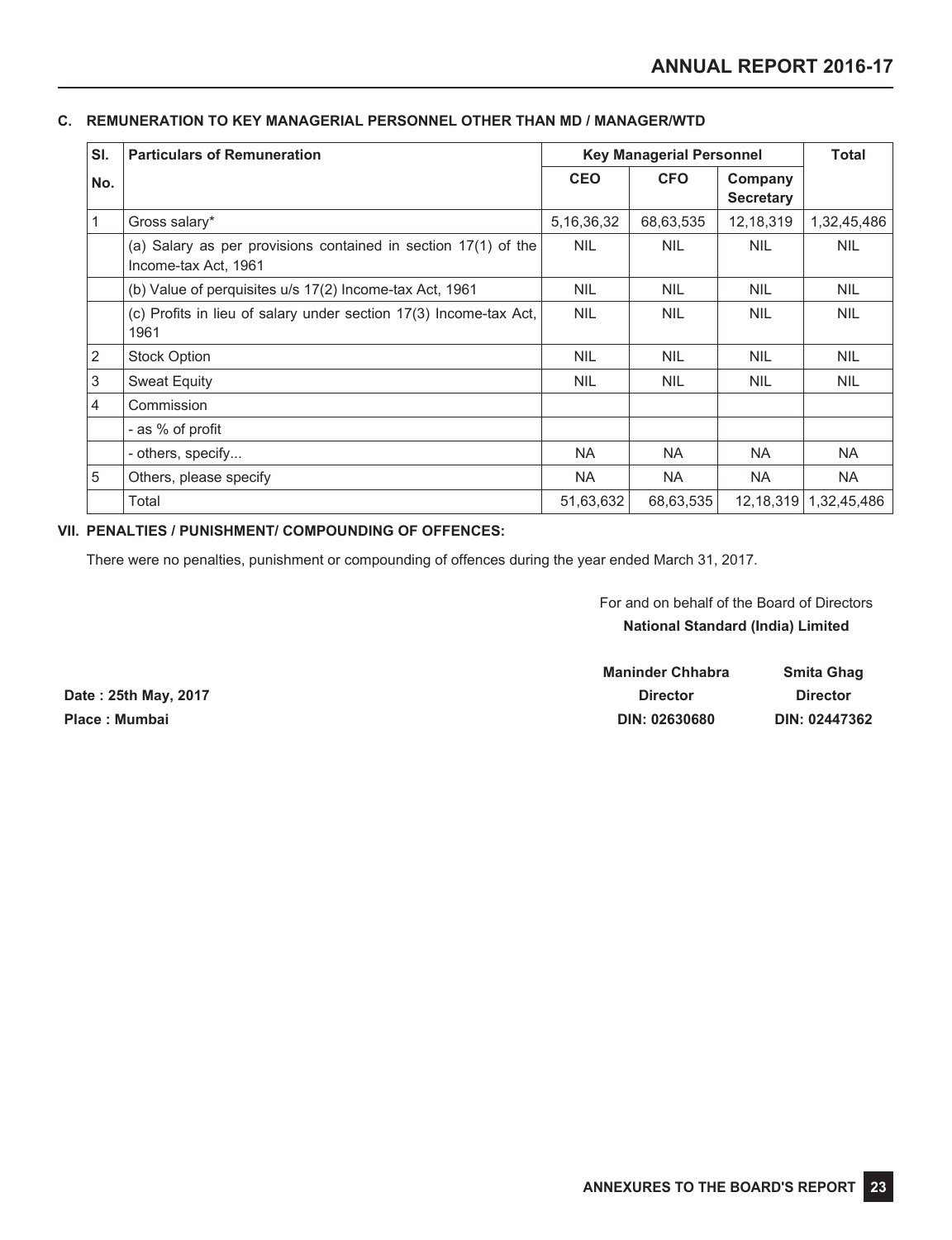# **ANNEXURE II**

## **POLICY ON DIRECTORS' APPOINTMENT AND REMUNERATION FOR DIRECTORS, KEY MANAGERIAL PERSONNEL, SENIOR MANAGEMENT PERSONNEL AND OTHER EMPLOYEES**

## **Background & Objectives:**

Clause 49 of the Listing Agreement and Section 178 of the Companies Act, 2013 ('the Act') requires the Nomination and Remuneration Committee to identify persons who are qualified to become Directors and who may be appointed in Senior Management and to formulate a Policy relating to the remuneration for the Directors, Key Managerial Personnel (KMP), Senior Management and other employees of the Company and recommend the same for approval of the Board. Further Section 134 of the Act stipulates that the Board Report shall include a statement on Company's Policy on Directors' appointment and remuneration including criteria for determining qualifications, positive attributes, independence of Director and remuneration for Key Managerial Personnel and other employees.

This Policy shall act as a guideline for determining, inter-alia, qualifications, positive attributes and independence of a Director, matters relating to the remuneration, appointment, removal and evaluation of performance of the Directors, Key Managerial Personnel, Senior Management and other employees.

## **Objective and Role of Committee:**

- To attract, recruit and retain good and exceptional talent.
- To identify persons who are qualified to become Directors and who may be appointment in Senior Management in accordance with the criteria laid down in this Policy.
- To guide the Board in relation to appointment and removal of Directors.
- To evaluate the performance of the Members of the Board including Independent Directors.
- Formulation of criteria for evaluation of Independent Director and the Board.
- To determine criteria for payment of remuneration to Directors, Key Managerial Personnel, Senior Management and Employees.
- To recommend to the Board on remuneration payable to the Directors including Key Managerial Personnel, Senior Management and Employees, if required.
- To ensure that level and composition of remuneration is reasonable and sufficient, relationship of remuneration to performance is clear and meets appropriate performance benchmarks.
- To devise a Policy on Board diversity.
- To carry out any other function as is mandated by the Board from time to time and/or enforced by any statutory notification, amendment or modification, as may be applicable.
- To perform such other functions as may be necessary or appropriate for the performance of its duties.

#### **Definitions:**

**"Act"** means the Companies Act, 2013 and rules thereunder.

**"Board of Directors"** or "Board" means the Board of Directors of National Standard (India) Limited, as constituted from time to time.

**"Company"** means National Standard (India) Limited.

**"Committee"** means Nomination and Remuneration Committee of the Company as constituted or reconstituted by the Board.

**"Director"** means a director appointed to the Board of a Company.

**"Independent Director"** means an independent director referred to in sub-section (5) of Section 149 of the Companies Act, 2013.

**"Policy"** means Nomination and Remuneration Policy.

## **"Key Managerial Personnel" (KMP)** means:

- a. Chief Executive Officer or the Managing Director or the Manager
- b. Whole-time Director
- c. Chief Financial Officer
- d. Company Secretary
- e. Such other officer as may be prescribed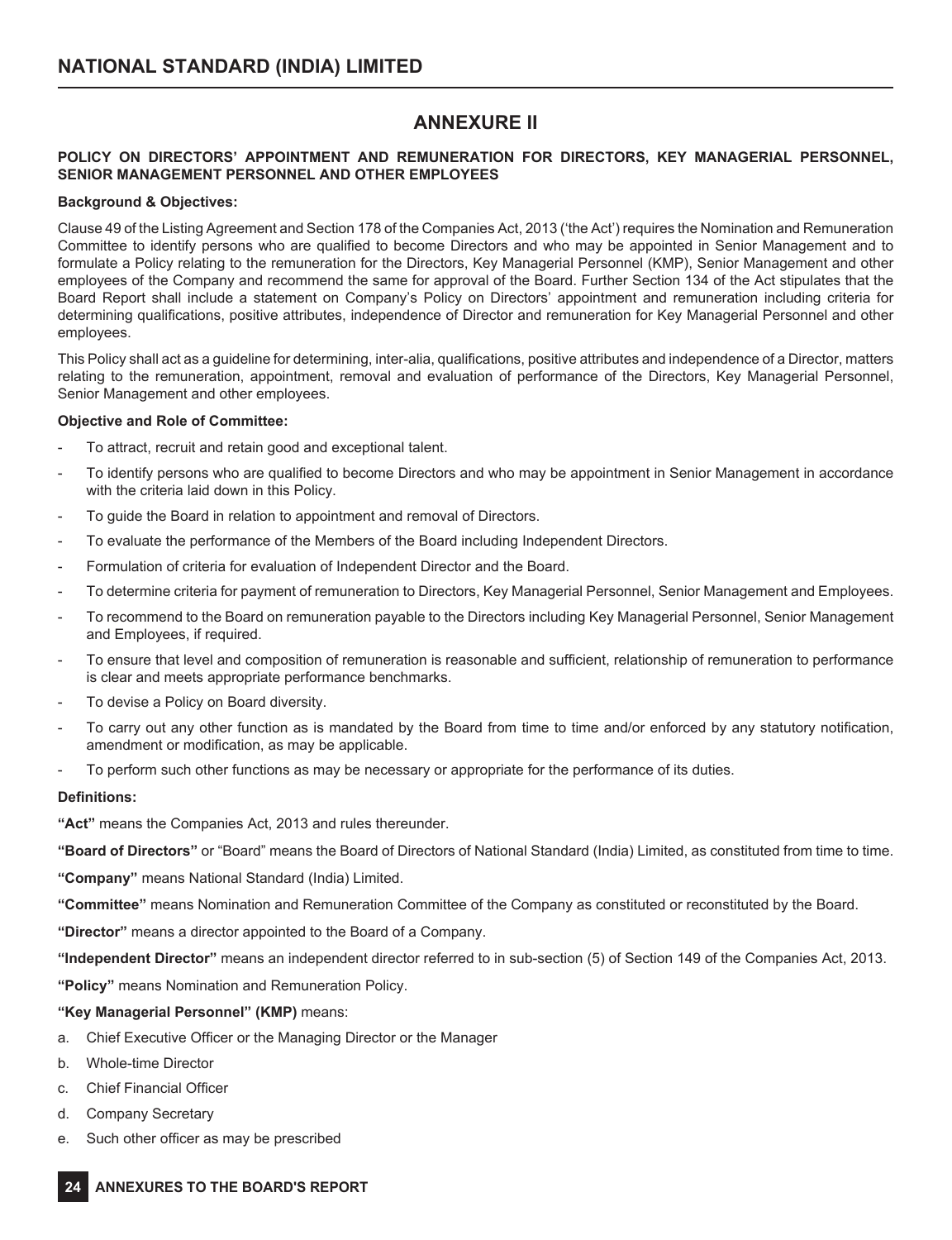**"Senior Management Personnel"** for this purpose shall mean personnel of the Company who are members of its core management team excluding Board of Directors comprising all members of management one level below the executive Director(s), including the functional/vertical heads.

Unless the context otherwise requires, words and expressions used in this Policy and not defined herein but defined in the Companies Act, 2013 as may be amended from time to time shall have the meaning respectively assigned to them therein.

#### **Composition**

- The Committee shall comprise at least three (3) Directors, all of whom shall be non-executive Directors and at least half shall be independent.
- The Board shall reconstitute the Committee as and when required to comply with the provisions of the Companies Act, 2013 and applicable statutory requirement.
- Minimum two (2) members shall constitute a quorum for Committee meeting.
- Membership of the Committee shall be disclosed in the Annual Report.
- Chairman of the Committee shall be an Independent Director.
- Chairperson of the Company may be appointed as a member of the Committee but shall not Chair the Committee

## **Frequency of Meetings:**

The meeting of the Committee shall be held at such regular intervals as may be required.

#### **Committee Member's Interest:**

- A member of the Committee is not entitled to be present when his or her own remuneration is discussed at a meeting or when his or her performance is being evaluated.
- The Committee may invite such executives, as it considers appropriate, to be present at the meetings of the Committee. Voting:
- Matters arising for determination at Committee meetings shall be decided by a majority of votes Members and voting and any such decision shall for all purposes be deemed a decision of the Committee.
- In the case of equality of votes, the Chairman of the meeting will have a casting vote.

## **Appointment– Criteria Identification**

- The Committee shall identify and ascertain the integrity, professional qualification, expertise and experience of the person, who is proposed to be appointed as a Director, KMP or at a Senior Management level and appropriate recommendation shall be made to the Board with respect to his/her appointment. However the Committee while identifying person, who is proposed to be appointed as a Director, KMP or at a Senior Management level, may identify and appoint the employees of the group companies.
- A person should possess adequate qualification, expertise and experience for the position he/she is considered for appointment as KMP, Senior Management Personnel of the Company. The Committee, on the recommendation of Human Resource Department (HR Department), if required, shall have the discretion to decide whether qualification, expertise and experience possessed by a person is sufficient / satisfactory for the concerned position.
- Appointment of Independent Directors shall be subject to the provisions of Section 149 of the Act read with schedule IV and rules made thereunder. Before appointment as Independent Director, the Committee shall satisfy itself that the proposed person satisfies the criteria of independence as stipulated under Section 149(6) of the Act.
- Appointment of Directors on the Board of a Company shall be subject to the recommendation made by the Committee. However, the decision of the Board with respect to appointment of a Director shall be final.
- Appointment of Managing Director and Whole-time Director shall be subject to provisions of Sections 196, 197, 198 and 203 of the Act read with Schedule V and rules made there under. The Committee shall ensure that a person shall not occupy position as a Managing Director/Whole-time Director beyond the age of seventy years, unless his appointment is approved by a special resolution passed by the Company in general meeting. No re-appointment shall be made earlier than one year before the expiry of term.
- No person shall be eligible to be appointed as a Director, if he/she is subject to any disqualifications as stipulated under the Companies Act, 2013 or any other law(s) for the time being in force.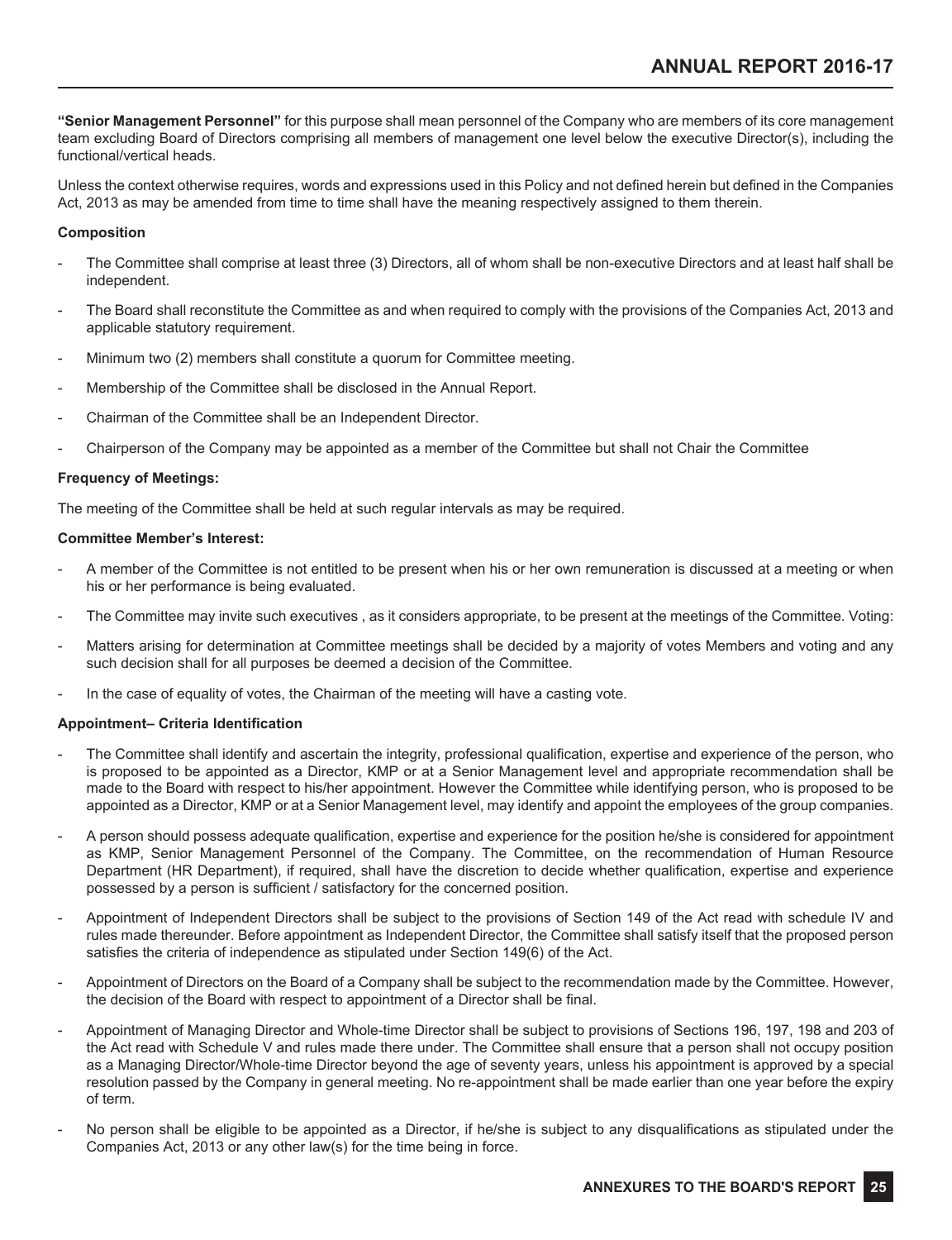## **Removal:**

Due to reasons for any disqualification mentioned in the Act or under any other applicable Act, rules and regulations there under, the Committee may recommend, to the Board with reasons recorded in writing, removal of a Director, KMP or Senior Management Personnel, subject to the provisions and compliance of the said Act, rules and regulations.

#### **Retirement:**

The Director, KMP or Senior Management Personnel, shall retire as per the applicable provisions of the Act and the prevailing Policy of the Company, if any. The Board will have the discretion to retain the Director in the same position/ remuneration or otherwise, even after attaining the retirement age, for the benefit of the Company.

## **Evaluation:**

## **A) Independent Directors/Non-Executive Directors**

The Committee shall carry out evaluation of performance of Independent Directors/Non-Executive Directors every year ending 31st March. In case, if a Director is a member of the Committee, he/she shall abstain himself/herself from participation, when he/ she is being evaluated.

As a part of evaluation, the Committee shall determine the following criteria:

- Membership & attendance Committee and Board Meetings
- Contribution during such meetings
- Willingness to spend time and effort learning about the Company and its business
- Active participation in strategic decision making
- Inputs to executive management on matters of strategic importance
- Individual Performance and Contribution
- Such other matters, as the Committee/Board may determine from time to time.

#### **B) Executive Directors**

The Committee shall carry out evaluation of performance of Executive Directors every year ending 31st March. In case, if a Director is a member of the Committee, he/she shall abstain himself/herself from participation, when he/she is being evaluated. The evaluation shall be on the basis of Key Performance Indicators (KPI), which would be identified based on a) their commitment to achieve Company's goals and alignment with the strategic direction, b) their decision making ability, and c) their ability and actions to safeguard the interest of shareholders of the Company and weights assigned for each measure of performance keeping in view the distinct roles of each Executive Director. The identified KPI for Executive Directors shall be approved by the Board, pursuant to recommendation of the Committee, if required.

#### **C) Key Managerial Personnel / Senior Management/ Employees**

The HR Department shall assign the responsibility of carrying out the evaluation of the aforementioned persons every year ending March 31st, to the concerned department heads. KPI are identified well in advance at the commencement of the financial year. Performance benchmarks shall be set and evaluation of employees would be done by the respective reporting manager(s)/ Management to determine whether the performance benchmarks are achieved. The payment of remuneration/annual increment to the aforementioned persons shall be determined after the satisfactory completion of Evaluation process.

The objective of carrying out the evaluation by the Company is to identify and reward those with exceptional performances during any financial year. Additional Training and Development Orientation programs on need basis shall be provided to employees, whose performance during any financial year do not meet the benchmark criteria.

Further, the performance of the Committees formed by the Board will be evaluated based on the terms of reference assigned to the respective Committees.

#### **Matters relating to remuneration, perquisites for Directors, KMP/Senior Management Personnel & Employees:**

Clause 49 of the Listing Agreement and Section 178 of the Act, emphatically specify that the Committee, while formulating the Policy shall ensure the following:

- the level and composition of remuneration is reasonable and sufficient to attract, retain and motivate Directors of the quality required to run the Company successfully;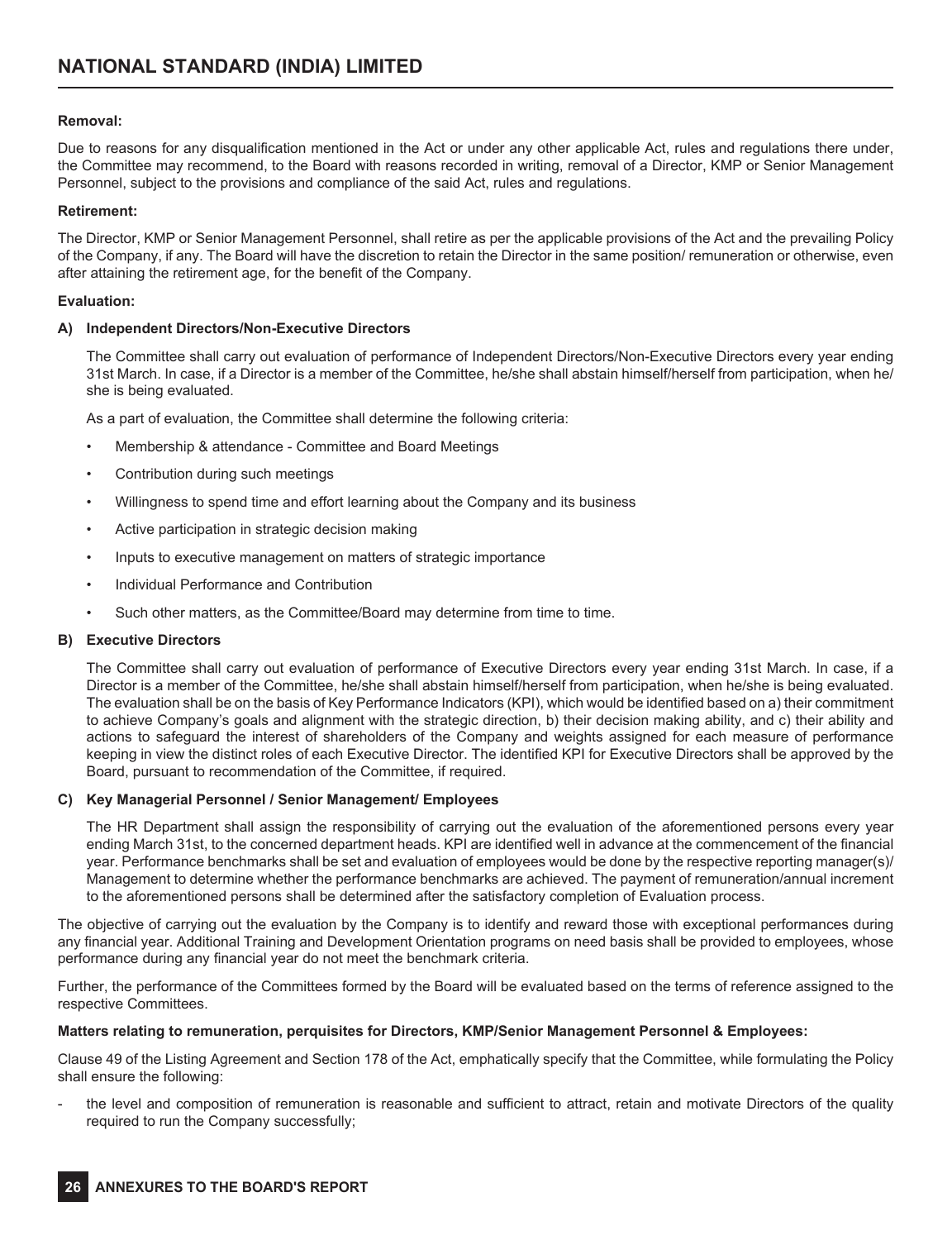- relationship of remuneration to performance is clear and meets appropriate performance benchmarks; and
- remuneration to Directors, Key Managerial Personnel and senior management involves a balance between fixed and incentive pay reflecting short and long-term performance objectives appropriate to the working of the Company and its goals.

In the Company, the remuneration structure for Executive Directors/Senior Management & Employees comprises of :

- a) A **fixed base salary,** set at a level aimed at attracting and retaining executives with professional and personal competences required to drive the Company's performance.
- b) **Performance Bonus**, based on achieving the minimum KPI predefined at the commencement of the financial year.
- c) **Retirement benefits** including PF, gratuity, etc.
- d) **Such other emolument(s)** as the HR department may after consultation with the Management determine from time to time.

#### **Criteria for Remuneration:**

#### **1) KMP/Senior Management/other employees**

Upon the satisfactory completion of Evaluation process and after taking into consideration the performance appraisal of the concerned employee(s) and also taking into consideration the profitability/performance of the Company, salary increments/ performance bonus would be decided by the concerned Department Head(s)/Management, as the case may be. The increments/ performance bonus declared shall be solely as per Company Policy.

Determination of remuneration/performance bonus for KMP /Senior Management/other employees, so far as there are no regulatory requirements, need not be recommended/approved by the Committee/Board. The concerned Department Head(s)/ Management on the recommendation of the HR department shall have the discretion to determine the quantum of remuneration to be payable to KMP/Senior Management and other employees, as the case may be. Regulatory compliance, if any, needs to be complied appropriately before determining/approving remuneration.

#### **2) Executive Director(s) (EDs)**

The remuneration/compensation, etc., to Executive Directors (EDs) of the Company during any financial year shall be determined on the basis of they achieving the Key Performance Indicators (KPIs) as is set on them at the commencement of every financial year. The remuneration/compensation shall be determined by the Committee after considering the KPI achieved by EDs. The Committee may consider the recommendation of HR department while determining the remuneration to be paid to EDs.

The remuneration payable to EDs and Whole-time Directors shall be subject to the provisions of Section 197 and 198 of the Companies Act, 2013 or which may be mutually agreed.

#### **3) Non-Executive Director/Independent Director**

The Non-executive / Independent Directors (NEDs) of the Company may be paid sitting fees as per the applicable Regulations. Any revision in the quantum of sitting fees shall be subject to approval of Board of Directors of the Company. Further the travelling, boarding and lodging expenses, if any, shall be reimbursed to the Directors based out of Mumbai.

The profit-linked Commission may be paid within the monetary limit approved by the shareholders of the Company and subject to compliance with the provisions of Companies Act, 2013, if any. The aforesaid Commission shall be paid, subject to NEDs, satisfying the criteria approved by the Board for receiving remuneration.

Pursuant to the provisions of the Act, an Independent Director shall not be entitled to any stock option (ESOPs) of the Company.

Where any insurance is taken by the Company on behalf of its KMP and any other employees for indemnifying them against any liability, the premium paid on such insurance shall not be treated as part of the remuneration payable to any such personnel. Provided that if such person is proved to be guilty, the premium paid on such insurance shall be treated as part of the remuneration.

#### **Amendments to the Policy:**

The Board of Directors on its own and / or as per the recommendations of Nomination and Remuneration Committee can amend this Policy, as and when deemed fit.

In case of any amendment(s), clarification(s), circular(s) etc. issued by the relevant authorities, not being consistent with the provisions laid down under this Policy, then such amendment(s), clarification(s), circular(s) etc. shall prevail upon the provisions hereunder and this Policy shall stand amended accordingly from the effective date as laid down under such amendment(s), clarification(s), circular(s) etc.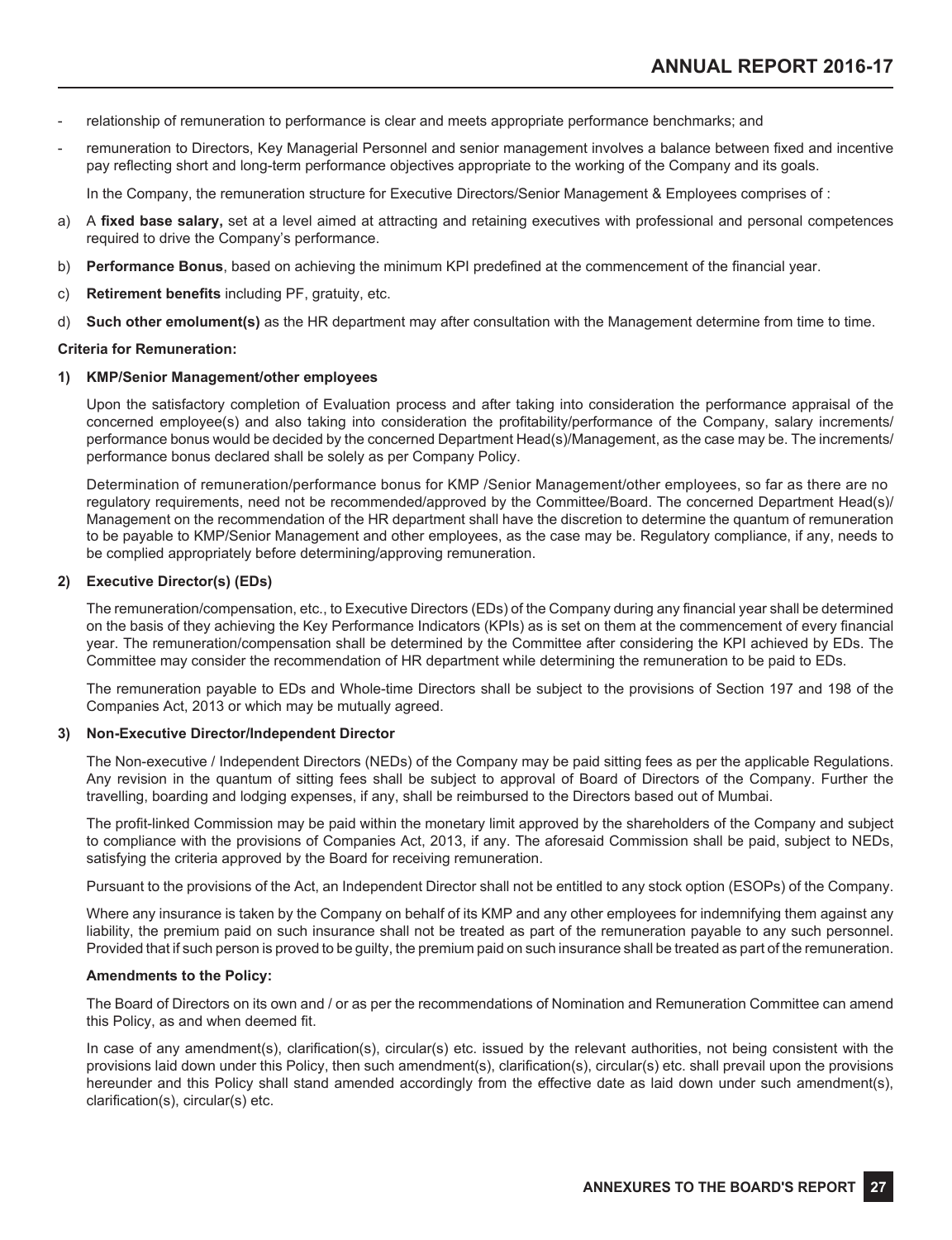# **ANNEXURE III**

## **Form No. MR-3**

## **SECRETARIAL AUDIT REPORT**

FOR THE FINANCIAL YEAR ENDED 31st March, 2017 [Pursuant to section 204(1) of the Companies Act, 2013 and rule No. 9 of the Companies (Appointment and Remuneration Personnel) Rules, 2014]

To The Board of Directors **M/s. NATIONAL STANDARD (INDIA) LIMITED** CIN:L27109MH1962PLC265959 412 Floor 4,17 G Vardhaman Chamber, Cawasji Patel Road, Horniman Circle, Fort , Mumbai 400001

We have conducted the secretarial audit of the compliance of applicable statutory provisions and the adherence to good corporate practices by M/s. NATIONAL STANDARD (INDIA) LIMITED (hereinafter called the "company"). Secretarial Audit was conducted in a manner that provided us a reasonable basis for evaluating the corporate conducts/statutory compliances and expressing my opinion thereon.

Based on my/our verification of the Company's books, papers, minute books, forms and returns filed and other records maintained by the company and also the information provided by the Company, its officers, agents and authorized representatives during the conduct of secretarial audit, we hereby report that in my/our opinion, the company has, during the audit period covering the financial year ended on 31st March 2017, complied with the statutory provisions listed here under and also that the Company has proper Board-processes and compliance-mechanism in place to the extent, in the manner and subject to the reporting made hereinafter:

We have examined the books, papers, minute books, forms and returns filed and other records maintained by Company for the financial year ended on 31st March, 2017 according to the provisions of:

- (i) The Companies, Act, 2013 and the Rules made there under;
- (ii) The Depositories Act, 1996 and the Regulations and Bye-laws framed there under;
- (iii) The Securities Contracts (Regulation) Act, 1956 ('SCRA') and the Rules made there under;
- (iv) Foreign Exchange Management Act, 1999 and the applicable rules and regulations made there under; **Not Applicable**
- (v) The following Regulations and Guidelines prescribed under the Securities and Exchange Board of India Act, 1992 ('SEBI Act');
- (a) The Securities and Exchange Board of India (Substantial Acquisition of Shares and Takeovers) Regulations, 2011; **Not Applicable** during the period under Review
- (b) The Securities and Exchange Board of India (Prohibition of Insider Trading) Regulations, 2015;
- (c) The Securities and Exchange Board of India (Issue of Capital and Disclosure Requirements) Regulations, 2009; **Not Applicable during the period under Review**
- (d) The Securities and Exchange Board of India (Employee Stock Option Scheme and Employee Stock Purchase Scheme) Guidelines, 1999; **Not Applicable during the period under Review**
- (e) The Securities and Exchange Board of India (Listing Obligations and Disclosure Requirements) Regulations, 2015;
- (f) The Securities and Exchange Board of India (Registrars to an Issue and Share Transfer Agents) Regulations, 1993 regarding the Companies Act and dealing with client;
- (g) The Securities and Exchange Board of India (Delisting of Equity Shares) Regulations, 2009 **Not Applicable during the period under Review**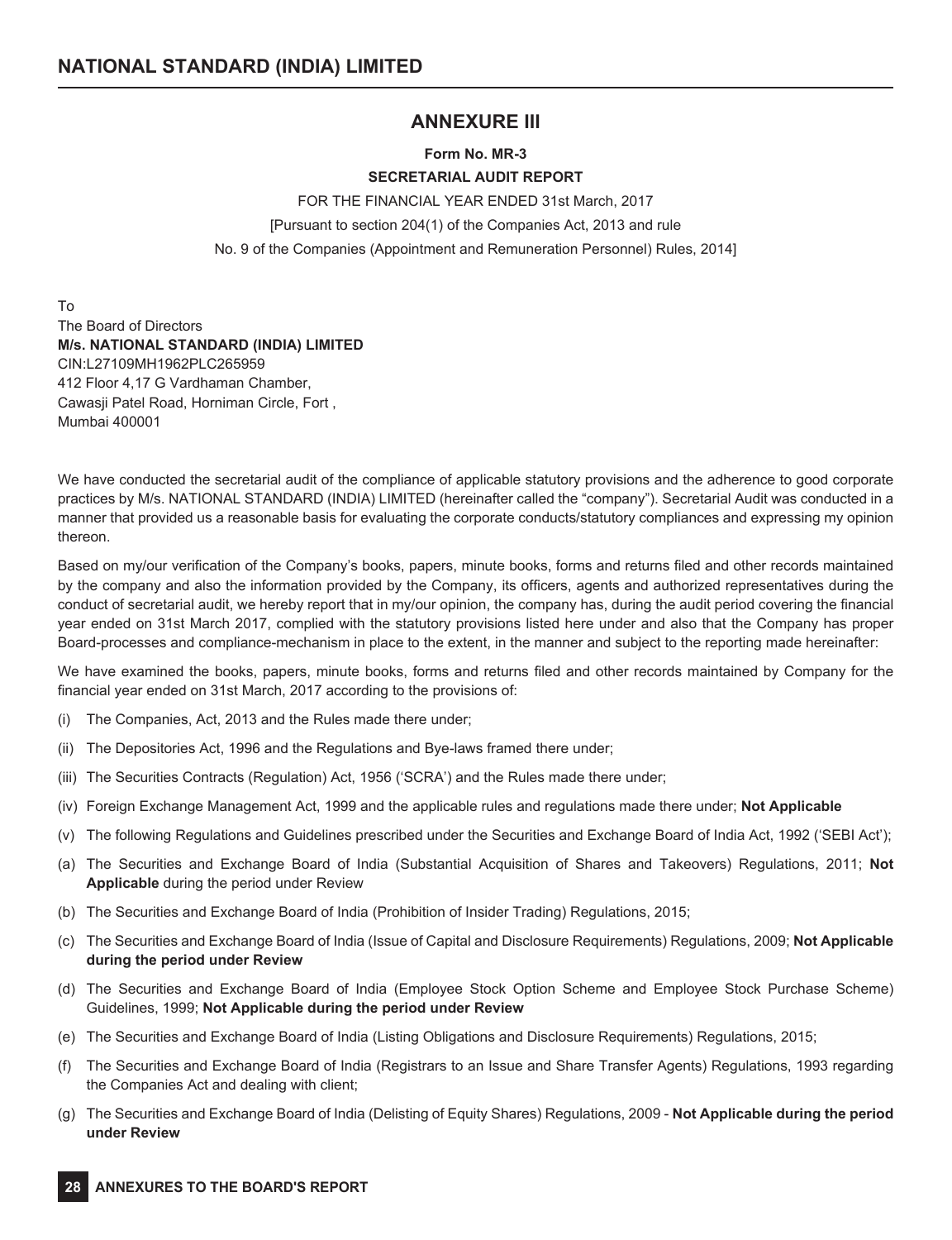- (h) The Securities and Exchange Board of India (Buyback of Securities) Regulations, 1998 **Not Applicable during the period under**
- (vi) The other laws as are applicable specifically to the Company are complied during the period under Review:

## **We have also examined compliance with the applicable clauses of the following:**

- (i) Secretarial Standards issued by The Institute of Company Secretaries of India-
- (ii) The Listing Agreements entered into by the Company with BSE Limited and Calcutta Stock Exchange of India Limited

During the period under review the Company has complied with the provisions of the Act, Rules, Regulations, Guidelines, Standards, etc. mentioned above:

## **We Further report that, during the year under review:**

The status of the Company during the financial year has been that of a Equity Listed Public Company.

The Board of Directors of the Company is duly constituted with proper balance of Executive Directors, Non-Executive Directors and Independent Directors. The changes in the composition of the Board of Directors that took place during the period under review were carried out in compliance with the provisions of the Companies Act, 2013.

Adequate notice is given to all directors to schedule the Board Meetings, agenda and detailed notes on agenda are sent at least seven days in advance, a system exists for seeking and obtaining further information and clarifications on the agenda items before the meeting and for meaningful participation at the meeting. Majority decision is carried through while the dissenting members' views are captured and recorded as part of the minutes.

Majority decision is carried through while the dissenting members' views are captured and recorded as part of the minutes.

We further report that there are adequate systems and processes in the company commensurate with the size and operations of the company to monitor and ensure compliance with applicable laws, rules, regulations and guidelines.

**We further report that** the Company has complied with the provisions of the Act and Rules made under that Act in carrying out the following changes:

(a) Appointment and Resignation of Key Managerial Person KMP during the period under review

*I further report that there is a nominal amount of interest on account of delay in Deduction of TDS, which is outstanding for payment.*

**Shravan A. Gupta & Associates** Practicing Company Secretary

> **Shravan A. Gupta** ACS: 27484, CP: 9990

Place: Mumbai Date: 25th May 2017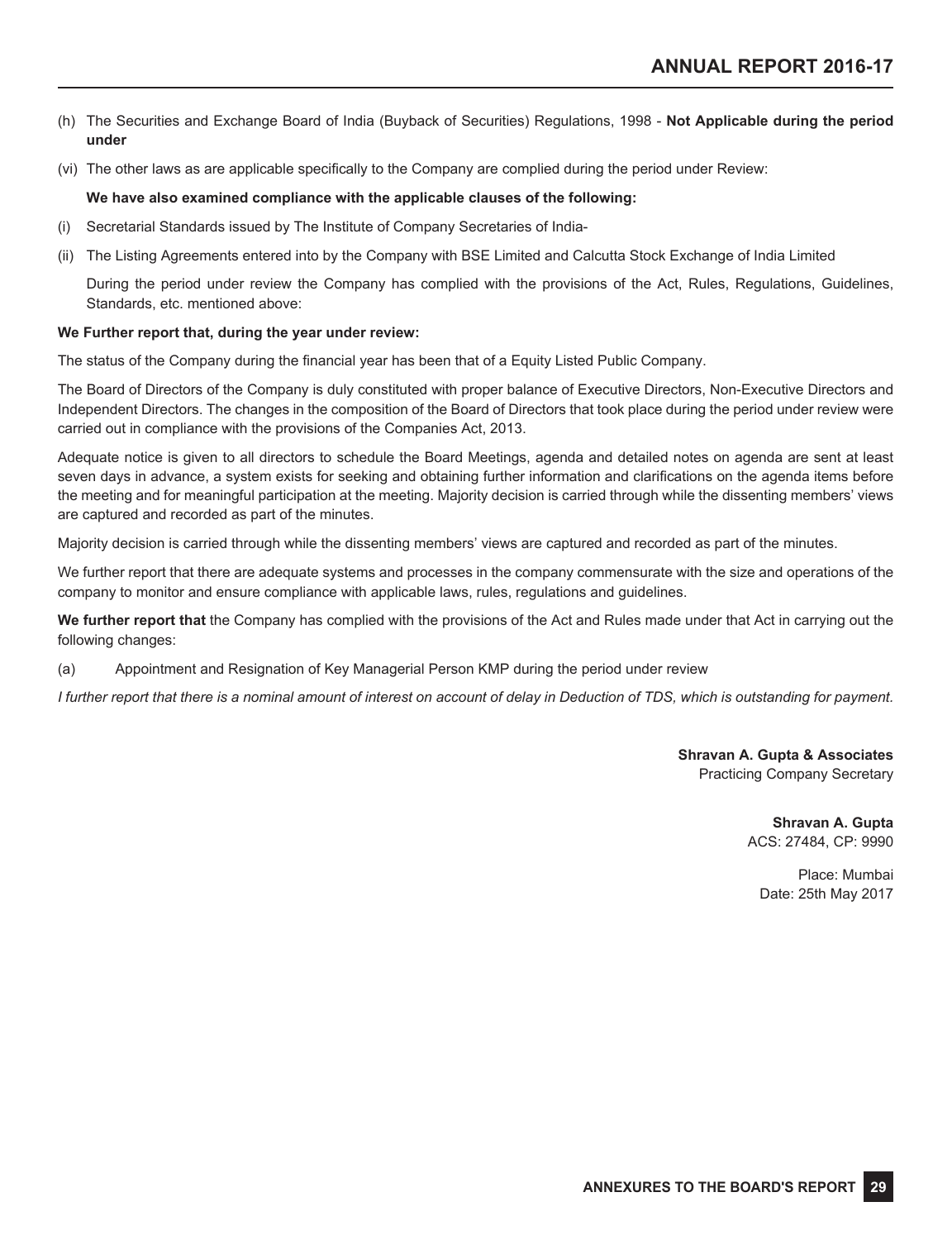# **ANNEXURE IV**

## FORM AOC -2

Particulars of material contracts or arrangement or transactions at arm's length basis

(Pursuant to Clause (h) of sub-section (3) of Section 134 of the Act and Rule 8(2) of the Companies (Accounts) Rules, 2014-AOC 2)

This forms pertains to the disclosure of particulars of contracts/arrangements entered into by the company with related parties referred to in sub-section (1) of Section 188 of the Companies Act, 2013 including certain arm's length transactions under third proviso thereto.

## **1. Details of contracts or arrangement or transactions not at arm's length basis:**

There were no contracts or arrangement or transactions entered into during the financial year ended 31st March, 2017, which were not at arm's length basis.

## **2. Details of material contracts or arrangement or transactions at arm's length basis**

| Name(s) of<br>the related<br>party and<br>nature of<br>relationship | Nature of<br>contracts/<br>arrangements/<br>transactions | <b>Duration of</b><br>the contracts /<br>arrangements/<br>transactions | Value $\bar{z}$<br>(in Lakhs) | Salient terms of<br>the contracts or<br>arrangements<br>or transactions<br>including the<br>value, if any | <b>Justification</b><br>for entering<br>into such<br>contracts or<br>arrangements<br>or transactions | Date(s)<br>οf<br>approval<br>by the<br>Board, if<br>any | <b>Amount</b><br>paid as<br>advances, if<br>any |
|---------------------------------------------------------------------|----------------------------------------------------------|------------------------------------------------------------------------|-------------------------------|-----------------------------------------------------------------------------------------------------------|------------------------------------------------------------------------------------------------------|---------------------------------------------------------|-------------------------------------------------|
| Ajitnath Hi-<br>Tech Builders<br>Private<br>Limited.                | Loan given                                               | Ongoing                                                                | 32374.56                      | Receivable on<br>demand Rate of<br>Interest-Variable<br>Unsecured Loan                                    | The terms of<br>the loan were<br>in the best<br>interest of the<br>Company                           | $\star$                                                 | <b>Not</b><br>applicable                        |
| Jawala<br><b>Real Estate</b><br>Private<br>Limited                  | Loan Given                                               | Ongoing                                                                | 6859.37                       | Repayable on<br>demand Rate of<br>Interest-Variable<br>Unsecured Loan                                     |                                                                                                      | $\star$                                                 |                                                 |
| Jawala<br><b>Real Estate</b><br>Private<br>Limited                  | Loan Taken                                               | Ongoing                                                                | 6739.97                       | Repayable on<br>demand Rate of<br>Interest-Variable<br>Unsecured Loan                                     |                                                                                                      | $\star$                                                 |                                                 |
| Lodha<br><b>Developers</b><br>Private<br>Limited                    | Loan Taken                                               | Ongoing                                                                | 11632.66                      | Repayable on<br>demand Rate of<br>Interest-Variable<br>Unsecured Loan                                     |                                                                                                      | $\star$                                                 |                                                 |

\* Pursuant to the requirements of Regulation 23 of the SEBI (Listing Obligations and Disclosure Requirements) Regulations, 2015, the Company obtained the approval of shareholders by way of Special Resolution passed by the shareholders at their Meeting held on 29th September, 2016.

> For and on behalf of the Board of Directors **National Standard (India) Limited**

|                      | <b>Maninder Chhabra</b> | Smita Ghag    |
|----------------------|-------------------------|---------------|
| Date: 25th May, 2017 | Director                | Director      |
| Place : Mumbai       | DIN: 02630680           | DIN: 02447362 |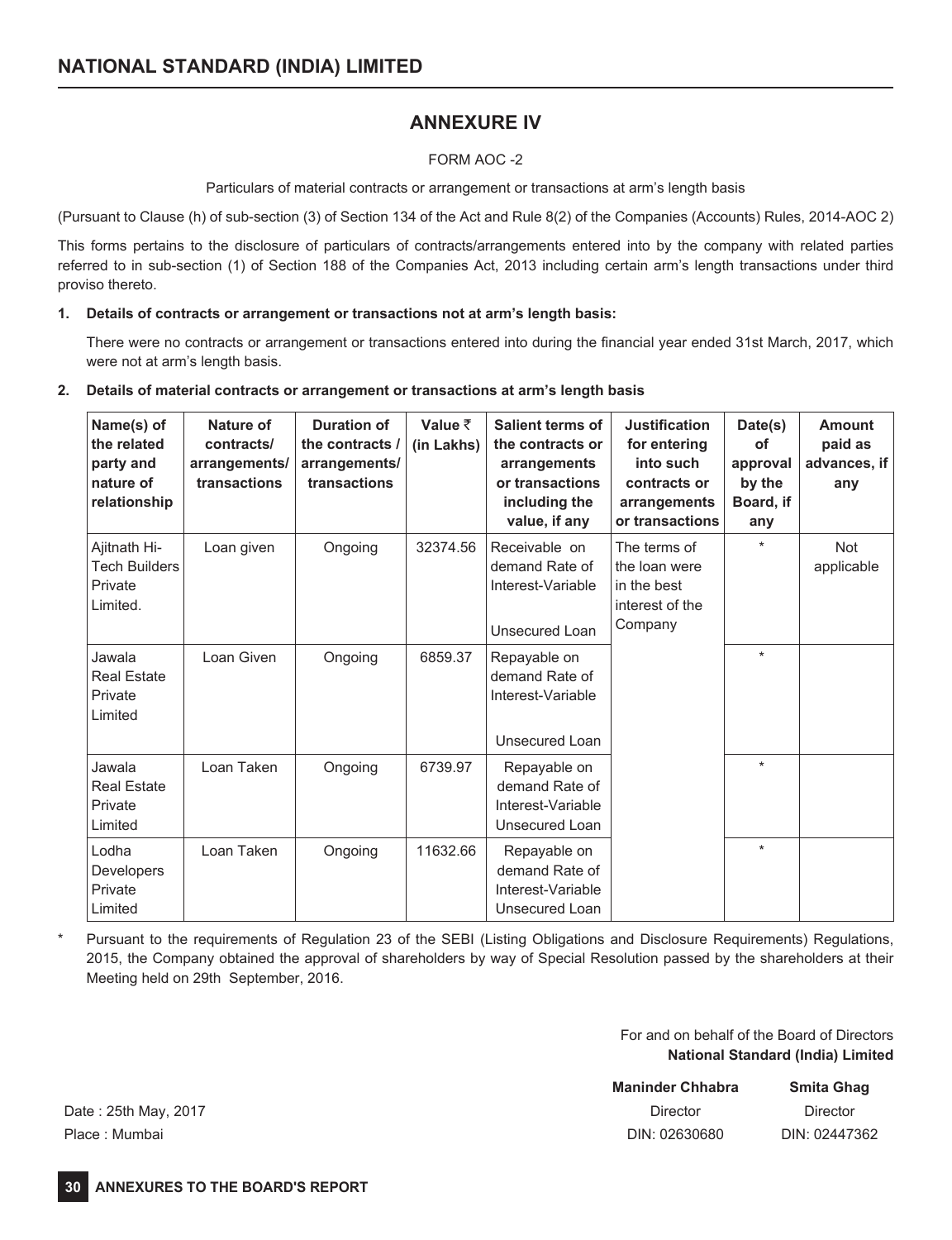# **ANNEXURE V**

# **REPORT ON CSR ACTIVITIES/ INITIATIVES**

## **[Pursuant to Section 135 of the Act & Rules made thereunder]**

| Sr. | <b>Particulars</b>                                                                                                                                                                                                                       | <b>Details</b>                                                                                                                                                                                                                                                                                                                                                                                              |  |  |
|-----|------------------------------------------------------------------------------------------------------------------------------------------------------------------------------------------------------------------------------------------|-------------------------------------------------------------------------------------------------------------------------------------------------------------------------------------------------------------------------------------------------------------------------------------------------------------------------------------------------------------------------------------------------------------|--|--|
| No. |                                                                                                                                                                                                                                          |                                                                                                                                                                                                                                                                                                                                                                                                             |  |  |
| 1.  | A brief outline of the Company's CSR policy, including<br>overview of projects or programs proposed to be<br>undertaken and a reference to the web-link to the CSR<br>policy and projects and programs                                   | The Policy emphasizes initiatives in specific areas of social<br>development that would include primary and secondary<br>education, skills development, vocational training, health<br>and hygiene, preventive health care and sanitation, women<br>empowerment, environment and ecological protection, character<br>building by providing training opportunities in sports and cultural<br>activities etc. |  |  |
|     |                                                                                                                                                                                                                                          | The Company has framed its CSR Policy in compliance with the<br>provisions of the Companies Act, 2013 and the same is available<br>on the Company's website at the web-link : http://www.nsil.net.<br>in/pdf/Corporate%20Social%20Responsibility%20Policy.pdf                                                                                                                                               |  |  |
| 2.  | Present Composition of the CSR Committee                                                                                                                                                                                                 | Ms. Smita Ghag<br>Chairperson                                                                                                                                                                                                                                                                                                                                                                               |  |  |
|     |                                                                                                                                                                                                                                          | Member<br>Mr. Umashankar Hegde                                                                                                                                                                                                                                                                                                                                                                              |  |  |
|     |                                                                                                                                                                                                                                          | Mr. Bhushan Shah<br>Member                                                                                                                                                                                                                                                                                                                                                                                  |  |  |
| 3.  | Average Net Profit of the Company for last three financial<br>years                                                                                                                                                                      | ₹ 68.07 crores                                                                                                                                                                                                                                                                                                                                                                                              |  |  |
| 4.  | Prescribed CSR Expenditure (two percent of the amount<br>as per item 3 above)                                                                                                                                                            | ₹ 1.36 crores                                                                                                                                                                                                                                                                                                                                                                                               |  |  |
| 5.  | Details of CSR spent during the financial year;                                                                                                                                                                                          |                                                                                                                                                                                                                                                                                                                                                                                                             |  |  |
|     | Total amount spent for the financial year<br>a.                                                                                                                                                                                          | Rs. 1.36 crores                                                                                                                                                                                                                                                                                                                                                                                             |  |  |
|     | Amount unspent, if any<br>b.                                                                                                                                                                                                             | Nil                                                                                                                                                                                                                                                                                                                                                                                                         |  |  |
|     | Manner in which the amount spent during the financial<br>C.<br>year is detailed below:                                                                                                                                                   | Refer Annexure A                                                                                                                                                                                                                                                                                                                                                                                            |  |  |
| 6.  | In case the Company has failed to spend the two percent<br>of the average net profit of the last three financial years or<br>any part thereof, the Company shall provide the reasons<br>for not spending the amount in its Board Report. | N.A                                                                                                                                                                                                                                                                                                                                                                                                         |  |  |

The implementation and monitoring of CSR policy is in compliance with CSR objectives and policy of the Company.

**Ms. Smita Ghag Chairperson of CSR Committee DIN: 02447362**

**Mr. Umashankar Hegde Member DIN:06797098**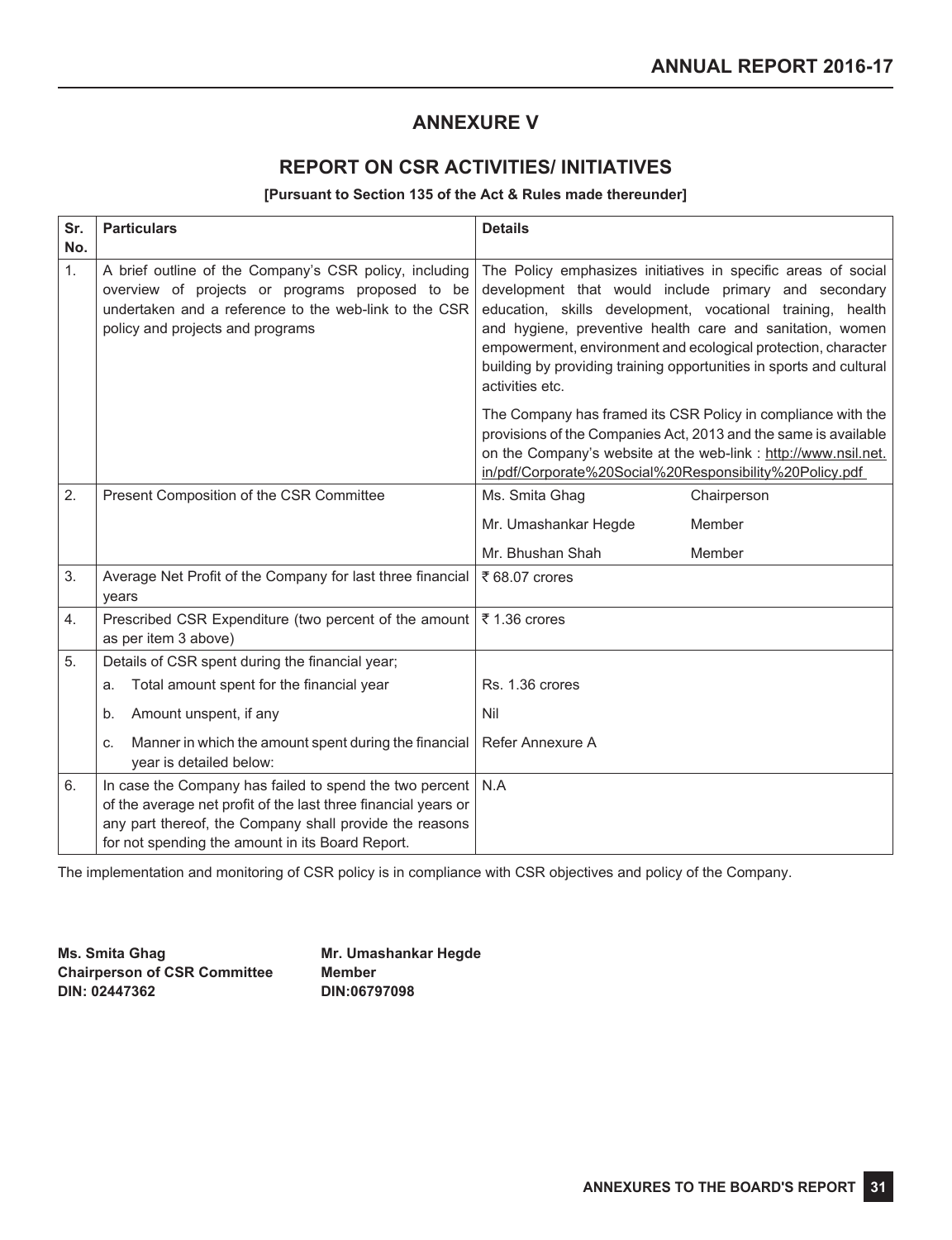| (1)       | (2)                                                                                                                                                                              | (3)                                                        | (4)                                                                                                                                                 | (5)                                                                | (6)                                                                                                                                                         | (7)                                                                  | (8)                                                                    |
|-----------|----------------------------------------------------------------------------------------------------------------------------------------------------------------------------------|------------------------------------------------------------|-----------------------------------------------------------------------------------------------------------------------------------------------------|--------------------------------------------------------------------|-------------------------------------------------------------------------------------------------------------------------------------------------------------|----------------------------------------------------------------------|------------------------------------------------------------------------|
| S.<br>No. | <b>CSR Project</b><br>or activity<br>identified                                                                                                                                  | Sector in<br>which the<br>project is<br>covered            | Project or<br>programs (1)<br>Local area or<br>other<br>(2) Specify<br>the state and<br>district where<br>projects or<br>programs was<br>undertaken | <b>Amount outlay</b><br>(budget)<br>project or<br>programs<br>wise | <b>Amount</b><br>spent on the<br>projects or<br>programs<br>sub heads:<br>(1) Direct<br><b>Expenditure</b><br>on projects<br>and programs<br>(2) Overheads: | <b>Cumulative</b><br>expenditure<br>up to the<br>reporting<br>period | <b>Amount</b><br>spent Direct<br>or through<br>implementing<br>agency* |
| 1         | Donation given<br>to the Trust<br>for promoting<br>education and<br>undertaking<br>other<br>community<br>welfare<br>measures such<br>as imparting<br>vocational<br>training, etc | Vocational<br>Training<br>Programs<br>{Schedule<br>VII(ii) | Mumbai,<br>Maharashtra                                                                                                                              | ₹ 1,36,00,000/-                                                    | <b>Direct</b><br>Expenditure:<br>₹1,36,00,000/-                                                                                                             | ₹1,36,00,000/-                                                       | Implementing<br>Agency                                                 |
|           | <b>Total</b>                                                                                                                                                                     |                                                            | ₹1,36,00,000/-                                                                                                                                      | ₹1,36,00,000/-                                                     | ₹1,36,00,000/-                                                                                                                                              |                                                                      |                                                                        |

# **ANNEXURE A**

\*Lodha Charitable Trust is registered Public Charitable Trust established in 2007 with an overall aim of enabling lives, living and livelihood for a stronger India. The focus areas of the foundation are health, education and livelihood development. Lodha Charitable Trust has a track record of more than three years in undertaking such projects and programs.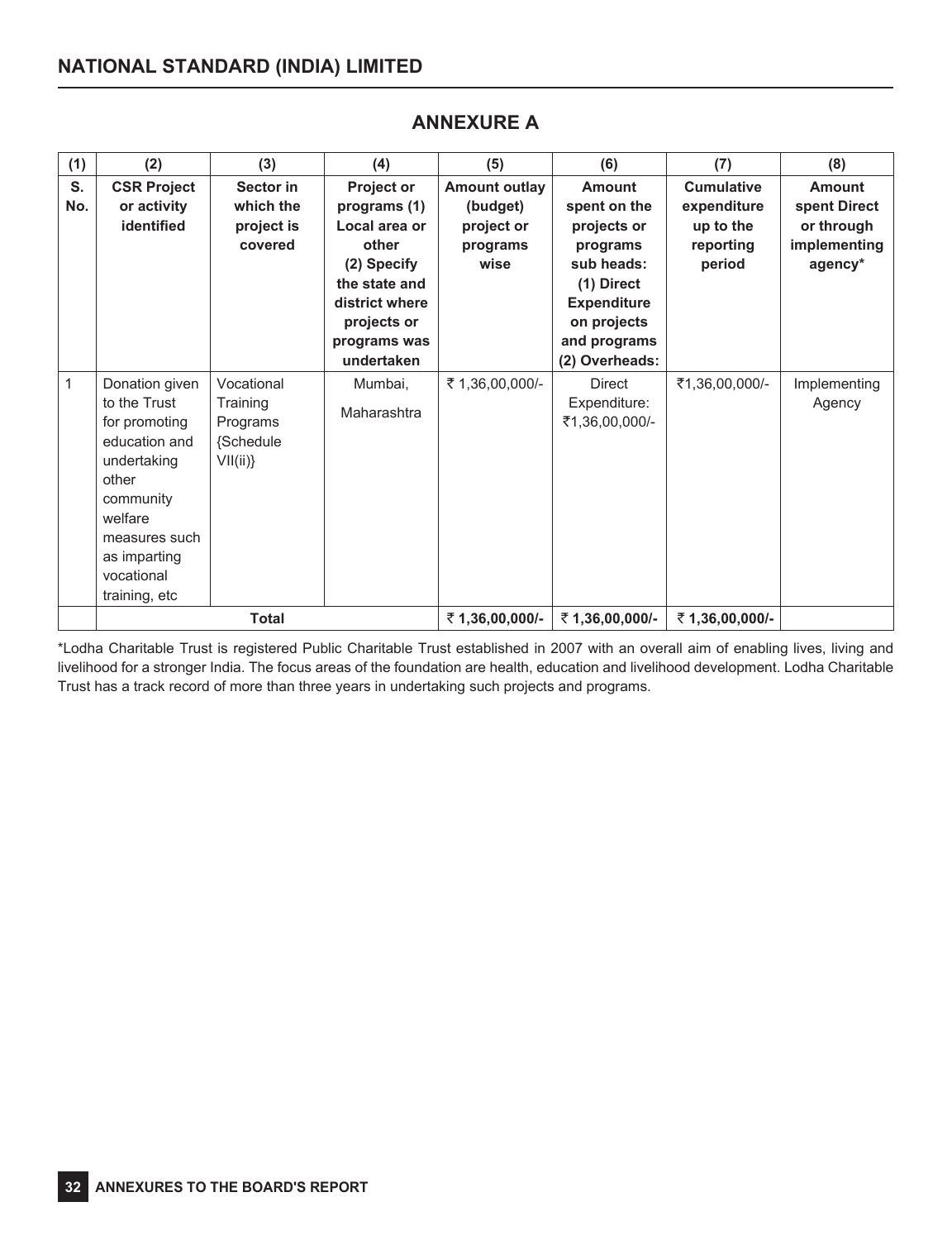## **Annexure-V**

# **CORPORATE SOCIAL RESPONSIBILITY POLICY**

## **A. Preamble :**

National Standard (India) Limited ("the Company") has adopted a Policy on Corporate Social Responsibility (CSR). The Company shall strive to be a socially responsible company and strongly believes in development which is beneficial for the society at large. The Company shall carry out the CSR activities where it has its major business presence.

## **B. Policy Objective :**

The objective of this Policy is to set guiding principles for carrying out Corporate Social Responsibility (CSR) activities and also to set up process of implementation and monitoring of the CSR activities to be undertaken by the Company.

## **C. Scope and Implementation of CSR :**

The Company shall implement the CSR activities / programs as a combined effort between itself and its subsidiaries, in such a manner, that their individual CSR Committees will be in a position to report separately on CSR activities / programs in accordance with Section 135 of Companies Act 2013 and notified rules.

All CSR projects/activities will be over and above the normal course of the Company's business.

The Company may decide to do CSR activities through a registered trust or registered society or a Section 8 Company either singly or along with its holding or subsidiary or associate company, or along with any other company or holding or subsidiary or associate company of such company, or otherwise.

If such trust, society or section 8 companies are not established by the Company or aforementioned companies - then they should have an established track record of 3 years in undertaking similar projects or programs.

The Company shall engage / co-ordinate with these Implementing Agencies and seek requisite documents / papers so as to ensure that they have an established track record in undertaking CSR activities.

The Company shall specify the project or programs to be undertaken by these entities, the modalities of utilization of funds on such projects and programs and the monitoring and reporting mechanism.

The Company may also collaborate with other companies for undertaking CSR activities - provided they are able to report separately such activities.

## **D. Composition and Quorum of CSR Committee :**

Pursuant to the provisions of Section 135 of the Act, the Members of CSR Committee shall be appointed by the Board of Directors of the Company. Members of the CSR Committee shall meet, at mutually decided time, as and when required by sending notice or e-mails in order to perform, decide and monitor the implementation of this CSR Policy.

The quorum of CSR Committee shall be two members or one third of the total strength whichever is higher.

## **E. Scope of CSR Committee is as under:**

- 1. Formulate and recommend to the Board, a Corporate Social Responsibility Policy;
- 2. Finalise and approve the amount of expenditure to be incurred on the activities to be undertaken for Corporate Social Responsibility and for this purpose approve the annual plans and budgets;
- 3. Ensure that the company spends towards Corporate Social Responsibility, in every financial year, amount as may be recommended by the CSR Committee;
- 4. Ensure that the activities as are included in Corporate Social Responsibility Policy of the company are undertaken by the company;
- 5. Monitor the Corporate Social Responsibility Policy of the Company from time to time.

Any other matter as the CSR Committee may deem appropriate after the approval of the Board of Directors or as may be directed by the Board from time to time.

## **F. Areas of CSR activities:**

The Company may undertake the below activities under the ambit of CSR: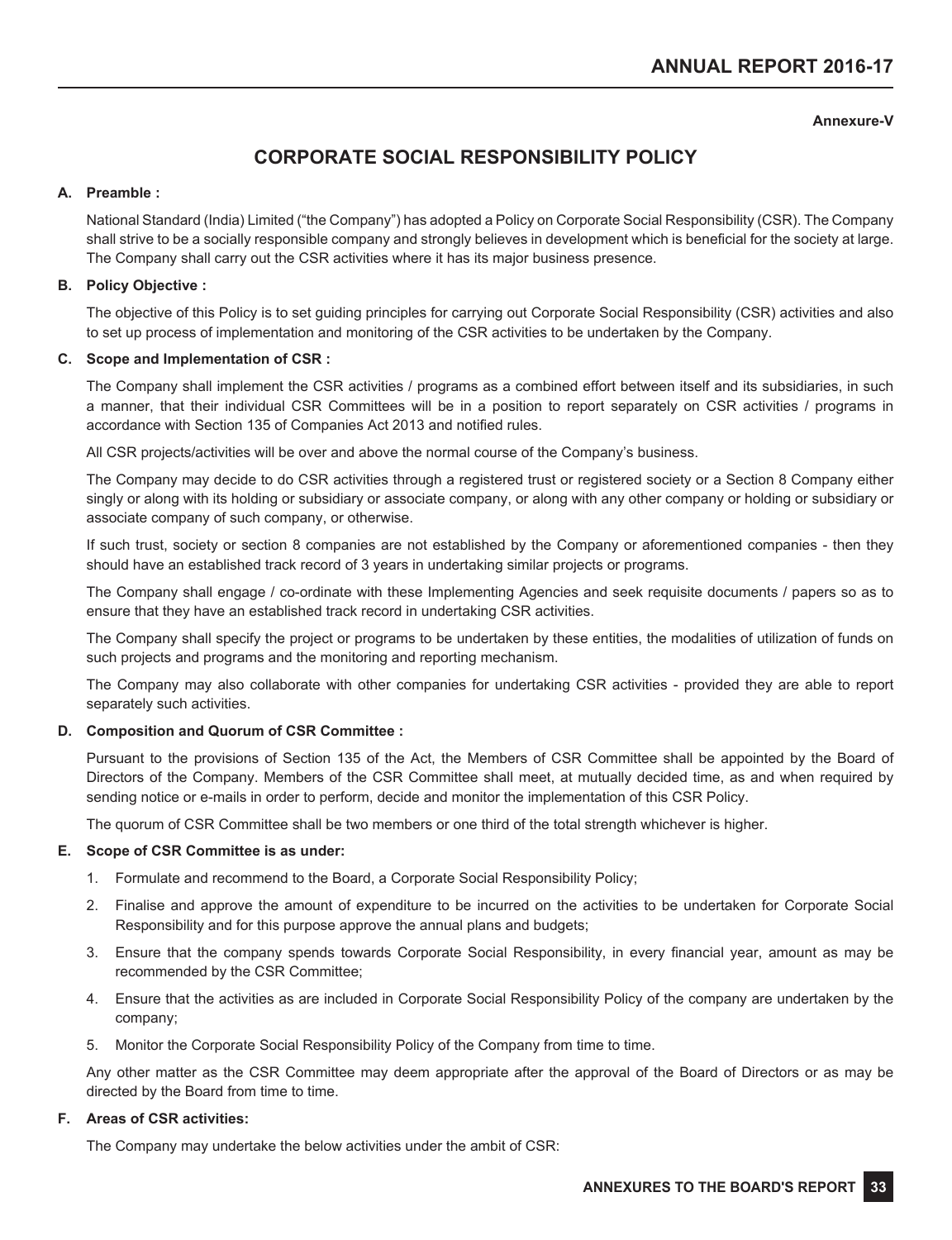- 1. Eradicating hunger, poverty and malnutrition, promoting health care including preventive health care and sanitation and making available safe drinking water;
- 2. Promoting education, hosting events, performances in pure arts including special education and employment enhancing vocational skills especially among children, women and the differently abled and livelihood enhancement projects;
- 3. Promoting gender equality, empowering women, setting up homes and hostels for women and orphans; day care centers and such other facilities and measures for reducing inequalities faced by socially and economically backward groups;
- 4. Ensuring environmental sustainability, ecological balance, protection of flora and fauna and conservation of natural resources;
- 5. Protection of national heritage, art and culture; setting up public libraries; promotion and development of traditional arts and handicrafts;
- 6. Contributions to the Prime Minister's National Relief Fund or any other fund set up by the Central Government for socioeconomic development and relief and welfare of the Scheduled Castes, the Scheduled Tribes, other backward classes, minorities and women;
- 7. Contributions or funds provided to technology incubators located within academic institutions which are approved by the Central Government;
- 8. Rural development projects;
- 9. Slum area development;
- 10. Contribution to Prime Minister's National Relief Fund, etc.;
- 11. Contributions or funds provided to technology incubators located within academic institutions which are approved by Central Government;
- 12. Contribution to corpus of a trust / society / section 8 company would also qualify as CSR expenditure as long as they are created exclusively for undertaking CSR activities or where the corpus is created exclusively for the purpose directly relatable to a subject covered in Schedule VII of the Act;

The Company may contribute to other areas of interest as permitted under Schedule VII of the Act & update the above list as per Section 135 and Schedule VII of the Act as amended from time to time.

## **G. Budget**

A specific budget will be allocated for CSR activities alongwith the projected plan on an annual basis. The amount & the projected plan will be approved by the Board on the recommendation of the CSR Committee. Any surplus arising and/ or additional revenue generated out of CSR Activities undertaken by the Company shall not form part of the business profit of the Company and same shall be spent for undertaking any CSR Activities only.

## **H. Dissemination of information of CSR activities :**

The Company's involvement in the CSR projects and/or activities and details of work executed and progress made will be communicated through its annual reports and other modes as may be required from time to time.

## **I. Monitoring :**

The Company will set up a monitoring process for implementation of the CSR projects/activities and reporting to the CSR Committee in compliance with the requirements of Section 135 of the Companies Act, 2013.

## **J. Reporting Framework**

The Company shall lay down a reporting framework for each and every program / project being undertaken towards CSR activities laying down specifically the sector / location in which the activity has been undertaken, the description of the activities being undertaken, the amount allocated towards the same, the amount spent towards the CSR activities and such other particulars as may be required from time to time depending upon the nature of the CSR activity.

Any or all provisions of the CSR Policy would be subject to revision/amendment as may be required / deemed fit by the Company from time to time.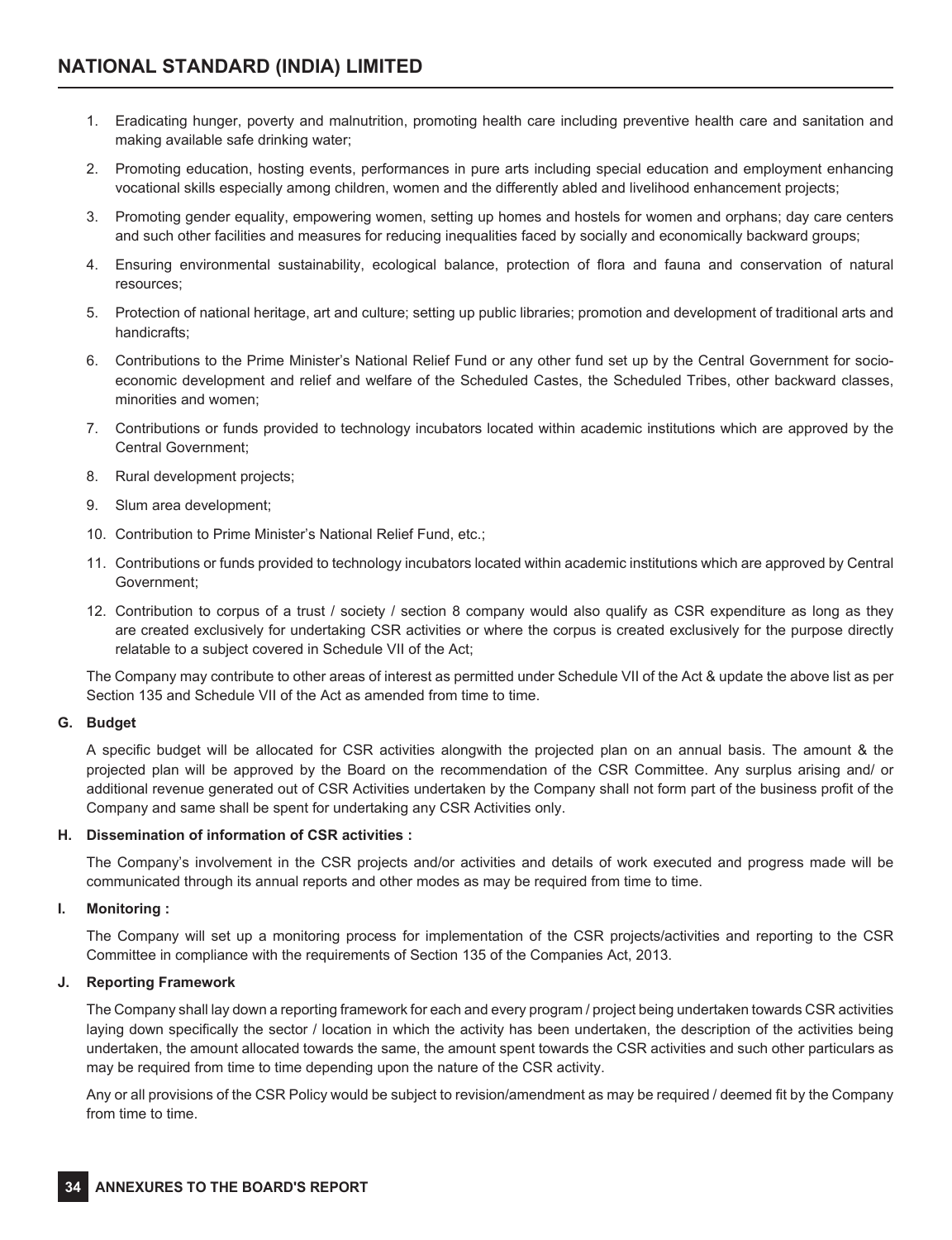## **ANNEXURE VI**

## **DETAILS PERTAINING TO REMUNERATION AS REQUIRED UNDER SECTION 197(12) OF THE COMPANIES ACT, 2013 READ WITH RULE 5(1) OF THE COMPANIES (APPOINTMENT AND REMUNERATION OF MANAGERIAL PERSONNEL) RULES, 2014**

(i) The percentage increase in remuneration of each Director, Chief Executive Officer, Chief Financial Officer and Company Secretary during the financial year 2016-17, ratio of the remuneration of each Director to the median remuneration of the employees of the Company for the financial year 2016-17 are given as under:

| Sr.<br>No.     | Name of Director / KMP<br>and Designation            | <b>Period</b>                              | <b>Remuneration of</b><br>Director / KMP<br>for financial year<br>2016-17<br>(Amount in $\bar{z}$ ) | % increase in<br>remuneration<br>in the financial<br>year 2016-17 | <b>Ratio of</b><br>remuneration of<br>each Director<br>to the median<br>remuneration of<br>employees## |
|----------------|------------------------------------------------------|--------------------------------------------|-----------------------------------------------------------------------------------------------------|-------------------------------------------------------------------|--------------------------------------------------------------------------------------------------------|
| 1.             | Mahesh Thakur*<br><b>Chief Executive Officer</b>     | 1st April, 2016<br>to 12th January, 2017   | 37,48,699/-                                                                                         | (20.07)                                                           | N.A. ##                                                                                                |
| 2.             | Samujiwal Ghosh*<br><b>Chief Executive Officer</b>   | 7th February, 2017<br>to 31st March, 2017  | 14, 14, 933/-                                                                                       | 100#                                                              | $N.A.$ ##                                                                                              |
| 3.             | Ramesh Chechani*<br><b>Chief Financial Officer</b>   | 1st April, 2016<br>to 31st March, 2017     | 68,63,535/-                                                                                         | 5.60                                                              | $N.A.$ ##                                                                                              |
| 4 <sub>1</sub> | Ami Parikh*<br>Company Secretary                     | 1st April, 2016<br>to 2nd August, 2016     | 5,96,616/-                                                                                          | 12.47                                                             | N.A. ##                                                                                                |
| 5.             | Varun Shah*<br><b>Company Secretary</b>              | 3rd September, 2016<br>to 31st March, 2017 | 6,21,703/-                                                                                          | 100#                                                              | N.A. ##                                                                                                |
| 6.             | Smita Ghag*<br>Non-Executive Director                | 1st April, 2016<br>to 31st March, 2017     |                                                                                                     | $\overline{\phantom{a}}$                                          | N.A. ##                                                                                                |
| 7.             | Maninder Singh Chhabra*<br>Non-Executive Director    | 1st April, 2016<br>to 31st March, 2017     |                                                                                                     | $\overline{a}$                                                    | N.A. ##                                                                                                |
| 8.             | Narinder Pal Singh* Non<br><b>Executive Director</b> | 1st April, 2016<br>to 31st March, 2017     |                                                                                                     | $\overline{\phantom{a}}$                                          | N.A. ##                                                                                                |
| 9.             | A.L.Ananthanarayanan*<br>Non-Executive Director      | 1st April, 2016<br>to 31st March, 2017     |                                                                                                     | $\overline{\phantom{a}}$                                          | N.A. ##                                                                                                |
| 10.            | Umashankar Hegde<br>Independent Director             | 1st April, 2016<br>to 31st March, 2017     | 52,500/-                                                                                            | $100**$                                                           | N.A. ##                                                                                                |
| 11.            | <b>Bhushan Shah</b><br>Independent Director          | 6th July, 2017<br>to 31st March, 2017      | 52,500/-                                                                                            | $100**$                                                           | N.A. ##                                                                                                |

- Mr. Mahesh Thakur and Mr. Samujjwal Ghosh, Chief Executive Officer, Mr. Ramesh Chechani, Chief Financial Officer and Ms. Ami Parikh and Mr. Varun Shah, Company Secretary are not on the payroll of the Company and are deputed by Group Companies. Their remuneration is being reimbursed by the Company to the said Group Companies. Further, no remuneration has been paid during FY 2016-17 to Ms. Smita Ghagh, Mr. Maninder Singh Chhabra, Mr. N. P. Shinh and Mr. A. L. Ananthanarayanan.
- # Mr. Samujjwal Ghosh was appointed as Chief Executive Officer on 7th February, 2017 and Mr. Varun Shah was appointed as Company Secretary on 3rd September, 2016.
- The Board at its Meeting held on 16th May, 2016 had approved payment of Sitting Fees to Independent Directors of the Company, post which the Company has started paying Sitting Fees to Mr. Umashankar Hegde and Mr. Bhushan Shah.
- ## Since there is no payment of remuneration made to the Directors during the year under review, the criteria for increase in remuneration ratio of remuneration of each director to the median remuneration of employees are not applicable.
- (ii) There are no other employees apart from KPM's on the rolls of Company and hence, the percentage increase in the median remuneration of employees of the Company during the financial year ended 31st March, 2017 is not applicable;
- (iii) The affirmation that the remuneration to the Directors, KMP's and other employees is as per the Remuneration Policy is not applicable as the remuneration to above mentioned KMPs is paid by the group companies and later on reimbursed.
- (iv) Since there are no employees on the rolls of the Company, the Company is not required to disclose the details of employees pursuant to Rule (5)(2) of the Companies (Appointment and Remuneration of Managerial Personnel) Rules, 2014.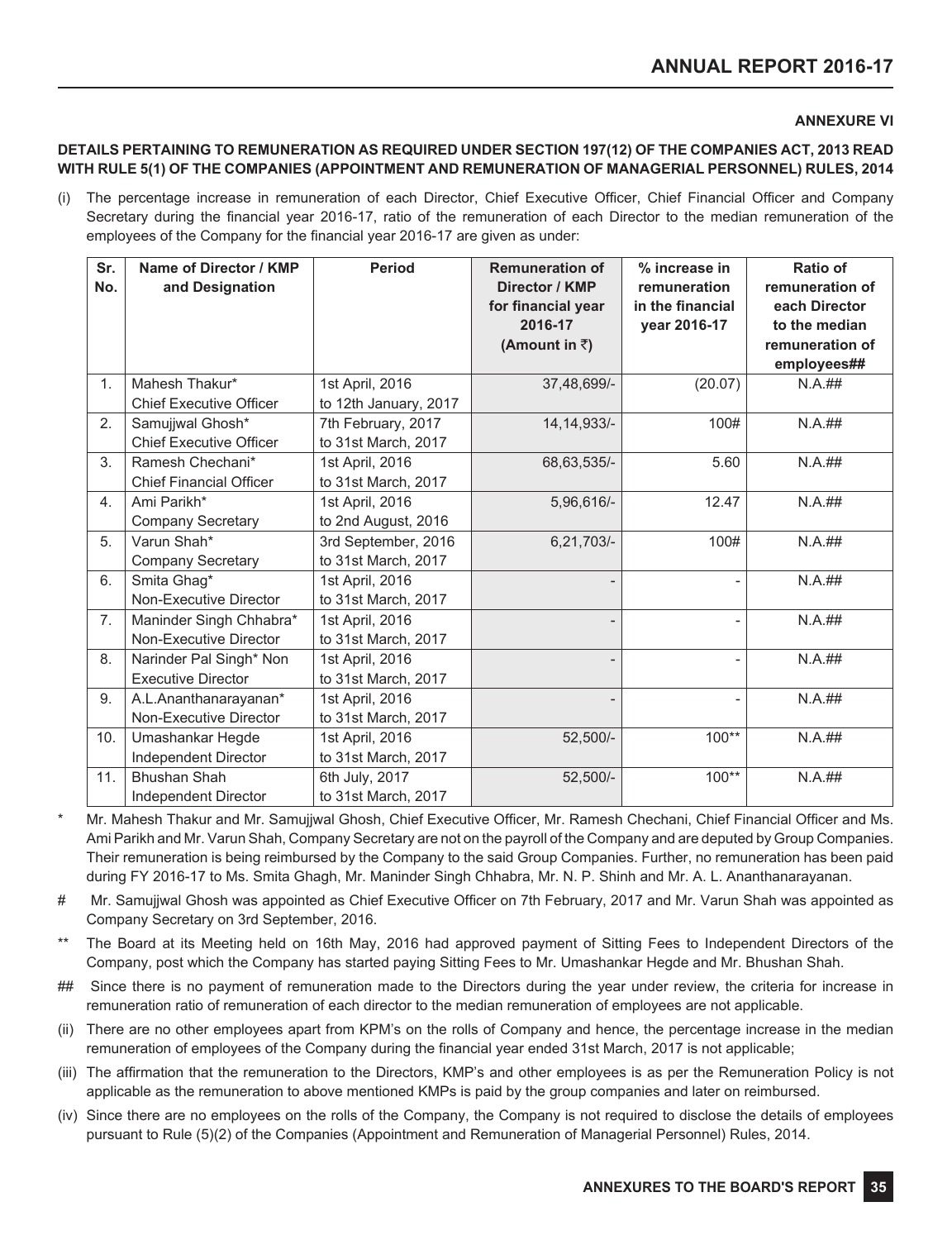### **REPORT ON CORPORATE GOVERNANCE**

### **1. Company's philosophy on Code of Governance**

The Company's corporate governance structure plays a pivotal role in realizing its long term goals. It provides the fundamental systems, processes and principles that promote objective decision making, performance based management and a corporate culture that is characterized by integrity and fairness in all dealings. Critical to this, is the high degree of transparency in disclosures across all levels of stakeholder engagement, which are periodically done while maintaining the importance of reserving competitive information from being disseminated.

The entire governance structure is actively supervised by Board of Directors, which oversees management activities and ensures their effectiveness in delivering member value. To implement this, the Company has always strived to promote an informed Board that functions independently.

The Company has adopted the requirements of Corporate Governance as specified under the Securities and Exchange Board of India SEBI (Listing Obligations and Disclosure Requirements) Regulations, 2015 (Listing Regulations) the disclosure requirements of which are given below:

### **2. Board of Directors**

### **• Size and composition of the Board**

The Board of Directors of the Company has an ideal combination of non-executive Directors and independent directors which is in conformity with the provisions of Companies Act, 2013 and Regulation 17 of the SEBI Listing Regulations.

As on 31st March, 2017, the Company's Board of Directors comprises 6 Non-Executive Directors, 2 of whom are Independent directors.

These Directors bring in a wide range of skills and experience to the Board. The Board provides leadership, strategic guidance, objective and an independent view to the Company's management while discharging its fiduciary responsibilities, thereby ensuring that the management adheres to high standards of ethics, transparency and disclosure.

Dates for Board meetings in the ensuing year are decided in advance and circulated to all Directors. The agenda for each meeting, along with detailed notes, is circulated in advance to the Directors.

The Board of Directors met six times during the financial year 2016-2017 and the maximum time gap between any two consecutive meetings did not exceed one hundred and twenty days. These were held on 16th May, 2016, 3rd September 2016, 22nd November, 2016, 13th January, 2017 and 7th February, 2017. The previous Annual General Meeting of the Company was held on 29th September, 2016.

The names and categories of the Directors on the Board, the number of directorships and committee positions held by them in companies as on 31st March 2017:

| Sr. | Name of Director(s) | Category of                       | No. of Board                              | <b>Attendance</b>     |                                              | As on 31st March 2017                                                                               |               |
|-----|---------------------|-----------------------------------|-------------------------------------------|-----------------------|----------------------------------------------|-----------------------------------------------------------------------------------------------------|---------------|
| No. |                     | <b>Directorship</b>               | meetings<br>held<br>during the<br>year: 5 | in last<br><b>AGM</b> | <b>Directorship</b><br>in other<br>companies | <b>Membership and</b><br>Chairmanship of<br>the committees<br>of the Board of<br>other<br>companies |               |
|     |                     |                                   | <b>Attended</b>                           |                       |                                              | Chairman                                                                                            | <b>Member</b> |
| 1.  | Smita Ghag          | Non-Independent,<br>Non-Executive | 5                                         | Yes                   | 6                                            |                                                                                                     | 2             |
| 2.  | Santosh Kumar Ojha@ | Independent,<br>Non-Executive     | N.A                                       | No.                   |                                              |                                                                                                     |               |
| 3.  | Bhushan Shah@       | Independent,<br>Non-Executive     | 5                                         | No.                   | 3                                            | 3                                                                                                   | 5             |
| 4.  | Umashankar Hegde    | Independent,<br>Non-Executive     | 5                                         | No.                   | 3                                            | $\overline{2}$                                                                                      | 2             |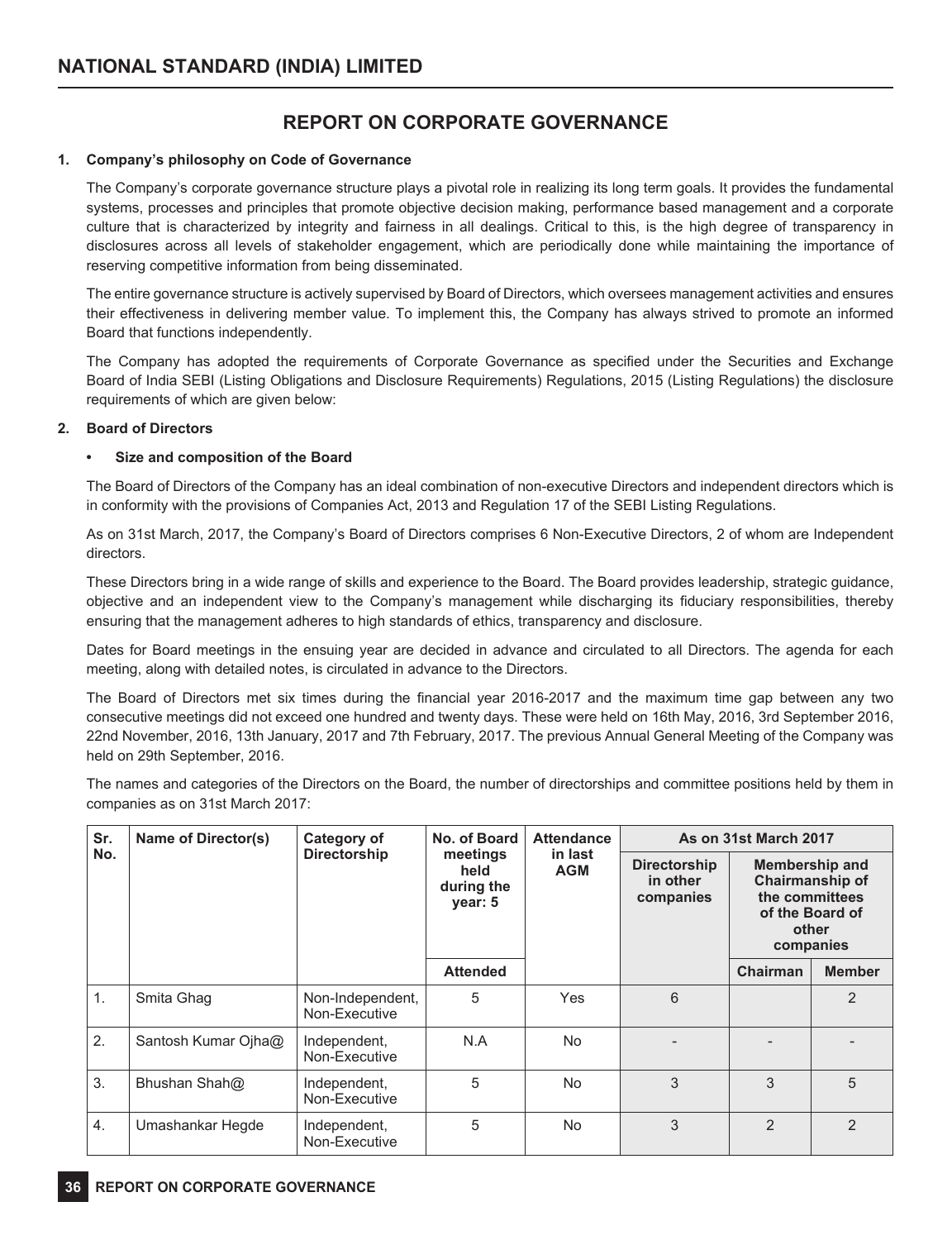| Sr. | Name of Director(s)                  | Category of                       | No. of Board                              | <b>Attendance</b>     | As on 31st March 2017                        |                          |                                                                                                            |
|-----|--------------------------------------|-----------------------------------|-------------------------------------------|-----------------------|----------------------------------------------|--------------------------|------------------------------------------------------------------------------------------------------------|
| No. |                                      | <b>Directorship</b>               | meetings<br>held<br>during the<br>year: 5 | in last<br><b>AGM</b> | <b>Directorship</b><br>in other<br>companies |                          | <b>Membership and</b><br><b>Chairmanship of</b><br>the committees<br>of the Board of<br>other<br>companies |
|     |                                      |                                   | <b>Attended</b>                           |                       |                                              | Chairman                 | <b>Member</b>                                                                                              |
| 5.  | Ananthanarayanan<br>Lakshminarayanan | Non-Independent,<br>Non-Executive | 3                                         | <b>No</b>             | 5                                            |                          |                                                                                                            |
| 6.  | Narinder Pal Shingh                  | Non-Independent,<br>Non-Executive | 3                                         | <b>No</b>             | 12                                           | $\overline{a}$           | 1                                                                                                          |
| 5.  | Maninder Singh<br>Chhabra            | Non-Independent,<br>Non-Executive | 5                                         | <b>Yes</b>            | 3                                            | $\overline{\phantom{0}}$ |                                                                                                            |

There are no inter-se relationships between the Board members.

- Excludes directorship in NSIL, alternate directorships and directorships in private companies, foreign companies and section 8 companies.
- Disclosure includes memberships/chairmanships of the Audit Committee of Directors and Stakeholders Relationship Committee of Indian public companies (including NSIL).
- None of the Directors on the Company were members of more than 10 Committees or acted as Chairperson of more than 5 Committees (as specified in Listing Regulations), across all the companies in which he/she was a Director. The necessary disclosures regarding Committee positions have been made by the Directors.
- None of the Directors held directorship in more than 20 Indian companies including 10 public limited companies.
- None of the Directors were related to any Director or member of an extended family.
- None of the Independent Directors of the Company served as Independent Director in more than 7 listed companies. None of the Independent Directors is a Whole-Time Director in any other company.
- @ Mr. Santosh Kumar Ojha resigned as Independent Director w.e.f 8th April, 2016 and Mr. Bhushan Shah was appointed as Independent Director w.e.f 6th July, 2016

### • **Details of Equity Shares held by Non- Executive Directors:**

| S.No     | Name of the Director              | No. of Shares held |
|----------|-----------------------------------|--------------------|
|          | Ananthanarayanan Lakshminarayanan | 887896*            |
| <u>.</u> | Narinder Pal Shinh                | 2250180*           |

\* Includes Shares held jointly.

### • **Information to the Board**

The Board has unrestricted access to all Company-related information. At Board / Committee meetings, department heads and representatives who can provide additional insights into the items being discussed, are invited. The Company provides the following information inter alia to the Board, which is given either as part of the agenda or by way of presentations during the meetings:

- Annual operating plans and budgets, capital budgets and other updates.
- Quarterly, half-yearly and annual financial results of the Company and its operating divisions or business segments.
- Detailed presentations on business strategy and future outlook of the Company.
- Minutes of meetings of various Committees of the Board.
- The information on recruitment and remuneration of Chief Financial Officer and the Company Secretary.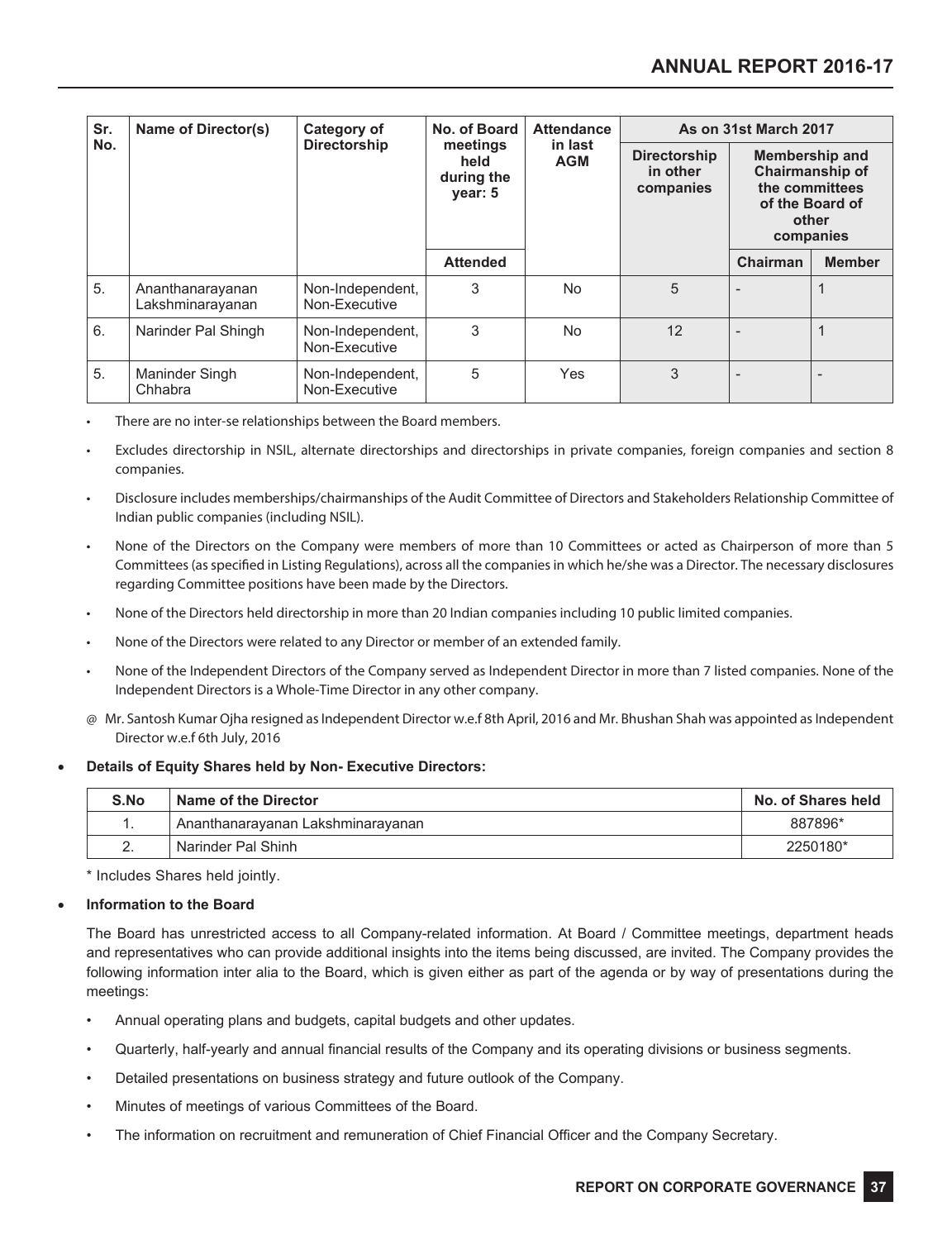- Significant sale of investments, subsidiaries or assets which are not in the normal course of business.
- Materially important show cause, demand, prosecution and penalty notices, if any.
- Material default in financial obligations to and by the Company or substantial non-payment for goods sold by the Company, if any.

### • **Familiarisation Programmes**

The Familiarization program aims to provide insight to the Independent Directors to understand the business of the Company. Upon induction / appointment, the Independent Directors are familiarized with their roles, responsibilities and duties.

The details of the familiarization programmes imparted to independent directors can be accessed the website of the Company at the link http://www.nsil.net.in/pdf/Familarisation%20programme.pdf.

### **• Performance Evaluation and Independent Directors Meeting**

 Pursuant to the provisions of Section 134 (3) (p), 149(8) and Schedule IV of the Companies Act, 2013 and Regulation 17 of the SEBI Listing Regulations, annual performance evaluation of the Directors as well as of the Board Committees has been carried out. Detailed process of performance evaluation is provided in the Board's Report.

### **• Code of Conduct**

The Company has adopted a Code of Conduct for the Members of the Board and the Senior Management in accordance with the provisions of SEBI (Listing Obligations and Disclosure Requirements) Regulations, 2015.

The Code lay down the standard of conduct which is expected to be followed by the Directors and by the Senior Management in their business dealings and in particular on matters relating to integrity at the work place, in business practices and in dealing with stakeholders.

All the members of the Board and the Senior Management have affirmed compliance with the Code of Conduct as on 31st March, 2017 and a declaration to that effect signed by Mr. Samujjwal Ghosh, Chief Executive Officer of the Company is enclosed and forms a part of this report.

### **2. Committees of the Board:**

The Board of Directors has constituted four Committees viz. Audit Committee, Nomination and Remuneration Committee, Stakeholders Relationship Committee and Corporate Social Responsibility (CSR) Committee.

All decisions pertaining to the constitution of Committees,appointment of members and fixing of terms of reference and the role of the Committees are taken by the Board of Directors.

Details of the role and composition of these Committees, including the number of meetings held during the financial year 2016- 17 and attendance at meetings, are provided below:-

### **A. Audit Committee**

### **• Terms of Reference**

Terms of reference of the Audit Committee are in conformity with the provisions of Regulation 18 of the SEBI (Listing Obligations and Disclosure Requirements) Regulations, 2015 and Section 177(4) of the Companies Act, 2013.

The brief terms of reference of the Audit Committee are listed as under:-

- 1. The recommendation for appointment, remuneration and terms of appointment of auditors of the company;
- 2. Approval of payment to Statutory Auditors for any other services rendered by the statutory auditors;
- 3. Review and monitor the auditor's independence and performance, and effectiveness of audit process;
- 4. Discussion with statutory auditors before the audit commences, about the nature and scope of audit as well as post-audit discussion to ascertain any area of concern;
- 5. Reviewing the adequacy of internal audit function, if any, including the structure of the internal audit department, staffing and seniority of the official heading the department, reporting structure coverage and frequency of internal audit;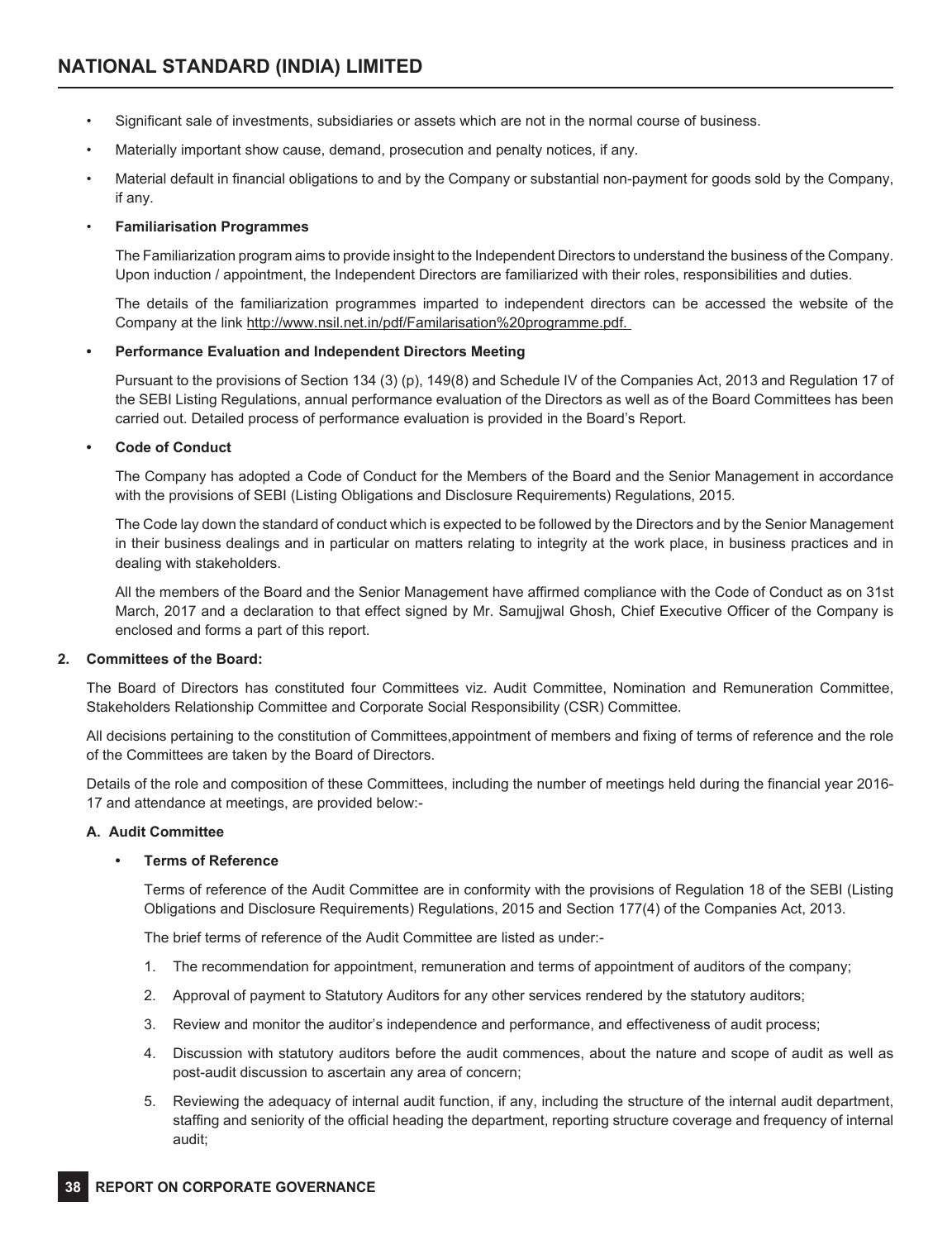- 6. Discussion with internal auditors of any significant findings and follow up there on;
- 7. Reviewing the findings of any internal investigations by the internal auditors into matters where there is suspected fraud or irregularity or a failure of internal control systems of a material nature and reporting the matter to the board;
- 8. Oversight of the Company's financial reporting process and disclosure of its financial information to ensure that the financial statement is correct, sufficient and credible;
- 9. Examination of the financial statement and the auditors' report thereon;
- 10. Management Discussion and Analysis of financial condition and result of operations;
- 11. Statement of significant related party transactions (as defined by the Audit Committee)
- 12. Internal Audit Reports relating to internal control weaknesses;
- 13. The appointment, removal and terms of remuneration of the chief internal auditor shall be subject to review by the Audit Committee
- 14. To look into the reasons for substantial defaults in the payment to the depositors, debenture holders, shareholders (in case of non-payment of declared dividends) and creditors;
- 15. Approval or any subsequent modification of transactions of the company with related parties;
- 16. Scrutiny of inter-corporate loans and investments;
- 17. Valuation of undertakings or assets of the company, wherever it is necessary;
- 18. Evaluation of internal financial controls and risk management systems;
- 19. Monitoring the end use of funds raised through public offers and related matters.
- 20. Approval of appointment of chief financial officer after assessing the qualifications, experience and background, etc. of the candidate;
- 21. Carrying out any other function as delegated by the Board of Directors of the Company from time to time.

### **Powers of Audit Committee**

The Audit Committee has the following powers:

- 1) To investigate any activity within its terms of reference.
- 2) To seek information from any employee.
- 3) To obtain outside legal or other professional advice.
- 4) To secure attendance of outsiders with relevant expertise, if it considers necessary.

### **• Composition, meetings and attendance**

The Audit Committee met four times during the financial year 2016-17. The Audit Committee Meetings were held on 16th May, 2016, 3rd September, 2016, 22nd November, 2016, and 7th February, 2017 respectively.

The composition of the Audit Committee during the financial year 2016-17 and attendance of Members at the Meetings held thereat is given below:

| Sr.<br>No. | Name of the member        | <b>Designation</b>     | Category | No. of meetings<br>attended |
|------------|---------------------------|------------------------|----------|-----------------------------|
|            | Umashankar Hegde          | Independent Director   | Chairman |                             |
|            | Smita Ghag                | Non-Executive Director | Member   |                             |
|            | Bhushan Shah <sup>1</sup> | Independent Director   | Member   |                             |

 $^1$  Mr. Bhushan Shah was inducted as member of the Committee w.e.f 13<sup>th</sup> July, 2016.

### **Present Composition of the Audit Committee**

The Audit Committee as on the date of this Report comprises of the following:-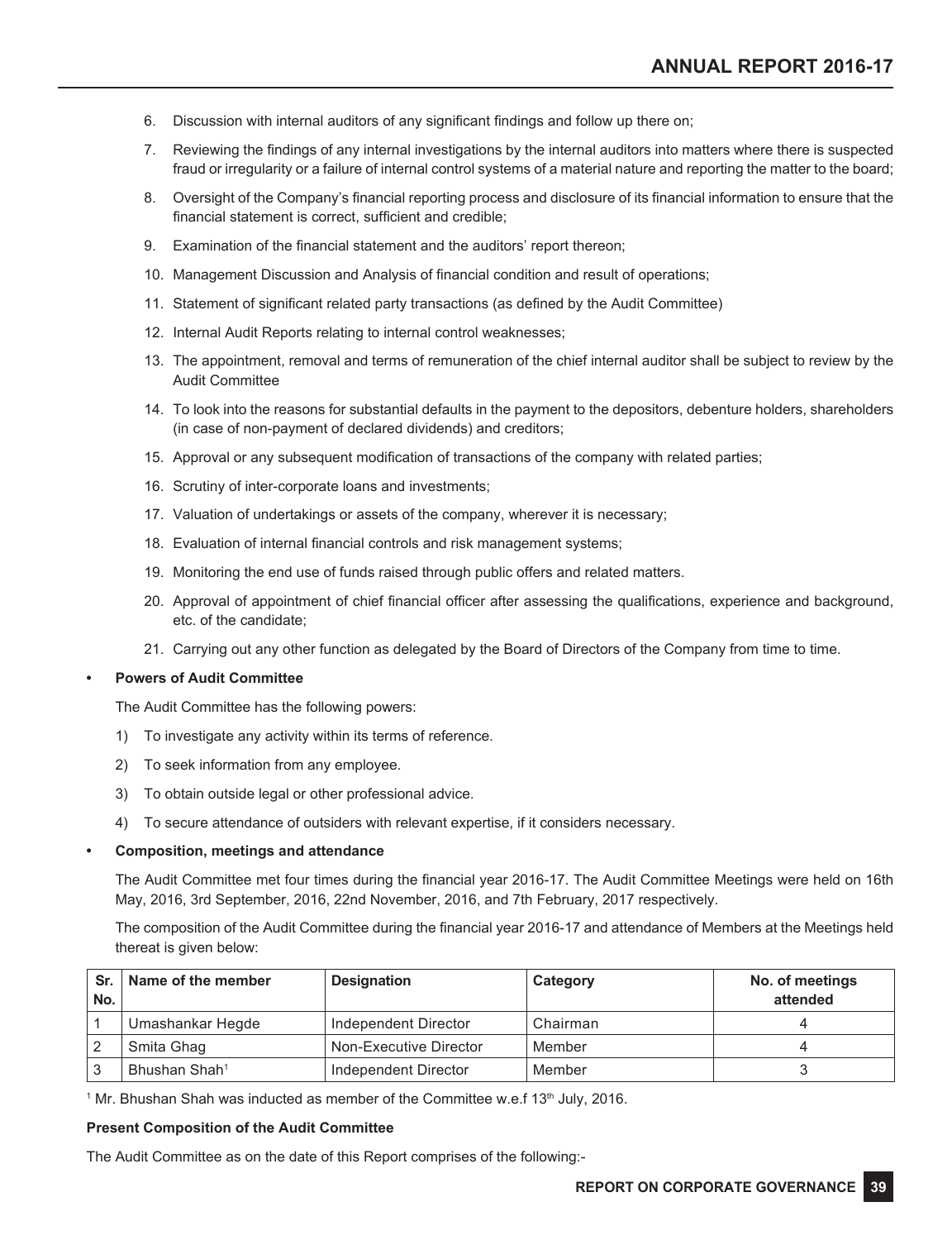- i) Mr. Umashankar Hegde Chairman
- ii) Ms. Smita Ghag Member
- iii) Mr. Bhushan Shah Member

All the members of Audit Committee are financially literate.

The Company Secretary acts as the secretary to the Committee.

The Chief Executive Officer and the Chief Financial Officer were the permanent invitees to the Audit Committee. The Statutory Auditors, the Internal Auditors and Executives of the Company are also invited to the Audit Committee Meetings, whenever required.

### **B. Nomination and Remuneration Committee:**

### **Terms of Reference of the Committee**

In accordance with the provisions of Section 178 of the Companies Act, 2013 and SEBI Listing Regulations, the terms of reference / role of the Nomination and Remuneration Committee of the Company is as under:-

- To formulate a criteria for determining qualifications, positive attributes and independence of a Director and recommend to the Board a policy, relating to the remuneration for the Directors, Key Managerial Personnel, Senior Management and other employees, if required;
- To identify persons who are qualified to become Directors and who may be appointed in Senior Management in accordance with the criteria laid down in the Nomination and Remuneration Committee Policy and recommend to the Board their appointment and removal of Directors and Senior Management and shall carry out evaluation of every Director's performance;
- To devise a policy on Board diversity;
- To formulate criteria for evaluation of Independent Director and the Board;
- To ensure that remuneration to Director, Key Managerial Personnel and Senior Management involves a balance between fixed and incentive pay reflecting short and long term performance objectives appropriate to the working of the Company and its goal;
- To ensure that the level and composition of remunerations is reasonable and sufficient, To attract, recruit and retain and motivate the Directors of the quality required to run the Company successfully;
- To ensure that the relationship of remuneration to performance is clear and meets appropriate performance benchmarks;
- To perform such other functions as may be necessary or appropriate for the performance of its duties;

### • **Composition, meetings and attendance**

The Nomination and Remuneration Committee met twice during the financial year 2016-17. The Meetings were held on 3rd September, 2016 and 7<sup>th</sup> February, 2017.

The composition of the Nomination and Remuneration Committee during the financial year 2016-17 together with the attendance of the Members thereat is given as under:

| Sr.<br>No. | Name of the member        | <b>Designation</b>     | Category | No. of meetings<br>attended |
|------------|---------------------------|------------------------|----------|-----------------------------|
|            | Umashankar Hegde          | Independent Director   | Chairman |                             |
|            | Smita Ghag                | Non-Executive Director | Member   |                             |
| 3          | Bhushan Shah <sup>1</sup> | Independent Director   | Member   |                             |

 $^1$  Mr. Bhushan Shah was inducted as member of the Committee w.e.f 13<sup>th</sup> July, 2016.

### • **Present Composition of the Nomination and Remuneration Committee**

The Nomination and Remuneration Committee as on the date of this Report comprises of the following:-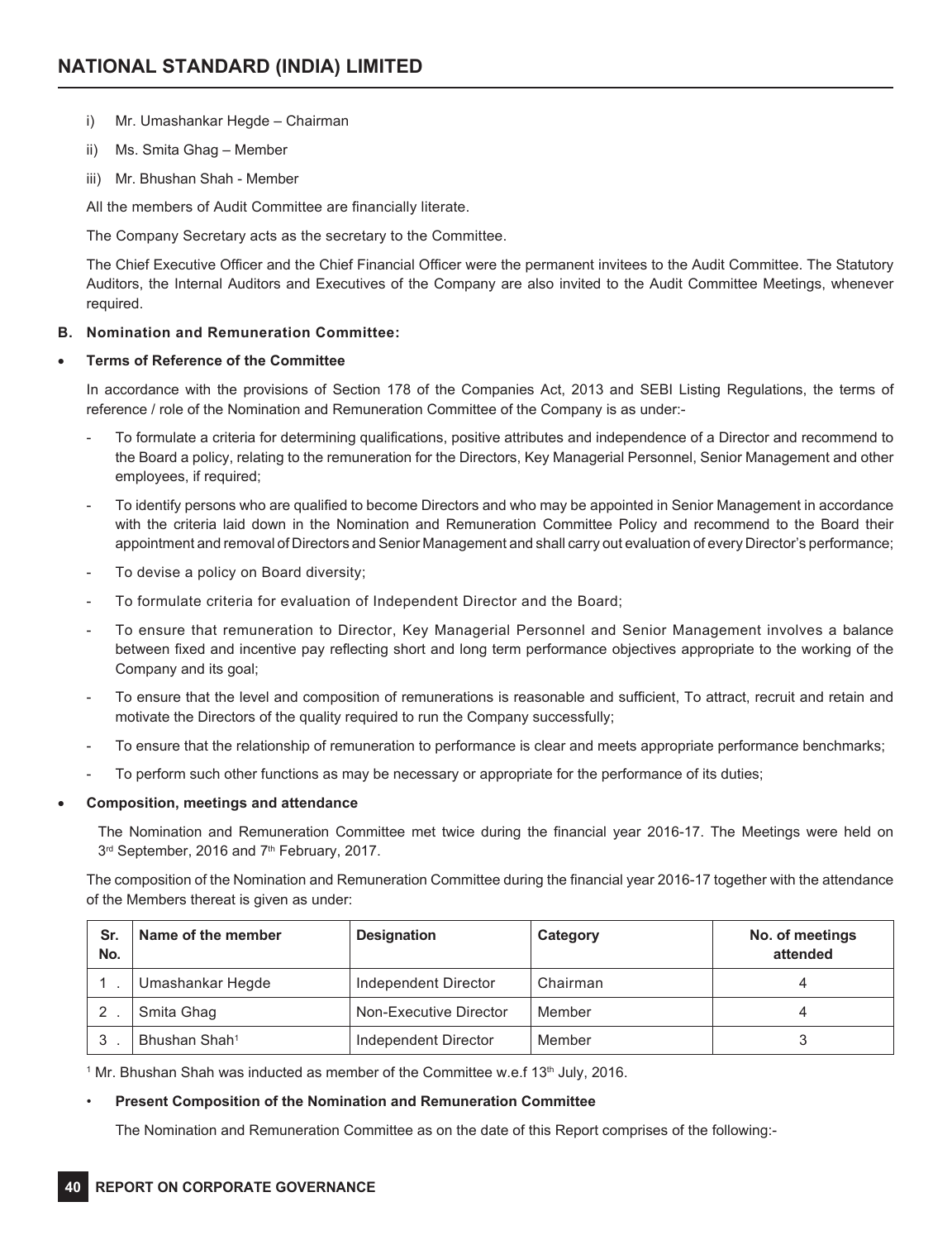- i) Mr. Umashankar Hegde Chairman
- ii) Ms. Smita Ghag Member
- iii) Mr. Bhushan Shah Member

### **Nomination and Remuneration Policy**

The Company's Nomination and Remuneration policy is driven by success and performance of the individual employee/ Executive Directors.

Sitting fees for was paid to Independent Directors during the financial year ended 31st March, 2017.

 Further, there are no pecuniary relationships or transactions of Non-Executive Directors vis-à-vis the Company. The Company has not granted any of ESOPs to its Non-Executive Directors.

As on 31st March, 2017, Mr. Narinder Pal Singh and Mr. Anantnarayanan Lakshminarayanan holds 22,50,180 and 8,87,896 equity shares respectively. Apart from them, none of the Directors have any shareholding in the Company.

### **C. Stakeholders Relationship Committee**

#### **• Scope / Terms of Reference:**

 The Stakeholders Relationship Committee inter-alia deals with various matters relating to redressal of shareholders and investors complaints like delay in transfer/ transmission of shares, non-receipt of balance sheet, non-receipt of dividends etc. and also recommends measures to improve the performance of investor services.

#### **Composition, meetings and attendance:**

The Stakeholders Relationship Committee members met 4 (four) times during the financial year i.e. on 16th May, 2016, 3rd September, 2016, 22nd November, 2016 and 7th February, 2017 to review and redress the investor complaints.

The composition of the Stakeholders Relationship Committee during the financial year 2016-17 together with the attendance of the Members thereat is given as under:

| Sr.<br>No. | Name of the member | <b>Designation</b>     | Category | No. of meetings attended |
|------------|--------------------|------------------------|----------|--------------------------|
|            | Umashankar Hegde   | Independent Director   | Chairman |                          |
|            | Smita Ghag         | Non-Executive Director | Member   |                          |

### **Present Composition of the Stakeholders Relationship Committee**

The Stakeholder Relationship Committee as on the date of this Report comprises of the following:-

- i) Mr. Umashankar Hegde Chairman
- ii) Ms. Smita Ghag Member

### **Compliance officer / Investor Grievance Officer**

Mr. Varun Shah is the Company Secretary and Compliance officer of the Company for complying with the requirements of Listing Regulations / Securities Laws and the Companies Act, 2013.

#### **Investor Grievance Redressal**

There were no complaints pending / received during the financial year 2016-17.

### **D. Corporate Social Responsibility Committee:**

In accordance with Section 135 of the Companies Act, 2013, the Board of Directors of the Company has constituted the CSR Committee anddefined the role of the Committee, which is as under:-

- Formulate and recommend to the Board, a Corporate Social Responsibility Policy which shall indicatethe activities to be undertaken by the Company as specified in Schedule VII of the Companies Act, 2013.
- Recommend the amount of expenditure to be incurred on the activities referred in the CSR policy.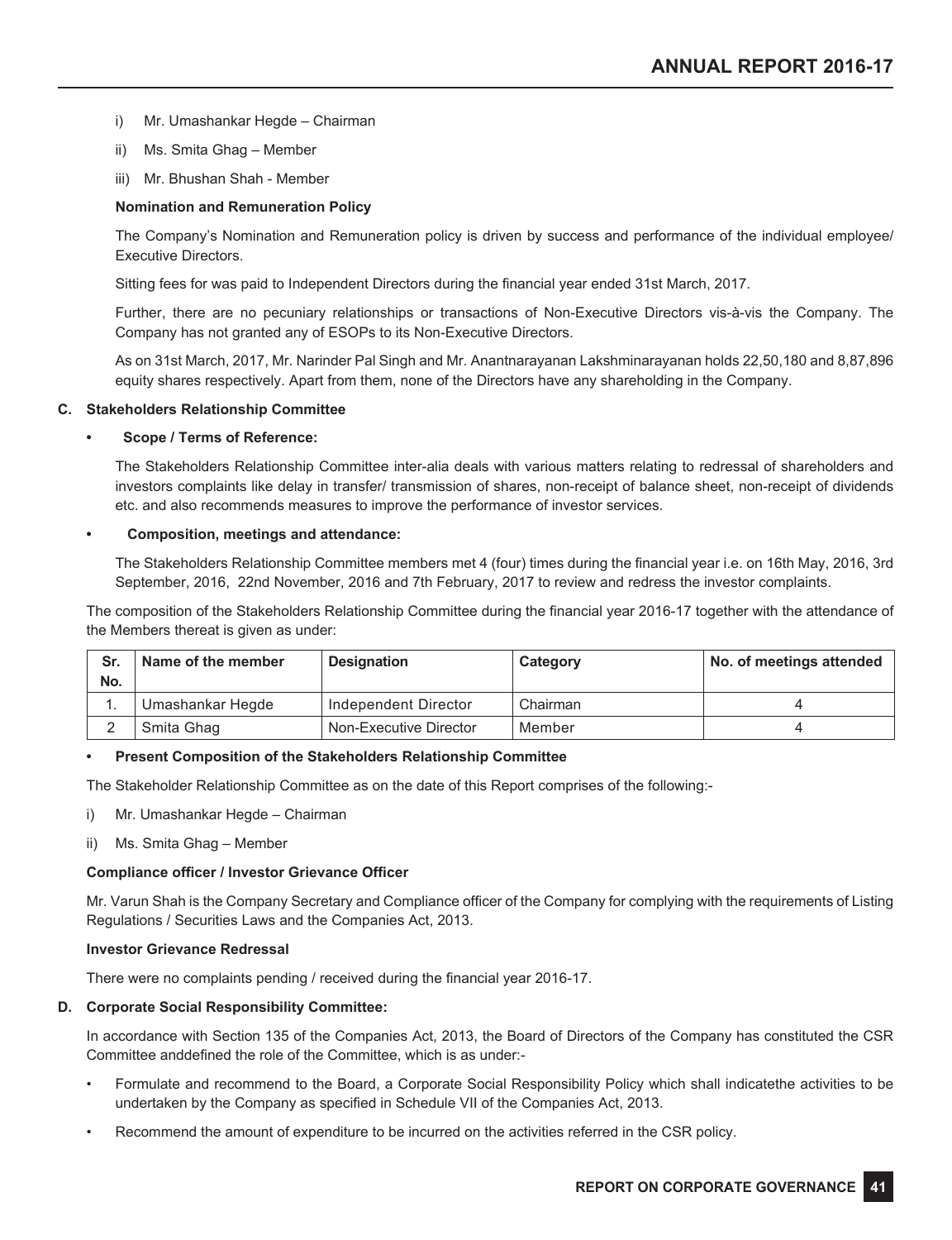- Monitor the CSR Policy of the Company and its implementation from time to time.
- Such other functions as the Board may deem fit from time to time

The CSR Committee met on 3rd September, 2016 during the financial year 2016-17.

The composition of the Corporate Social Responsibility Committee during the financial year 2016-17 together with the attendance of the Members thereat is given as under:

| Sr.<br>No. | <b>Name</b>          | Category               | <b>Designation</b> | No. of meetings attended |
|------------|----------------------|------------------------|--------------------|--------------------------|
|            | Ms. Smita Ghag       | Non-Executive Director | Chairperson        |                          |
|            | Mr. Umashankar Hegde | Independent Director   | Member             |                          |
|            | Mr. Bhushan Shah     | Independent Director   | Member             | $\overline{\phantom{a}}$ |

### • **Present Composition of the Corporate Social Responsibility Committee**

The Corporate Social Responsibility Committee as on the date of this Report comprises of the following:-

- i) Ms. Smita Ghag Chairperson
- i) Mr. Umashankar Hegde Member
- ii) Mr. Bhushan Shah Member

### **6. General Body Meetings**

### **(i) Details of previous three Annual General Meetings are as follows:**

| <b>Financial Year</b> | <b>Date</b> | <b>Venue</b>                                                                                                            | Time       |
|-----------------------|-------------|-------------------------------------------------------------------------------------------------------------------------|------------|
| 2015-16               |             | $29.09.2016$   6 <sup>th</sup> Floor, Lodha Excelus, Apollo Mills Compound, N.M.Joshi Marg, Mahalaxmi,<br>Mumbai-400011 | $3:30$ P.M |
| 2014-15               |             | 30.09.2015   Lodha Supremus, Ground Floor, Dr. E. Moses Road, Worli Naka, Worli,  <br>Mumbai - 400 018                  | $2.00$ P.M |
| 2013-14               |             | 17.09.2014   Room No. 6, 4 <sup>th</sup> Floor, Commerce House, 2A, Ganesh Chandra Avenue,<br>Kolkata 700013            | 1.00 P.M   |

### **(ii) Special Resolutions passed at the last 3 Annual General Meetings**

| <b>AGM Date</b> | Item No.        | <b>Particulars</b>                                                                                                                                                                       |
|-----------------|-----------------|------------------------------------------------------------------------------------------------------------------------------------------------------------------------------------------|
| 29.09.2016      | 9               | Contracts or Arrangements with Related Parties                                                                                                                                           |
| 30.09.2015      | 6               | Approval of Related Party Transactions under Clause 49 of the Listing Agreement                                                                                                          |
| 17.09.2014      | 8               | Authority to Board of Directors to borrow monies under Section 180(1)(c) of the Companies Act,<br>2013 upto ₹ 2500 Crore.                                                                |
|                 | 9               | Authority to Board of Directors for creation of Mortgage, charge, hypothecation, lien and other<br>encumbrances                                                                          |
|                 | 10 <sup>°</sup> | Authority to Board of Directors to invest /acquire the securities of any body corporate or any other<br>person by way of subscription/purchase or otherwise, upto a sum of ₹1000 Crores. |
|                 | 11              | Adoption of new Articles of Association of the Company                                                                                                                                   |
|                 | 12              | To enter into contract or arrangement with the related parties                                                                                                                           |

All the aforesaid resolutions were passed with requisite majority

No resolutions were passed during the financial year 2016-17 by way of postal ballot.

None of the Businesses is proposed to be transacted in the ensuing Annual General Meeting requiring passing of a resolution through Postal Ballot process.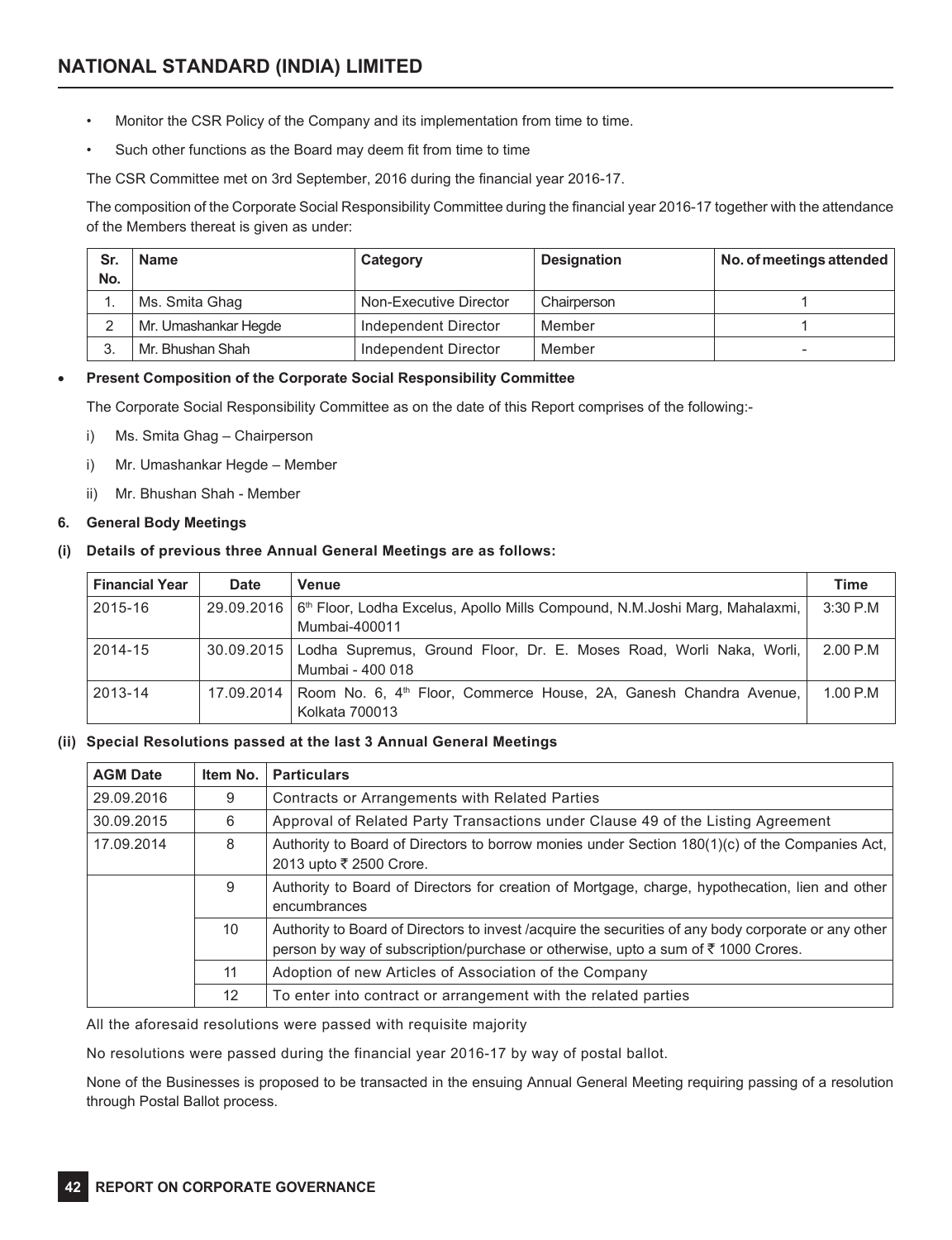### **7. Disclosures**

### **(i) Related Party Transactions**

During the financial year 2016-17, apart from the transactions reported in the Notes to accounts and in the Board's Report, there were no related party transactions with the Promoters, Directors, Management, and other Related Parties. None of the contracts/ transactions with Related Parties had a potential conflict with the interest of the Company at large. The interest of Director, if any, in the transactions are disclosed at Board Meetings and the interested Director does not participate in the discussion or vote on such transactions. Details of transactions with related parties are placed before the Audit Committee on a quarterly basis.

The Company has formulated policy for dealing with the Related Party Transactions which are available on the website of the Company i.e. www.nsil.net.in

### **(ii) Compliances by the Company**

The Company has complied with the requirements of the stock exchanges, SEBI or any other statutory authority on any matter related to capital markets during the last three financial years and no penalties, strictures have been imposed against it by such authorities during such period.

The trading in the Equity Shares of the Company which was suspended since 2003 was revoked w.e.f 12th May, 2017.

### **(iii) Vigil Mechanism / Whistle Blower Policy and access of personnel to the Audit Committee**

The Company has established Vigil Mechanism / Whistle Blower Policy for Directors and employees to report genuine concerns, to deal with instances of fraud and mismanagement, if any, and to ensure a clean and transparent environment for conducting business and also to ensure adequate safeguards against victimisation of persons who use such mechanism.

The employees of the Company have the right to report their concern or grievance to the Chairman of the Audit Committee. The Company is committed to adhere to the highest standards of ethical, moral and legal conduct of business operations. The Vigil Mechanism / Whistle Blower Policy is posted on the Company's website at http:// www.nsil.net.in

### **(iv) Code for Prevention of Insider Trading Practices**

In January 2015, SEBI notified the SEBI (Prohibition of Insider Trading) Regulations, 2015 which came into effect from May 15, 2015. Pursuant thereto, the Company has formulated and adopted a revised Code for Prevention of Insider Trading. The existing Code of Conduct for Prevention of Insider Trading has been revised to bring it in line with these Regulations.

The revised code viz. "Code of Conduct for Prevention of Insider Trading" and the "Code of Practices and Procedures for Fair Disclosure of Unpublished Price Sensitive Information" allows the formulation of trading plan subject to certain conditions as mentioned in the said Regulations and requires pre-clearance for dealing in the Company's shares. It also prohibits the purchase or sale of Company's securities by the Directors, designated person and connected persons, while in possession of unpublished price sensitive information in relation to the Company and during the period when the trading window is closed.

Mr. Varun Shah, Company Secretary, has been designated as the Compliance Officer for this Code.

### **(v) CEO/CFO Certification**

As required under Regulation 17 (8) of the SEBI Listing Regulations, the CEO and the Chief Financial Officer of the Company have submitted a Compliance Certificate for the financial year ended March 31, 2017. The same is annexed herewith.

### **(vi) Compliance with the Mandatory requirements and Implementation of the Discretionary requirements**

The Company has complied with all the mandatory items of the SEBI Listing Regulations.

Adoption of the discretionary requirements by the Company is being reviewed by the Com**pany from time to time.**

#### **(vii) Web-site**

The Company's Web-site http://www.nsil.net.in contains a special dedicated section 'Investor Relations' where the information pertaining to the financial results, shareholding pattern, press release, Corporate Governance, Annual Reports, listing information, policies etc. is available and can be downloaded.

### **(viii) Risk management**

The Company has established a well-documented and robust risk management framework. Under this framework, risks are identified across all business processes of the Company on a continuous basis. Once identified, these risks are systematically categorized as strategic risks, business risks or reporting risks.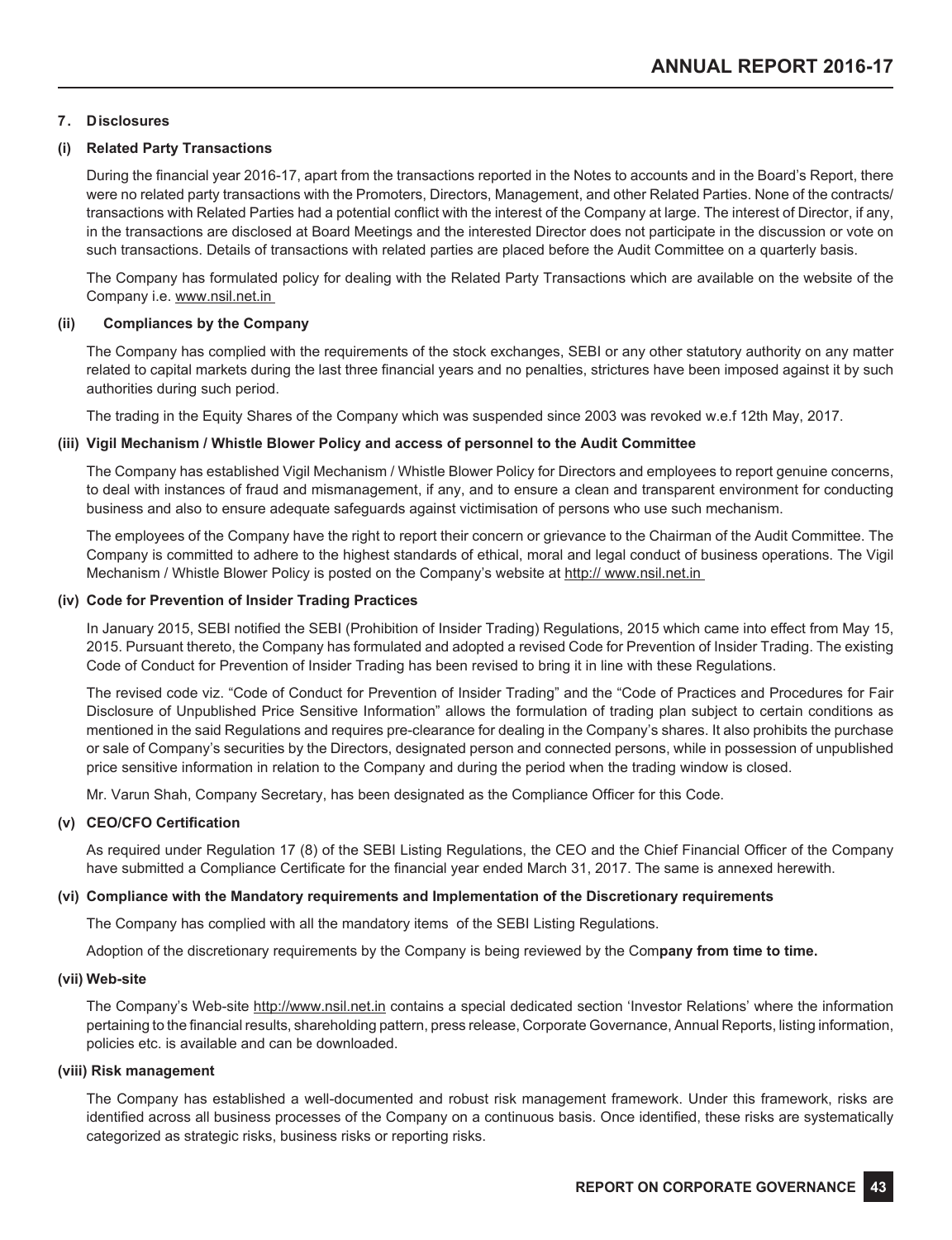To address these risks in a comprehensive manner, each risk is mapped to the concerned department for further action. Based on this framework, the Company has set in place various procedures for Risk Management.

### **(ix) CEO/CFO Certification**

A Certificate signed by Mr. Samujjwal Ghosh (Chief Executive Officer) was placed before the Board of Directors at its meeting held on 25th May, 2017 in compliance with Clause D of Schedule V of SEBI (Listing Obligations and Disclosure Requirements) Regulations, 2015. The same is enclosed and forms part of this report.

### **(x) Compliance Certificate**

Certificate conforming compliance with the conditions of Corporate Governance as stipulated under Clause E of Schedule V of SEBI (Listing Obligations and Disclosure Requirements) Regulations, 2015 forms part of Annual Report.

### **(xi) Policy to prevent sexual harassment at the work place:**

The Company is committed to creating and maintaining an atmosphere in which employees can work together, without fear of sexual harassment, exploitation or intimidation. Every employee is made aware that the Company is strongly opposed to sexual harassment and that such behaviour is prohibited both by Law and by the Company. During the year under review, there was no complaint of any sexual harassment at work place.

### (xii) Compliance with Regulation 39(4) read with Schedule V and VI of SEBI Listing Regulations – Uniform procedure for **dealing with unclaimed shares:**

There are no unclaimed shares. Hence the compliance mechanism laid down under Regulation 39 (4) of the SEBI Listing Regulations read together with Schedule V and VI are not applicable.

### **(xiii) Disclosure of Commodity price risk and commodity hedging activities**

The Company is not dealing in commodities and hence disclosure relating to commodity price risks and commodity hedging activities is not required.

### **8. Means of Communication:**

- 1) The quarterly and annual financial results of the Company were published in Financial Express (all editions) and in Apala Mahanagar (Mumbai edition). As the results of the Company are published in the newspapers, half-yearly reports are not sent to each shareholder.
- 2) The financial results, official news releases are displayed on the Company's website http://www.nsil.net in addition to the same being disseminated by the BSE Limited (BSE) on www.bseindia.com and Calcutta Stock Exchange Limited (CSE) on www.cse-india.com as the copies of the financial results and official press releases are sent to the stock exchanges from time to time.
- 3) The Management Discussion and Analysis Report forms part of this Annual Report.

### **9. General Shareholder Information**

| <b>Company Registration Details</b> | The Company is registered in the State of Maharashtra, India. The Corporate<br>Identification Number (CIN) allotted to the Company by Ministry of Corporate Affairs<br>(MCA) is L27109MH1962PLC265959. |  |  |  |  |
|-------------------------------------|--------------------------------------------------------------------------------------------------------------------------------------------------------------------------------------------------------|--|--|--|--|
| 54th Annual General Meeting         | Date: 29th August, 2017 Time: 3.30 P.M.                                                                                                                                                                |  |  |  |  |
|                                     | Venue:Lodha Excelus, Apollo Mills Compound, N.M.Joshi Marg, Mahalaxmi (E),<br>Mumbai-400011                                                                                                            |  |  |  |  |
| <b>Financial Calendar</b>           | $1st$ April, 2016 to 31st March, 2017                                                                                                                                                                  |  |  |  |  |
| Book closure period                 | 24 <sup>th</sup> August, 2017 to 29th August, 2017 (both days inclusive)                                                                                                                               |  |  |  |  |
| Dividend payment date               | No dividend on equity is recommended by the Board.                                                                                                                                                     |  |  |  |  |
| $E$ – mail address for shareholders | Investors.nsil@lodhagroup.com                                                                                                                                                                          |  |  |  |  |
| Listing on stock exchange           | <b>BSE Limited (BSE)</b>                                                                                                                                                                               |  |  |  |  |
|                                     | Calcutta Stock Exchange Limited (CSE)                                                                                                                                                                  |  |  |  |  |
|                                     | The Company has paid annual listing fees for the financial year 2016-17.                                                                                                                               |  |  |  |  |
| Stock Code:                         | <b>BSE: 504882</b><br>CSE:                                                                                                                                                                             |  |  |  |  |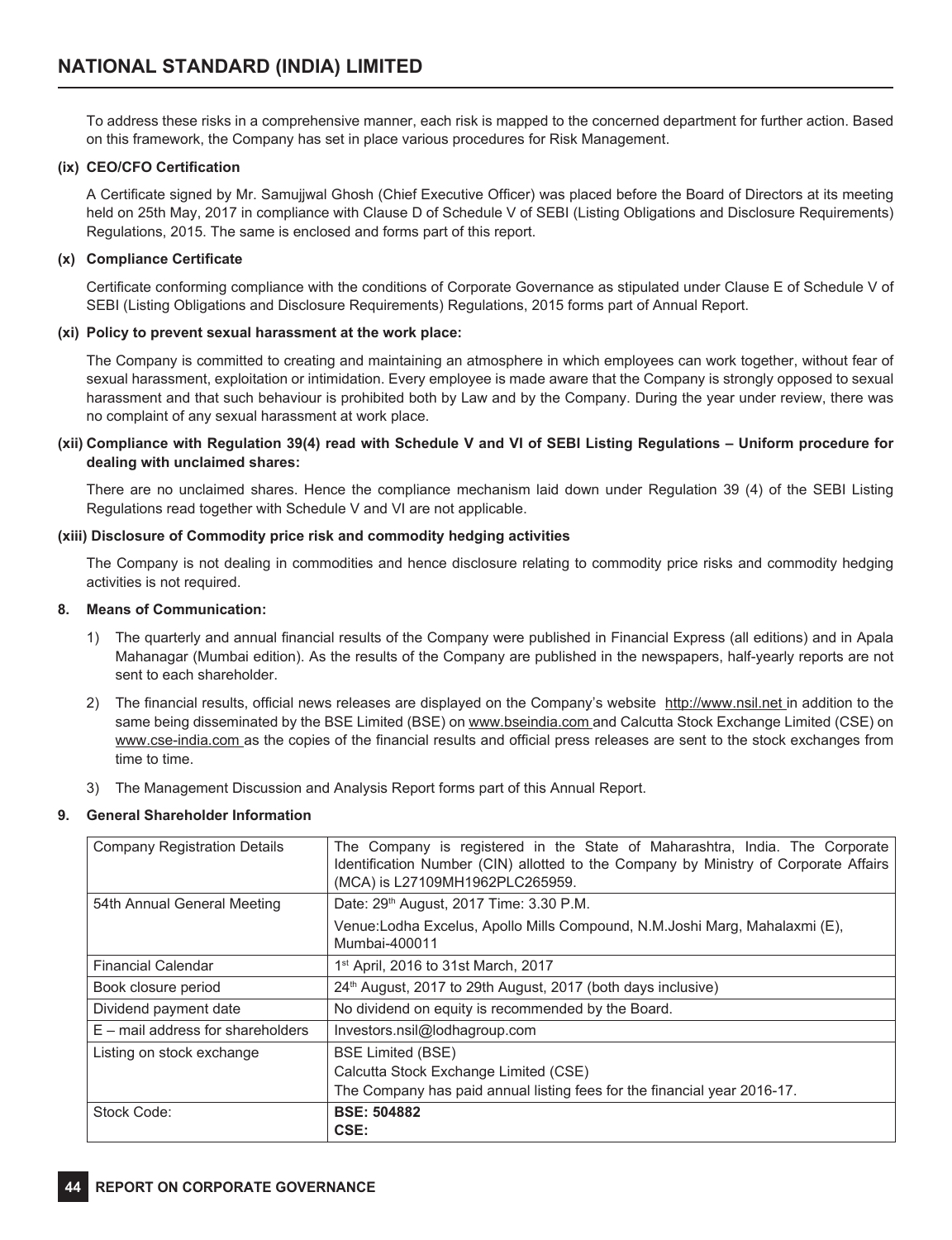| Trading                                                                                            | The trading in the Equity Shares of the Company was suspended on BSE limited and<br>CSE Limited.                                                                                                                                                                                                                                                                                                                                                                                                                                                                                                                                                                                    |               |               |  |  |
|----------------------------------------------------------------------------------------------------|-------------------------------------------------------------------------------------------------------------------------------------------------------------------------------------------------------------------------------------------------------------------------------------------------------------------------------------------------------------------------------------------------------------------------------------------------------------------------------------------------------------------------------------------------------------------------------------------------------------------------------------------------------------------------------------|---------------|---------------|--|--|
|                                                                                                    | However, Suspension in trading in Equity Shares of the Company on BSE was revoked<br>w.e.f 12 <sup>th</sup> May, 2017.                                                                                                                                                                                                                                                                                                                                                                                                                                                                                                                                                              |               |               |  |  |
| Market price data and performance<br>in comparison to broad based<br>indices such as BSE Sensex    | As the trading in shares of the Company was suspended since 3rd February, 2003 till<br>11 <sup>th</sup> May, 2017, current market price data cannot be ascertained and hence the same<br>is not disclosed.                                                                                                                                                                                                                                                                                                                                                                                                                                                                          |               |               |  |  |
| Outstanding GDRs/ADRs/<br>Warrants/ Convertible Instruments                                        | Not Applicable                                                                                                                                                                                                                                                                                                                                                                                                                                                                                                                                                                                                                                                                      |               |               |  |  |
| Subsidiary                                                                                         | Since the Company does not have any subsidiary companies, the Company was not<br>required to formulate a policy for determining material subsidiaries, neither disclose the<br>same on the its website.                                                                                                                                                                                                                                                                                                                                                                                                                                                                             |               |               |  |  |
| Investors correspondence for<br>change in address, change of Bank<br>or any query on Annual Report | <b>Registrar and Transfer Agent</b><br>CB Management Services (P) Limited<br>P-22, Bondel Road Kolkata 700019<br>Tel:40116700 / 22806692/94/2486<br>Email:rta@cbmsl.com                                                                                                                                                                                                                                                                                                                                                                                                                                                                                                             |               |               |  |  |
|                                                                                                    | <b>Corporate Office</b><br>10 <sup>th</sup> Floor, The Company Secretariat Department,<br>Lodha Excelus, Apollo Mills compound, N.M Joshi Marg,<br>Mahalaxmi, Mumbai 400011<br>Tel: +9122 2302 4517 Fax: +9122 2302 4550<br>Email: Investors.nsil@lodhagroup.com                                                                                                                                                                                                                                                                                                                                                                                                                    |               |               |  |  |
| Registrar and Share Transfer                                                                       | CB Management Services (P) Limited                                                                                                                                                                                                                                                                                                                                                                                                                                                                                                                                                                                                                                                  |               |               |  |  |
| Agent(For both physical and demat<br>- Common Registry)                                            | P-22, Bondel Road Kolkata 700019 Tel: 40116700 / 22806692/94/2486                                                                                                                                                                                                                                                                                                                                                                                                                                                                                                                                                                                                                   |               |               |  |  |
|                                                                                                    | Email: rta@cbmsl.com                                                                                                                                                                                                                                                                                                                                                                                                                                                                                                                                                                                                                                                                |               |               |  |  |
| Share transfer system                                                                              | Share transfers, which are received in physical form, are processed and the share<br>certificate are returned within a period of 15 (Fifteen) days, subject to the documents<br>being valid and complete in all respects.                                                                                                                                                                                                                                                                                                                                                                                                                                                           |               |               |  |  |
| Distribution of shareholding and<br>shareholding pattern                                           | Please see Annexure 'A' and Annexure 'B' given hereunder                                                                                                                                                                                                                                                                                                                                                                                                                                                                                                                                                                                                                            |               |               |  |  |
| Dematerialization of shares and<br>liquidity                                                       | The International Securities Identification Number (ISIN) allotted to Company is<br>INE166R01015. The Company has achieved 100% of promoter's and promoter group's<br>shareholding in dematerialized form as mandated by the Securities and Exchange Board<br>of India (SEBI). The Company has connectivity with National Securities Depository Limited<br>(NSDL) as well as the Central Depository Services (India) Limited (CDSL) for demat<br>facility. As on 30th June, 2017, 73.94% of the total equity capital was held in the demat<br>form with CDSL and 3.30% of the total equity was held in the demat form with NSDL.<br>Physical and Demat Shares as on 30th June, 2017 |               |               |  |  |
|                                                                                                    |                                                                                                                                                                                                                                                                                                                                                                                                                                                                                                                                                                                                                                                                                     | <b>Shares</b> | $\frac{0}{0}$ |  |  |
|                                                                                                    | No. of Shares held in dematerialised form NSDL                                                                                                                                                                                                                                                                                                                                                                                                                                                                                                                                                                                                                                      | 6,60,185      | 3.30          |  |  |
|                                                                                                    | No. of Shares held in dematerialised form CDSL                                                                                                                                                                                                                                                                                                                                                                                                                                                                                                                                                                                                                                      | 1,47,88,509   | 73.94         |  |  |
|                                                                                                    | <b>Physical Shares</b>                                                                                                                                                                                                                                                                                                                                                                                                                                                                                                                                                                                                                                                              | 45,51,306     | 22.76         |  |  |
|                                                                                                    | <b>Total</b><br>2,00,00,000<br>100.00                                                                                                                                                                                                                                                                                                                                                                                                                                                                                                                                                                                                                                               |               |               |  |  |
| Site location                                                                                      | The Company's project is at Plot No. F/4, Road No. 22, Wagle Industrial Estate, Thane<br>400604, Maharashtra.                                                                                                                                                                                                                                                                                                                                                                                                                                                                                                                                                                       |               |               |  |  |
| Registered Office                                                                                  | 412, Floor- 4, 17G Vardhaman Chamber, Cawasji Patel Road,<br>Horniman Circle, Fort, Mumbai-400001<br>CIN:L27109MH1962PLC265959<br>Website: www.nsil.net<br>Email: Investors.nsil@lodhagroup.com<br>Tel: +9122 23024517<br>Fax: +9122 23024550                                                                                                                                                                                                                                                                                                                                                                                                                                       |               |               |  |  |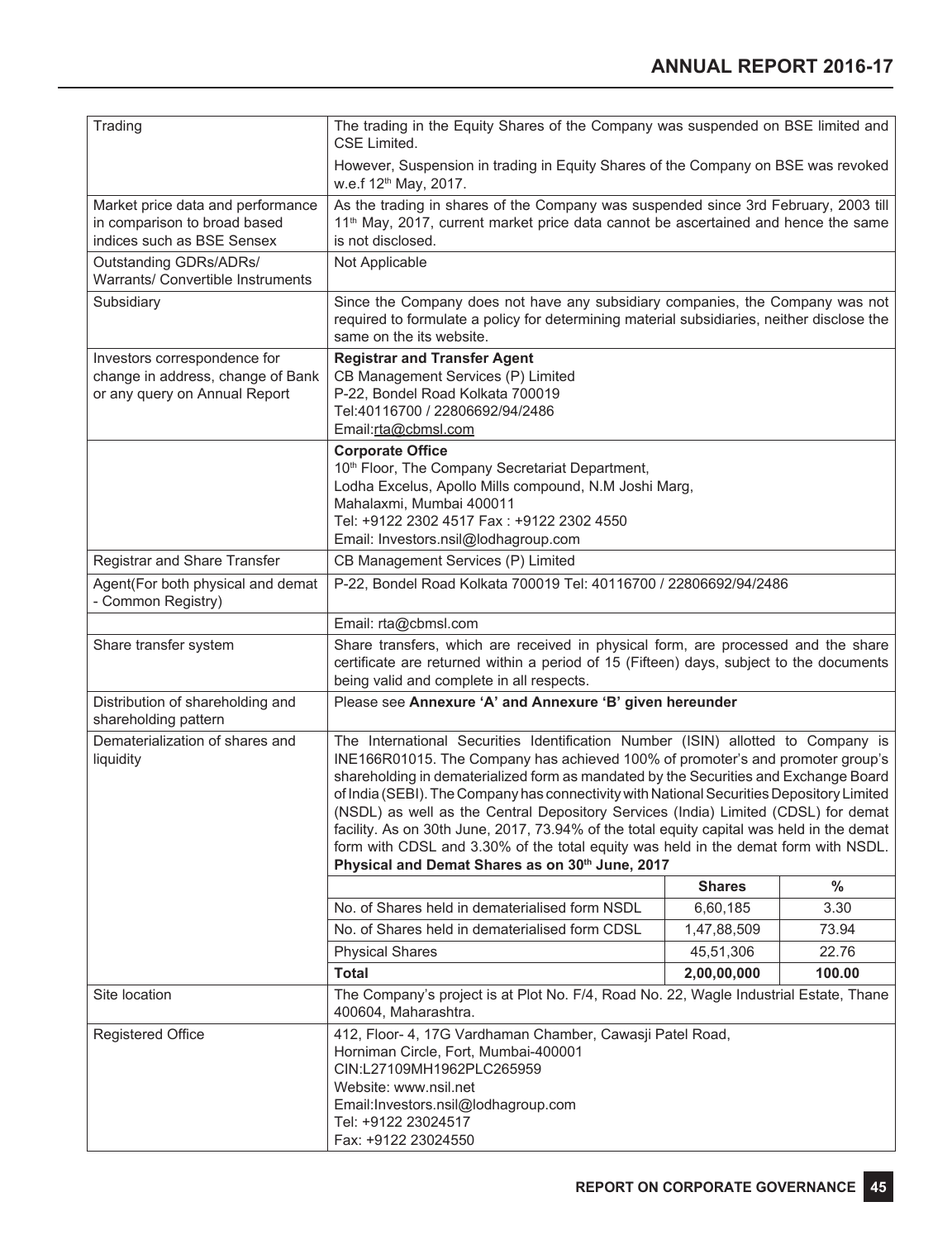### **Annexure 'A'**

### **Distribution of shareholding as on 31st March, 2017**

| Range         | No. of Shareholders | $\%$                     | No. of Shares            | $\frac{0}{0}$ |
|---------------|---------------------|--------------------------|--------------------------|---------------|
| $1 - 500$     | 991                 | 97.25                    | 52647                    | 0.26          |
| 501-1000      | 6                   | 0.59                     | 3895                     | 0.02          |
| 1001-2000     | ۰                   | $\overline{\phantom{0}}$ | $\overline{\phantom{0}}$ |               |
| 2001-3000     | -                   | $\overline{\phantom{a}}$ | $\overline{\phantom{0}}$ |               |
| 3001-4000     |                     | 0.10                     | 3952                     | 0.02          |
| 4001-5000     | ۰                   |                          | $\overline{\phantom{0}}$ |               |
| 5001-10000    | 2                   | 0.20                     | 16167                    | 0.08          |
| 10001-9999999 | 19                  | 1.86                     | 19923339                 | 99.62         |
| <b>Total</b>  | 1019                | 100.00                   | 20000000                 | 100.00        |

### **Annexure 'B'**

### **Categories of shareholding as on 31st March, 2017**

| Category                                            | No. of Shares            | $\%$   |
|-----------------------------------------------------|--------------------------|--------|
| Promoters & Promoters group                         | 14788099                 | 73.94  |
| Mutual Fund & Unit Trust of India                   |                          |        |
| Banks, Financial Institutions & Insurance Companies | 90                       | 0.00   |
| Foreign Institutional Investors                     | $\overline{\phantom{a}}$ |        |
| <b>Bodies Corporate</b>                             | 998996                   | 5.00   |
| Indian Public                                       | 4212551                  | 21.06  |
| Non-Resident Indians                                | 232                      | 0.00   |
| <b>Foreign National</b>                             | 32                       | 0.00   |
| <b>Total</b>                                        | 20000000                 | 100.00 |

### **DECLARATION FOR COMPLIANCE OF CODE OF CONDUCT**

I Samujjwal Ghosh, Chief Executive Officer of National Standard (India) Limited (NSIL), hereby confirm that:

- The Board of Directors of NSIL had laid down a Code of Conduct for all the Board members and senior management of the Company. The said Code of Conduct has also been posted on the Investors Relation page of the Company website www.nsil.net.in.
- In accordance with the requirements of Regulation 26(3) of SEBI (Listing Obligations & Disclosure Requirements) Regulations, 2015, all the members of the Board and Senior Management personnel have affirmed their compliance with the said Code of Conduct for the year ended 31st March, 2017.

**Date** : 25<sup>th</sup> May, 2017

**Sd/- Place : Mumbai Samujjwal Ghosh**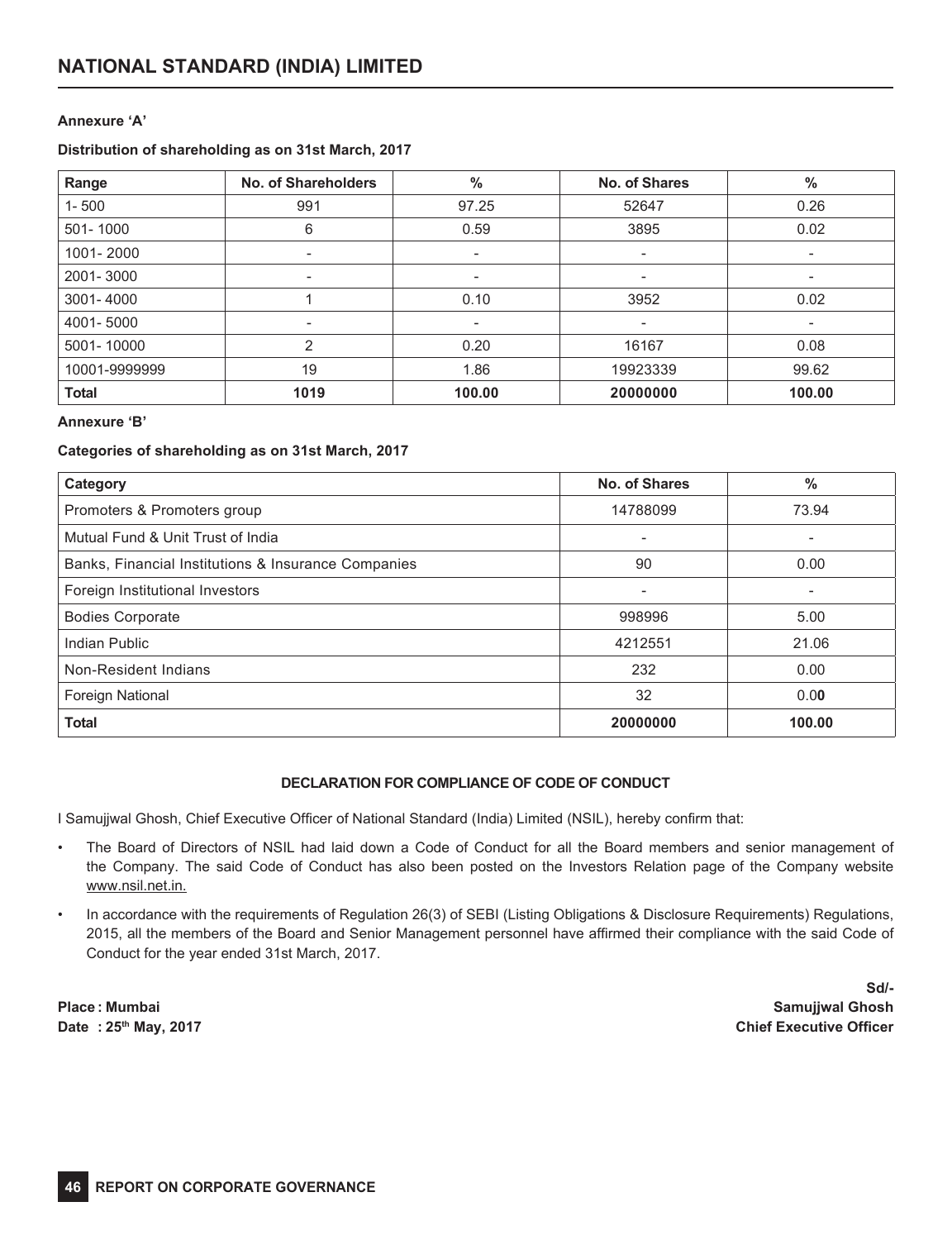### **CERTIFICATE IN TERMS OF REGULATION 17 (8) AND REGULATION 33 (2)(a) OF THE SEBI (LISTING OBLIGATIONS AND DISCLOSURE REQUIREMENTS) REGULATIONS, 2015**

Dear Sirs,

We, the undersigned, certify to the Board that:

- (a) We have reviewed the financial statement and the cash flow statement for the year ended 31st March, 2017 and that to the best of our knowledge and belief:
	- (i) these statements do not contain any materially untrue statement or omit any material fact or contain statements that might be misleading;
	- (ii) these statements together present a true and fair view of the company's affairs and are in compliance with existing accounting standards, applicable laws and regulations.
- (b) There are, to the best of our knowledge and belief, no transactions entered into by the Company during the year ended 31st March, 2017 which are fraudulent, illegal or violative of the Company's Code of Conduct.
- (c) We accept responsibility for establishing and maintaining internal controls for financial reporting and that we have evaluated the effectiveness of the internal control systems of the Company pertaining to financial reporting and have disclosed to the auditors and the Audit Committee, deficiencies in the design or operation of internal controls, if any, of which we are aware and the steps we have taken or propose to take to rectify these deficiencies.
- (d) We have indicated to the auditors and the Audit committee
	- (i) significant changes, if any, in internal control over financial reporting during the year;
	- (ii) significant changes, if any, in accounting policies during the year and that the same have been disclosed in the notes to the financial statements; and
	- (iii) instances of significant fraud, if any, of which we have become aware and the involvement therein, if any, of the management or an employee having a significant role in the company's internal control system over financial reporting.

Thanking you, Yours faithfully,

# **Ramesh Chechani Samujjwal Ghosh**

**(Chief Financial Officer) (Chief Executive Officer)**

**Date: 16th May, 2017**

### **CERTIFICATE ON CORPORATE GOVERNANCE**

To the Members of National Standard (India) Limited, Mumbai

We have examined the compliance of conditions of Corporate Governance by National Standard (India) Limited (the Company) for the year ended on March 31, 2017, as stipulated in Regulation 34 of the Securities and Exchange Board of India (Listing Obligations and Disclosure Requirements) Regulations, 2015.

The compliance of conditions of Corporate Governance is the responsibility of the Management. Our examination was limited to the procedures and implementation thereof, adopted by the Company for ensuring compliance with the conditions of Corporate Governance.

It is neither an audit nor an expression of opinion on the financial statements of the Company. In our opinion and to the best of our information and according to the explanations given to us and the representations made by the Directors and the Management, we certify that the Company has complied with the conditions of Corporate Governance as stipulated in the aforementioned Listing Regulations.

We further state that such compliance's an assurance of neither the future viability of the Company nor the efficiency or effectiveness with which the Management has conducted the affairs of the Company.

**For Shravan A. Gupta & Associates**

**Company Secretary in Practice Place: Mumbai Membership No. A27484 Date:, 25th May, 2017 Certificate of Practice No.: 9990**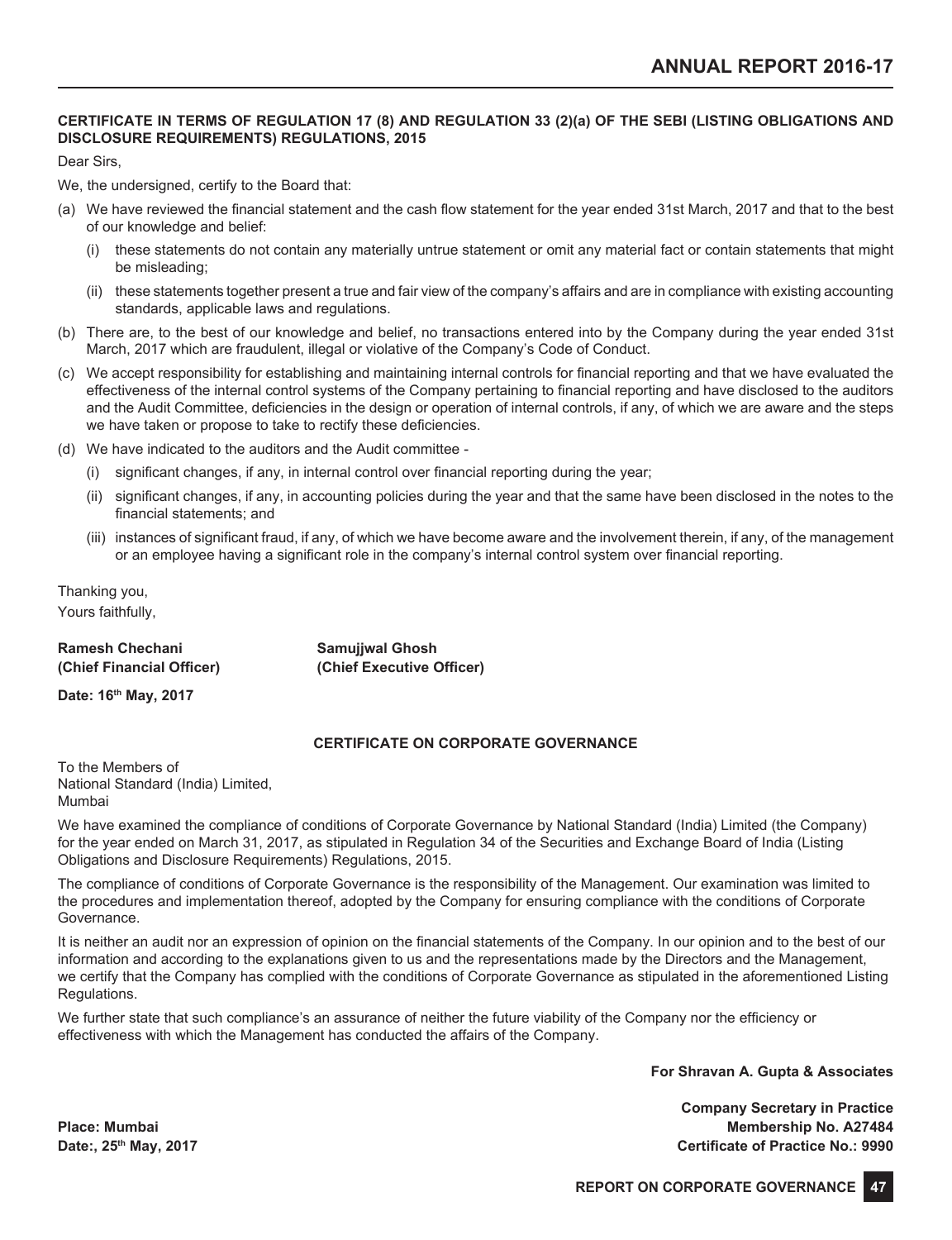### **MANAGEMENT DISCUSSION ANALYSIS REPORT**

### **Business & Industry Review**

### **Macro Economic overview**

India has emerged as the fastest growing major economy in the world as per the Central Statistics Organisation and International Monetary Fund. With an annual growth of 7.1% during the year 2017, the Indian economy is one of the most resilient and among the fastest growing economies in the world. As per the Economic Survey 2016-17, the Indian economy is expected to grow between 6.75 and 7.5% in FY 2017-18. Moody's has affirmed the Government of India's Baa3 rating with a positive outlook stating that the reforms by the government will enable the country perform better compared to its peers over the medium term.

### Source: https://www.ibef.org

### **Sector review**

The real estate sector is one of the most globally recognized sectors. In India, real estate is the second largest employer after agriculture and is slated to grow at 30% over the next decade. The construction industry ranks 3rd amongst the 14 major sectors in terms of direct, indirect and induced effects in all sectors of the economy.

The Indian real estate market is expected to touch US\$ 180 billion by 2020. The housing sector alone contributes 5-6% to the country's GDP. In the period FY2008-2020, the market size of this sector is expected to increase at a CAGR of 11.2%. Retail, hospitality and commercial real estate are also growing significantly, providing much-needed infrastructure for India's growing needs. Private equity investments in real estate increased 26% to a nine-year high of nearly Rs 40,000 crore in calendar year 2016.

Mumbai is the best city in India for commercial real estate investment, with likely returns of 12-19 % in the next five years, followed by Bengaluru and Delhi-NCR.

### Source https://www.ibef.org

### **Government Initiatives**

The Government of India along with the governments of the respective states has taken several initiatives to encourage the development in the sector. The Smart City Project, where there is a plan to build 100 smart cities, is a prime opportunity for the real estate companies.

The recently notified Real Estate (Regulation and Development) Act, 2016 is expected to have a have a huge transformational impact on the real estate sector. Goods and Service Tax is another significant reform which will subsume all indirect taxes and pave the way for a single market cross India. Demonetization in the third quarter of FY 2017 had a profound impact on the economy, especially in the real estate sector.

The Union Budget has put special emphasis on the affordable housing segment. Infrastructure status for this segment will help real estate entities to raise funds at substantially better interest rates. The credit linked subsidy scheme for first-time homebuyers under the Pradhan Mantri Awas Yojana is expected to push real estate demand in the mid-income group.

### **Mumbai Real Estate**

MMR market showed signs of revival in H2 FY16 with residential sales volume increasing by 5% y-o-y; though full year volumes were down 7% y-o-y. Also, 35% decline in new launches led to improvement in demand-supply scenario; inventory levels improved to 11 quarters compared to 12 quarters last year. While inventory of unsold units in MMR is higher than cities such as Bangalore and Pune, it is much below NCR having inventory level of 17 quarters. Prices remained stable or increased marginally across most of the micromarkets. Prices in MMR grew 3% in FY16, higher than NCR (flat y-o-y) and Pune (2%) but were marginally below Bangalore (4%).

Despite y-o-y decline in volumes, few large developers with an established brand managed to sell a significant chunk of the inventory mainly due to timely delivery, quality construction and a high level of services. With the implementation of Real Estate Regulatory Bill (RERA) in next 6-12 months, delivery timelines and transparency is expected to improve in the industry. We expect RERA to benefit large developers with established track record thereby leading to market share gains.

Activities in the office market have also improved significantly with absorption increasing to 7.5 mn sq ft in MMR region (highest in past four years) due to consolidation and growth by corporate entities largely in the BFSI and IT/ITeS industry. Owing to the improved demand-supply scenario, vacancy levels declined to 20% from 22% last year. This resulted in lease rentals increasing by 2-3% across micro-markets. With SEBI clearing most of the roadblocks for Real Estate Investment Trusts (REIT), we believe there is a huge opportunity in office space for developers and investors in India. Also, pick up in commercial activities is expected to provide a fillip to residential sales.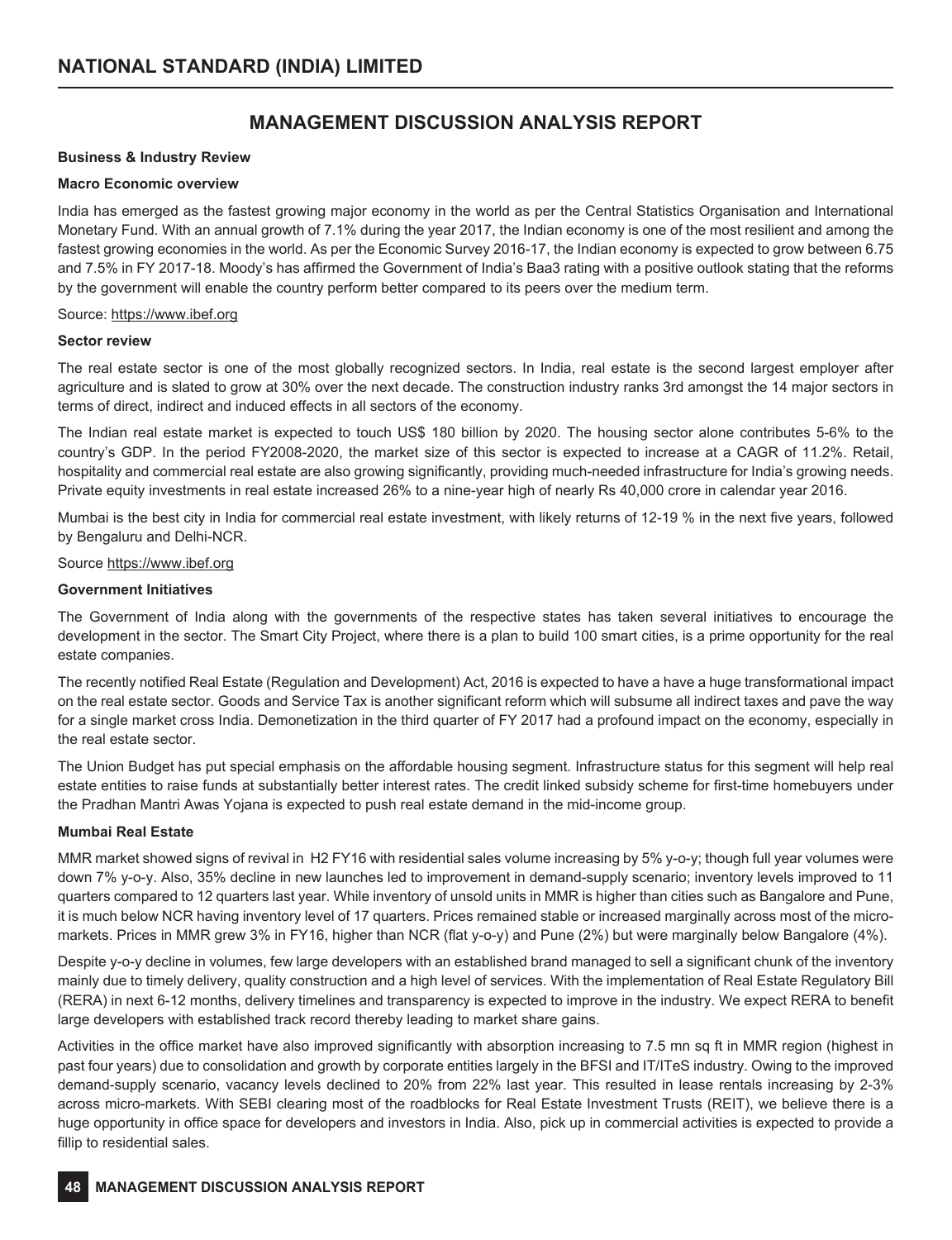### **INDEPENDENT AUDITOR'S REPORT**

### **To The Members of National Standard (India) Limited**

### **Report on the Ind AS Financial Statements**

We have audited the accompanying Ind AS financial statements of National Standard (India) Limited ("the Company"), which comprise the Balance Sheet as at 31st March, 2017, the Statement of Profit and Loss (including Other Comprehensive Income), the Statement of Cash Flow and the Statement of Changes in Equity for the year then ended and significant accounting policies and other explanatory information.

### **Management's Responsibility for the Ind AS Financial Statements**

The Company's Board of Directors is responsible for the matters stated in Section 134(5) of the Companies Act, 2013 ("the Act") with respect to the preparation of these Ind AS financial statements that give a true and fair view of the financial position, financial performance including other comprehensive income, cash flows and changes in equity of the Company in accordance with the accounting principles generally accepted in India, including the Indian Accounting Standards ('Ind AS') prescribed under Section 133 of the Act.

This responsibility also includes maintenance of adequate accounting records in accordance with the provisions of the Act for safeguarding the assets of the Company and for preventing and detecting frauds and other irregularities; selection and application of appropriate accounting policies; making judgments and estimates that are reasonable and prudent; and design, implementation and maintenance of adequate internal financial controls, that were operating effectively for ensuring the accuracy and completeness of the accounting records, relevant to the preparation and presentation of the Ind AS financial statements that give a true and fair view and are free from material misstatement, whether due to fraud or error.

### **Auditor's Responsibility**

Our responsibility is to express an opinion on these Ind AS financial statements based on our audit.

We have taken into account the provisions of the Act, the accounting and auditing standards and matters which are required to be included in the audit report under the provisions of the Act and the Rules made thereunder.

We conducted our audit of the Ind AS financial statements in accordance with the Standards on Auditing specified under Section 143(10) of the Act. Those Standards require that we comply with ethical requirements and plan and perform the audit to obtain reasonable assurance about whether the Ind AS financial statements are free from material misstatement.

An audit involves performing procedures to obtain audit evidence about the amounts and the disclosures in the Ind AS financial statements. The procedures selected depend on the auditor's judgment, including the assessment of the risks of material misstatement of the Ind AS financial statements, whether due to fraud or error. In making those risk assessments, the auditor considers internal financial controls relevant to the Company's preparation of the Ind AS financial statements that give a true and fair view in order to design audit procedures that are appropriate in the circumstances. An audit also includes evaluating the appropriateness of the accounting policies used and the reasonableness of the accounting estimates made by the Company's Directors, as well as evaluating the overall presentation of the Ind AS financial statements.

We believe that the audit evidence we have obtained is sufficient and appropriate to provide a basis for our audit opinion on the Ind AS financial statements.

### **Opinion**

In our opinion and to the best of our information and according to the explanations given to us, the aforesaid Ind AS financial statements give the information required by the Act in the manner so required and give a true and fair view in conformity with the accounting principles generally accepted in India including the Ind AS, of the financial position of the Company as at 31st March, 2017, and its financial performance including other comprehensive income, its cash flows and the changes in equity for the year ended on that date.

### **Other Matter**

The comparative financial information of the Company for the year ended 31st March, 2016 and the transition date opening balance sheet as at 1st April, 2015 included in these Ind AS financial statements, are based on the previously issued statutory financial statements prepared in accordance with the Companies (Accounting Standards) Rules, 2006 audited by the predecessor auditor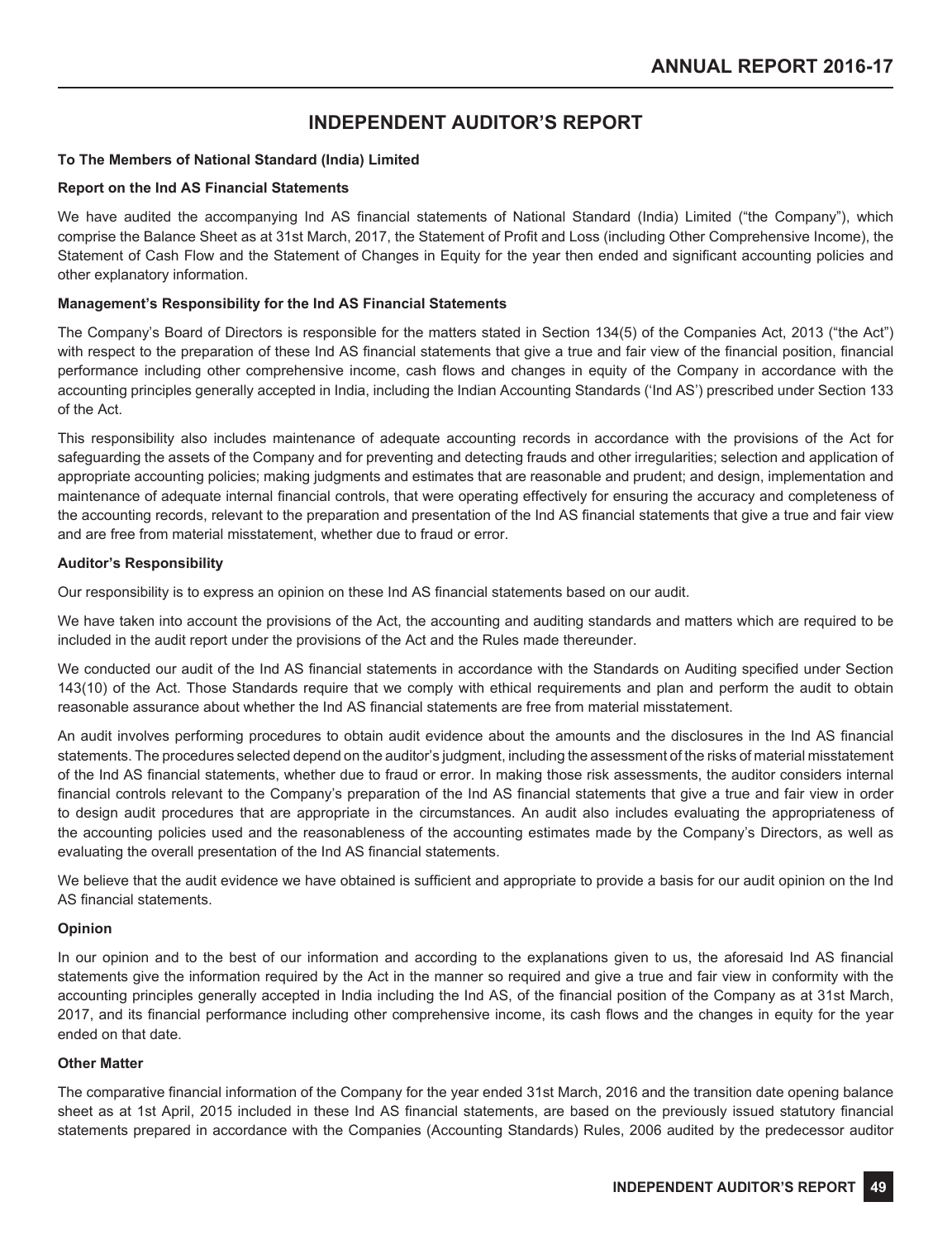whose report for the year ended 31st March, 2016 and 31st March, 2015 dated 16th May, 2016 and 28th April, 2015 respectively expressed an unmodified audit opinion on those financial statements, as adjusted for the differences in the accounting principles adopted by the Company on transition to the Ind AS, which have been audited by us.

Our opinion is not modified in respect of these matters.

### **Report on Other Legal and Regulatory Requirements**

- 1. As required by Section 143 (3) of the Act, we report that:
	- (a) We have sought and obtained all the information and explanations which to the best of our knowledge and belief were necessary for the purposes of our audit.
	- (b) In our opinion, proper books of account as required by law have been kept by the Company so far as it appears from our examination of those books.
	- (c) The Balance Sheet, the Statement of Profit and Loss including Other Comprehensive Income, the Statement of Cash Flow and the Statement of Changes in Equity dealt with by this Report are in agreement with the books of account.
	- (d) In our opinion, the aforesaid Ind AS financial statements comply with the Indian Accounting Standards specified under Section 133 of the Act.
	- (e) On the basis of the written representations received from the directors as on 31st March, 2017 taken on record by the Board of Directors, none of the directors is disqualified as on 31st March, 2017 from being appointed as a director in terms of Section 164 (2) of the Act.
	- (f) With respect to the adequacy of the internal financial controls over financial reporting of the Company and the operating effectiveness of such controls, refer to our separate report in 'Annexure A'.
	- (g) With respect to the other matters to be included in the Auditor's Report in accordance with Rule 11 of the Companies (Audit and Auditors) Rules, 2014, in our opinion and to the best of our information and according to the explanations given to us:
		- i. The Company has disclosed the impact of pending litigations on its financial position in its Ind AS financial statements – Refer Note 28 to the Ind AS financial statements.
		- ii. The Company did not have any long-term contracts including derivative contracts for which there were any material foreseeable losses.
		- iii. There were no amounts which were required to be transferred to the Investor Education and Protection Fund by the Company.
		- iv. The Company has provided requisite disclosures in its Ind AS financial statements as to holdings as well as dealings in Specified Bank Notes during the period from 8th November, 2016 to 30th December, 2016. Based on audit procedures and relying on the management representation, we report that the disclosures are in accordance with books of account maintained by the Company and as produced to us by the Management – Refer Note 36 to the Ind AS financial statements.
- 2. As required by the Companies (Auditor's Report) Order, 2016 ("the Order") issued by the Central Government in terms of section 143(11) of the Act, we give in the 'Annexure B', a statement on the matters specified in paragraphs 3 and 4 of the Order.

For **MZSK & Associates** Chartered Accountants Firm Registration No. 105047W

**Abuali Darukhanwala** Partner Membership No. 108053

Place : Mumbai Date : 25th May, 2017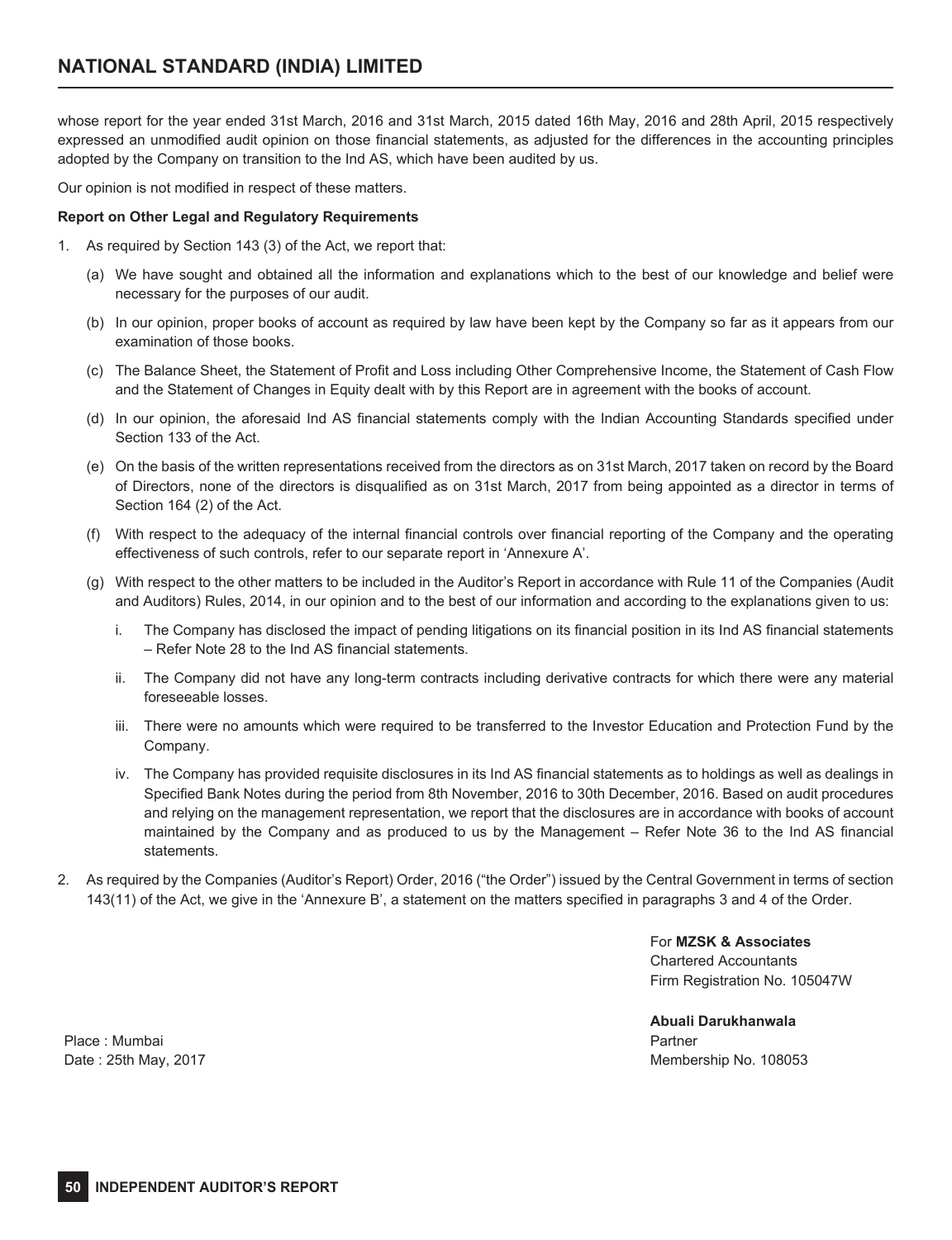### **ANNEXURE A TO THE INDEPENDENT AUDITOR'S REPORT**

[Referred to in paragraph 1(f) under 'Report on Other Legal and Regulatory Requirements' in the Independent Auditors' Report of even date]

### **Report on the Internal Financial Controls under Clause (i) of Sub-section 3 of Section 143 of the Companies Act, 2013 ("the Act")**

We have audited the internal financial controls over financial reporting of National Standard (India) Limited ("the Company") as of 31st March, 2017 in conjunction with our audit of the financial statements of the Company for the year ended on that date.

### **Management's Responsibility for Internal Financial Controls**

The Company's Management is responsible for establishing and maintaining internal financial controls based on the internal control over financial reporting criteria established by the Company considering the essential components of internal control stated in the Guidance Note on Audit of Internal Financial Controls Over Financial Reporting (the 'Guidance Note') issued by the Institute of Chartered Accountants of India ('ICAI'). These responsibilities include the design, implementation and maintenance of adequate internal financial controls that were operating effectively for ensuring the orderly and efficient conduct of its business, including adherence to Company's policies, the safeguarding of its assets, the prevention and detection of frauds and errors, the accuracy and completeness of the accounting records, and the timely preparation of reliable financial information, as required under the Act.

### **Auditors' Responsibility**

Our responsibility is to express an opinion on the Company's internal financial controls over financial reporting based on our audit. We conducted our audit in accordance with the Guidance Note and the Standards on Auditing, issued by ICAI and deemed to be prescribed under section 143(10) of the Act, to the extent applicable to an audit of internal financial controls. Those Standards and the Guidance Note require that we comply with ethical requirements and plan and perform the audit to obtain reasonable assurance about whether adequate internal financial controls over financial reporting was established and maintained and if such controls operated effectively in all material respects.

Our audit involves performing procedures to obtain audit evidence about the adequacy of the internal financial controls system over financial reporting and their operating effectiveness. Our audit of internal financial controls over financial reporting included obtaining an understanding of internal financial controls over financial reporting, assessing the risk that a material weakness exists, and testing and evaluating the design and operating effectiveness of internal control based on the assessed risk. The procedures selected depend on the auditor's judgement, including the assessment of the risks of material misstatement of the financial statements, whether due to fraud or error.

We believe that the audit evidence we have obtained is sufficient and appropriate to provide a basis for our audit opinion on the Company's internal financial controls system over financial reporting.

### **Meaning of Internal Financial Controls Over Financial Reporting**

A company's internal financial control over financial reporting is a process designed to provide reasonable assurance regarding the reliability of financial reporting and the preparation of financial statements for external purposes in accordance with generally accepted accounting principles. A Company's internal financial control over financial reporting includes those policies and procedures that (1) pertain to the maintenance of records that, in reasonable detail, accurately and fairly reflect the transactions and dispositions of the assets of the Company; (2) provide reasonable assurance that transactions are recorded as necessary to permit preparation of financial statements in accordance with generally accepted accounting principles, and that receipts and expenditures of the company are being made only in accordance with authorizations of management and directors of the company; and (3) provide reasonable assurance regarding prevention or timely detection of unauthorized acquisition, use, or disposition of the company's assets that could have a material effect on the financial statements.

### **Inherent Limitations of Internal Financial Controls Over Financial Reporting**

Because of the inherent limitations of internal financial controls over financial reporting, including the possibility of collusion or improper management override of controls, material misstatements due to error or fraud may occur and not be detected. Also, projections of any evaluation of the internal financial controls over financial reporting to future periods are subject to the risk that the internal financial control over financial reporting may become inadequate because of changes in conditions, or that the degree of compliance with the policies or procedures may deteriorate.

### **Opinion**

In our opinion, the Company has, in all material respects, an adequate internal financial controls system over financial reporting and such internal financial controls over financial reporting were operating effectively as at 31st March, 2017, based on the internal control over financial reporting criteria established by the Company considering the essential components of internal control stated in the Guidance Note issued by the ICAI.

> For **MZSK & Associates** Chartered Accountants Firm Registration No. 105047W

**Abuali Darukhanwala** Partner Membership No. 108053

Place : Mumbai Date : 25th May, 2017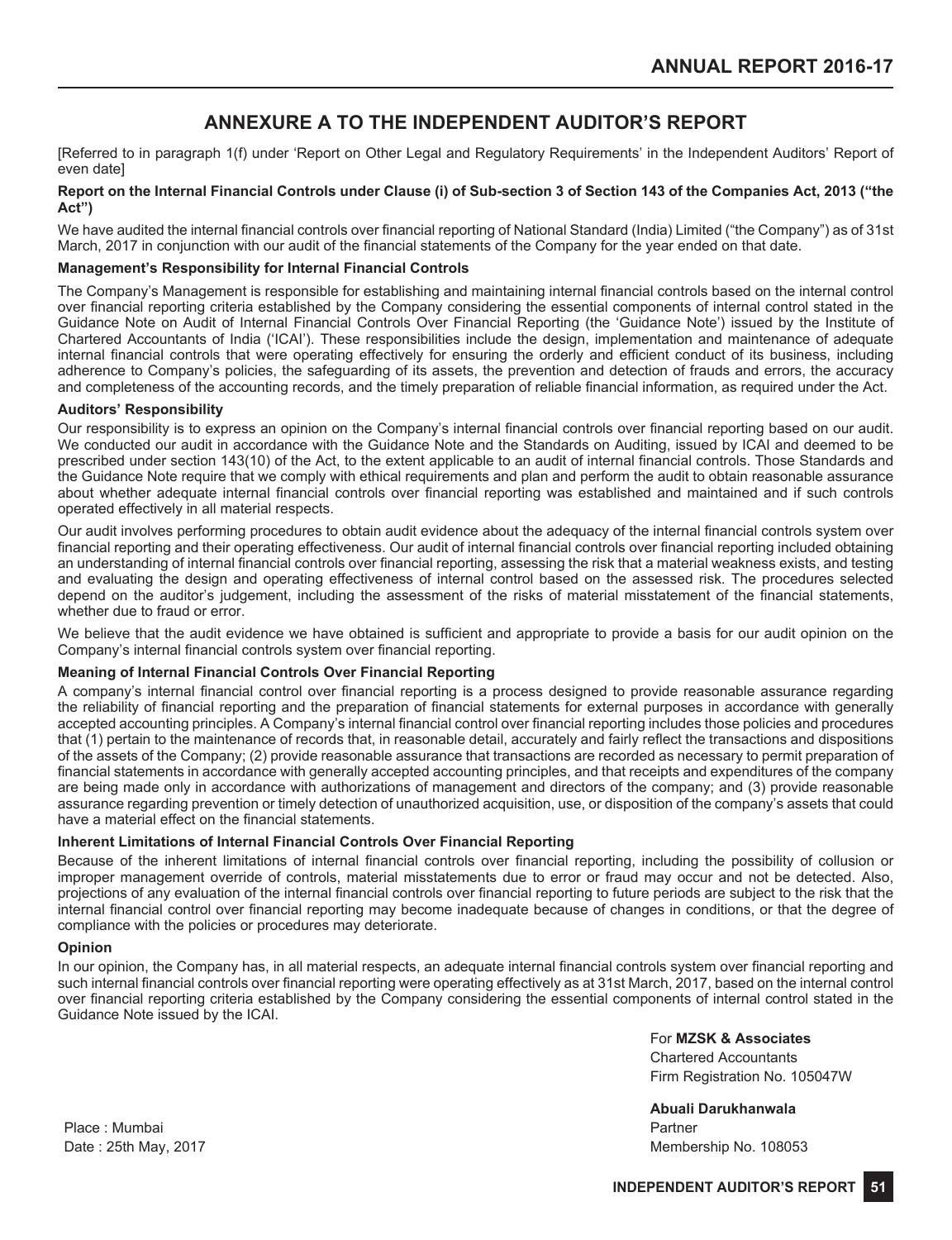### **ANNEXURE B TO INDEPENDENT AUDITORS' REPORT**

[Referred to in paragraph 2 under 'Report on Other Legal and Regulatory Requirements' in the Independent Auditors' Report of even date]

- i. (a) The Company has maintained proper records showing full particulars including quantitative details and situation of fixed assets.
	- (b) All the fixed assets have been physically verified by the management during the year and no material discrepancies were identified on such verification.
	- (c) The Company does not hold any immovable properties (in the nature of fixed assets). Accordingly, the provisions stated in paragraph 3 (i)(c) of the Order are not applicable to the Company.
- ii. The inventory has been physically verified during the year by the management. In our opinion, the frequency of verification is reasonable. No material discrepancies were noticed on verification between the physical stock and the book records.
- iii. The Company has not granted any loans, secured or unsecured to Companies, Firms, Limited Liability Partnerships (LLP) or other parties covered in the register maintained under section 189 of the Companies Act, 2013 ('the Act'). Accordingly, the provisions stated in paragraph 3 (iii) (a) to (c) of the Order are not applicable to the Company.
- iv. In our opinion and according to the information and explanations given to us, the Company has not either directly or indirectly, granted any loan to any of its directors or to any other person in whom the director is interested, in accordance with the provisions of section 185 of the Act and the Company has not made investments through more than two layers of investment companies in accordance with the provisions of section 186 of the Act. Accordingly, provisions stated in paragraph 3(iv) of the Order are not applicable to the Company.
- v. In our opinion and according to the information and explanations given to us, the Company has not accepted any deposits from the public within the meaning of Sections 73 to 76 of the Act and the rules framed there under. Accordingly, provisions stated in paragraph 3(v) of the Order are not applicable to the Company.
- vi. We have broadly reviewed the cost records maintained by the Company pursuant to the Companies (Cost Records and Audit) Rules, 2014, as amended prescribed by the Central Government under sub-section (1) of Section 148 of the Companies Act, 2013, and are of the opinion that, prima facie, the prescribed cost records have been made and maintained. We have not, however, made a detailed examination of the records with a view to determine whether they are accurate or complete.
- vii. (a) According to the information and explanations given to us and the records of the Company examined by us, in our opinion, the Company is regular in depositing with appropriate authorities undisputed statutory dues including provident fund, employees' state insurance, income-tax, sales-tax, service tax, duty of customs, duty of excise, value added tax, cess and any other statutory dues applicable to it.
	- (b) According to the information and explanation given to us and examination of records of the Company, the outstanding dues of income-tax, sales-tax, service tax, customs duty, excise duty, value added tax, cess and any other statutory dues on account of any dispute, are as follows:

| Name of the statute      | Nature of dues | Amount Rs.  | <b>Period to</b><br>which the<br>amount relates | <b>Forum where</b><br>dispute is<br>pending | Remarks, if<br>any |
|--------------------------|----------------|-------------|-------------------------------------------------|---------------------------------------------|--------------------|
| Income Tax Act, 1961     | Income Tax     | 38,89,974   | 1995-96                                         | CIT(A)                                      |                    |
| Income Tax Act, 1961     | Income Tax     | 48,95,449   | 2011-12                                         | <b>ITAT</b>                                 |                    |
| Income Tax Act. 1961     | Income Tax     | 52,76,962   | 2011-12                                         | CIT(A)                                      |                    |
| Income Tax Act. 1961     | Income Tax     | 44,46,157   | 2012-13                                         | CIT(A)                                      |                    |
| Income Tax Act. 1961     | Income Tax     | 1,02,63,113 | 2013-14                                         | CIT(A)                                      |                    |
| Income Tax Act. 1961     | Income Tax     | 2,21,32,949 | 2014-15                                         | CIT(A)                                      |                    |
| Central Excise Act. 1944 | Excise Duty    | 11,22,092   | 1996-97                                         | CESTAT,<br>Mumbai                           |                    |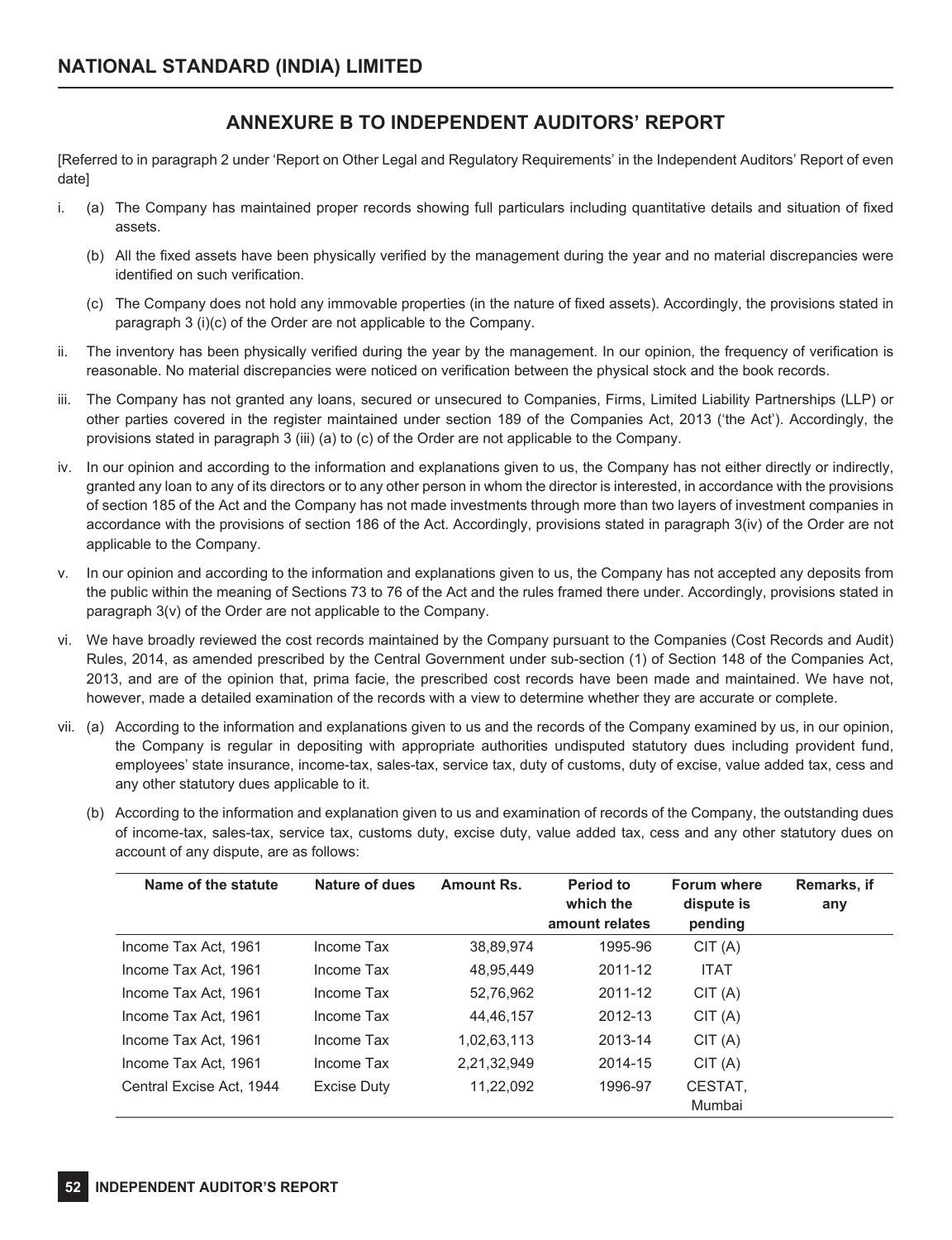- viii. In our opinion and according to the information and explanations given to us, the Company has not defaulted in repayment of dues to the financial institution, bank or debenture holders.
- ix. The Company did not raise any money by way of initial public offer or further public offer (including debt instruments) and term loans during the year. Accordingly, the provisions stated in paragraph 3 (ix) of the Order are not applicable to the Company.
- x. According to the information and explanations given to us, no material fraud by the Company or on the Company by its officers or employees has been noticed or reported during the course of our audit.
- xi. The Company has not paid / provided for managerial remuneration during the year. Accordingly, the provisions of section 197 of the Act will not be applicable. Accordingly, the provisions stated in paragraph 3(xi) of the Order are not applicable to the Company.
- xii. In our opinion and according to the information and explanations given to us, the Company is not a Nidhi company. Accordingly, the provisions stated in paragraph 3(xii) of the Order are not applicable to the Company.
- xiii. According to the information and explanations given to us and based on our examination of the records of the Company, transactions with the related parties are in compliance with sections 177 and 188 of the Act where applicable and details of such transactions have been disclosed in the financial statements as required by the applicable Ind AS.
- xiv. According to the information and explanations given to us and based on our examination of the records of the Company, the Company has not made any preferential allotment or private placement of shares or fully or partly convertible debentures during the year. Accordingly, the provisions stated in paragraph 3 (xiv) of the Order are not applicable to the Company.
- xv. According to the information and explanations given to us and based on our examination of the records of the Company, the Company has not entered into non-cash transactions with directors or persons connected with him. Accordingly, provisions stated in paragraph 3(xv) of the Order are not applicable to the Company.
- xvi. In our opinion, the Company is not required to be registered under section 45 IA of the Reserve Bank of India Act, 1934 and accordingly, the provisions stated in paragraph clause 3 (xvi) of the Order are not applicable to the Company.

For **MZSK & Associates** Chartered Accountants Firm Registration No. 105047W

Place : Mumbai Date : 25th May, 2017 **Abuali Darukhanwala** Partner Membership No. 108053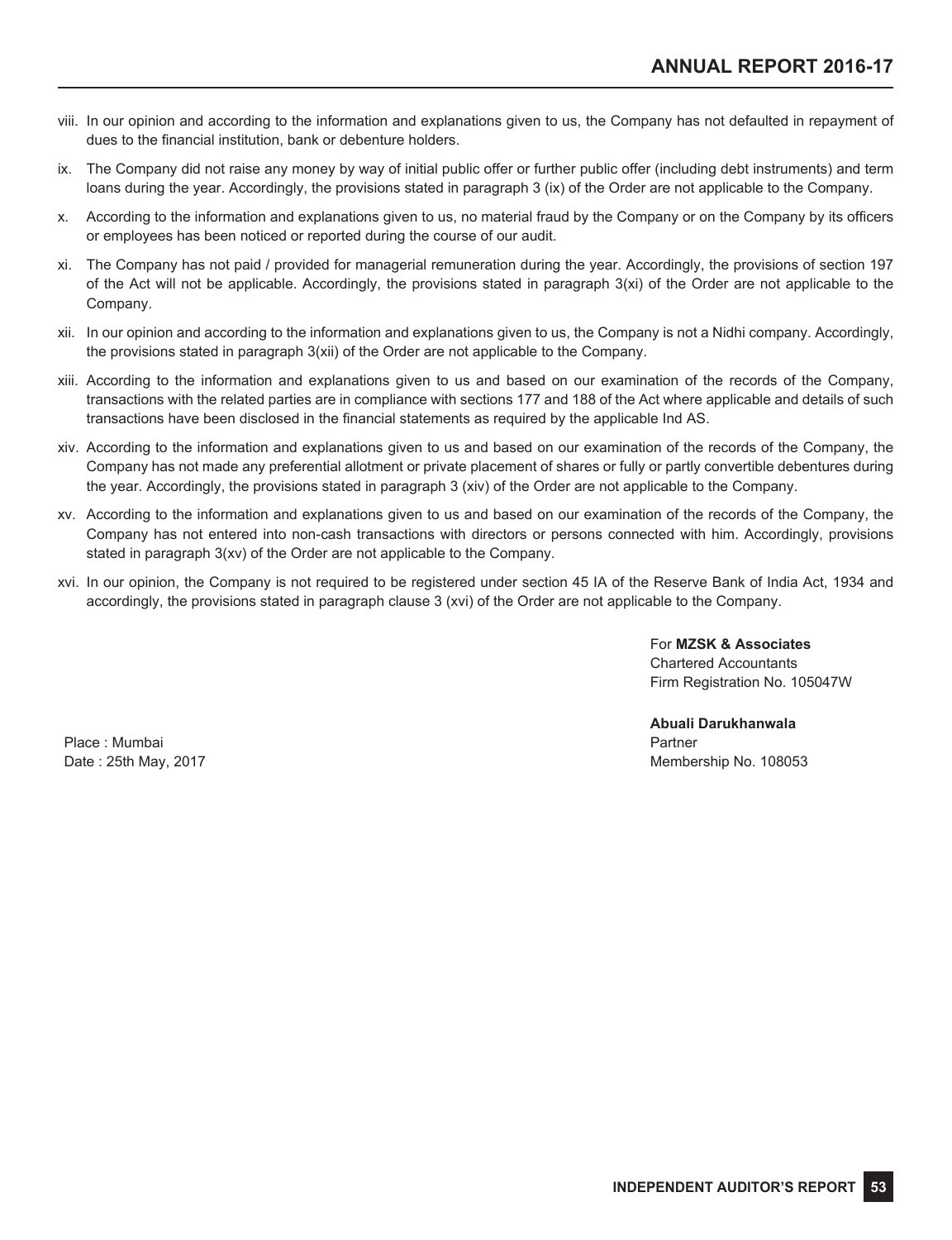### **BALANCE SHEET AS AT 31ST MARCH, 2017**

|                                                    |                | As at       | As at       | As at       |
|----------------------------------------------------|----------------|-------------|-------------|-------------|
|                                                    |                | 31-March-17 | 31-March-16 | 01-April-15 |
|                                                    | <b>Notes</b>   | ₹ in Lakhs  | ₹ in Lakhs  | ₹ in Lakhs  |
| <b>ASSETS</b>                                      |                |             |             |             |
| <b>Non-Current Assets</b>                          |                |             |             |             |
| Property, Plant and Equipment                      | $\overline{2}$ | 10.62       | 18.74       | 20.98       |
| <b>Deferred Tax Assets</b>                         | 25             | 33.66       | 42.42       | 47.81       |
| <b>Total Non-Current Assets</b>                    |                | 44.28       | 61.16       | 68.79       |
| <b>Current Assets</b>                              |                |             |             |             |
| Inventories                                        | 3              | 3,247.29    | 4,599.74    | 5,496.36    |
| <b>Financial Assets</b>                            |                |             |             |             |
| Loans                                              | 4              | 22,392.64   | 25,795.66   | 22,209.93   |
| <b>Trade Receivables</b>                           | 5              | 1,073.43    | 1,542.50    | 2,780.42    |
| Cash and Cash Equivalents                          | 6              | 237.15      | 1,041.20    | 362.47      |
| Bank Balances other than Cash and Cash Equivalents | $\overline{7}$ | 0.10        | 3.00        |             |
| <b>Other Financial Assets</b>                      | 8              | 1,951.83    | 2,790.12    | 1,130.36    |
| <b>Other Current Assets</b>                        | 9              | 687.72      | 264.76      | 102.34      |
| <b>Total Current Assets</b>                        |                |             |             |             |
|                                                    |                | 29,590.16   | 36,036.98   | 32,081.88   |
| <b>Total Assets</b>                                |                | 29,634.44   | 36,098.14   | 32,150.67   |
| <b>EQUITY AND LIABILITIES</b>                      |                |             |             |             |
| <b>Equity</b>                                      |                |             |             |             |
| <b>Equity Share Capital</b>                        | 10             | 2,000.00    | 2.000.00    | 2,000.00    |
| <b>Other Equity</b>                                |                |             |             |             |
| Share Premium                                      | 11             | 0.02        | 0.02        | 0.02        |
| <b>Retained Earnings</b>                           | 12             | 15,780.03   | 11,638.13   | 5,563.27    |
| <b>Other Reserves</b>                              | 13             | 28.11       | 28.11       | 28.11       |
| Equity attributable to owners of the Company       |                | 17,808.16   | 13,666.26   | 7,591.40    |
| <b>Non-Current Liabilities</b>                     |                |             |             |             |
| <b>Financial Liabilities</b>                       |                |             |             |             |
| <b>Trade Payables</b>                              | 14             |             |             |             |
| Due to Micro and Small Enterprises                 |                |             |             |             |
| Due to Others                                      |                | 223.79      | 497.64      | 224.76      |
| <b>Total Non-Current Liabilities</b>               |                | 223.79      | 497.64      | 224.76      |
| <b>Current Liabilities</b>                         |                |             |             |             |
| <b>Financial Liabilities</b>                       |                |             |             |             |
| <b>Borrowings</b>                                  | 15             | 7,888.18    | 11,428.88   | 14,875.10   |
| <b>Trade Payables</b>                              | 14             |             |             |             |
| Due to Micro and Small Enterprises                 |                | 25.37       | 29.43       | 43.49       |
| Due to Others                                      |                | 338.35      | 3.218.02    | 1,482.05    |
| <b>Other Financial Liabilities</b>                 | 16             | 318.65      | 443.80      | 101.76      |
| <b>Other Current Liabilities</b>                   | 17             | 1,874.35    | 4,823.98    | 5,681.25    |
|                                                    | 18             |             |             |             |
| Current Tax Liabilities (net)                      |                | 1,157.59    | 1,990.13    | 2,150.86    |
| <b>Total Current Liabilities</b>                   |                | 11,602.49   | 21,934.24   | 24,334.51   |
| <b>Total Liabilities</b>                           |                | 11,826.28   | 22,431.88   | 24,559.27   |
| <b>Total Equity and Liabilities</b>                |                | 29,634.44   | 36,098.14   | 32,150.67   |
| <b>Significant Accounting Policies</b>             | $\mathbf{1}$   |             |             |             |
| See accompanying notes to the Financial Statements | $1 - 41$       |             |             |             |

**As per our attached Report of even date For and on behalf of the Board For MZSK & Associates Chartered Accountants Firm Registration No. 105047W**

**Abuali Darukhanawala Smita Ghag Maninder Chhabra (Partner) (Director) (Director) Membership No. 108053 DIN:02447362 DIN:02630680**

**Place : Mumbai Rameshchandra Chechani Varun Shah Date: 25-May-17 (Chief Financial Officer) (Company Secretary)**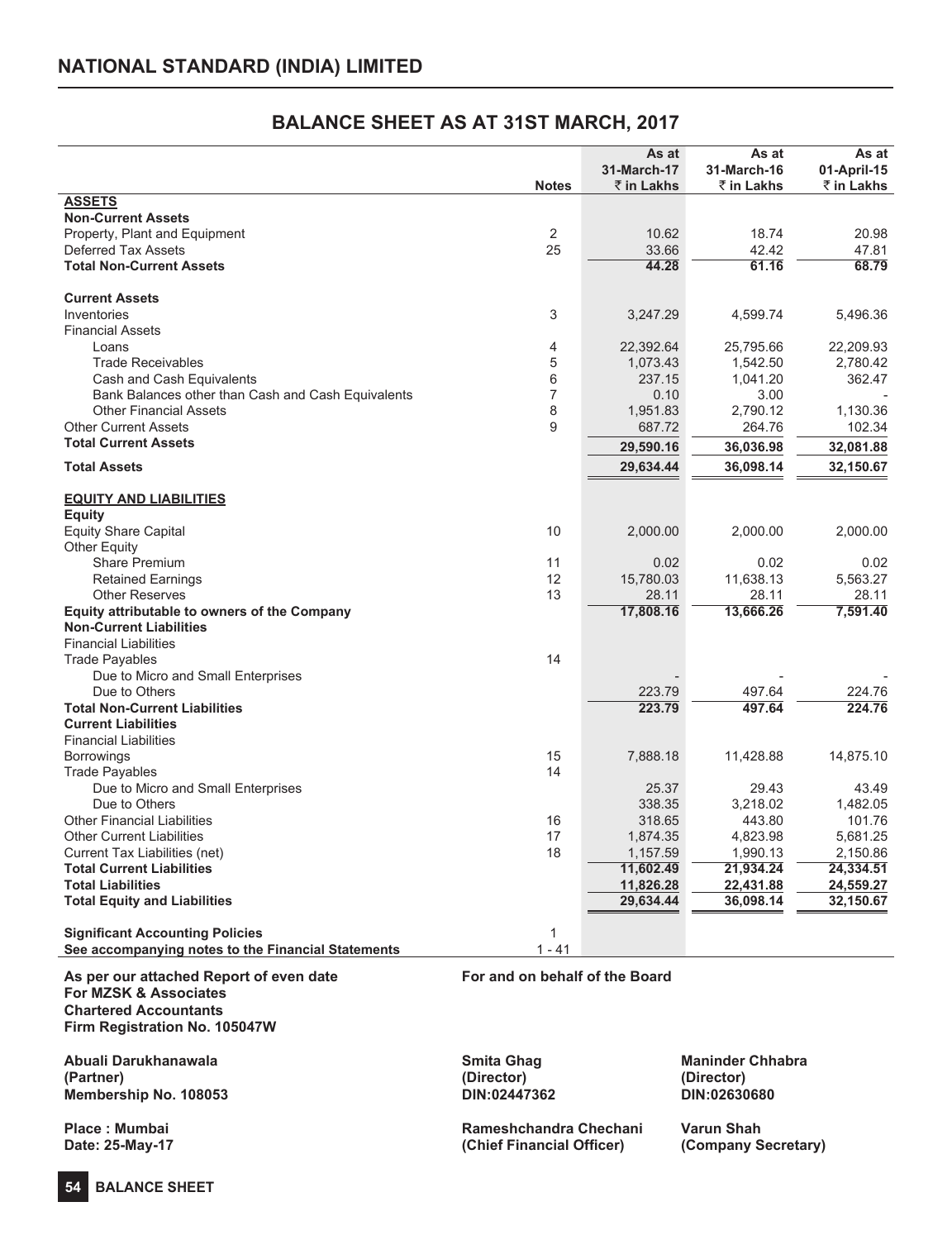### **STATEMENT OF PROFIT AND LOSS FOR THE YEAR ENDED 31ST MARCH, 2017**

|              | <b>Particulars</b>                                                       |          | For the<br><b>Year ended</b> | For the<br>Year ended     |
|--------------|--------------------------------------------------------------------------|----------|------------------------------|---------------------------|
|              |                                                                          |          | 31-March-17<br>₹ in Lakhs    | 31-March-16<br>₹ in Lakhs |
| J.           | <b>INCOME</b>                                                            |          |                              |                           |
|              | Revenue From Operations                                                  | 19       | 11,133.52                    | 18,412.39                 |
|              | Other Income                                                             | 20       | 2,320.86                     | 2,133.74                  |
|              | <b>Total Income</b>                                                      |          | 13,454.38                    | 20,546.13                 |
| Ш            | <b>EXPENSES</b>                                                          |          |                              |                           |
|              | Cost of Projects                                                         | 21       | 4,097.92                     | 8,191.47                  |
|              | <b>Employee Benefits Expense</b>                                         | 22       | 325.45                       | 471.65                    |
|              | Finance Costs (Net)                                                      | 23       | 1,073.53                     | 1,921.11                  |
|              | Depreciation and Amortisation Expense                                    | 2        | 8.12                         | 2.73                      |
|              | <b>Other Expenses</b>                                                    | 24       | 781.80                       | 824.73                    |
|              | <b>Total Expenses</b>                                                    |          | 6,286.82                     | 11,411.69                 |
| Ш            | <b>Profit Before Tax (I-II)</b>                                          |          | 7,167.56                     | 9,134.44                  |
| IV           | <b>Tax Expense:</b>                                                      |          |                              |                           |
|              | <b>Current Tax</b>                                                       | 25       | (3,016.92)                   | (3,054.19)                |
|              | Deferred Tax                                                             |          | (8.75)                       | (5.39)                    |
|              | <b>Total Tax Expense</b>                                                 |          | (3,025.67)                   | (3,059.58)                |
| V            | <b>Profit After Tax (III-IV)</b>                                         |          | 4,141.89                     | 6,074.86                  |
| VI           | <b>Other Comprehensive Income (OCI)</b>                                  |          |                              |                           |
|              | Items that will not be reclassified to Statement of Profit or Loss<br>А. |          |                              |                           |
|              | Items that will be reclassified to Statement of Profit or Loss<br>В.     |          |                              |                           |
|              | Total Other Comprehensive Income for the year (Net of Tax) (A+B)         |          |                              |                           |
|              | VII Total Comprehensive Income for the year $(V + VI)$                   |          | 4,141.89                     | 6,074.86                  |
|              | VIII Earnings per Equity Share (in ₹) :                                  |          |                              |                           |
|              | (Face value of ₹ 10 per Equity Share)                                    |          |                              |                           |
| <b>Basic</b> |                                                                          |          | 20.71                        | 30.37                     |
|              | <b>Diluted</b>                                                           |          | 20.71                        | 30.37                     |
|              | <b>Significant Accounting Policies</b>                                   | 1        |                              |                           |
|              | See accompanying notes to the Financial Statements                       | $1 - 41$ |                              |                           |

**As per our attached Report of even date For and on behalf of the Board For MZSK & Associates Chartered Accountants Firm Registration No. 105047W**

**Abuali Darukhanawala Smita Ghag Maninder Chhabra (Partner) (Director) (Director) Membership No. 108053 DIN:02447362 DIN:02630680**

Place : Mumbai **Place : Mumbai Rameshchandra Chechani Varun Shah**<br> **Place : 25-May-17 Rameshchandra Chechani** (Chief Financial Officer) (Company Secretary) **Date: 25-May-17 (Chief Financial Officer) (Company Secretary)**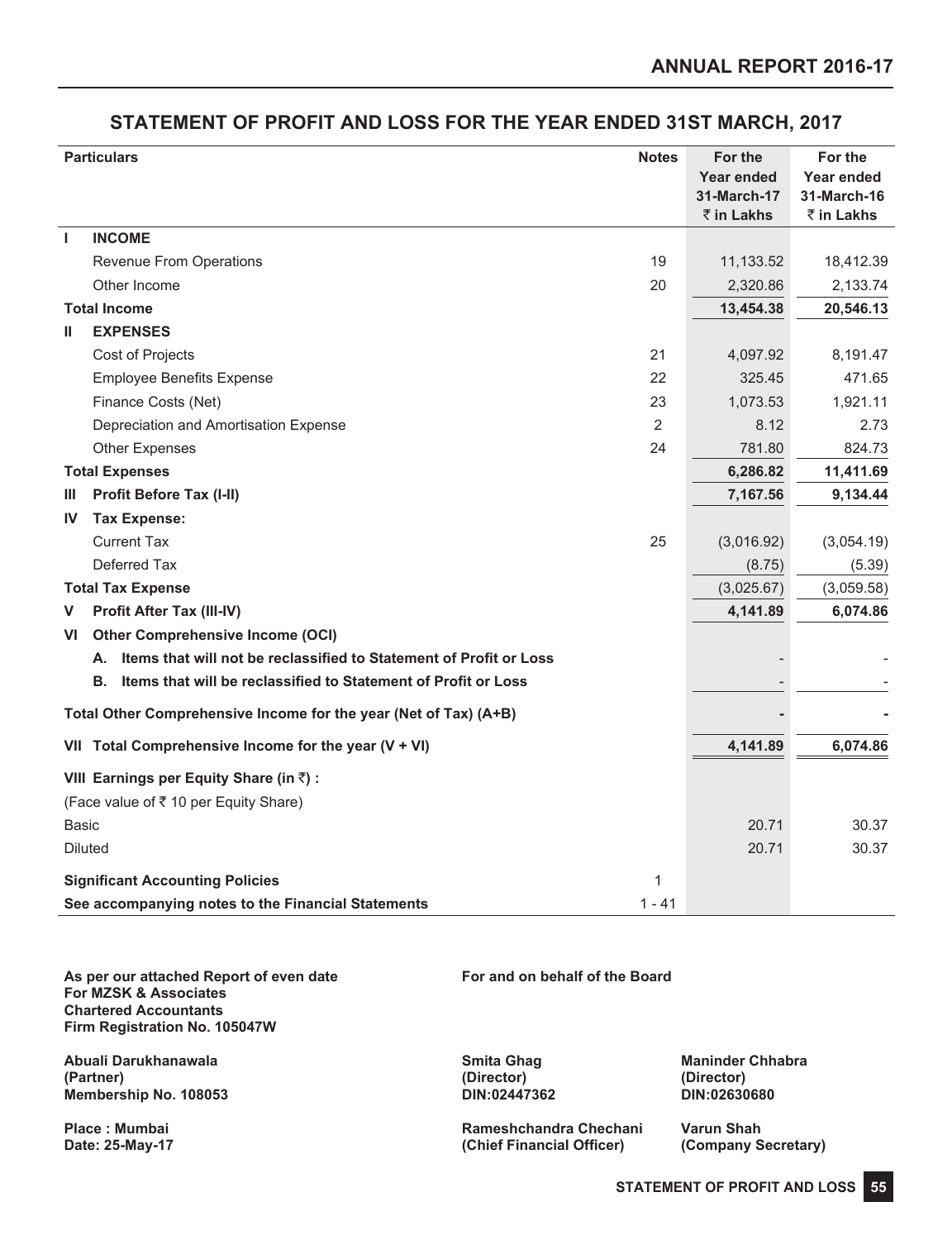## **STATEMENT OF CASH FLOWS FOR THE YEAR ENDED 31ST MARCH, 2017**

|                                                                  | For the<br>Year ended<br>31-March-17<br>₹ in Lakhs | For the<br>Year ended<br>31-March-16<br>₹ in Lakhs |
|------------------------------------------------------------------|----------------------------------------------------|----------------------------------------------------|
|                                                                  |                                                    |                                                    |
| (A) Operating Activities                                         |                                                    |                                                    |
| <b>Profit Before Tax</b>                                         | 7,167.56                                           | 9,134.44                                           |
| <b>Adjustments for:</b>                                          |                                                    |                                                    |
| Depreciation and Amortisation Expense                            | 8.12                                               | 2.73                                               |
| Interest Income                                                  | (1,835.96)                                         | (1,919.84)                                         |
| <b>Finance Costs</b>                                             | 1,073.53                                           | 1,921.11                                           |
| Sundry Balances/ Excess Provisions written back                  | (409.27)                                           | (17.98)                                            |
| <b>Working Capital Adjustments:</b>                              |                                                    |                                                    |
| Decrease/(Increase) in Trade and Other Receivables               | 985.79                                             | (195.38)                                           |
| Decrease in Inventories                                          | 1,352.44                                           | 896.62                                             |
| (Decrease)/Increase in Trade and Other Payables                  | (5,667.33)                                         | 1,198.21                                           |
| <b>Cash generated from Operating Activities</b>                  | 2,674.88                                           | 11,019.91                                          |
| Income Tax paid                                                  | (3,849.45)                                         | (3,220.71)                                         |
| Net Cash Flows (used in)/from Operating Activities               | (1, 174.57)                                        | 7,799.20                                           |
| (B) Investing Activities                                         |                                                    |                                                    |
| Purchase of Property, Plant and Equipment                        |                                                    | (0.49)                                             |
| Divestment in Fixed Deposits with Bank                           | 2.90                                               |                                                    |
| Interest received                                                | 1,734.57                                           | 1,322.34                                           |
| Loans Received Back/ (Given) (net)                               | 3,403.02                                           | (3,371.20)                                         |
| Net Cash Flows from/(used in) Investing Activities               | 5,140.49                                           | (2,049.35)                                         |
| (C) Financing Activities                                         |                                                    |                                                    |
| Finance Costs paid                                               | (1,229.27)                                         | (1,543.78)                                         |
| Proceeds from Borrowings                                         | 18,974.79                                          | 10,023.74                                          |
| Repayment of Borrowings                                          | (22, 515.49)                                       | (13,551.08)                                        |
| Net Cash Flows used in Financing Activities                      | (4,769.97)                                         | (5,071.12)                                         |
| (D) Net (Decrease)/Increase in Cash and Cash Equivalents (A+B+C) | (804.05)                                           | 678.73                                             |
| Cash and Cash Equivalents at the beginning of the year           | 1,041.20                                           | 362.47                                             |
| Cash and Cash Equivalents at year end                            | 237.15                                             | 1,041.20                                           |
|                                                                  |                                                    |                                                    |

**As per our attached Report of even date For and on behalf of the Board For MZSK & Associates Chartered Accountants Firm Registration No. 105047W**

Abuali Darukhanawala **Maninder Chhabra** Smita Ghag **Maninder Chhabra**<br>(Partner) (Director) (Director) (Director) **(Partner) (Director) (Director) Membership No. 108053 DIN:02447362 DIN:02630680**

**56 STATEMENT OF CASH FLOWS**

Place : Mumbai **Place : Mumbai Rameshchandra Chechani Varun Shah**<br> **Place : 25-May-17 Rameshchandra Chechani** (Chief Financial Officer) (Company Secretary) **Date: 25-May-17 (Chief Financial Officer) (Company Secretary)**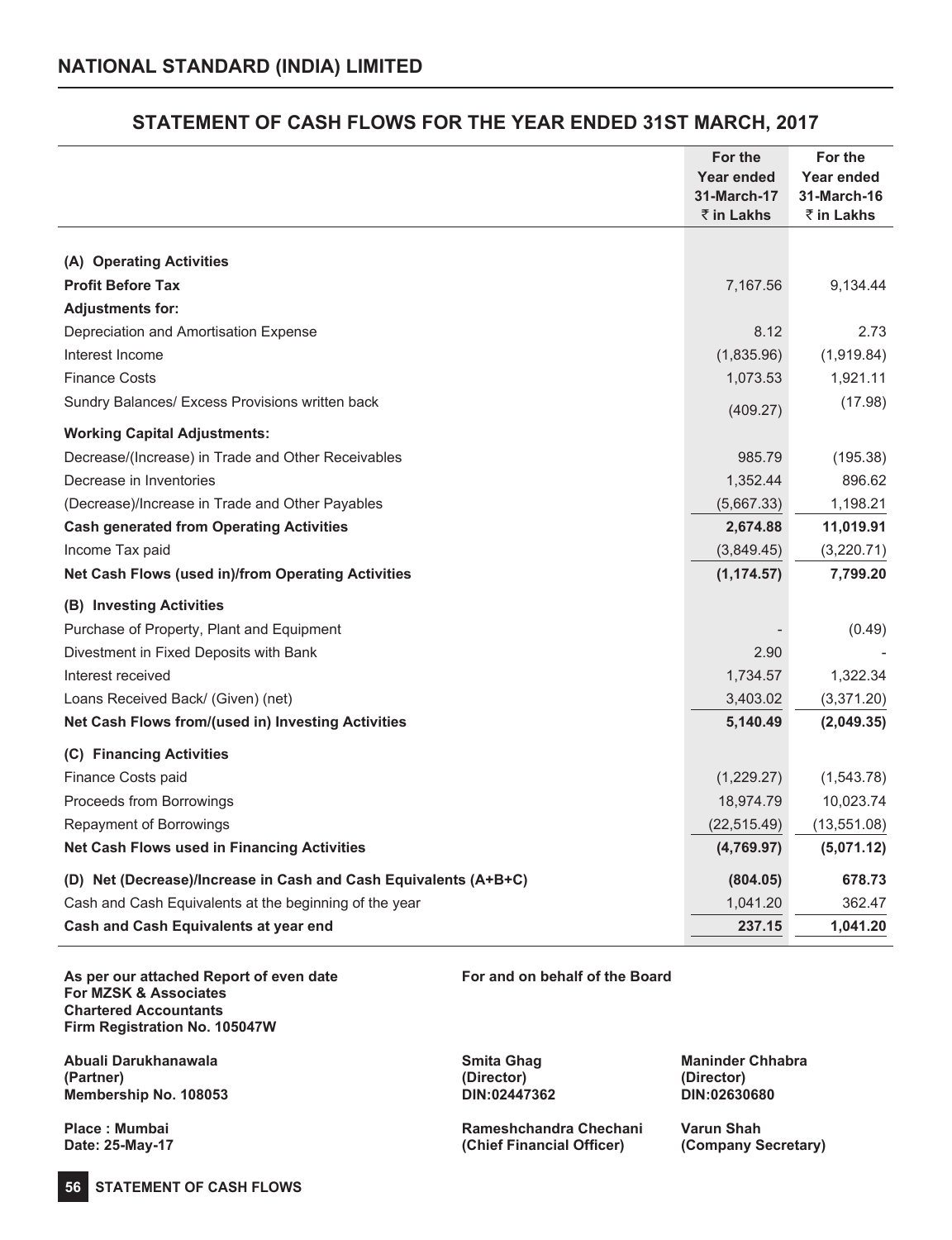### **STATEMENT OF CHANGES IN EQUITY FOR THE YEAR ENDED 31ST MARCH 2017**

### **(A) EQUITY SHARE CAPITAL**

|                                                           |             | . <u>.</u>  |
|-----------------------------------------------------------|-------------|-------------|
| <b>Particulars</b>                                        | As at       | As at       |
|                                                           | 31-March-17 | 31-March-16 |
| Balance at the beginning of the reporting year            | 2.000.00    | 2,000.00    |
| Changes in Equity Share Capital during the reporting year |             |             |
| Balance at the end of the reporting year                  | 2,000.00    | 2,000.00    |

### **(B) OTHER EQUITY**

₹ in Lakhs

 $\bar{\tau}$  in Lakhs

| <b>Particulars</b>                      |                           | <b>Total</b>                                       |                                |                                    |           |  |
|-----------------------------------------|---------------------------|----------------------------------------------------|--------------------------------|------------------------------------|-----------|--|
|                                         | Capital<br><b>Reserve</b> | <b>Capital</b><br><b>Subsidy</b><br><b>Reserve</b> | <b>Share</b><br><b>Premium</b> | <b>Retained</b><br><b>Earnings</b> |           |  |
| As at 1-April -16                       | 11.44                     | 16.67                                              | 0.02                           | 11,638.13                          | 11,666.26 |  |
| Profit for the year                     | -                         |                                                    | $\overline{\phantom{a}}$       | 4.141.89                           | 4.141.89  |  |
| Other Comprehensive Income              | $\overline{\phantom{a}}$  | $\overline{\phantom{0}}$                           | $\overline{\phantom{a}}$       |                                    |           |  |
| Total Comprehensive Income for the year | ۰                         | ۰                                                  | $\overline{\phantom{a}}$       | 4.141.89                           | 4,141.89  |  |
| As at 31-March-17                       | 11.44                     | 16.67                                              | 0.02                           | 15,780.02                          | 15,808.15 |  |

|                                         |                          |                             |                          |                 | ₹ in Lakhs   |
|-----------------------------------------|--------------------------|-----------------------------|--------------------------|-----------------|--------------|
|                                         |                          | <b>Reserves and Surplus</b> |                          |                 | <b>Total</b> |
|                                         | Capital                  | Capital                     | <b>Share</b>             | <b>Retained</b> |              |
|                                         | <b>Reserve</b>           | <b>Subsidy</b>              | <b>Premium</b>           | <b>Earnings</b> |              |
|                                         |                          | <b>Reserve</b>              |                          |                 |              |
| As at 1-April -15                       | 11.44                    | 16.67                       | 0.02                     | 5,563.27        | 5,591.40     |
| Profit for the year                     | $\overline{\phantom{0}}$ | $\overline{\phantom{a}}$    | $\overline{\phantom{a}}$ | 6.074.86        | 6,074.86     |
| Other Comprehensive Income              | -                        | $\overline{\phantom{a}}$    | $\overline{\phantom{a}}$ |                 |              |
| Total Comprehensive Income for the year |                          | ۰                           | ۰                        | 6,074.86        | 6,074.86     |
| As at 31-March -16                      | 11.44                    | 16.67                       | 0.02                     | 11.638.13       | 11.666.26    |

**As per our attached Report of even date For and on behalf of the Board For MZSK & Associates Chartered Accountants Firm Registration No. 105047W**

**Abuali Darukhanawala Smita Ghag Maninder Chhabra (Partner) (Director) (Director) Membership No. 108053 DIN:02447362 DIN:02630680**

**Place : Mumbai Rameshchandra Chechani Varun Shah Date: 25-May-17 (Chief Financial Officer) (Company Secretary)**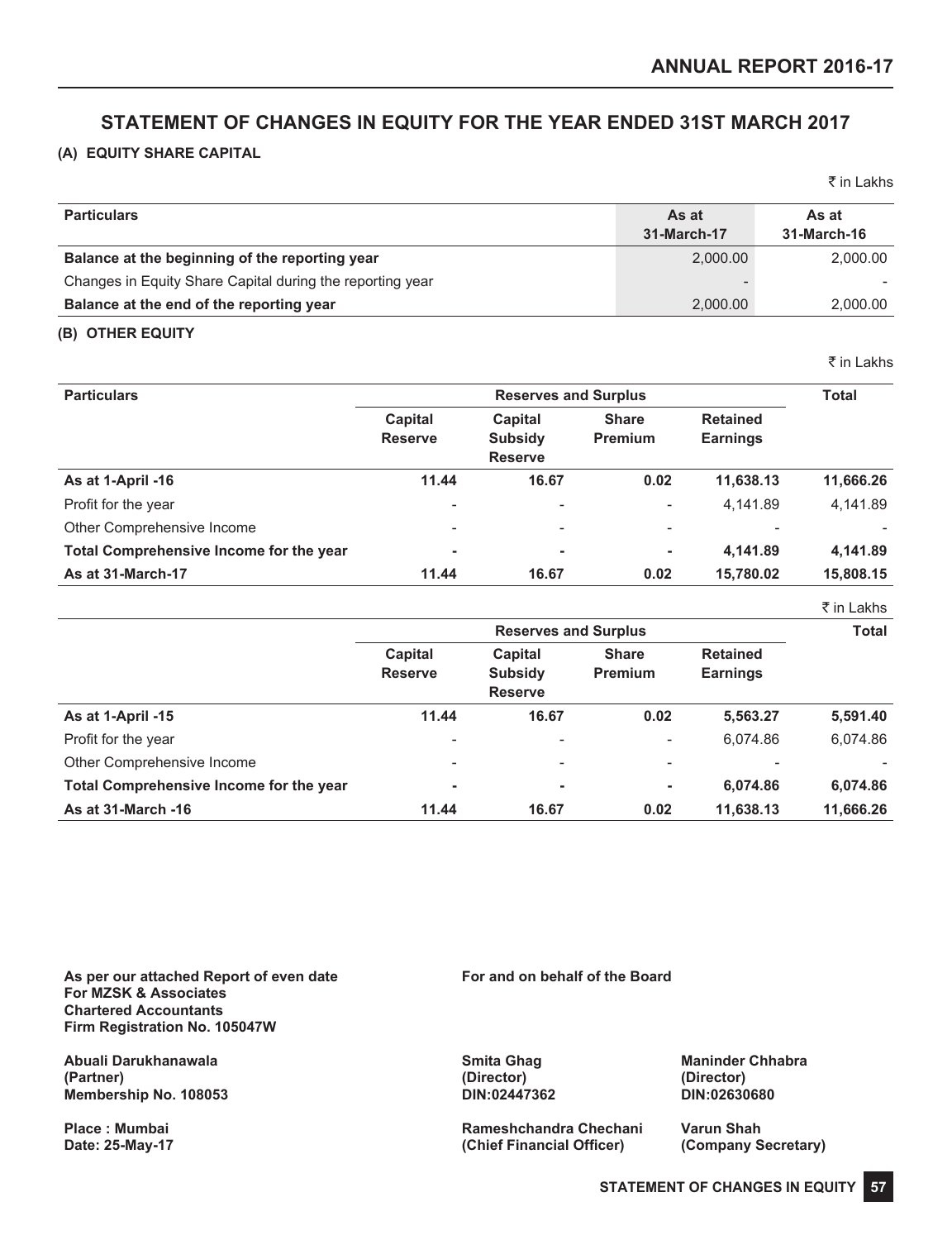### **NOTES TO FINANCIAL STATEMENTS FOR THE YEAR ENDED 31ST MARCH, 2017**

### **1. SIGNIFICANT ACCOUNTING POLICIES**

### **A Company's Background**

National Standard (India) Limited (the Company) is a public limited Company domiciled and incorporated in India under the Companies Act, 1956. The Company's registered office is located at 412 , Floor - 4, 17 G Vardhaman Chamber, Cawasji Patel Road, Horniman Circle, Fort, Mumbai - 400001.The Company is primarily engaged in the business of real estate development.

### **B Significant Accounting Policies**

### **I Basis of Preparation**

These financial statements are the financial statements of the Company (also called financial statements) prepared in accordance with Indian Accounting Standards ('Ind AS') notified under Section 133 of the Companies Act, 2013, read together with the Companies (Indian Accounting Standards) Rules, 2015.

For all periods up to and including the year ended 31-March-16, the Company had prepared its financial statements in accordance with Accounting Standards notified under Section 133 of the Companies Act, 2013, read together with Rule 7 of the Companies (Accounts) Rules, 2014 ('Indian GAAP').

These financial statements have been prepared and presented under the historical cost convention, on the accrual basis of accounting except for certain financial assets and financial liabilities that are measured at fair values at the end of each reporting period, as stated in the accounting policies set out below. The accounting policies have been applied consistently over all the periods presented in these financial statements.

The financial statements are presented in Indian Rupees  $(3)$  and all values are rounded to the nearest lakhs except when otherwise indicated.

### **II Summary of Significant Accounting Policies**

### **1 Current and Non-Current classification**

The Company presents assets and liabilities in the balance sheet based on current/ non-current classification. An asset is treated as current when it is:

- i) Expected to be realised or intended to be sold or consumed in normal operating cycle.
- ii) Held primarily for the purpose of trading
- iii) Expected to be realised within twelve months after the reporting period, or
- iv) Cash or cash equivalent unless restricted from being exchanged or used to settle a liability for at least twelve months after the reporting period.

All other assets are classified as non-current.

A liability is current when:

- i) It is expected to be settled in normal operating cycle
- ii) It is held primarily for the purpose of trading
- iii) It is due to be settled within twelve months after the reporting period, or
- iv) There is no unconditional right to defer the settlement of the liability for at least twelve months after the reporting period.

The Company classifies all other liabilities as non-current.

Deferred tax assets and liabilities are classified as non-current assets and liabilities.

The operating cycle is the time between the acquisition of assets for processing and their realisation in cash and cash equivalents. The operating cycle of the Company's realty operations varies from project to project depending on the size of the project, type of development, project complexities and related approvals. Assets and Liabilities are classified into current and non-current based on the operating cycle.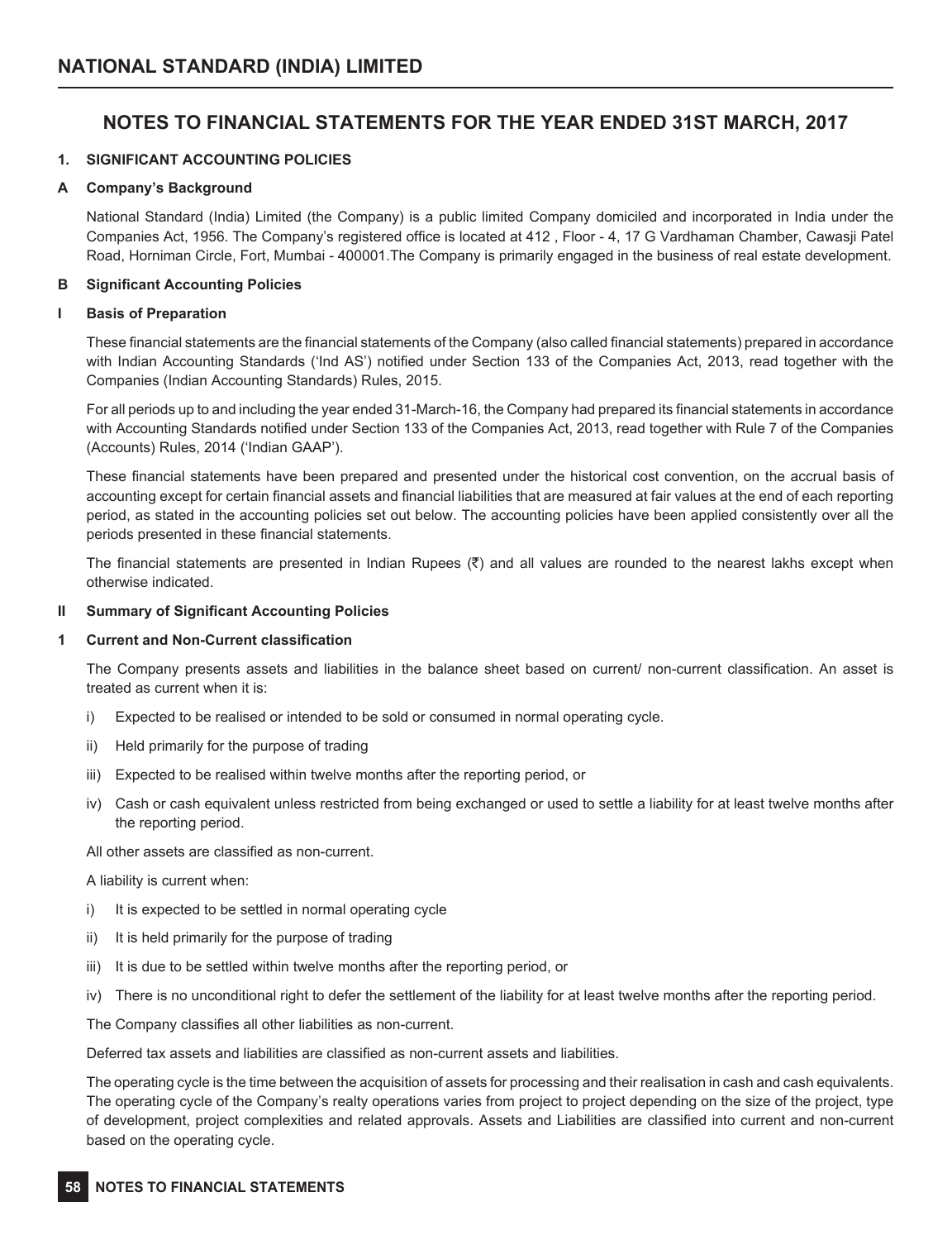### **2 Property, Plant and Equipment**

### **i. Recognition and Measurement**

All property, plant and equipment are stated at historical cost less accumulated depreciation. Historical cost includes expenditure that is directly attributable to the acquisitions of the items. Cost includes freight, duties, taxes, borrowing cost and incidental expenses related to the acquisition and installation of the asset.

### **ii. Subsequent Costs**

Subsequent expenditure is capitalised only when it is probable that the future economic benefits of the expenditure will flow to the Company. All other repairs and maintenance are charged to statement of profit or loss during the reporting period in which they are incurred.

### **iii. Depreciation**

Depreciation is calculated on a written down value basis over the estimated useful lives of the assets as specified in Schedule II of Companies Act, 2013.

| Sr.  | <b>Property, Plant and Equipment</b> | Useful life (Years) |
|------|--------------------------------------|---------------------|
| No.  |                                      |                     |
|      | <b>Furniture and Fixtures</b>        | 10                  |
| ii)  | Office Equipment                     | b                   |
| iii) | Plant and Equipment                  | 15                  |

Depreciation on assets sold during the year is charged to the Statement of Profit and Loss up to the month preceding the month of sale.

### **3 Inventories**

Inventories are valued at the lower of cost and net realisable value.

Costs incurred in bringing each item of inventory to its present condition are accounted for as follows:

- i) Stock of Building Materials and Traded Goods is valued at lower of cost and net realizable value. Cost is generally ascertained on weighted average basis.
- ii) Work-in-progress is stated at Cost and Net Realizable Value, whichever is lower. Work-in-progress includes cost of incomplete projects for which the Company has not entered into contracts and the costs incurred on the projects where the revenue is yet to be recognized.
- iii) Completed unsold inventory is valued at lower of Cost and Net Realizable Value.
- iv) Cost for this purpose includes cost of land, borrowing costs, construction / development cost and other overheads incidental to the projects undertaken.

Net realizable value is the estimated selling price in the ordinary course of business, less estimated cost of completion and the estimated cost necessary to make the sale.

### **4 Provisions and Contingencies**

The Company recognizes provisions when a present obligation (legal or constructive) as a result of a past event exists and it is probable that an outflow of resources embodying economic benefits will be required to settle such obligation and the amount of such obligation can be reliably estimated.

If the effect of time value of money is material, provisions are discounted using a current pre-tax rate that reflects, when appropriate, the risks specific to the liability. When discounting is used, the increase in the provision due to the passage of time is recognized as a finance cost.

A disclosure of contingent liability is also made when there is a possible obligation or a present obligation that may, but probably will not, require an outflow of resources. Where there is possible obligation or a present obligation in respect of which the likelihood of outflow of resources is remote, no provision or disclosure is made.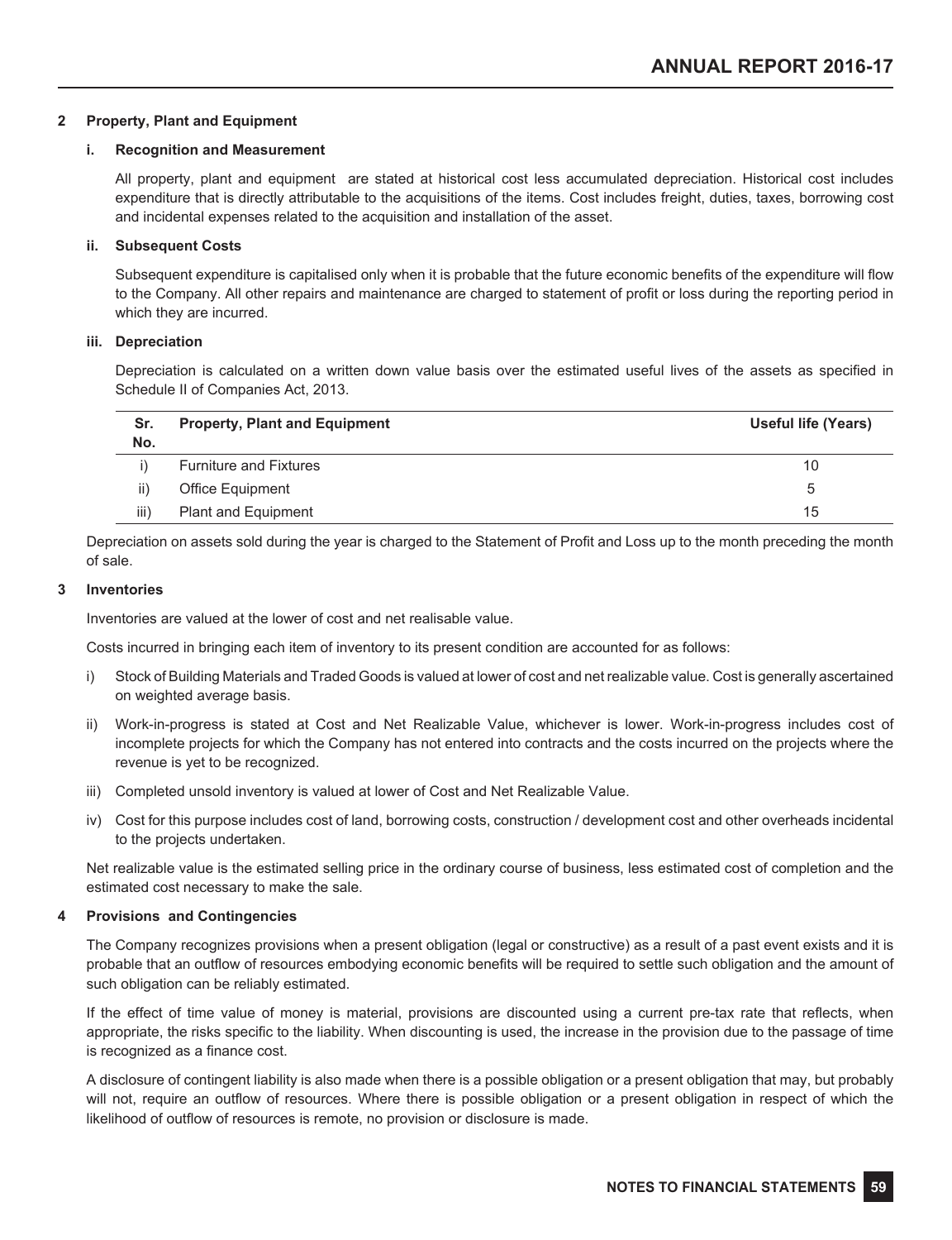### **5 Impairment of Non-Financial Assets (excluding Inventories and Deferred Tax Assets)**

Non-financial assets are subject to impairment tests whenever events or changes in circumstances indicate that their carrying amount may not be recoverable. Where the carrying value of an asset exceeds its recoverable amount (i.e. the higher of value in use and fair value less costs to sell), the asset is written down accordingly.

Where it is not possible to estimate the recoverable amount of an individual asset, the impairment test is carried out on the smallest group of assets to which it belongs for which there are separately identifiable cash generating units ('CGUs').

### **6 Financial Instruments**

A financial instrument is any contract that gives rise to a financial asset of one entity and a financial liability or equity instrument of another entity.

### **Financial Assets**

### **Initial recognition and measurement**

The Company classifies its financial assets in the following measurement categories.

- those to be measured subsequently at fair value (either through other comprehensive income, or through Statement of profit or loss)
- those measured at amortised cost

All financial assets are recognised initially at fair value plus, in the case of financial assets not recorded at fair value through profit or loss, transaction costs that are attributable to the acquisition of the financial asset.

### **Subsequent measurement**

For purposes of subsequent measurement, financial assets are classified in four categories:

- i) Debt instruments at amortised cost
- ii) Debt instruments at fair value through other comprehensive income (FVTOCI)
- iii) Debt instruments, derivatives and equity instruments at fair value through Statement of Profit or Loss (FVTPL)
- iv) Equity instruments measured at fair value through other comprehensive income (FVTOCI)

### **Debt instruments at amortised cost**

A 'debt instrument' is measured at the amortised cost if both the following conditions are met:

- a) The asset is held within a business model whose objective is to hold assets for collecting contractual cash flows, and
- b) Contractual terms of the asset give rise on specified dates to cash flows that are solely payments of principal and interest on the principal amount outstanding.

After initial measurement, such financial assets are subsequently measured at amortised cost using the effective interest rate (EIR) method. Amortised cost is calculated by taking into account any discount or premium on acquisition and fees or costs that are an integral part of the EIR. The EIR amortisation is included in finance income in the Statement of Profit or Loss. The losses arising from impairment are recognised in the Statement of Profit or Loss. This category generally applies to trade and other receivables.

### **Debt instruments at FVTOCI**

A 'debt instrument' is classified as at the FVTOCI if both of the following criteria are met:

- a) The objective of the business model is achieved both by collecting contractual cash flows and selling the financial assets, and
- b) The asset's contractual cash flows represent Solely payments of principal and interest.

Debt instruments included within the FVTOCI category are measured initially as well as at each reporting date at fair value. Fair value movements are recognized in the other comprehensive income (OCI). However, the Company does not have any debt instruments which meets the criteria for measuring the debt instrument at FVTOCI.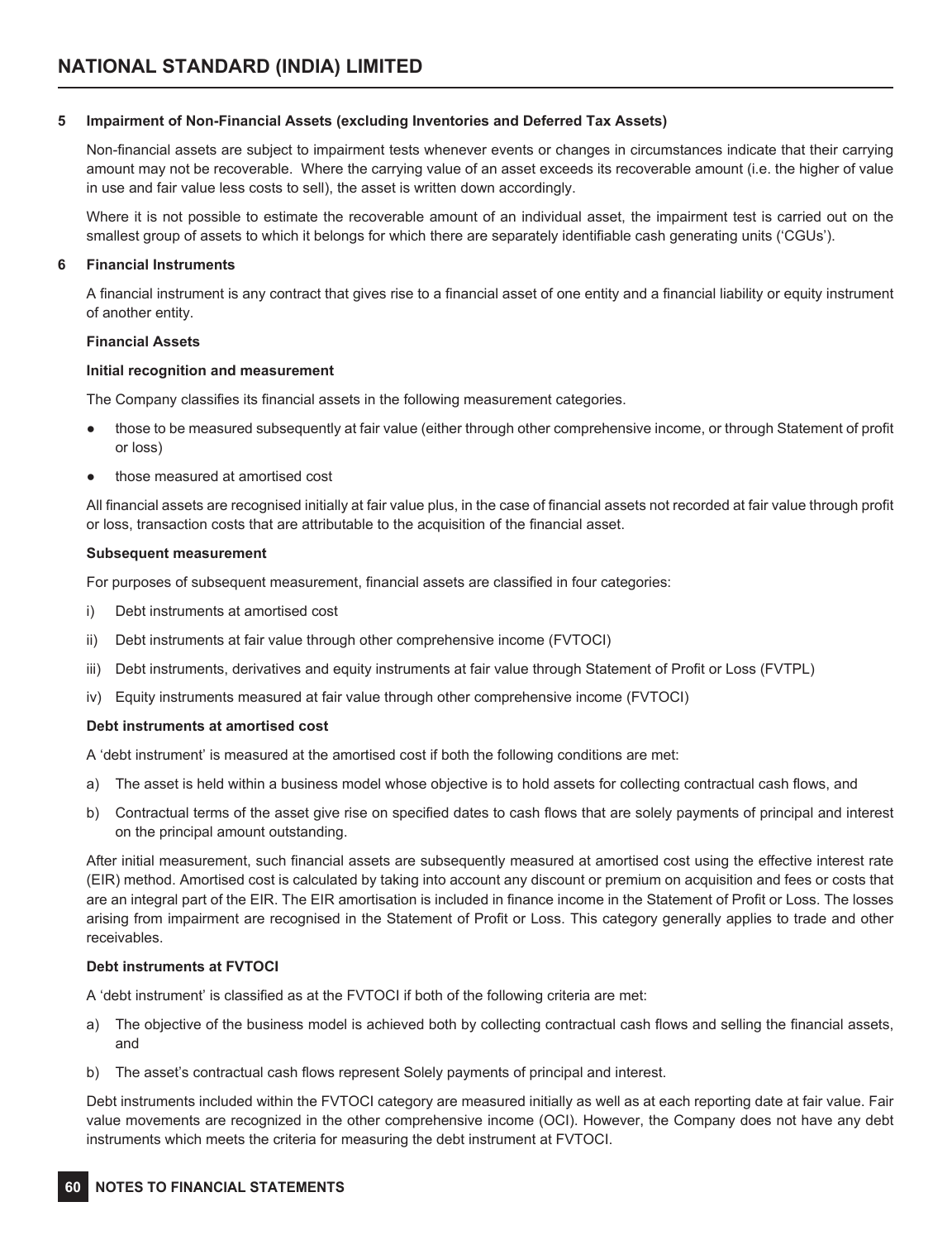### **Debt instrument at FVTPL**

Any debt instrument, which does not meet the criteria for categorization as at amortized cost or as FVTOCI, is classified as at FVTPL.

In addition, the Company may elect to designate a debt instrument, which otherwise meets amortized cost or FVTOCI criteria, as at FVTPL. However, such election is allowed only if doing so reduces or eliminates a measurement or recognition inconsistency (referred to as 'Accounting Mismatch'). The Company has not designated any debt instrument as at FVTPL.

Debt instruments included within the FVTPL category are measured at fair value with all changes recognized in the Statement of Profit and Loss.

### **Equity investments**

All equity investments in scope of Ind AS 109 are measured at fair value. The Company may make an irrevocable election to present in other comprehensive income subsequent changes in the fair value. The Company makes such election on an instrument-by-instrument basis. The classification is made on initial recognition and is irrevocable.

### **Derecognition of Financial Assets**

A financial asset (or, where applicable, a part of a financial asset or part of a Company of similar financial assets) is primarily derecognised (i.e. removed from the Company's balance sheet) when:

- i) The rights to receive cash flows from the asset have expired, or
- ii) The Company has transferred its rights to receive cash flows from the asset or has assumed an obligation to pay the received cash flows in full without material delay to a third party under a 'pass-through' arrangement; and either (a) the Company has transferred substantially all the risks and rewards of the asset, or (b) the Company has neither transferred nor retained substantially all the risks and rewards of the asset, but has transferred control of the asset.

When the Company has transferred its rights to receive cash flows from an asset or has entered into a pass-through arrangement, it evaluates if and to what extent it has retained the risks and rewards of ownership. When it has neither transferred nor retained substantially all of the risks and rewards of the asset, nor transferred control of the asset, the Company continues to recognise the transferred asset to the extent of the Company's continuing involvement. In that case, the Company also recognises an associated liability. The transferred asset and the associated liability are measured on a basis that reflects the rights and obligations that the Company has retained.

Continuing involvement that takes the form of a guarantee over the transferred asset is measured at the lower of the original carrying amount of the asset and the maximum amount of consideration that the Company could be required to repay.

### **Impairment of Financial Assets**

The Company assess on a forward looking basis the expected credit losses associated with its financial assets carried at amortised cost and FVTOCI debts instruments. The impairment methodology applied depends on whether there has been significant increase in credit risk. For trade receivables, the Company is not exposed to any credit risk as the legal ownership of residential and commercial units are transferred to the buyer only after all the installments are recovered.

For financial assets carried at amortised cost, the carrying amount is reduced and the amount of the loss is recognised in the Statement of Profit and Loss. Interest income on such financial assets continues to be accrued on the reduced carrying amount and is accrued using the rate of interest used to discount the future cash flows for the purpose of measuring the impairment loss. The interest income is recorded as part of finance income. Financial asset together with the associated allowance are written off when there is no realistic prospect of future recovery and all collateral has been realised or has been transferred to the Company. If, in a subsequent year, the amount of the estimated impairment loss increases or decreases because of an event occurring after the impairment was recognised, the previously recognised impairment loss is increased or decreased. If a write-off is later recovered, the recovery is credited to finance costs.

### **Financial Liabilities**

### **Initial Recognition and Measurement**

Financial liabilities are classified, at initial recognition, as financial liabilities at fair value through Statement of Profit or Loss, loans and borrowings, or payables, as appropriate.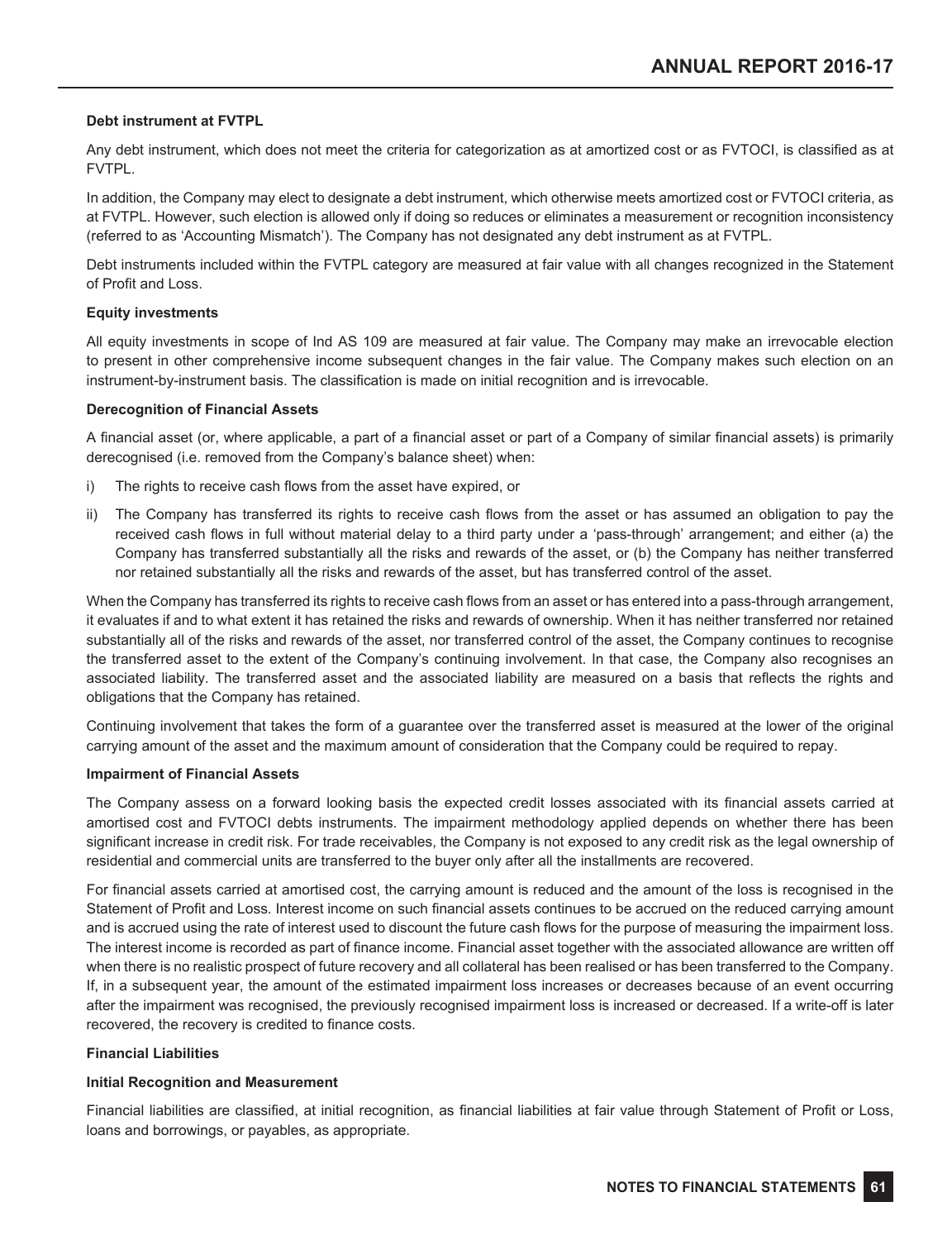All financial liabilities are recognised initially at fair value and, in the case of loans and borrowings and payables, net of directly attributable transaction costs.

The Company's financial liabilities include trade and other payables, loans and borrowings including bank overdrafts and financial guarantee contracts.

### **Subsequent Measurement**

The measurement of financial liabilities depends on their classification, as described below:

### **Financial liabilities at fair value through Statement of Profit or Loss**

Financial liabilities at fair value through Statement of Profit or Loss include financial liabilities held for trading and financial liabilities designated upon initial recognition as at fair value through Statement of Profit or Loss. Separated embedded derivatives are also classified as held for trading unless they are designated as effective hedging instruments.

### **Gains or losses on liabilities held for trading are recognised in the profit or loss.**

Financial liabilities designated upon initial recognition at fair value through Statement of Profit or Loss are designated as such at the initial date of recognition, and only if the criteria in Ind AS 109 are satisfied. For liabilities designated as FVTPL, fair value gains/ losses attributable to changes in own credit risk are recognized in OCI. These gains/ loss are not subsequently transferred to Statement of Profit and loss. However, the Company may transfer the cumulative gain or loss within equity. All other changes in fair value of such liability are recognised in the Statement of Profit or Loss. The Company has not designated any financial liability as at fair value through Statement of Profit and Loss.

### **Loans and borrowings**

After initial recognition, interest-bearing loans and borrowings are subsequently measured at amortised cost using the EIR method. Gains and losses are recognised in profit or loss when the liabilities are derecognised as well as through the EIR amortisation process.

Amortised cost is calculated by taking into account any discount or premium on acquisition and fees or costs that are an integral part of the EIR. The EIR amortisation is included as finance costs in the statement of profit and loss.

### **Derecognition of Financial Liabilities**

A financial liability is derecognised when the obligation under the liability is discharged or cancelled or expires. When an existing financial liability is replaced by another from the same lender on substantially different terms, or the terms of an existing liability are substantially modified, such an exchange or modification is treated as the derecognition of the original liability and the recognition of a new liability. The difference in the respective carrying amounts is recognised in the statement of profit and loss.

### **Reclassification of Financial Assets and Financial Liabilities**

The Company determines classification of financial assets and liabilities on initial recognition. After initial recognition, no reclassification is made for financial assets which are equity instruments and financial liabilities. For financial assets which are debt instruments, a reclassification is made only if there is a change in the business model for managing those assets. Changes to the business model are expected to be infrequent. The Company's management determines change in the business model as a result of external or internal changes which are significant to the Company's operations. Such changes are evident to external parties. A change in the business model occurs when the Company either begins or ceases to perform an activity that is significant to its operations. If the Company reclassifies financial assets, it applies the reclassification prospectively from the reclassification date which is the first day of the immediately next reporting period following the change in business model. The Company does not restate any previously recognised gains, losses (including impairment gains or losses) or interest.

### **Offsetting of Financial Instruments**

Financial assets and financial liabilities are offset and the net amount is reported in the balance sheet if there is a currently enforceable legal right to offset the recognised amounts and there is an intention to settle on a net basis, to realise the assets and settle the liabilities simultaneously.

### **7 Cash and Cash Equivalents**

Cash and cash equivalent comprises of balances with banks, cash on hand and fixed deposits with an original maturity of three months or less, which are subject to an insignificant risk of changes in value.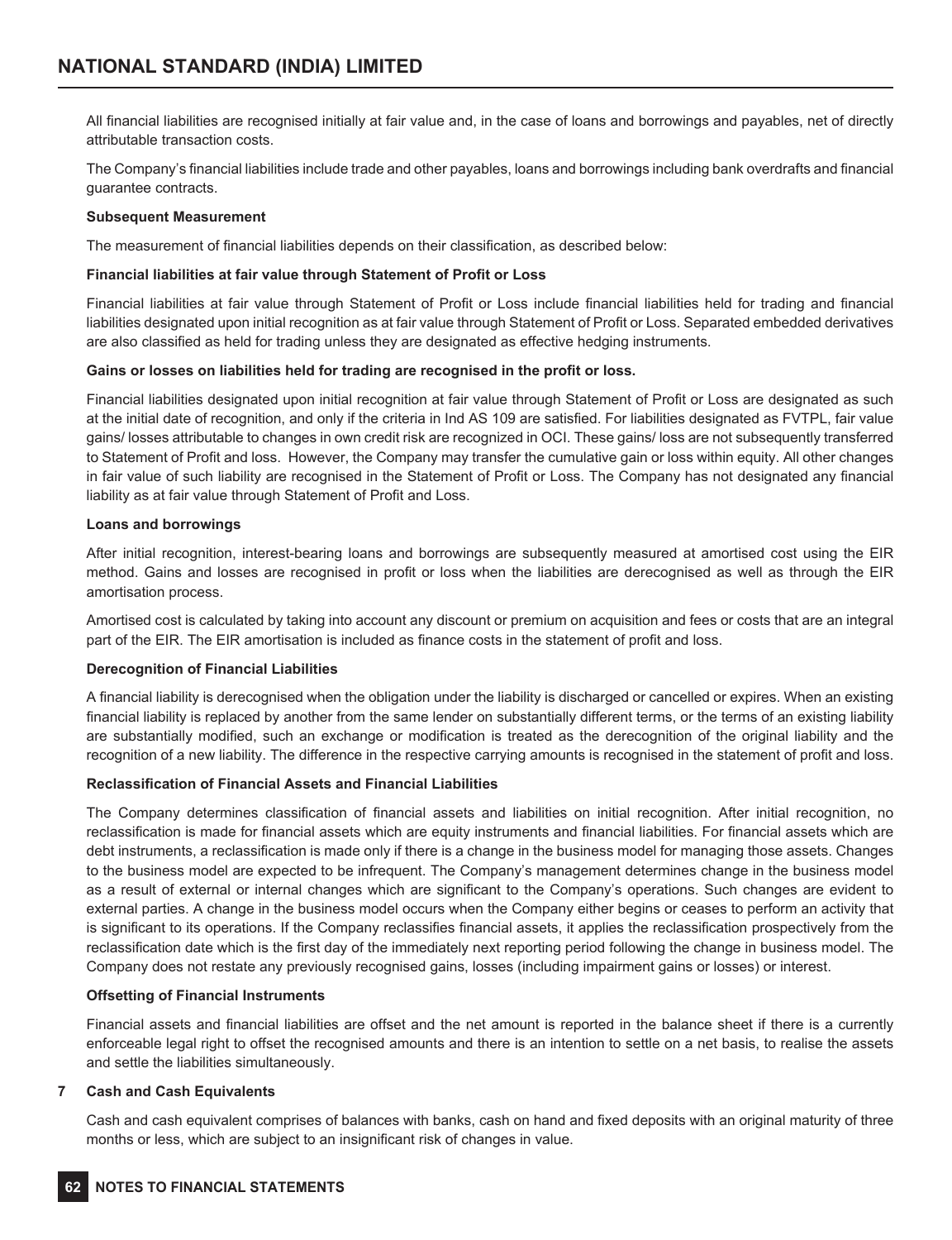### **8 Revenue Recognition**

Revenue is recognised to the extent that it is probable that the economic benefits will flow to the Company and the revenue can be reliably measured, regardless of when the payment is being made. Revenue is measured at the fair value of the consideration received or receivable, taking into account contractually defined terms of payment and excluding taxes or duties collected on behalf of the government.

The specific recognition criteria are described below:

### **i) Sale of Goods:**

Revenue from the sale of goods is recognised when the significant risks and rewards of ownership of the goods have passed to the buyer, usually on delivery of the goods. Revenue from the sale of goods is measured at the fair value of the consideration received or receivable, net of returns and allowances, trade discounts and volume rebates.

Revenue from Building Materials and Finished Units are recognized upon transfer of significant risks and rewards to the buyers / Customers.

### **ii) Income from Property Development:**

Property development involves such activities of real estate development which has the same economic substance as construction contracts. Therefore, percentage completion method is applied for recognising revenue, costs and profits from transactions in property developments.

Income from property development and value of shares representing occupancy rights of units of immovable property is recognized upon transfer of all significant risks and rewards of ownership to the buyers and no significant uncertainty exists regarding the amount of consideration and ultimate collection. The point of time at which all significant risks and rewards of ownership can be considered as transferred, is determined on the basis of the terms and conditions of the agreement for sale.

The Guidance Note on Accounting under Ind AS for Real Estate Transactions requires recognition of revenue under percentage of completion method only when, all critical approvals for project commencement have been obtained, on incurring at least 25% of estimated construction and development cost (excluding land and borrowing cost), at least 25% of the total saleable area is secured by agreement or letter of allotment (containing salient terms of agreement to sell)with buyers and receipt of 10% of the sales consideration per contract. The percentage of completion is worked out based on the total project cost incurred to the total estimated project cost including land and borrowing cost.

As the projects necessarily extend beyond one year, revision in costs and revenues estimated during the course of the contract are reflected in the accounting period in which the said estimates are revised.

Determination of revenue under the percentage of completion method necessarily involves making estimates by the Company, some of which are technical in nature, concerning, where relevant, the percentage of completion, costs to completion, the expected revenues from the project and the foreseeable losses to completion. Provision for foreseeable losses, determination of profit from real estate projects and valuation of construction work in progress is based on such estimates.

### **iii) Interest income**

For all debt instruments measured either at amortised cost .Interest income is recorded using the effective interest rate (EIR).

### **9 Taxes**

### **Current Income Tax**

Current income tax for the current and prior periods are measured at the amount expected to be recovered from or paid to the taxation authorities based on the taxable profit for the period. The tax rates and tax laws used to compute the amount are those that are enacted by the reporting date and applicable for the period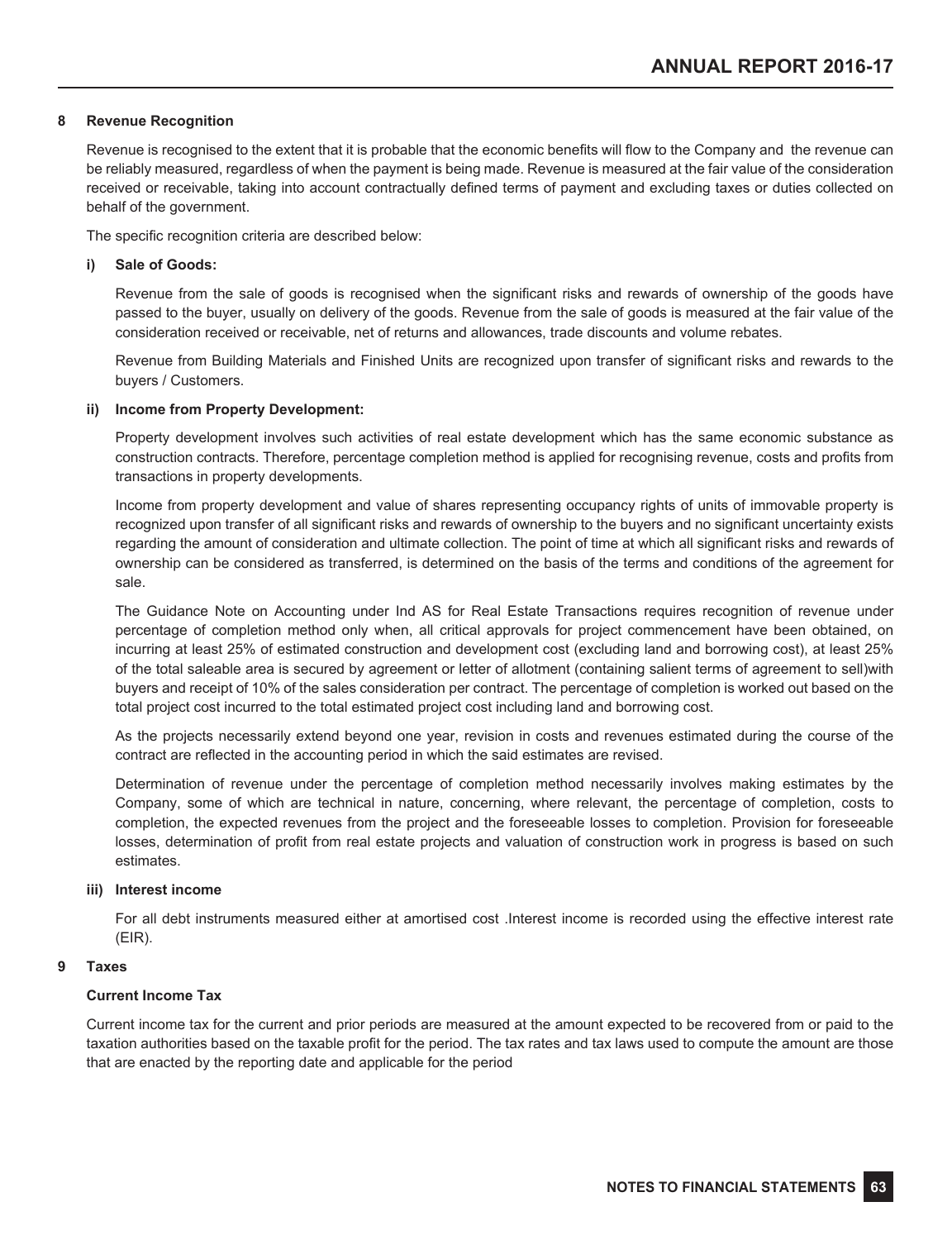### **Deferred Tax**

Deferred tax is recognized using the balance sheet approach. Deferred tax assets and liabilities are recognized for all deductible and taxable temporary differences arising between the tax bases of assets and liabilities and their carrying amount in financial statements, except when the deferred tax arises from the initial recognition of goodwill or an asset or liability in a transaction that is not a business combination and affects neither accounting nor taxable profits or loss at the time of transaction.

Deferred tax assets and liabilities are measured at the tax rates that are expected to apply in the period when the asset is realized or the liability is settled, based on tax rates that have been enacted or substantively enacted at the reporting date.

Deferred tax asset in respect of carry forward of unused tax credits and unused tax losses are recognized to the extent that it is probable that taxable profit will be available against which the deductible temporary differences, and the carry forward of unused tax credits and unused tax losses can be utilized.

The carrying amount of deferred tax assets is reviewed at each reporting date and reduced to the extent that it is no longer probable that sufficient taxable profit will be available to allow all or part of the deferred tax asset to be utilized.

The Company recognizes deferred tax liabilities for all taxable temporary differences except those associated with the investments in subsidiaries where the timing of the reversal of the temporary difference can be controlled and it is probable that the temporary difference will not reverse in the foreseeable future.

Minimum Alternate Tax (MAT) credit is recognised as an asset only when and to the extent there is convincing evidence that the Company will pay normal tax during the specified period. Such asset is reviewed at each Balance Sheet date and the carrying amount of the MAT credit asset is written down to the extent there is no longer a convincing evidence to the effect that the company will pay normal tax during the specified period.

### **Presentation of Current and Deferred Tax:**

Current and deferred tax are recognized as income or an expense in the Statement of Profit and Loss, except when they relate to items that are recognized in Other Comprehensive Income, in which case, the current and deferred tax income/ expense are recognized in Other Comprehensive Income. The Company offsets current tax assets and current tax liabilities, where it has a legally enforceable right to set off the recognized amounts and where it intends either to settle on a net basis, or to realize the asset and settle the liability simultaneously. In case of deferred tax assets and deferred tax liabilities, the same are offset if the Company has a legally enforceable right to set off corresponding current tax assets against current tax liabilities and the deferred tax assets and deferred tax liabilities relate to income taxes levied by the same tax authority on the Company.

### **10 Borrowing Costs**

Borrowing costs that are directly attributable to long term project development activities are inventorised / capitalized as part of project cost.

Borrowing costs are inventorised / capitalised as part of project cost when the activities that are necessary to prepare the inventory / asset for its intended use or sale are in progress. Borrowing costs are suspended from inventorisation / capitalisation when development work on the project is interrupted for extended periods and there is no imminent certainty of recommencement of work.

All other borrowing costs are expensed in the period in which they occur. Borrowing costs consist of interest and other costs that an entity incurs in connection with the borrowing of funds.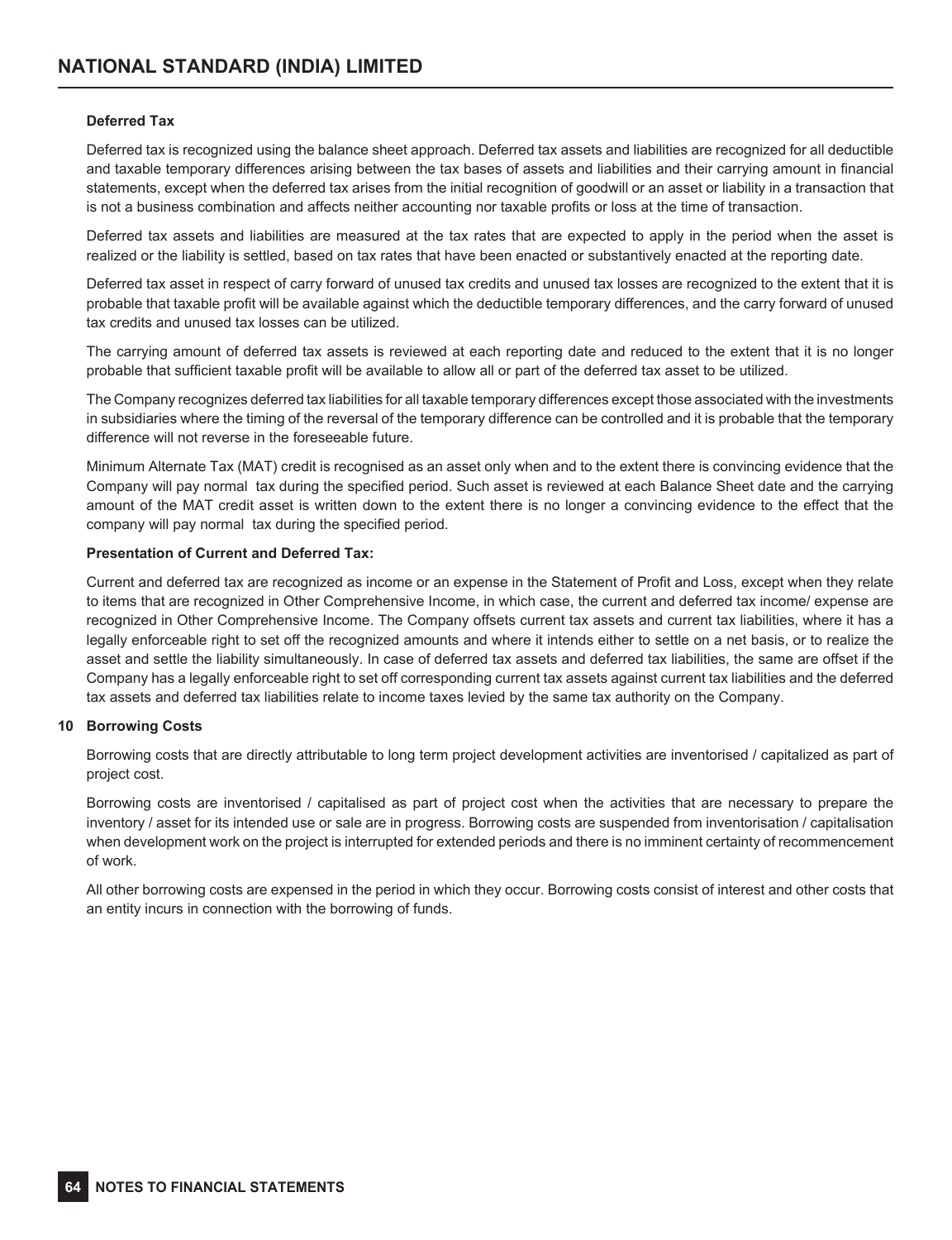### **2 Property, Plant and Equipment**

|                                    |                                                           |                                      |                                         |                                    | ₹ in Lakhs               |
|------------------------------------|-----------------------------------------------------------|--------------------------------------|-----------------------------------------|------------------------------------|--------------------------|
| <b>Particulars</b>                 | Site / Sales<br><b>Offices and</b><br><b>Sample Flats</b> | <b>Plant and</b><br><b>Equipment</b> | <b>Furniture and</b><br><b>Fixtures</b> | <b>Office</b><br><b>Equipments</b> | <b>Total</b>             |
| <b>Gross Carrying Amount</b>       |                                                           |                                      |                                         |                                    |                          |
| Cost as at 1-April-15              | 154.01                                                    | 23.09                                | 6.63                                    | 4.81                               | 188.54                   |
| Additions                          | $\overline{\phantom{0}}$                                  |                                      | 0.17                                    | 0.32                               | 0.49                     |
| As at 31-March-16                  | 154.01                                                    | 23.09                                | 6.80                                    | 5.13                               | 189.03                   |
| Additions                          | -                                                         | ٠                                    | $\overline{\phantom{a}}$                | $\overline{\phantom{a}}$           | $\overline{\phantom{a}}$ |
| As at 31-March-17                  | 154.01                                                    | 23.09                                | 6.80                                    | 5.13                               | 189.03                   |
| <b>Depreciation and Impairment</b> |                                                           |                                      |                                         |                                    |                          |
| As at 1-April-15                   | 154.01                                                    | 7.07                                 | 3.22                                    | 3.26                               | 167.56                   |
| Depreciation charge for the year   | -                                                         | 1.31                                 | 0.53                                    | 0.89                               | 2.73                     |
| As at 31-March-16                  | 154.01                                                    | 8.38                                 | 3.75                                    | 4.15                               | 170.29                   |
| Depreciation charge for the year   |                                                           | 4.51                                 | 3.05                                    | 0.56                               | 8.12                     |
| As at 31-March-17                  | 154.01                                                    | 12.89                                | 6.80                                    | 4.71                               | 178.41                   |
| <b>Net Book Value</b>              |                                                           |                                      |                                         |                                    |                          |
| As at 31-March-17                  | ۰                                                         | 10.20                                |                                         | 0.42                               | 10.62                    |
| As at 31-March-16                  |                                                           | 14.71                                | 3.05                                    | 0.98                               | 18.74                    |
| As at 01-April-15                  |                                                           | 16.02                                | 3.41                                    | 1.55                               | 20.98                    |

|   |                                                | As at<br>31-March-17<br>$\bar{\tau}$ in Lakhs | As at<br>31-March-16<br>$\bar{z}$ in Lakhs | As at<br>01-April-15<br>₹ in Lakhs |
|---|------------------------------------------------|-----------------------------------------------|--------------------------------------------|------------------------------------|
| 3 | <b>Inventories</b>                             |                                               |                                            |                                    |
|   | (At lower of cost and net realizable value)    |                                               |                                            |                                    |
|   | <b>Building Materials</b>                      | 13.87                                         | 269.46                                     | 147.18                             |
|   | Land and Property Development Work-in-Progress |                                               | 4.144.41                                   | 5.349.18                           |
|   | <b>Finished Units</b>                          | 3,233.42                                      | 185.87                                     |                                    |
|   | Total                                          | 3,247.29                                      | 4,599.74                                   | 5,496.36                           |
|   |                                                |                                               |                                            |                                    |

The carrying amount of Inventories of  $\bar{\tau}$  3,233.42 Lakhs (31-March-16  $\bar{\tau}$  4,330.28 Lakhs, 1-April-15  $\bar{\tau}$  5,349.18 Lakhs) are charged as securities against specific borrowings. **Contract Contract Contract** 

| 4 | <b>Loans Unsecured</b>         |           |           |           |
|---|--------------------------------|-----------|-----------|-----------|
|   | <b>Related Parties</b>         |           |           |           |
|   | <b>Subsidiaries</b>            | 22,347.77 | 25,562.10 | 22,194.93 |
|   | Other Loans                    | 44.87     | 233.56    | 15.00     |
|   | <b>Total</b>                   | 22,392.64 | 25,795.66 | 22,209.93 |
|   | <b>Total Current Loans</b>     | 22,392.64 | 25,795.66 | 22,209.93 |
|   | <b>Total Non-Current Loans</b> |           |           |           |
|   |                                | 22.392.64 | 25,795.66 | 22.209.93 |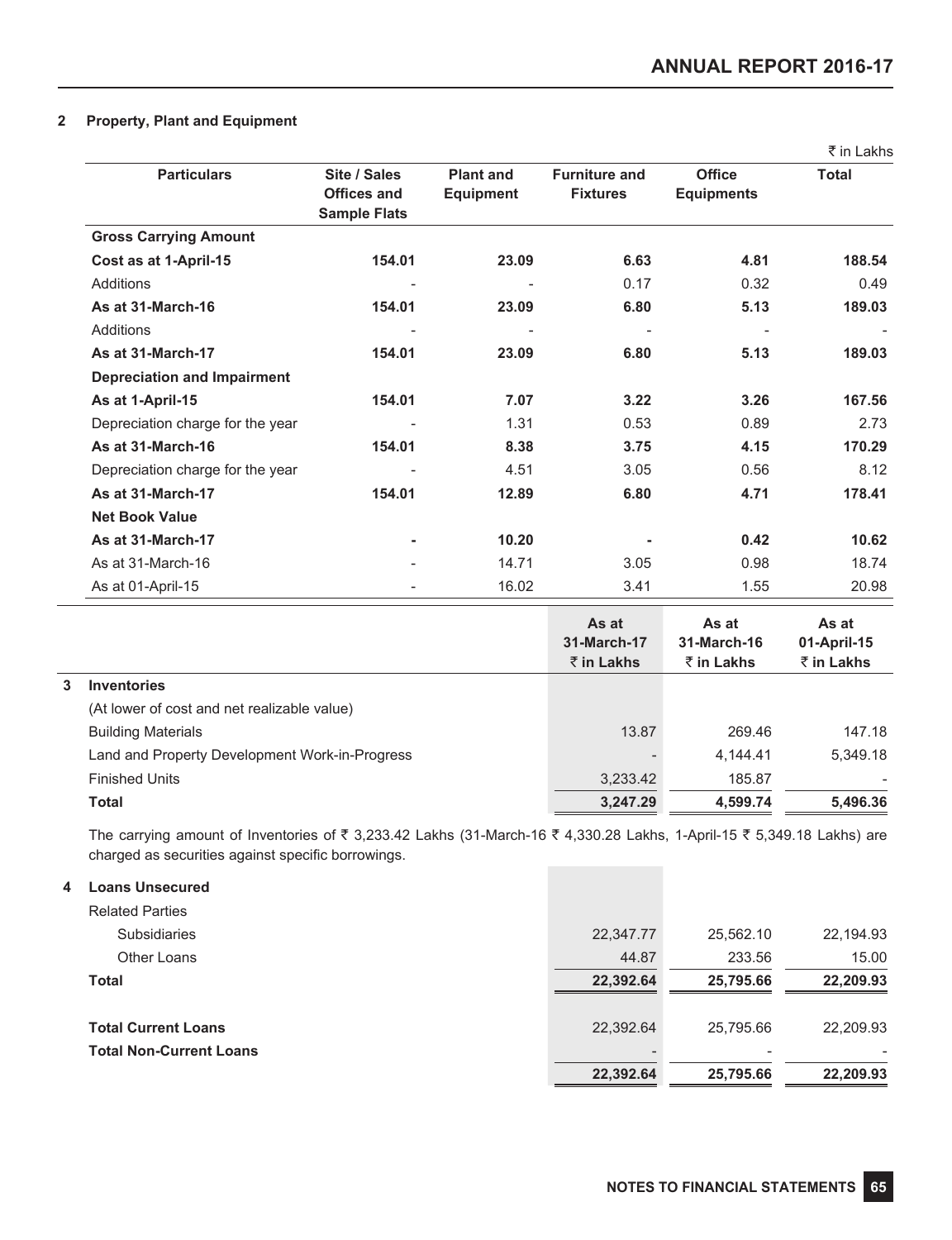### **NATIONAL STANDARD (INDIA) LIMITED**

|   |                          | As at                 | As at       | As at       |
|---|--------------------------|-----------------------|-------------|-------------|
|   |                          | 31-March-17           | 31-March-16 | 01-April-15 |
|   |                          | $\bar{\tau}$ in Lakhs | ₹ in Lakhs  | ₹ in Lakhs  |
| 5 | <b>Trade Receivables</b> |                       |             |             |
|   | Unsecured                |                       |             |             |
|   | Considered good          | 1,073.43              | 1.542.50    | 2,780.42    |
|   | Total                    | 1,073.43              | 1.542.50    | 2,780.42    |

(i) No trade or other receivable are due from directors or other officers of the company either severally or jointly with any other person. No trade or other receivable are due from firms or private companies respectively in which any director is a partner, a director or a member.

(ii) Trade receivables net of advances are settled as per agreed terms.

(iii) Trade receivables amounting to  $\bar{z}1,073.43$  Lakhs (31-March-16  $\bar{z}1,542.50$  Lakhs,1-April-15  $\bar{z}2,780.42$  Lakhs) are charged as securities against specific borrowings.

| 6 | <b>Cash and Cash Equivalents</b>                             |          |          |          |
|---|--------------------------------------------------------------|----------|----------|----------|
|   | <b>Balances with Banks</b>                                   | 225.53   | 944.67   | 362.39   |
|   | Cheques on Hand                                              |          | 96.53    |          |
|   | Cash on Hand                                                 | 11.62    |          | 0.08     |
|   | <b>Total</b>                                                 | 237.15   | 1,041.20 | 362.47   |
| 7 | Bank Balances other than Cash and Cash Equivalents           |          |          |          |
|   | Fixed Deposits held as margin money                          | 0.10     | 3.00     |          |
|   | <b>Total</b>                                                 | 0.10     | 3.00     |          |
| 8 | <b>Other Financial Assets</b>                                |          |          |          |
|   | Interest Receivables                                         | 1,829.23 | 1,727.84 | 1,130.36 |
|   | <b>Accrued Revenue</b>                                       | 121.55   | 1,061.23 |          |
|   | Fixed Deposits with original maturity of more than 12 months | 1.05     | 1.05     |          |
|   | <b>Total</b>                                                 | 1,951.83 | 2,790.12 | 1,130.36 |
| 9 | <b>Other Current Assets</b>                                  |          |          |          |
|   | Advances/ Deposits to:                                       |          |          |          |
|   | Suppliers and Contractors                                    | 132.72   | 31.30    | 32.05    |
|   | Employees                                                    |          |          | 0.67     |
|   | Others                                                       | 238.20   |          |          |
|   | Prepaid Expenses                                             |          | 33.37    | 7.87     |
|   | Indirect Tax Receivables                                     | 312.41   | 200.09   | 61.75    |
|   | <b>Other Receivables</b>                                     | 18.39    | 14.00    |          |
|   | <b>Total</b>                                                 | 701.72   | 278.76   | 102.34   |
|   | Less: Provision for Doubtful Receivables                     | (14.00)  | (14.00)  |          |
|   | <b>Total</b>                                                 | 687.72   | 264.76   | 102.34   |
|   |                                                              |          |          |          |

### **10 Equity Share Capital**

### **Authorised Share Capital**

| Equity Shares of ₹10 each           | <b>Numbers</b>           | ₹ in Lakhs |
|-------------------------------------|--------------------------|------------|
| As at 01-April-15                   | 20,000,000               | 2,000.00   |
| Increase/(Decrease) during the year | $\overline{\phantom{a}}$ |            |
| As at 31-March-16                   | 20,000,000               | 2,000.00   |
| Increase/(Decrease) during the year | $\overline{\phantom{a}}$ |            |
| As at 31-March-17                   | 20,000,000               | 2,000.00   |
|                                     |                          |            |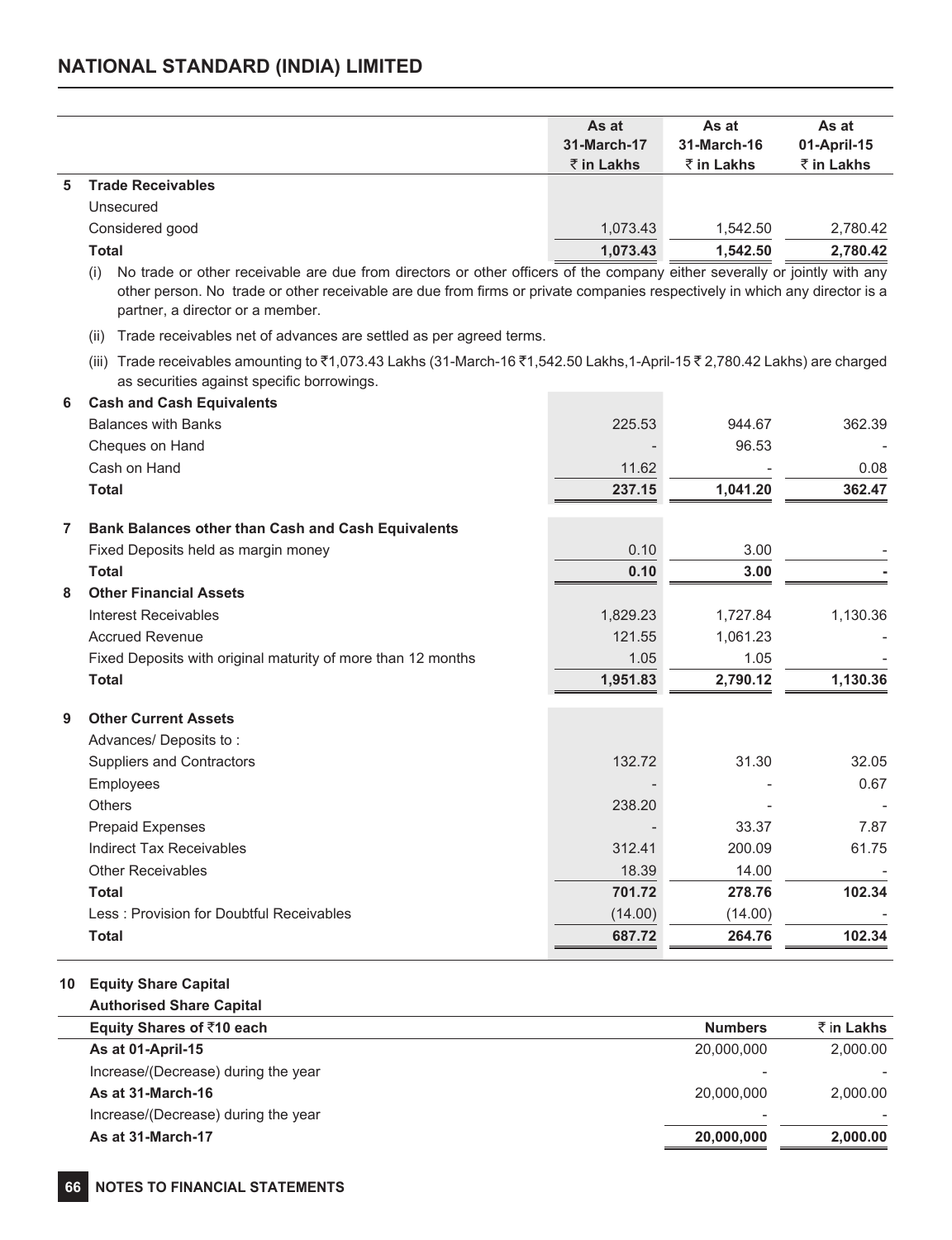| <b>Issued Equity Capital</b>                                   | <b>Numbers</b> | ₹ in Lakhs |
|----------------------------------------------------------------|----------------|------------|
| Equity Shares of ₹10 each issued, Subscribed and fully paid up |                |            |
| As at 01-April-15                                              | 20,000,000     | 2.000.00   |
| Increase/(Decrease) during the year                            | -              |            |
| As at 31-March-16                                              | 20,000,000     | 2.000.00   |
| Increase/(Decrease) during the year                            | -              |            |
| As at 31-March-17                                              | 20,000,000     | 2,000.00   |
|                                                                |                |            |

### **Terms/ rights attached to Equity Shares**

The company has only one class of equity shares having par value of  $\bar{z}$  10 per share

Each Shareholder is entitled for one vote per share. The Shareholders have the right to receive interim dividends declared by the Board of Directors and final dividend proposed by the Board of Directors and approved by the Shareholders.

In the event of liquidation, the shareholders will be entitled in proportion to the number of equity shares held by them to receive remaining assets of the Company, after distribution of all preferential amounts.

### **Shares held by Holding Company**

Out of Equity Shares issued by the company, shares held by its Holding company are as below:

|                                                     | As at 31-March-17 |                    | As at 31-March-16 |            | As at 01-April-15 |            |
|-----------------------------------------------------|-------------------|--------------------|-------------------|------------|-------------------|------------|
|                                                     | <b>Numbers</b>    | $\bar{z}$ in Lakhs | <b>Numbers</b>    | ₹ in Lakhs | <b>Numbers</b>    | ₹ in Lakhs |
| <b>Equity Shares</b><br>Anantnath Constructions and | 14.788.099        | 1.478.81           | 14.788.099        | 1.478.81   | 14.788.099        | 1.478.81   |
| Farms Pyt. Ltd.                                     | 14,788,099        | 1.478.81           | 14.788.099        | 1.478.81   | 14.788.099        | 1.478.81   |

### **Details of shareholders holding more than 5% shares in the company**

|         |                                                                 |                | $%$ of         | <b>Numbers</b> | $%$ of         | <b>Numbers</b> | $%$ of         |
|---------|-----------------------------------------------------------------|----------------|----------------|----------------|----------------|----------------|----------------|
|         |                                                                 | <b>Numbers</b> | <b>Holding</b> |                | <b>Holding</b> |                | <b>Holding</b> |
| a)      | Anantnath Constructions and<br>Farms Pvt. Ltd.                  | 14,788,099     | 73.94%         | 14,788,099     | 73.94%         | 14,788,099     | 73.94%         |
| b)      | Gurpreet Kaur Shigh                                             | 1,314,118      | 6.57%          | 1,314,118      | 6.57%          | 1,174,118      | 5.87%          |
| 11      | <b>Share Premium</b>                                            |                |                |                |                |                | ₹ in Lakhs     |
|         | As at 01-April-15                                               |                |                |                |                |                | 0.02           |
|         | Increase/(Decrease) during the year                             |                |                |                |                |                |                |
|         | As at 31-March-16                                               |                |                |                |                |                | 0.02           |
|         | Increase/(Decrease) during the year                             |                |                |                |                |                |                |
|         | <b>As at 31- March-17</b>                                       |                |                |                |                |                | 0.02           |
|         | Amount subscribed for share capital in excess of nominal value. |                |                |                |                |                |                |
| $12 \,$ | <b>Retained Earnings</b>                                        |                |                |                |                |                | ₹ in Lakhs     |
|         | As at 01-April-15                                               |                |                |                |                |                | 5,563.27       |
|         | Increase during the year                                        |                |                |                |                |                | 6,074.86       |
|         | As at 31-March-16                                               |                |                |                |                |                | 11,638.13      |
|         | Increase during the year                                        |                |                |                |                |                | 4,141.89       |
|         | <b>As at 31- March-17</b>                                       |                |                |                |                |                | 15,780.03      |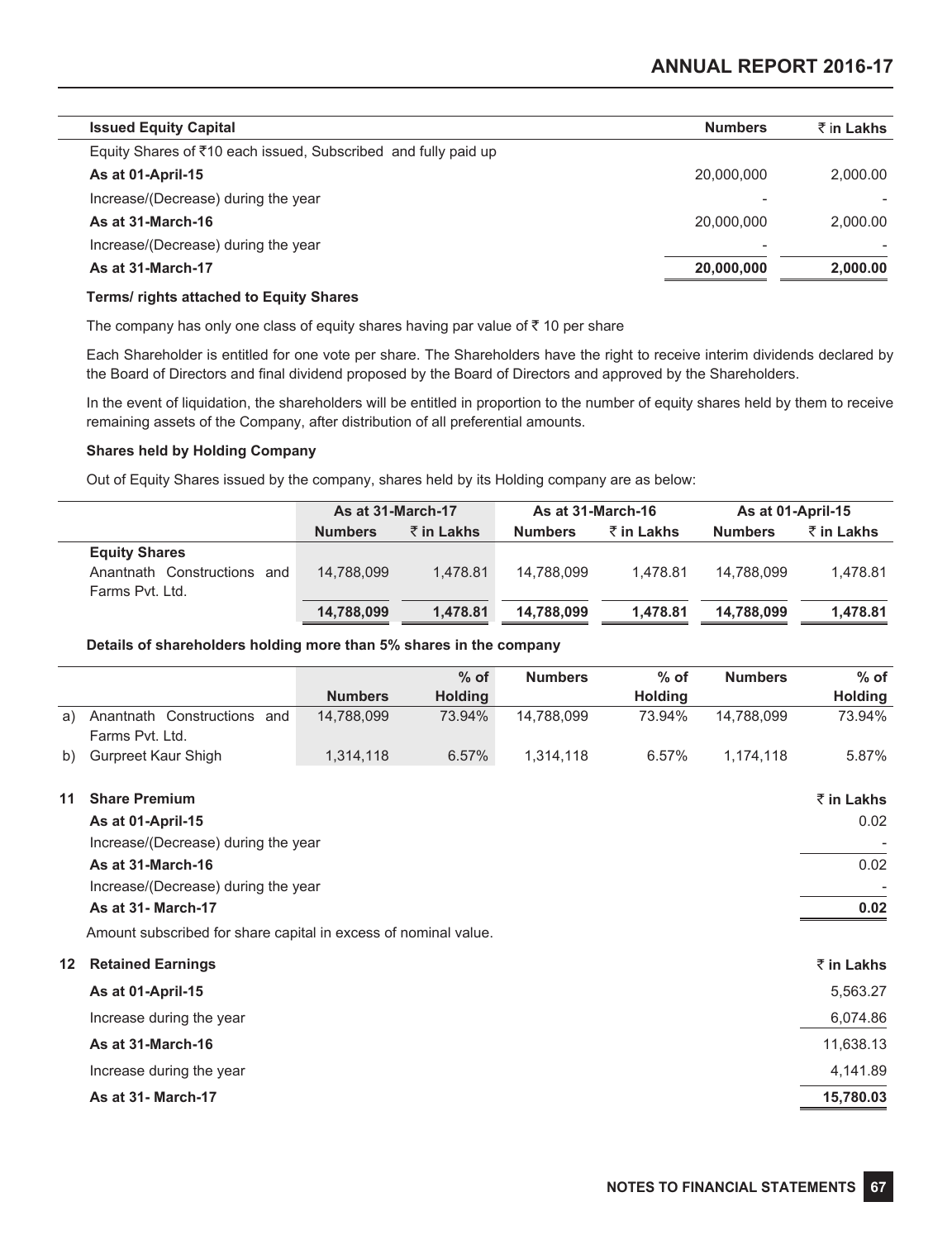| 13   | <b>Other Reserves</b>                                                         |            |
|------|-------------------------------------------------------------------------------|------------|
| (i)  | <b>Capital Reserve</b>                                                        | ₹ in Lakhs |
|      | As at 01-April-15                                                             | 11.44      |
|      | Increase/(Decrease) during the year                                           |            |
|      | As at 31-March-16                                                             | 11.44      |
|      | Increase/(Decrease) during the year                                           |            |
|      | <b>As at 31- March-17</b>                                                     | 11.44      |
| (ii) | <b>Capital Subsidy Reserve</b>                                                | ₹ in Lakhs |
|      | As at 01-April-15                                                             | 16.67      |
|      | Increase/(Decrease) during the year                                           |            |
|      | As at 31-March-16                                                             | 16.67      |
|      | Increase/(Decrease) during the year                                           |            |
|      | <b>As at 31- March-17</b>                                                     | 16.67      |
|      | <b>Total Other Reserves (i+ii)</b>                                            | 28.11      |
|      | Amounts transferred from share capital on redemption of issued shares.<br>(i) |            |

**As at 31-March-17** ` **in Lakhs As at 31-March-16** ` **in Lakhs As at 01-April-15** ` **in Lakhs 14 Trade Payables** Due to Micro and Small Enterprises 25.37 29.43 43.49 Due to Others - - - Trade Payables to Subsidiaries **199.44** 199.44 **199.44** 199.44 **199.44** 199.44 Trade Payables to Other related parties 471.98 471.98 471.98 3,469.64 1,507.37 **Total 587.51 3,745.09 1,750.30 Total Current Trade Payables** 363.72 3,247.45 1,525.54 **Total Non - Current Trade Payables** 223.79 497.64 224.76 **587.51 3,745.09 1,750.30**

### **Terms and conditions of the above financial liabilities:**

i) Trade payables are non-interest bearing and are normally settled as per agreed terms.

ii) For terms and conditions with related parties, refer to Note 29

### **15 Borrowings**

| Term Loans<br>i)                   |          |           |           |
|------------------------------------|----------|-----------|-----------|
| Secured                            |          |           |           |
| <b>From Financial Institutions</b> | 6,177.39 | 9,444.34  | 13,679.23 |
| ii)<br>Unsecured                   |          |           |           |
| <b>Related Parties</b>             | 1,710.79 | 1.984.54  | 1,195.87  |
| <b>Total Borrowings</b>            | 7,888.18 | 11,428.88 | 14,875.10 |
| Aggregate Secured Loans            | 6,177.39 | 9.444.34  | 13,679.23 |
| Aggregate Unsecured Loans          | 1,710.79 | 1.984.54  | 1,195.87  |
|                                    | 7,888.18 | 11,428.88 | 11,428.88 |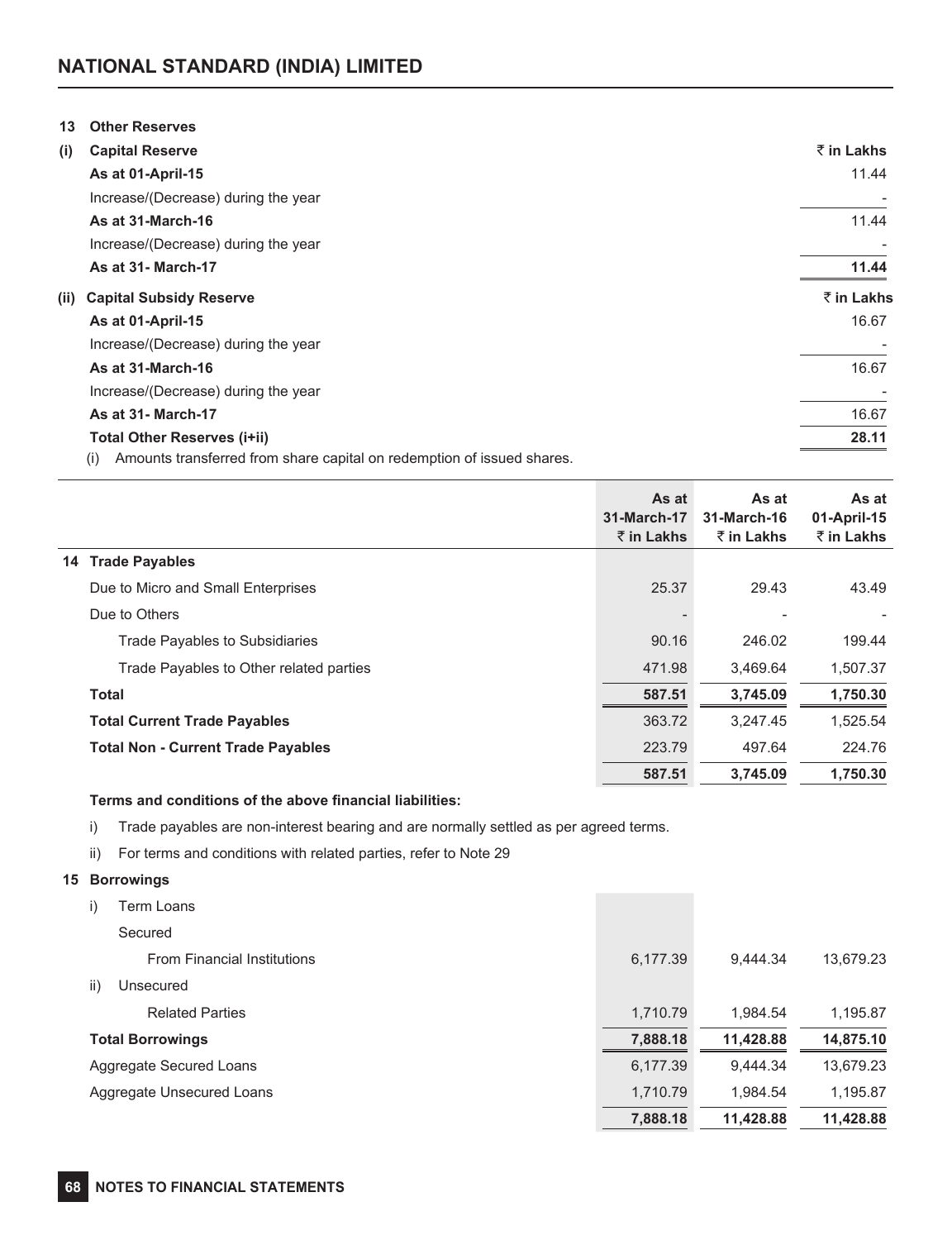## **ANNUAL REPORT 2016-17**

|    |                                                                                               | As at<br>31-March-17<br>₹ in Lakhs | As at<br>31-March-16<br>₹ in Lakhs | As at<br>01-April-15<br>₹ in Lakhs |
|----|-----------------------------------------------------------------------------------------------|------------------------------------|------------------------------------|------------------------------------|
|    | Disclosure of details of security, terms of repayments and rate of interest of borrowings : * |                                    |                                    |                                    |
| A  | <b>Term Loans:</b>                                                                            |                                    |                                    |                                    |
|    | <b>From Financial Institutions</b>                                                            |                                    |                                    |                                    |
|    | Secured by:<br>1                                                                              |                                    |                                    | 5,767.97                           |
|    | Charge on project land situated at Thane.<br>(1)                                              |                                    |                                    |                                    |
|    | Charge over project receivables<br>(ii)                                                       |                                    |                                    |                                    |
|    | (iii) Personal Guarantee of Other                                                             |                                    |                                    |                                    |
|    | <b>Terms of Repayment:</b>                                                                    |                                    |                                    |                                    |
|    | Repayable in monthly instalment from October 2015, onwards.                                   |                                    |                                    |                                    |
|    | <b>Effective Rate of Interest:</b>                                                            |                                    |                                    |                                    |
|    | As at 01-April-15: 12.75%                                                                     |                                    |                                    |                                    |
|    | Secured by:<br>2                                                                              | 6,177.39                           | 9,444.34                           | 8,000.00                           |
|    | Charge on project land situated at Thane.<br>(i)                                              |                                    |                                    |                                    |
|    | Charge over project receivables<br>(ii)                                                       |                                    |                                    |                                    |
|    | (iii) Personal Guarantee of Other                                                             |                                    |                                    |                                    |
|    | <b>Terms of Repayment:</b>                                                                    |                                    |                                    |                                    |
|    | Repayable in monthly instalment from November, 2017, onwards.                                 |                                    |                                    |                                    |
|    | <b>Effective Rate of Interest:</b>                                                            |                                    |                                    |                                    |
|    | Rate of Interest range from 12.00% p.a. to 12.50% p.a.                                        |                                    |                                    |                                    |
| в  | <b>From Related Parties</b>                                                                   | 1,710.79                           | 1,984.54                           | 1,195.87                           |
|    | Repayable on demand                                                                           |                                    |                                    |                                    |
|    | Effective Rate of Interest:                                                                   |                                    |                                    |                                    |
|    | Rate of Interest range from : 7.40% to 16.25%                                                 |                                    |                                    |                                    |
|    | * Above note represents outstanding borrowings before netting off loan issue cost.            |                                    |                                    |                                    |
| 16 | <b>Other Financial Liabilities</b>                                                            |                                    |                                    |                                    |
|    | Interest accrued but not due                                                                  | 169.89                             | 325.63                             | 28.84                              |
|    | Other Payables                                                                                |                                    |                                    |                                    |
|    | <b>Cancelled Flats</b>                                                                        | 135.54                             | 105.25                             | 72.27                              |
|    | <b>Other Liabilities</b>                                                                      | 13.22                              | 12.92                              | 0.65                               |
|    | <b>Total</b>                                                                                  | 318.65                             | 443.80                             | 101.76                             |
| 17 | <b>Other Current Liabilities</b>                                                              |                                    |                                    |                                    |
|    | Advances received from Customers                                                              | 1,395.45                           | 4,746.67                           | 5,473.96                           |
|    | Other Payables                                                                                |                                    |                                    |                                    |
|    | Duties and Taxes                                                                              | 478.90                             | 77.31                              | 207.29                             |
|    | <b>Total</b>                                                                                  | 1,874.35                           | 4,823.98                           | 5,681.25                           |
| 18 | <b>Current Tax Liabilities (net)</b>                                                          |                                    |                                    |                                    |
|    | Income Tax (Net of Payments of 31-March-17 : ₹8,360.88 Lakhs and                              | 1,157.59                           | 1,990.13                           | 2,150.86                           |
|    | 31-March-16 ₹ 4,511.43 Lakhs 01-April-15 : ₹ 1,290.72 Lakhs)                                  |                                    |                                    |                                    |
|    | <b>Total</b>                                                                                  | 1,157.59                           | 1,990.13                           | 2,150.86                           |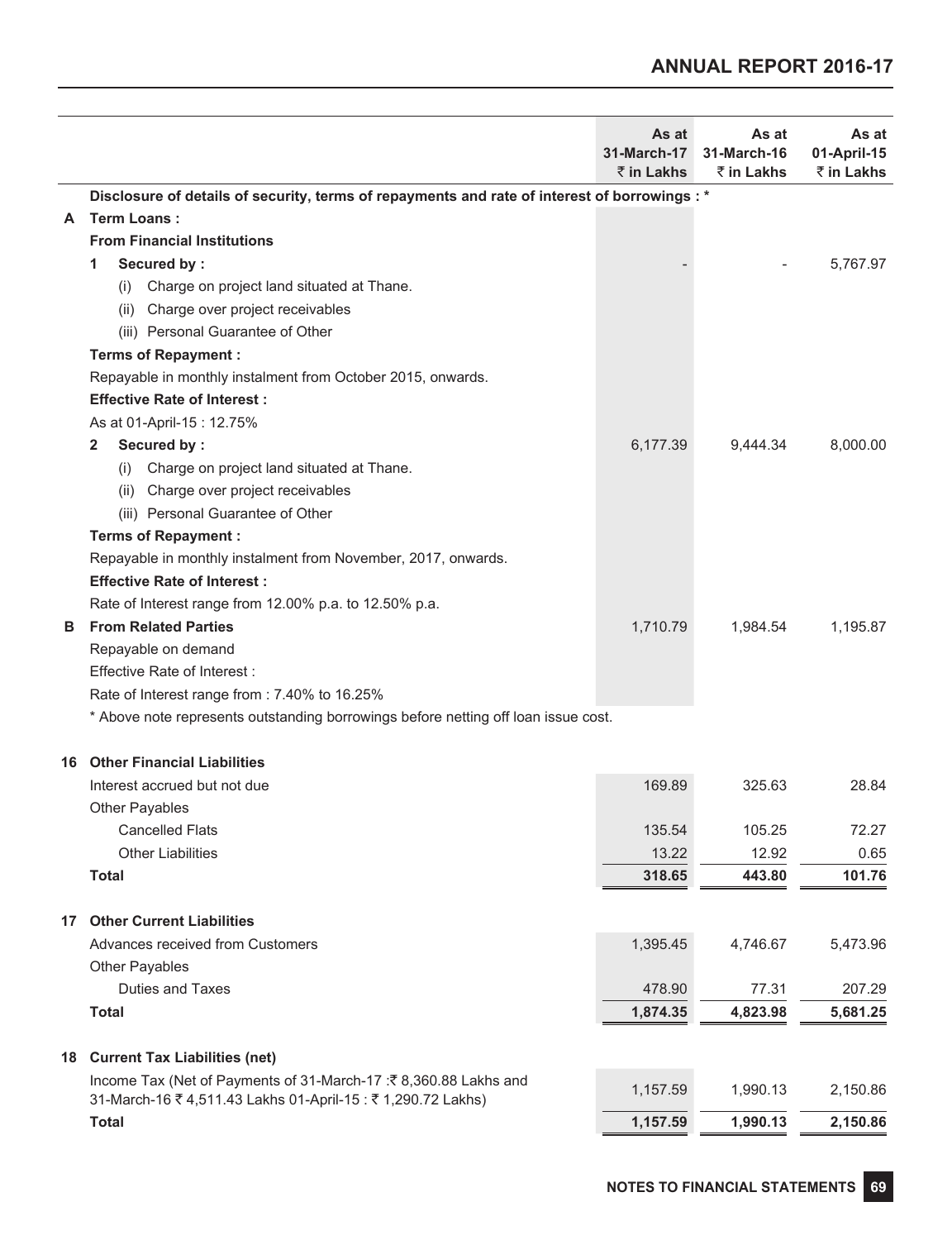### **NATIONAL STANDARD (INDIA) LIMITED**

|    |                                                        | For the<br><b>Year ended</b><br>31-March-17<br>₹ in Lakhs | For the<br>Year ended<br>31-March-16<br>₹ in Lakhs |
|----|--------------------------------------------------------|-----------------------------------------------------------|----------------------------------------------------|
|    | 19 Revenue From Operations                             |                                                           |                                                    |
|    | Income from Property Development                       | 11,120.76                                                 | 18,370.89                                          |
|    | <b>Other Operating Revenue</b>                         | 12.76                                                     | 41.50                                              |
|    | <b>Total</b>                                           | 11,133.52                                                 | 18,412.39                                          |
| 20 | <b>Other Income</b>                                    |                                                           |                                                    |
|    | Sundry Balances / Excess Provisions written back (Net) | 409.27                                                    | 17.98                                              |
|    | Miscellaneous Income                                   | 0.04                                                      | 0.30                                               |
|    | Interest Income on:                                    |                                                           |                                                    |
|    | Loans / Advances/ Deposits                             | 1,835.71                                                  | 1,919.80                                           |
|    | <b>Customers' Overdues</b>                             | 75.59                                                     | 195.62                                             |
|    | Others                                                 | 0.25                                                      | 0.04                                               |
|    | <b>Total</b>                                           | 2,320.86                                                  | 2,133.74                                           |
| 21 | <b>Cost of Projects</b>                                |                                                           |                                                    |
|    | <b>Opening Stock</b>                                   |                                                           |                                                    |
|    | Land and Property Development - Work-in-Progress       | 4,144.41                                                  | 5,349.18                                           |
|    | <b>Finished Units</b>                                  | 185.87                                                    |                                                    |
|    | Add: Expenditure during the year :                     |                                                           |                                                    |
|    | Land, Construction and Development Cost                | 2,175.07                                                  | 4,516.07                                           |
|    | <b>Building Materials Consumed (net)</b>               | 473.70                                                    | 1,911.27                                           |
|    | <b>Other Construction Expenses</b>                     | 68.98                                                     | 287.65                                             |
|    | Overheads Allocated                                    | 288.97                                                    | 469.54                                             |
|    |                                                        | 7,337.00                                                  | 12,533.71                                          |
|    | Less: Others                                           | (5.66)                                                    | (11.96)                                            |
|    |                                                        | 7,331.34                                                  | 12,521.75                                          |
|    | Less: Closing Stock                                    |                                                           |                                                    |
|    | Land and Property Development - Work-in-Progress       |                                                           | (4, 144.41)                                        |
|    | <b>Finished Units</b>                                  | (3,233.42)                                                | (185.87)                                           |
|    |                                                        | 3,233.42                                                  | (4,330.28)                                         |
|    | <b>Total</b>                                           | 4,097.92                                                  | 8,191.47                                           |
| 22 | <b>Employee Benefits Expense</b>                       |                                                           |                                                    |
|    | (Net of Recovery)                                      |                                                           |                                                    |
|    | <b>Salaries and Wages*</b>                             | 613.29                                                    | 874.55                                             |
|    | <b>Staff Welfare</b>                                   | 1.13                                                      | 10.96                                              |
|    |                                                        | 614.42                                                    | 885.51                                             |
|    | Less: Allocated to Cost of Projects                    | (288.97)                                                  | (413.86)                                           |
|    | <b>Total</b>                                           | 325.45                                                    | 471.65                                             |

\* Salaries and Wages of ₹613.29 lakhs (31-March-16 ₹874.55 lakhs) reimbursable to fellow subsidiary company.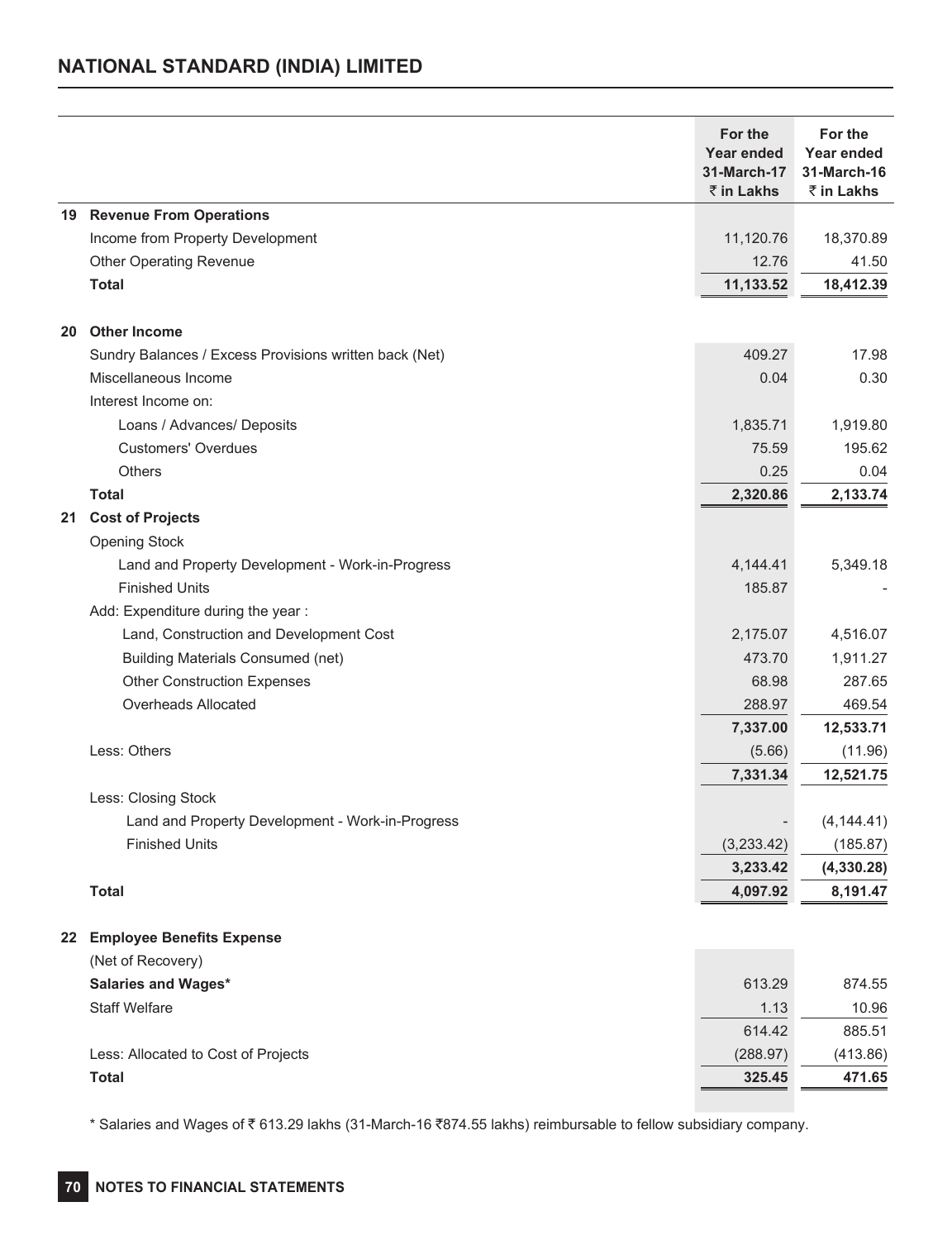|                                                 | For the<br>Year ended<br>31-March-17<br>₹ in Lakhs | For the<br>Year ended<br>31-March-16<br>₹ in Lakhs |
|-------------------------------------------------|----------------------------------------------------|----------------------------------------------------|
|                                                 |                                                    |                                                    |
| <b>Finance Costs (Net)</b><br>23                |                                                    |                                                    |
| Interest Expense on Borrowings and others       | 1,065.91                                           | 1,840.94                                           |
| <b>Other Borrowing Costs</b>                    | 7.62                                               | 80.17                                              |
| <b>Total</b>                                    | 1,073.53                                           | 1,921.11                                           |
| <b>Other Expenses</b><br>24                     |                                                    |                                                    |
| Rates and Taxes                                 | 17.37                                              | 26.24                                              |
| Postage / Telephone / Internet                  | 0.13                                               | 0.76                                               |
| <b>Printing and Stationery</b>                  | 0.03                                               | 1.41                                               |
| Legal and Professional                          | 13.71                                              | 11.09                                              |
| Payment to Auditors as:                         |                                                    |                                                    |
| <b>Audit Fees</b>                               | 13.50                                              | 23.85                                              |
| <b>Taxation Matters</b>                         | 1.50                                               |                                                    |
| <b>Other Services</b>                           | 2.00                                               | 7.33                                               |
| Advertising expenses                            | 39.04                                              | 97.99                                              |
| <b>Brokerage</b>                                | 90.28                                              | 189.66                                             |
| Donation                                        | 364.00                                             | 200.00                                             |
| <b>Corporate Social Responsibility Expenses</b> | 136.00                                             | 81.00                                              |
| Office Expenses                                 | 41.75                                              | 36.08                                              |
| Infrastructure and Facility                     | 55.32                                              | 118.78                                             |
| Miscellaneous Expenses                          | 7.17                                               | 86.22                                              |
|                                                 | 781.80                                             | 880.41                                             |
| Less: Allocated to Cost of Projects             |                                                    | (55.68)                                            |
| <b>Total</b>                                    | 781.80                                             | 824.73                                             |

### **25 Tax Expense:**

### **a. The major components of Income Tax expense for the years ended 31-March-17 and 31-March-16 are:**

|                                                                | For the<br>year ended<br>31-March-17 | For the<br>Year ended<br>31-March-16 |
|----------------------------------------------------------------|--------------------------------------|--------------------------------------|
|                                                                | $\bar{\tau}$ in Lakhs                | $\bar{z}$ in Lakhs                   |
| <b>Current Income Tax:</b>                                     |                                      |                                      |
| Current Income Tax charge                                      | (3,007.24)                           | (3,434.54)                           |
| Adjustments in respect of current Income Tax of previous year  | (9.68)                               | 380.35                               |
| <b>Total</b>                                                   | (3,016.92)                           | (3,054.19)                           |
| <b>Deferred Tax:</b>                                           |                                      |                                      |
| Origination and Reversal of Temporary Differences              | 1.81                                 | (5.39)                               |
| Adjustment for earlier year(s)                                 | (10.56)                              |                                      |
| Total                                                          | (8.75)                               | (5.39)                               |
| Income tax expense reported in the Statement of Profit or Loss | (3,025.67)                           | (3,059.58)                           |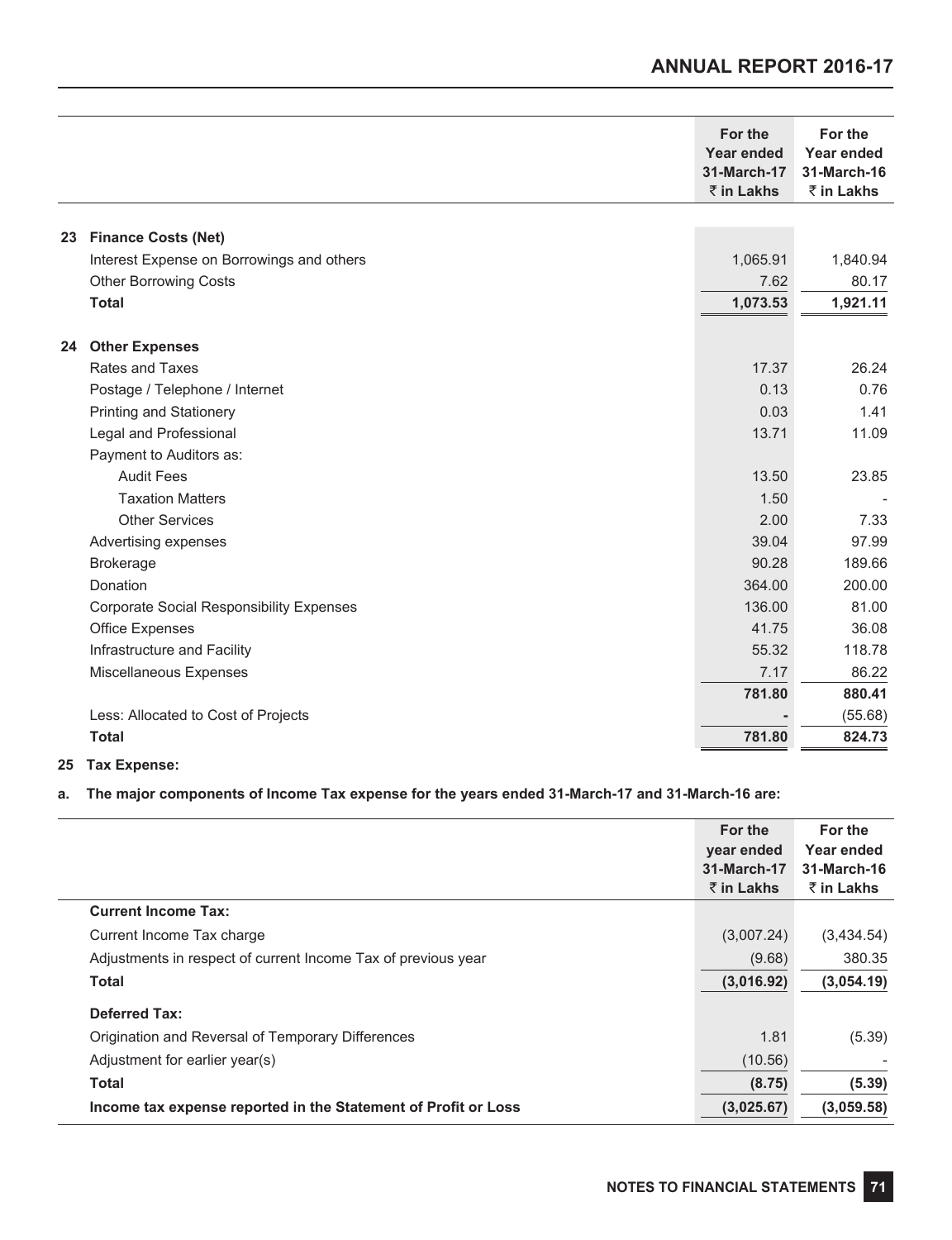# **b. Reconciliation of Tax Expense and the accounting profit for the year is as under:**

|                                                                                  | For the<br>year ended<br>31-March-17<br>₹ in Lakhs | For the<br>Year ended<br>31-March-16<br>₹ in Lakhs |
|----------------------------------------------------------------------------------|----------------------------------------------------|----------------------------------------------------|
| <b>Accounting Profit before Income Tax</b>                                       | 7,167.56                                           | 9,134.44                                           |
| Income Tax Expense calculated at corporate tax rate                              | (2,480.55)                                         | (3, 161.25)                                        |
| Tax effect of adjustment to reconcile expected income tax expense to be reported |                                                    |                                                    |
| Income tax expense:                                                              |                                                    |                                                    |
| Deductible expenses for tax purposes:                                            |                                                    |                                                    |
| <b>Other Deductible Expenses</b>                                                 | 67.42                                              | 73.88                                              |
| Non-deductible expenses for tax purposes:                                        |                                                    |                                                    |
| Other non-deductible expenses                                                    | (167.20)                                           | (105.44)                                           |
| Interest on tax                                                                  | (425.10)                                           | (247.12)                                           |
| Adjustments in respect of current Income Tax of previous year(s)                 | (20.24)                                            | 380.35                                             |
| Total                                                                            | (3,025.67)                                         | (3,059.58)                                         |

# **c. The major components of Deferred Tax (Liabilities)/Assets arising on account of timing differences are as follows:**

|                                                                    | <b>Balance sheet</b>                       |                                    |                                    |  |
|--------------------------------------------------------------------|--------------------------------------------|------------------------------------|------------------------------------|--|
|                                                                    | As at<br>31-March-17<br>$\bar{z}$ in Lakhs | As at<br>31-March-16<br>₹ in Lakhs | As at<br>01-April-15<br>₹ in Lakhs |  |
| Deferred tax relates to the following:                             |                                            |                                    |                                    |  |
| Accelerated depreciation for tax purposes                          | 14.82                                      | 12.05                              | 21.23                              |  |
| Expenses allowable but not charged to Statement of Profit and Loss | 18.84                                      | 30.37                              | 26.58                              |  |
| <b>Deferred Tax Assets</b>                                         | 33.66                                      | 42.42                              | 47.81                              |  |

|                                                                    | <b>Profit and loss</b><br>For the year ended                   |        |  |
|--------------------------------------------------------------------|----------------------------------------------------------------|--------|--|
|                                                                    | 31-March-17<br>31-March-16<br>₹ in Lakhs<br>$\bar{z}$ in Lakhs |        |  |
| Accelerated depreciation for tax purposes                          | 2.76                                                           | (9.18) |  |
| Expenses allowable but not charged to Statement of Profit and Loss | (11.52)                                                        | 3.79   |  |
| <b>Deferred Tax Income</b>                                         | (8.76)                                                         | (5.39) |  |

# **d. Reconciliation of Deferred Tax Assets (Net) :**

|                                                                       | <b>Balance sheet</b>                              |                                    |
|-----------------------------------------------------------------------|---------------------------------------------------|------------------------------------|
|                                                                       | As at<br><b>31-March-17</b><br>$\bar{z}$ in Lakhs | As at<br>31-March-16<br>₹ in Lakhs |
| Opening Balance as at 1 April                                         | 42.42                                             | 47.81                              |
| Tax income during the year recognised in Statement of Profit and Loss | (8.76)                                            | (5.39)                             |
| Closing Balance as at 31 March                                        | 33.66                                             | 42.42                              |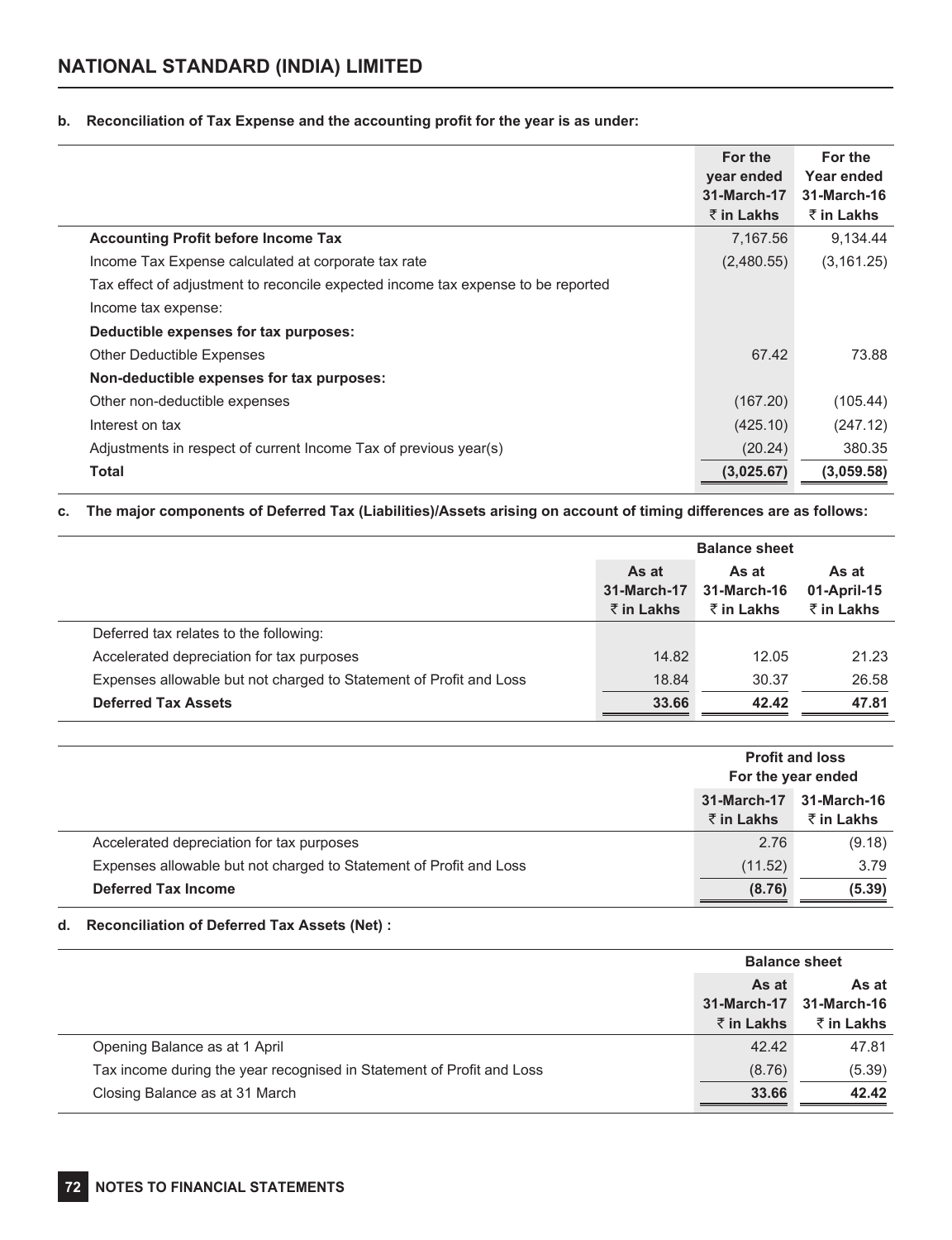#### **26 Category wise classification of Financial Instruments**

|                                                             | As at       | As at       | As at       |
|-------------------------------------------------------------|-------------|-------------|-------------|
|                                                             | 31-March-17 | 31-March-16 | 01-April-15 |
|                                                             | ₹ in Lakhs  | ₹ in Lakhs  | ₹ in Lakhs  |
| <b>Financial Assets carried at Amortised Cost</b>           |             |             |             |
| Loans (Note 4)                                              | 22,392.64   | 25,795.66   | 22,209.93   |
| Trade Receivables (Note 5)                                  | 1,073.43    | 1.542.50    | 2,780.42    |
| Cash and Cash Equivalents (Note 6)                          | 237.15      | 1.041.20    | 362.47      |
| Bank Balances other than Cash and Cash Equivalents (Note 7) | 0.10        | 3.00        |             |
| Other Financial Assets (Note 8)                             | 1,951.83    | 2,790.12    | 1,130.36    |
| Total Financial Assets carried at Amortised Cost            | 25,655.15   | 31,172.48   | 26,483.18   |
| <b>Financial Liabilities carried at amortised cost</b>      |             |             |             |
| Borrowings (Note 15)                                        | 7,888.18    | 11,428.88   | 14,875.10   |
| Trade Payables (Note 14)                                    | 587.51      | 3,745.09    | 1,750.30    |
| Other Financial Liabilities (Note 16)                       | 318.65      | 443.80      | 101.76      |
| Total Financial Liabilities carried at amortised cost       | 8,794.34    | 15,617.77   | 16,727.16   |

# **27 Significant Accounting Judgements, Estimates and Assumptions**

The preparation of the Company's financial statements requires management to make judgements, estimates and assumptions that affect the reported amounts of revenues, expenses, assets and liabilities, and the accompanying disclosures, and the disclosure of contingent liabilities. Estimates and judgements are continuously evaluated and are based on historical experience and other factors, including expectations of future events that are believed to be reasonable. Uncertainty about these assumptions and estimates could result in outcomes that require a material adjustment to the carrying amount of assets or liabilities affected in future periods. Revisions to accounting estimates are recognised in the period in which the estimate is revised and in any future period affected.

# **Judgements, Estimates And Assumptions**

The Company makes certain judgement, estimates and assumptions regarding the future. Actual experience may differ from these judgements, estimates and assumptions. The estimates and assumptions that have significant risk of causing material adjustment to the carrying amounts of assets and liabilities within the next financial year, are described below.

#### **(i) Useful Life Of Property, Plant And Equipments**

The Company determines the estimated useful life of its Property, Plant and Equipments for calculating depreciation. The estimate is determined after considering the expected usage of the assets or physical wear and tear. The company periodically review the estimated useful life and the depreciation method to ensure that the method and period of depreciation are consistent with the expected pattern of economic benefits from these assets.

#### **(ii) Impairment of Non-Financial Assets**

Impairment exists when the carrying value of an asset or cash generating unit exceeds its recoverable amount, which is the higher of its fair value less costs of disposal and its value in use. The fair value less costs of disposal calculation is based on available data from binding sales transactions conducted at arm's length, for similar assets or observable market prices less incremental costs for disposing of the asset. An assessment is carried to determine whether there is any indication of impairment in the carrying amount of the Company's assets. If any such indication exists, the asset's recoverable amount is estimated. An impairment loss is recognised whenever the carrying amount of an asset exceeds its recoverable amount.

#### **(iii) Income Taxes**

Significant judgments are involved in estimating budgeted profits for the purpose of paying advance tax, determining the provision for income taxes, including amount expected to be paid/recovered for uncertain tax positions.

### **(iv) Revenue Recognition**

Determination of revenue under the percentage of completion method necessarily involves making estimates by the Company, some of which are technical in nature, concerning, where relevant, the percentage of completion, costs to completion, the expected revenues from the project and the foreseeable losses to completion. Provision for foreseeable losses, determination of profit from real estate projects and valuation of construction work in progress is based on such estimates.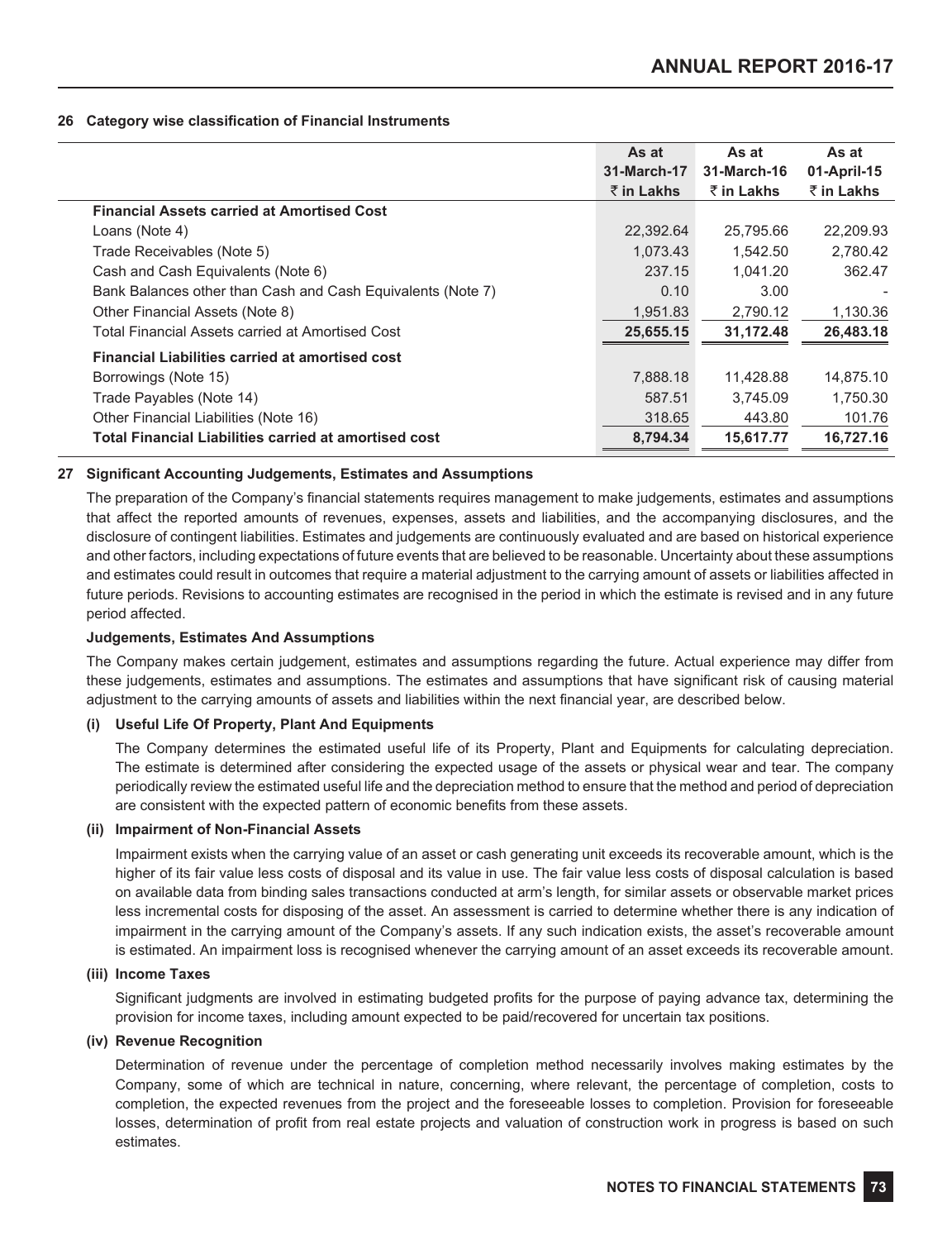### **28 Commitments and Contingencies**

#### **Contingent liabilities**

| Claims against the company not acknowledged as debts | 31-March-17              | 31-March-16           | 01-April-15        |
|------------------------------------------------------|--------------------------|-----------------------|--------------------|
|                                                      | $\bar{\tau}$ in lakhs    | $\bar{\tau}$ in lakhs | $\bar{z}$ in lakhs |
| Disputed Taxation Matters                            | 787.59                   | 513.49                | 1.337.06           |
| Others                                               | $\overline{\phantom{0}}$ | 779.31                | 653.22             |
|                                                      | 787.59                   | 1.292.80              | 1,990.28           |

#### **29 Related party transactions**

The following table provides the information about the Company's structure including the details of the subsidiaries and the holding company along with the total amount of transactions that have been entered into with related parties for the relevant financial year.

#### **List of other related parties:**

#### **(As identified by the management), unless otherwise stated**

#### **As at 31-March-17**

# **I Person having Control or joint control or significant influence**

- a. Mangal Prabhat Lodha (MPL) Person in control
- b. Close members of MPL family

| Manjula Lodha  | <b>Wife</b> |
|----------------|-------------|
| Abhishek Lodha | Son         |
| Vinti Lodha    | Son's wife  |

# **II Entities controlled by person having control or joint control**

- 1 Lodha Charitable Trust
- 2 Lodha Healthy Constructions and Developers Pvt. Ltd.

# **III A person who is a member of the KMP or of the parent**

- 1 Smita Ghag
- 2 Maninder Chhabra
- **IV Members of the same group**
- **a. Ultimate Holding Company**
- 1 Sambhavnath Infrabuild and Farms Pvt. Ltd.

# **b. Holding Company**

- 1 Lodha Developers Pvt. Ltd. (Holding Company of ACFPL)
- 2 Anantnath Constructions and Farms Pvt. Ltd. (ACFPL)

# **c. Fellow Subsidiaries**

- 1 Adinath Builders Pvt. Ltd.
- 2 Aiitnath Hi–Tech Builders Pvt. Ltd.
- 3 Aanant Developers Pvt. Ltd.
- 4 Arihant Premises Pvt. Ltd.
- 5 Bellissimo Crown Buildmart Pvt. Ltd. (Formerly known As Lodha Crown Buildmart Pvt. Ltd.)
- 6 Bellissimo Hi-Rise Builders Pvt. Ltd. (Formerly Known As Lodha Hi–Rise Builders Pvt. Ltd)
- 7 Bellissimo Facilities Management Ltd. (Formerly Known As Lodha Facilities Management Ltd)
- 8 Cowtown Infotech Services Pvt. Ltd. (Formerly Known As Cowtown Land Development Pvt. Ltd.)
- 9 Dalhousie Leasing And Financial Services Pvt. Ltd.
- 10 Hi-Class Buildcon Pvt. Ltd.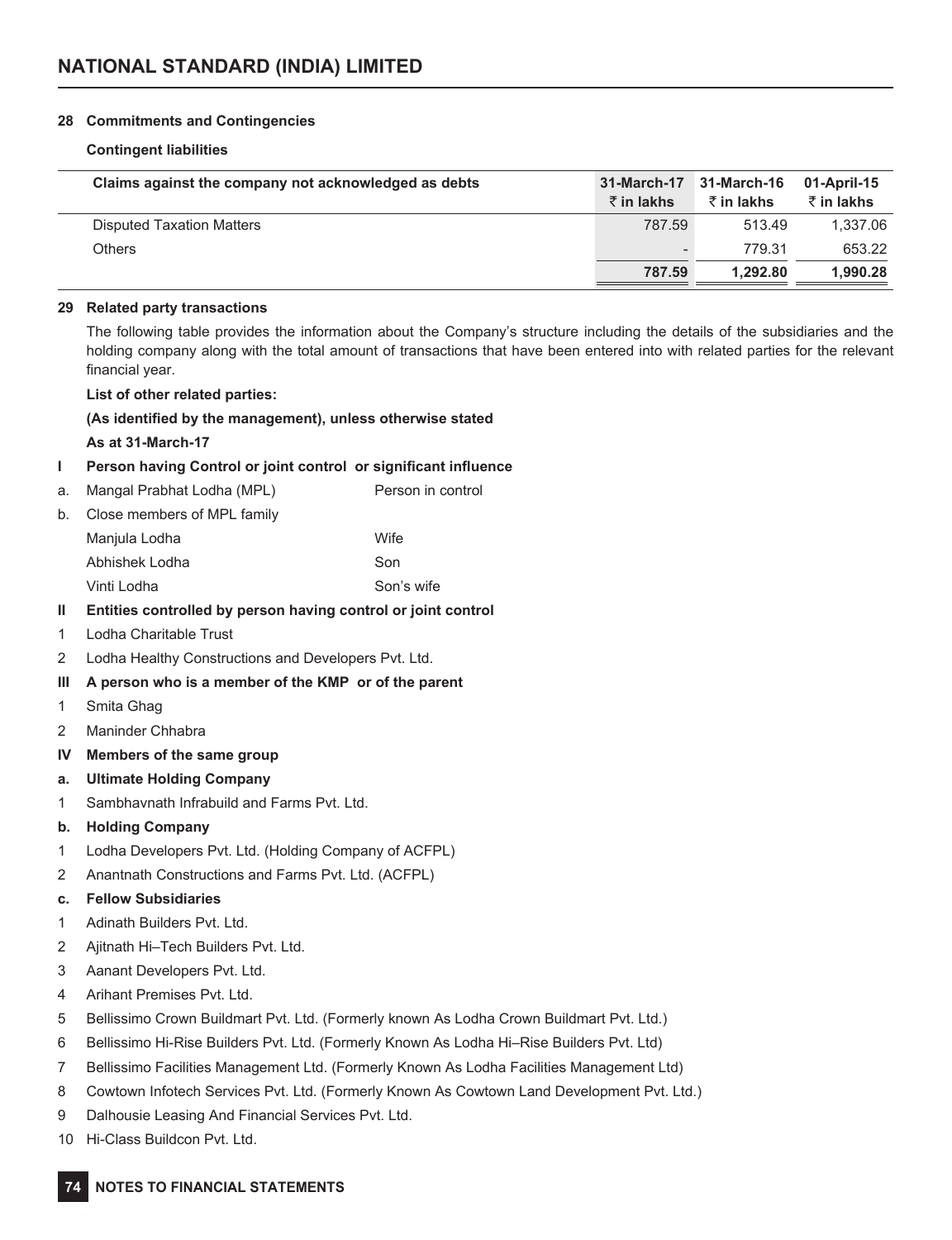- Hotel Rahat Palace Pvt. Ltd.
- Lodha Developers Thane Pvt. Ltd. (Formerly Known as Ishwer Realty And Technologies Pvt. Ltd.)
- Jawala Real Estate Pvt. Ltd.
- Jineshwar Real Estate Pvt. Ltd.
- Kundan Realtors Pvt. Ltd.
- Kidderpore Holdings Limited (upto 26-March-17)
- Lodha Aviation Pvt. Ltd.
- Lodha Buildcon Pvt. Ltd.
- Lodha Developers International (Jersey) III Ltd.
- Lodha Developers International Ltd.
- Lodha Developers UK Ltd.
- Lodha Elevation Buildcon Pvt. Ltd.
- Lodha Estate Pvt. Ltd.
- Lodha Impression Real Estate Pvt. Ltd.
- Microtec Constructions Pvt. Ltd.
- Marutinandan Developers Pvt. Ltd.
- Nabhiraja Software Design Pvt. Ltd.
- Odeon Theatres And Properties Pvt. Ltd.
- Odeon Theatres Pvt. Ltd.
- Palava City Management Pvt. Ltd.
- Palava Dwellers Pvt. Ltd.
- Roselabs Finance Ltd.
- Samvara Buildtech Pvt. Ltd.
- Sanathnagar Enterprises Ltd.
- Sarvavasa Buildtech And Farms Pvt. Ltd.
- Shree Sainath Enterprises Construction And Developers Pvt. Ltd.
- Shreeniwas Cotton Mills Ltd.
- Shri Kaiilas Properties and Agrofarms Pvt Ltd.
- Siddhnath Residential Paradise Pvt. Ltd.
- Simtools Pvt. Ltd.
- Sitaldas Estate Pvt. Ltd.
- Suryakrupa Constructions Pvt. Ltd.
- **d. Partnership Firms and LLP**
- Vivek Enterprises
- Mahavir Associates
- Lodha Fincorp Distribution Services LLP
- **V Associates**
- Kora Construction Pvt. Ltd.
- Lodha Developers International (Netherlands) B. V.
- Lodha Developers International (Jersey) I Holdings Ltd.
- Lodha Developers 48 CS Ltd (subsidiary of 3 above)
- Lodha Developers 1 GSQ Ltd (subsidiary of 2 above)
- Lodha Developers International Holding Ltd.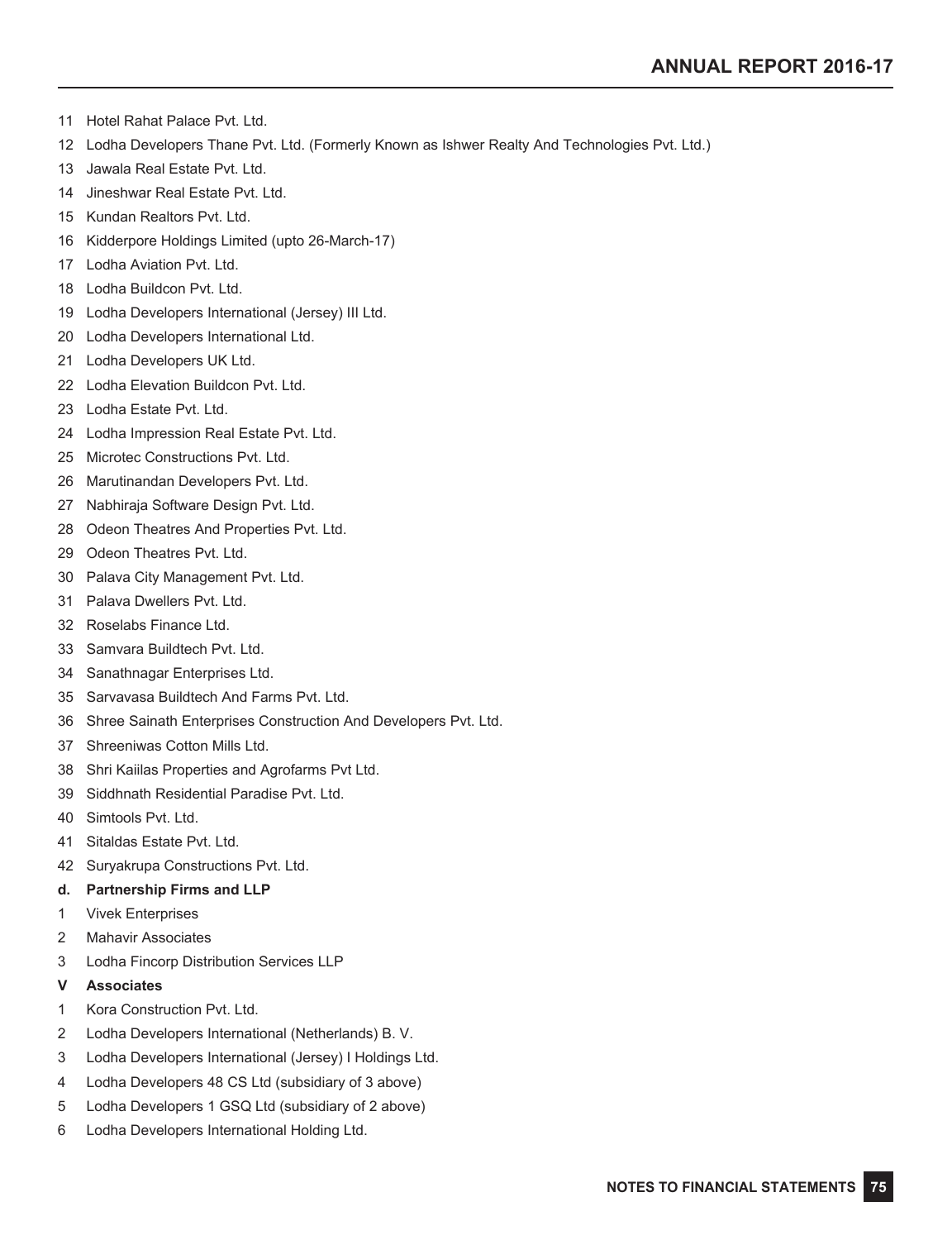# **NATIONAL STANDARD (INDIA) LIMITED**

- Lodha Developers Dorset Close Ltd. (subsidiary of 5 above)
- Tropical Adventures Ltd.
- Shreeniwas Abode and House Ltd. (upto 20-March-17)

#### **As at 31-March-16**

### **I Person having Control or joint control or significant influence**

| a. | Person in control<br>Mangal Prabhat Lodha (MPL) |            |  |
|----|-------------------------------------------------|------------|--|
| b. | Close members of MPL family                     |            |  |
|    | Manjula Lodha                                   | Wife       |  |
|    | Abhishek Lodha                                  | Son        |  |
|    | Vinti Lodha                                     | Son's wife |  |
|    | Abhinandan Lodha                                | Son        |  |
|    | Sheetal Lodha                                   | Son's wife |  |
|    |                                                 |            |  |

#### **II Entities controlled by person having control or joint control**

- Lodha Charitable Trust
- Sitaben Shah Memorial Trust
- Lodha Healthy Constructions and Developers Pvt. Ltd.

# **III A person who is a member of the KMP or of the parent**

- Smita Ghag
- Maninder Chhabra
- **IV Members of the same group**
- **a. Ultimate Holding Company**
- Sambhavnath Infrabuild and Farms Pvt. Ltd.
- **b. Holding Company**
- Lodha Developers Pvt. Ltd. (Holding Company of ACFPL)
- Anantnath Constructions and Farms Pvt. Ltd. (ACFPL)
- **c. Fellow Subsidiaries**
- Adinath Builders Pvt. Ltd.
- Ajitnath Hi–Tech Builders Pvt. Ltd.
- Aanant Developers Pvt. Ltd.
- Arihant Premises Pvt. Ltd.
- Bellissimo Hi-Rise Builders Pvt. Ltd. (Formerly Known As Lodha Hi–Rise Builders Pvt. Ltd)
- Cowtown Land Development Pvt. Ltd.
- Dalhousie Leasing And Financial Services Pvt. Ltd.
- Hi-Class Buildcon Pvt. Ltd.
- Hotel Rahat Palace Pvt. Ltd.
- Ishwer Realty And Technologies Pvt. Ltd.
- Jawala Real Estate Pvt. Ltd.
- Kidderpore Holdings Ltd.
- Krona Realties Pvt. Ltd. (Merged With Sarvavasa Buildtech And Farms Pvt. Ltd. w.e.f. 08-April-16)
- Kundan Realtors Pvt. Ltd.
- Lodha Aviation Pvt. Ltd.
- Lodha Buildcon Pvt. Ltd.
- Lodha Building And Construction Pvt. Ltd.(Merged Lodha Developers Pvt. Ltd w.e.f. 20-June-16)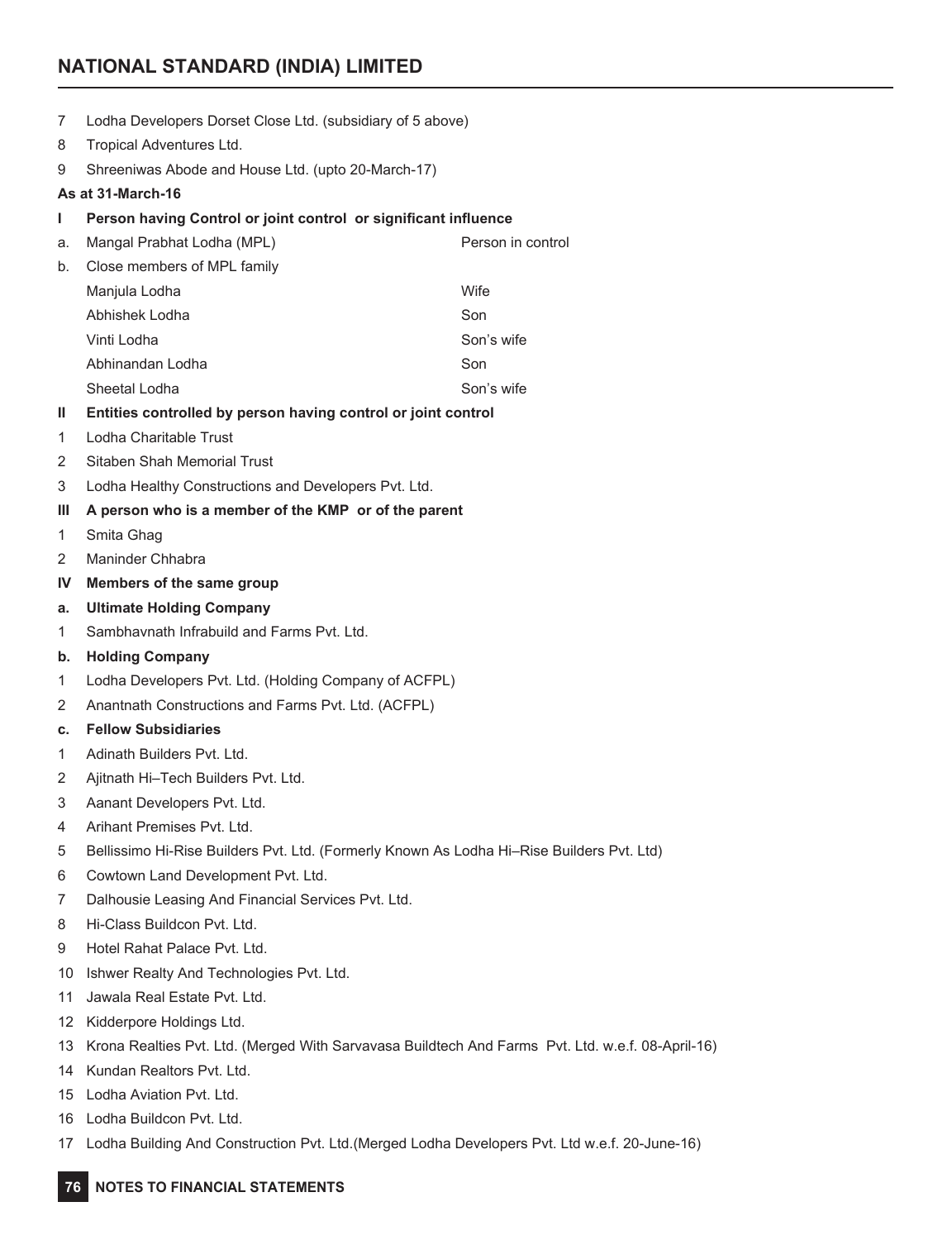- Lodha Crown Buildmart Pvt. Ltd.
- Lodha Designer Construction Pvt. Ltd. (Merged With Shree Sainath Enterprises Construction And Developers Pvt. Ltd. w.e.f 25-May-16)
- Lodha Developers International (Jersey) III Ltd.
- Lodha Developers International Ltd.
- Lodha Developers UK Ltd.
- Lodha Elevation Buildcon Pvt. Ltd.
- Lodha Estate Pvt. Ltd.
- Lodha Home Developers Pvt. Ltd. (Merged With Shree Sainath Enterprises Construction and Developers Pvt. Ltd. w.e.f 25-May-16)
- Lodha Ideal Buildcon Pvt. Ltd. (Merged With Suryakrupa Construction Pvt. Ltd. w.e.f. 08-June-16)
- Lodha Impression Real Estate Pvt. Ltd.
- Lodha Land Developers Pvt. Ltd.(Merged With Lodha Developers Pvt. Ltd w.e.f. 20-June-16)
- Mahavir Premises Pvt. Ltd.(Merged With Lodha Developers Pvt. Ltd w.e.f. 20-June-16)
- Microtec Constructions Pvt. Ltd.
- Nabhiraja Software Design Pvt. Ltd.
- Odeon Theatres And Properties Pvt. Ltd.
- Odeon Theatres Pvt. Ltd.
- Palava City Management Pvt. Ltd.
- Palava Dwellers Pvt. Ltd.
- Roselabs Finance Ltd.
- Samvara Buildtech Pvt. Ltd.
- Sanathnagar Enterprises Ltd.
- Sarvavasa Buildtech and Farms Pvt. Ltd.
- Shree Sainath Enterprises Construction And Developers Pvt. Ltd.
- Shreeniwas Cotton Mills Ltd.
- Siddhnath Residential Paradise Pvt. Ltd.
- Sitaldas Estate Pvt. Ltd.
- Simtools Pvt. Ltd.
- Shri Kaiilas Properties and Agrofarms Pvt Ltd.
- Suryakrupa Constructions Pvt. Ltd.

# **d. Partnership Firms and LLP**

- Vivek Enterprises
- Mahavir Associates
- Lodha Fincorp Distribution Services LLP

#### **V Associates**

- Kora Construction Pvt. Ltd.
- Lodha Developers International (Netherlands) B. V.
- Lodha Developers International (Jersey) I Holdings Limited
- Lodha Developers 48 CS Ltd (subsidiary of 3 above)
- Lodha Developers 1 GSQ Ltd (subsidiary of 2 above)
- Lodha Developers International Holding Limited
- Lodha Developers Dorset Close Limited (subsidiary of 5 above)
- Tropical Adventures Limited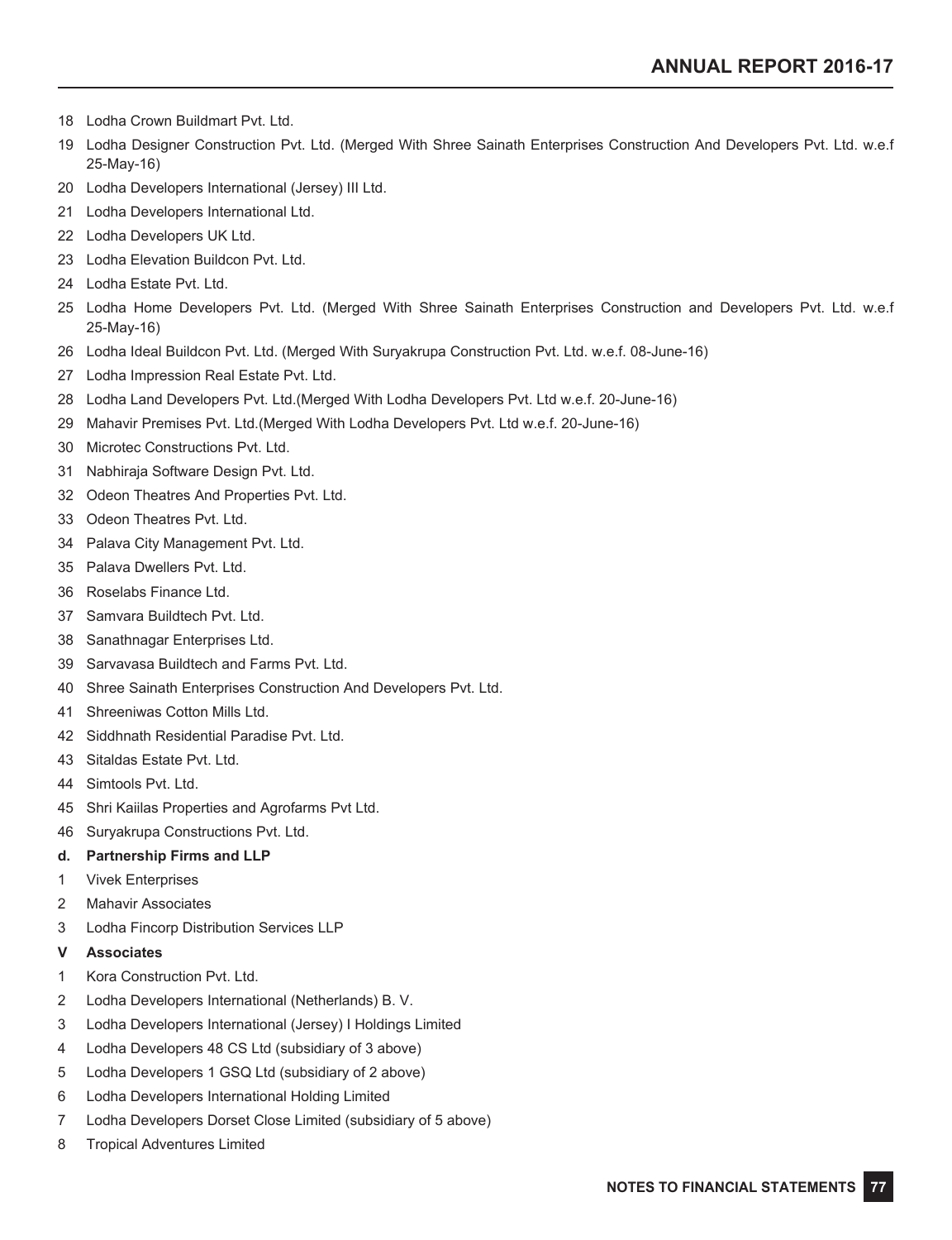# **As on 01-April-15**

- **I Person having Control or joint control or significant influence**
- a. Mangal Prabhat Lodha (MPL) Person in control

| Close members of MPL family<br>b. |                  |            |  |  |  |
|-----------------------------------|------------------|------------|--|--|--|
|                                   | Manjula Lodha    | Wife       |  |  |  |
|                                   | Abhishek Lodha   | Son        |  |  |  |
|                                   | Vinti Lodha      | Son's wife |  |  |  |
|                                   | Abhinandan Lodha | Son        |  |  |  |
|                                   | Sheetal Lodha    | Son's wife |  |  |  |

# **II Entities controlled by person having control or joint control**

- Lodha Charitable Trust
- Sitaben Shah Memorial Trust
- Lodha Healthy Constructions and Developers Pvt. Ltd.
- **III A person who is a member of the KMP or of the parent**
- Smita Ghag
- Maninder Chhabra
- **IV Members of the same group**
- **a. Ultimate Holding Company**
- Sambhavnath Infrabuild and Farms Pvt. Ltd.
- **b. Holding Company**
- Lodha Developers Pvt. Ltd. (Holding Company of ACFPL)
- Anantnath Constructions and Farms Pvt. Ltd. (ACFPL)
- **c. Fellow Subsidiaries**
- Adinath Builders Pvt. Ltd.
- Ajitnath Hi Tech Builders Pvt. Ltd.
- Aanant Developers Pvt. Ltd.
- Arihant Premises Pvt. Ltd.
- Bellissimo Hi-Rise Builders Pvt. Ltd. (Formerly known as Lodha Hi–Rise Builders Pvt. Ltd.)
- Cowtown Land Development Pvt. Ltd.
- Dalhousie Leasing And Financial Services Pvt. Ltd.
- Hi-Class Buildcon Pvt. Ltd.
- Hotel Rahat Palace Pvt. Ltd.
- Ishwer Realty And Technologies Pvt. Ltd.
- Jawala Real Estate Pvt. Ltd.
- Kidderpore Holdings Ltd.
- Krona Realties Pvt. Ltd.
- Kundan Realtors Pvt. Ltd.
- Lodha Aviation Pvt. Ltd.
- Lodha Buildcon Pvt. Ltd.
- Lodha Building And Construction Pvt. Ltd.
- Lodha Crown Buildmart Pvt. Ltd.
- Lodha Designer Construction Pvt. Ltd.
- Lodha Developers International (Jersey) III Limited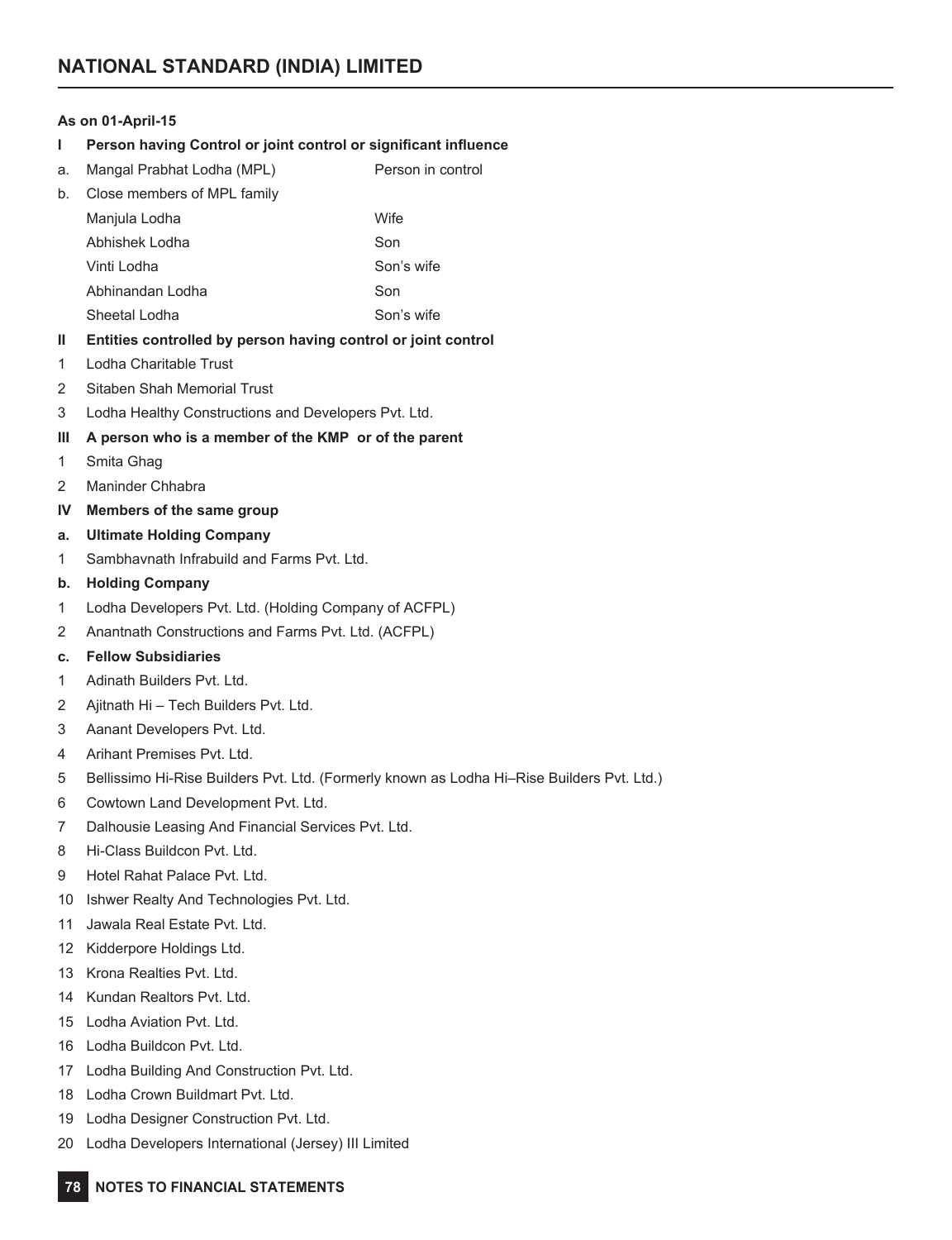- Lodha Developers International Ltd.(Formerly Known As Lodha Developers International (Mauritius) Ltd.)
- Lodha Developers UK Ltd.
- Lodha Elevation Buildcon Pvt. Ltd.
- Lodha Estate Pvt. Ltd.
- Lodha Home Developers Pvt. Ltd.
- Lodha Ideal Buildcon Pvt. Ltd.
- Lodha Impression Real Estate Pvt. Ltd.
- Lodha Land Developers Pvt. Ltd.
- Lodha Pinnacle Buildtech And Farms Pvt. Ltd. (Merged With Palava Dwellers Pvt. Ltd. w.e.f. 4-May-15)
- Mahavir Premises Pvt. Ltd.
- Microtec Constructions Pvt. Ltd.
- Nabhiraja Software Design Pvt. Ltd.
- Odeon Theatres And Properties Pvt. Ltd.
- Palava City Management Pvt. Ltd. (Formerly Known As Palava Utilities Pvt. Ltd.)
- Palava Dwellers Pvt. Ltd.
- Proficient Buildwell Pvt. Ltd. (Merged With Jawala Real Estate Pvt. Ltd. w.e.f 21st May, 2015)
- Roselabs Finance Ltd.
- Sahajanand Hi–Tech Constructions Pvt. Ltd. (Merged With Palava Dwellers Pvt. Ltd. w.e.f. 4-May-15)
- Sai Ishwer Finvest Pvt. Ltd.
- Samvara Buildtech Pvt. Ltd.
- Sanathnagar Enterprises Ltd.
- Sarvavasa Buildtech And Farms Pvt. Ltd.
- Shree Sainath Enterprises Construction And Developers Pvt. Ltd.
- Shreeniwas Cotton Mills Ltd.
- Shreeniwas Abode And House Ltd. (Formerly Known As Shreeniwas Abode And House Pvt. Ltd.)
- 46 Siddhnath Residential Paradise Pvt. I td.
- Simtools Pvt. Ltd.
- Sitaldas Estate Pvt. Ltd.
- Shri Nakoda Bhirav Realtors Pvt. Ltd. (Merged With Palava Dwellers Pvt. Ltd. w.e.f. 4-May-15)
- Shri Kaiilas Properties and Agrofarms Pvt Ltd
- Suryakrupa Constructions Pvt. Ltd. (Formerly Known As Suryakrupa Farms And Constructions Pvt. Ltd.)
- **d. Partnership Firms and LLP**
- Vivek Enterprises
- Mahavir Associates
- Lodha Fincorp Distribution Services LLP
- **V Associates**
- Kora Construction Pvt. Ltd.
- Lodha Developers International (Netherlands) B.V.
- Lodha Developers International (Jersey) I Holdings Ltd
- Lodha Developers 48 CS Ltd (subsidiary of 3 above)
- Lodha Developers 1 GSQ Ltd (subsidiary of 2 above)
- Lodha Developers International Holdings Ltd.
- Lodha Developers Dorset Close Ltd. (subsidiary of 8 below)
- Tropical Adventures Ltd.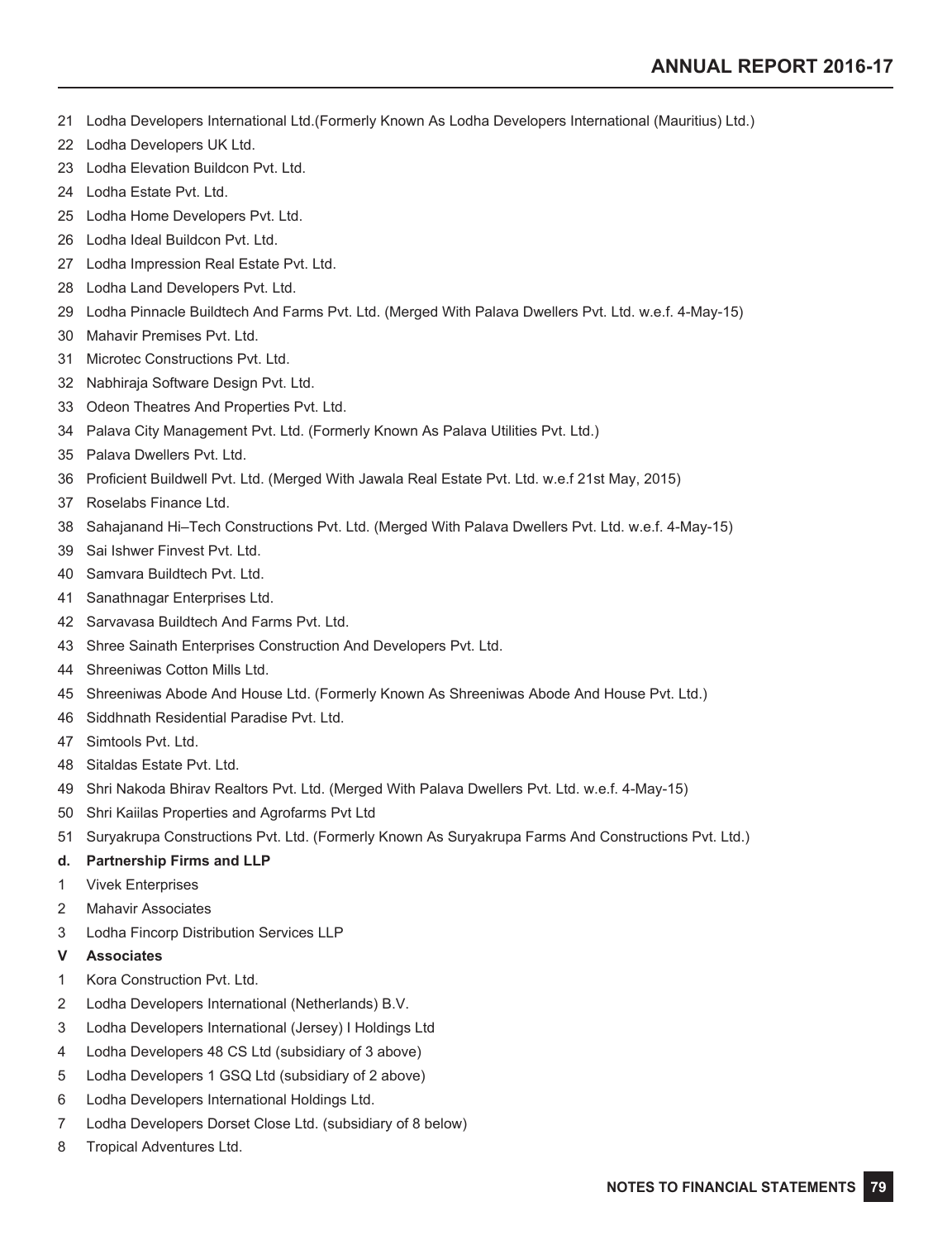# **B. Transactions during the year ended and Balances Outstanding with related parties are as follows:**

# **(i) Outstanding Balances:**

l,

l,

|              |                                            |             |                                                                    |                                                                                        | (₹ in Lakhs)  |
|--------------|--------------------------------------------|-------------|--------------------------------------------------------------------|----------------------------------------------------------------------------------------|---------------|
| Sr.<br>No.   | <b>Nature of Transactions</b>              | As on       | <b>Holding</b><br>Company/<br><b>Fellow</b><br><b>Subsidiaries</b> | <b>Partnership Firms</b><br>/ Limited Liability<br><b>Partnership Under</b><br>Control | <b>Others</b> |
| $\mathbf{1}$ | Loans and Advances taken                   | 31-March-17 | 1,710.79                                                           |                                                                                        |               |
|              |                                            | 31-March-16 | 1,984.54                                                           |                                                                                        |               |
|              |                                            | 01-April-15 | 1,195.87                                                           |                                                                                        |               |
| 2            | <b>Trade Payables</b>                      | 31-March-17 | 90.16                                                              |                                                                                        |               |
|              |                                            | 31-March-16 | 246.02                                                             |                                                                                        |               |
|              |                                            | 01-April-15 | 199.44                                                             |                                                                                        |               |
| 3            | <b>Other Liabilities</b>                   | 31-March-17 | 13.20                                                              |                                                                                        |               |
|              |                                            | 31-March-16 | 12.92                                                              |                                                                                        |               |
|              |                                            | 01-April-15 | 0.46                                                               | 0.19                                                                                   |               |
| 4            | Interest Accrued but not due on borrowings | 31-March-17 | 169.89                                                             |                                                                                        |               |
|              |                                            | 31-March-16 | 325.60                                                             |                                                                                        |               |
|              |                                            | 01-April-15 | 28.84                                                              |                                                                                        |               |
| 5            | Loan and Advances Given                    | 31-March-17 | 22,347.77                                                          |                                                                                        |               |
|              |                                            | 31-March-16 | 25,562.10                                                          |                                                                                        |               |
|              |                                            | 01-April-15 | 22,194.93                                                          |                                                                                        |               |
| 6            | <b>Advances Given</b>                      | 31-March-17 |                                                                    |                                                                                        |               |
|              |                                            | 31-March-16 | 233.56                                                             |                                                                                        |               |
|              |                                            | 01-April-15 | 15.00                                                              |                                                                                        |               |
| 7            | <b>Interest Receivables</b>                | 31-March-17 | 1,829.23                                                           |                                                                                        |               |
|              |                                            | 31-March-16 | 1,727.82                                                           |                                                                                        |               |
|              |                                            | 01-April-15 | 1,130.36                                                           |                                                                                        |               |
| 8            | Corporate Guarantee/ Security Taken        | 31-March-17 | 15,000.00                                                          |                                                                                        |               |
|              |                                            | 31-March-16 | 15,000.00                                                          |                                                                                        |               |
|              |                                            | 01-April-15 | 27,500.00                                                          |                                                                                        |               |

**(ii) Disclosure in respect of material transactions with parties:**

| Sr  | <b>Nature of Transactions</b> |    |                 | <b>Particulars</b>                                                 | Relationship             | For the year ended |             |
|-----|-------------------------------|----|-----------------|--------------------------------------------------------------------|--------------------------|--------------------|-------------|
| No. |                               |    |                 |                                                                    |                          | 31-March-17        | 31-March-16 |
|     | Purchase                      | οf | <b>Building</b> | Arihant Premises Pvt. Ltd.                                         | <b>Fellow Subsidiary</b> |                    | 0.04        |
|     | <b>Materials</b>              |    |                 | Cowtown Infotech Services Pyt. Ltd.                                | <b>Fellow Subsidiary</b> | 11.61              | 34.79       |
|     |                               |    |                 | Lodha Buildcon Pvt. Ltd.                                           | <b>Fellow Subsidiary</b> | 0.02               | 2.08        |
|     |                               |    |                 | Lodha Developers Pvt. Ltd.                                         | <b>Holding Company</b>   | 2.18               | 2.80        |
|     |                               |    |                 | Palava Dwellers Pvt. Ltd.                                          | <b>Fellow Subsidiary</b> | 17.07              | 0.81        |
|     |                               |    |                 | Bellissimo Hi-Rise Builders Pyt. Ltd.                              | <b>Fellow Subsidiary</b> |                    | 0.03        |
|     |                               |    |                 | Shree Sainath Enterprises Construction<br>and Developers Pvt. Ltd. | <b>Fellow Subsidiary</b> | 0.13               | 0.42        |
|     |                               |    |                 | Shreeniwas Cotton Mills Ltd.                                       | <b>Fellow Subsidiary</b> | 0.59               | 7.19        |
|     |                               |    |                 | Microtec Construction Pyt. Ltd.                                    | <b>Fellow Subsidiary</b> |                    | 0.28        |
|     |                               |    |                 | Simtools Pyt. Ltd.                                                 | <b>Fellow Subsidiary</b> | 0.11               | 0.02        |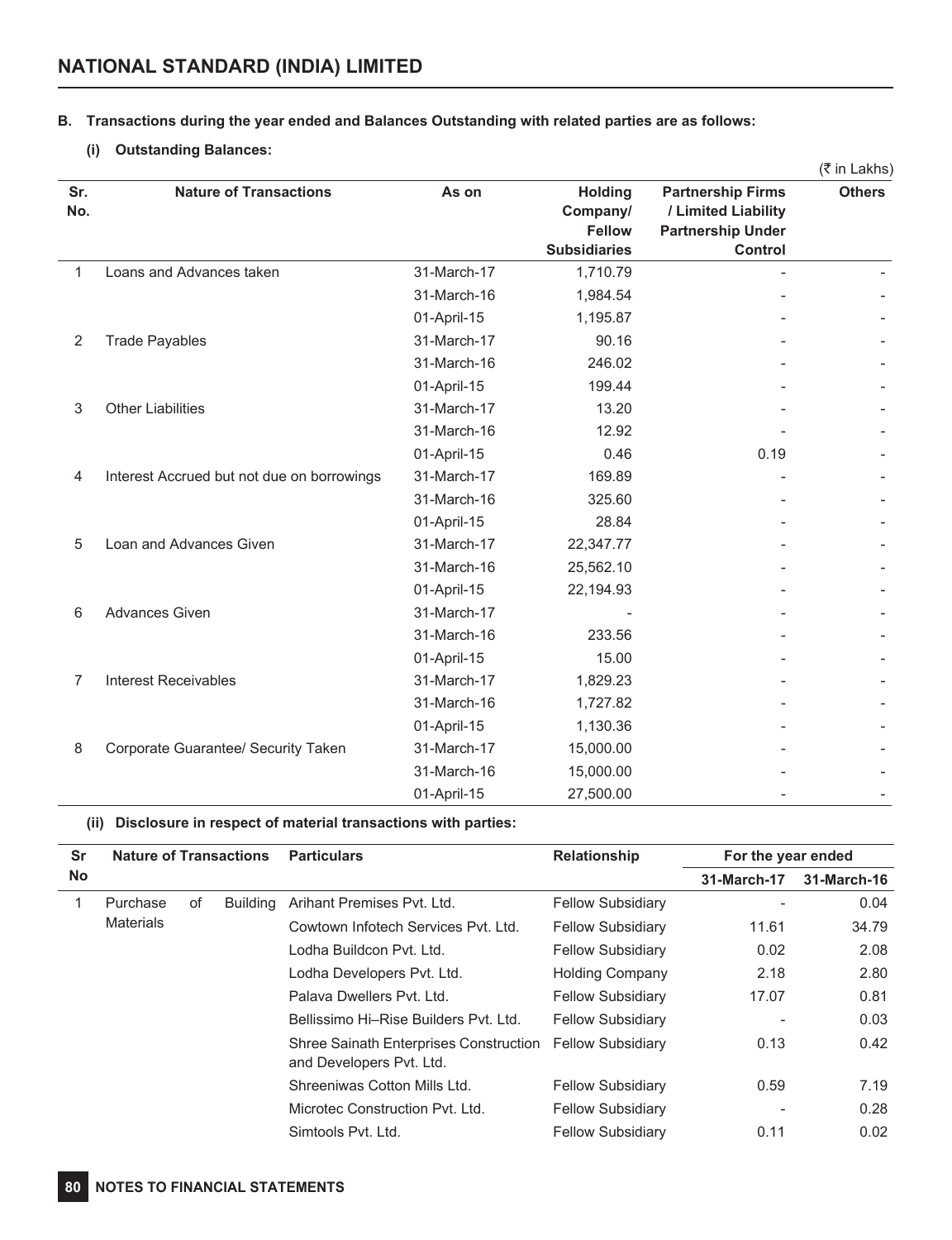| Sr             | <b>Nature of Transactions</b> | <b>Particulars</b>                                                 | Relationship             | For the year ended |             |
|----------------|-------------------------------|--------------------------------------------------------------------|--------------------------|--------------------|-------------|
| <b>No</b>      |                               |                                                                    |                          | 31-March-17        | 31-March-16 |
| $\overline{2}$ | Sale of Building Materials    | Lodha Buildcon Pvt. Ltd.                                           | <b>Fellow Subsidiary</b> | 0.21               | 0.90        |
|                |                               | Lodha Developers Thane Pvt. Ltd.                                   | <b>Fellow Subsidiary</b> | 0.71               | 0.88        |
|                |                               | Bellissimo Crown Buildmart Pvt. Ltd.                               | <b>Fellow Subsidiary</b> |                    | 0.07        |
|                |                               | Sarvavsa Buildtech and Farms Pvt Ltd                               | <b>Fellow Subsidiary</b> | 0.36               |             |
|                |                               | Healthy Constructions<br>Lodha<br>and<br>Developers Pvt. Ltd.      | <b>Others</b>            | 1.35               |             |
|                |                               | Lodha Developers Pvt. Ltd.                                         | <b>Holding Company</b>   | 4.04               | 0.14        |
|                |                               | Lodha Impression Real Estate Pvt. Ltd.                             | <b>Fellow Subsidiary</b> | 0.55               |             |
|                |                               | Palava Dwellers Pvt. Ltd.                                          | <b>Fellow Subsidiary</b> |                    | 0.07        |
|                |                               | Shreeniwas Cotton Mills Ltd.                                       | <b>Fellow Subsidiary</b> | 0.03               |             |
|                |                               | Shree Sainath Enterprises Construction<br>and Developers Pvt. Ltd. | <b>Fellow Subsidiary</b> | 6.20               | 1.33        |
|                |                               | Jawala Real Estate Pvt. Ltd.                                       | <b>Fellow Subsidiary</b> | 0.90               | 0.74        |
|                |                               | Simtools Pvt. Ltd.                                                 | <b>Fellow Subsidiary</b> |                    | 1.33        |
| 3              | Interest Income               | Bellissimo Crown Buildmart Pvt. Ltd.                               | <b>Fellow Subsidiary</b> | 51.94              | 122.78      |
|                |                               | <b>Vivek Enterprises</b>                                           | Partnership Firm         | 32.33              |             |
|                |                               | Hi Class Buildcon Pvt Ltd                                          | <b>Fellow Subsidiary</b> | 6.47               |             |
|                |                               | Ajitnath Hi-Tech Builders Pvt Ltd                                  | <b>Fellow Subsidiary</b> | 916.76             |             |
|                |                               | Jawala Real Estate Pyt. Ltd.                                       | Fellow Subsidiary        | 805.93             | 1,795.50    |
|                |                               | Lodha Buildcon Pvt. Ltd.                                           | <b>Fellow Subsidiary</b> |                    | 109.15      |
|                |                               | Bellissimo Hi-Rise Builders Pvt. Ltd.                              | <b>Fellow Subsidiary</b> | 22.27              | 1.52        |
| 4              | <b>Interest Expenses</b>      | Sarvavsa Buildtech and Farms Pvt Ltd                               | <b>Fellow Subsidiary</b> | 10.20              |             |
|                |                               | Lodha Developers Pvt. Ltd.                                         | <b>Holding Company</b>   | 169.89             | 325.60      |
|                |                               | Nabhiraja Software Design Pvt. Ltd.                                | <b>Fellow Subsidiary</b> | 14.50              | 7.45        |
| 5              | Infrastructure Facility       | Cowtown Infotech Services Pvt. Ltd.                                | <b>Fellow Subsidiary</b> |                    | 0.15        |
|                |                               | Nabhiraja Software Design Pvt. Ltd.                                | <b>Fellow Subsidiary</b> | 67.30              | 130.82      |
| 6              | <b>Office Expenses</b>        | Nabhiraja Software Design Pvt. Ltd.                                | <b>Fellow Subsidiary</b> | 59.57              | 37.77       |
| 7              | <b>Reimbursements Given</b>   | Nabhiraja Software Design Pvt. Ltd.                                | <b>Fellow Subsidiary</b> |                    | 470.90      |
|                |                               | Bellissimo Crown Buildmart Pvt. Ltd.                               | <b>Fellow Subsidiary</b> |                    | 5.32        |
|                |                               | Jawala Real Estate Pvt. Ltd.                                       | <b>Fellow Subsidiary</b> | 18.36              | 56.29       |
|                |                               | Palava Dwellers Pvt. Ltd.                                          | <b>Fellow Subsidiary</b> |                    | 71.53       |
|                |                               | Shreeniwas Cotton Mills Ltd.                                       | <b>Fellow Subsidiary</b> | 3.12               | 61.66       |
|                |                               | Lodha Developers Pvt. Ltd.                                         | <b>Holding Company</b>   |                    | 329.41      |
| 8              | Amount paid on behalf of      | Bellissimo Crown Buildmart Pvt. Ltd.                               | <b>Fellow Subsidiary</b> | 0.20               |             |
|                |                               | Cowtown Infotech Services Pvt. Ltd.                                | <b>Fellow Subsidiary</b> |                    | 0.17        |
|                |                               | Palava Dwellers Pvt. Ltd.                                          | <b>Fellow Subsidiary</b> | 869.92             | 0.11        |
|                |                               | Simtools Pvt. Ltd.                                                 | <b>Fellow Subsidiary</b> |                    | 0.02        |
|                |                               | Lodha Developers Thane Pvt. Ltd.                                   | <b>Fellow Subsidiary</b> | 0.52               | 0.02        |
|                |                               | Nabhiraja Software Design Pvt. Ltd.                                | <b>Fellow Subsidiary</b> | 0.02               |             |
|                |                               | Lodha Facilities Management Ltd                                    | <b>Fellow Subsidiary</b> | 0.01               |             |
|                |                               | Shree Sainath Enterprises Construction<br>and Developers Pvt. Ltd. | <b>Fellow Subsidiary</b> |                    | 3.30        |
|                |                               | Lodha Estate Pvt. Ltd.                                             | <b>Fellow Subsidiary</b> |                    | 0.02        |
|                |                               | Suryakrupa Constructions Pvt. Ltd.                                 | <b>Holding Company</b>   |                    | 0.02        |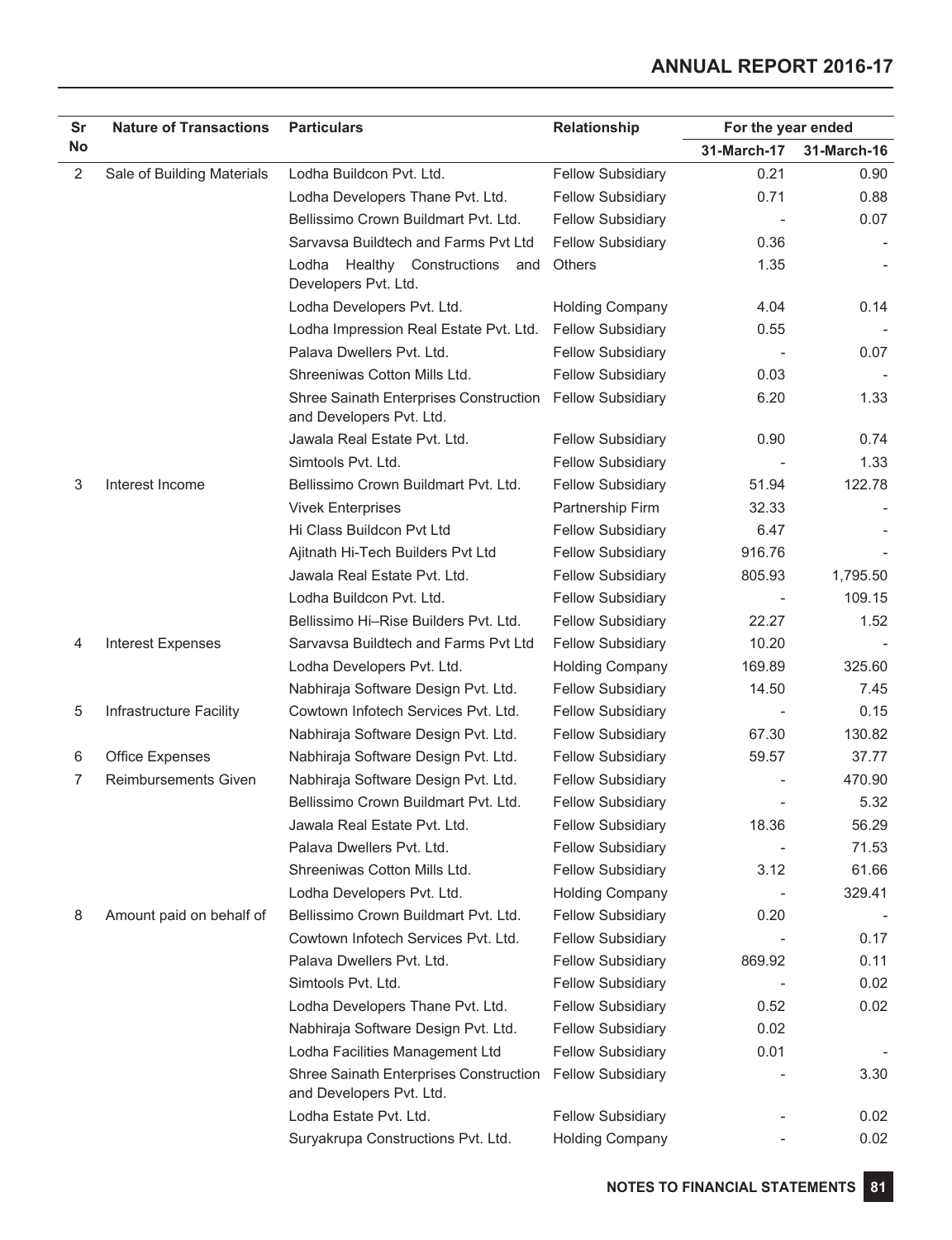# **NATIONAL STANDARD (INDIA) LIMITED**

| Sr        | <b>Nature of Transactions</b>                         | <b>Particulars</b>                                                 | <b>Relationship</b>      | For the year ended |             |
|-----------|-------------------------------------------------------|--------------------------------------------------------------------|--------------------------|--------------------|-------------|
| <b>No</b> |                                                       |                                                                    |                          | 31-March-17        | 31-March-16 |
| 9         | Amount paid on behalf by                              | Bellissimo Crown Buildmart Pvt. Ltd.                               | <b>Fellow Subsidiary</b> | 58.14              |             |
|           |                                                       | Palava Dwellers Pvt. Ltd.                                          | <b>Fellow Subsidiary</b> | 1.35               | 28.19       |
|           |                                                       | Nabhiraja Software Design Pvt. Ltd.                                | <b>Fellow Subsidiary</b> |                    | 0.11        |
|           |                                                       | Shree Sainath Enterprises Construction<br>and Developers Pvt. Ltd. | <b>Fellow Subsidiary</b> | 0.04               | 0.24        |
|           |                                                       | Lodha Estate Pyt. Ltd.                                             | <b>Fellow Subsidiary</b> |                    | 0.03        |
| 10        | <b>Donation Given</b>                                 | Lodha Charitable Trust                                             | <b>Others</b>            | 500.00             | 200.00      |
| 11        | Corporate<br>Social<br><b>Responsibility Expenses</b> | Lodha Charitable Trust                                             | <b>Others</b>            |                    | 81.00       |
| 12        | Loans and Advances given                              | Lodha Developers Pvt. Ltd.                                         | <b>Holding Company</b>   |                    | 128.75      |
|           |                                                       | Bellissimo Crown Buildmart Pvt. Ltd.                               | <b>Fellow Subsidiary</b> | 110.99             | 264.76      |
|           |                                                       | Ajitnath Hi-Tech Builders Pvt Ltd                                  | <b>Fellow Subsidiary</b> | 32,374.56          |             |
|           |                                                       | <b>Vivek Enterprises</b>                                           | Partnership Firm         | 871.85             |             |
|           |                                                       | Hi Class Buildcon Pvt Ltd                                          | <b>Fellow Subsidiary</b> | 250.00             |             |
|           |                                                       | Bellissimo Hi-Rise Builders Pyt. Ltd.                              | <b>Fellow Subsidiary</b> |                    | 499.98      |
|           |                                                       | Jawala Real Estate Pvt. Ltd.                                       | <b>Fellow Subsidiary</b> | 6,859.37           | 9,657.35    |
| 13        | <b>Advance Given</b>                                  | Lodha Buildcon Pvt. Ltd.                                           | <b>Fellow Subsidiary</b> |                    | 2,217.75    |
| 14        | Loans<br>and<br>Advances                              | Sarvayasa Buildtech and Farms Pyt Ltd                              | <b>Fellow Subsidiary</b> | 495.36             |             |
|           | Taken                                                 | Jawala Real Estate Pyt. Ltd.                                       | <b>Fellow Subsidiary</b> | 6,739.97           |             |
|           |                                                       | Bellissimo Crown Buildmart Pvt. Ltd.                               | <b>Fellow Subsidiary</b> | 106.80             |             |
|           |                                                       | Lodha Developers Pvt. Ltd.                                         | <b>Holding Company</b>   | 11,632.66          | 10,023.74   |
| 15        | Salaries and Wages                                    | Nabhiraja Software Design Pvt. Ltd.                                | <b>Fellow Subsidiary</b> | 633.83             |             |
|           |                                                       | Palava Dwellers Pvt. Ltd.                                          | <b>Fellow Subsidiary</b> | 11.73              |             |
|           |                                                       | Lodha Developers Pvt. Ltd.                                         | <b>Holding Company</b>   | 51.63              |             |

#### **i) Terms and conditions of outstanding balances with related parties**

#### **a) Receivables from Related parties**

The receivables from related parties arise mainly from sale transactions and services rendered and are received as per agreed terms. No provisions are held against receivables from related parties.

#### **b) Payable to Related Parties**

The payables to related parties arise mainly from purchase transactions and services received and are paid as per agreed terms.

## **c) Loans to Related Parties**

The loans to related parties are unsecured and receivable on demand bearing effective interest rate.

# **ii) Terms and conditions of transaction with related parties**

The management is of the opinion that the transactions with related parties are done at arm's length.

#### **30 Segment information**

For management purposes, the Company is into one reportable segment ie Real Estate development.

The Managing Director is the Chief Operating Decision Maker of the company who monitors the operating results of its company for the purpose of making decisions about resource allocation and performance assessment. Company's performance as single segment is evaluated and measured consistently with profit or loss in the financial statements. Also, the Company's financing (including finance costs and finance income) and income taxes are managed on a Company basis.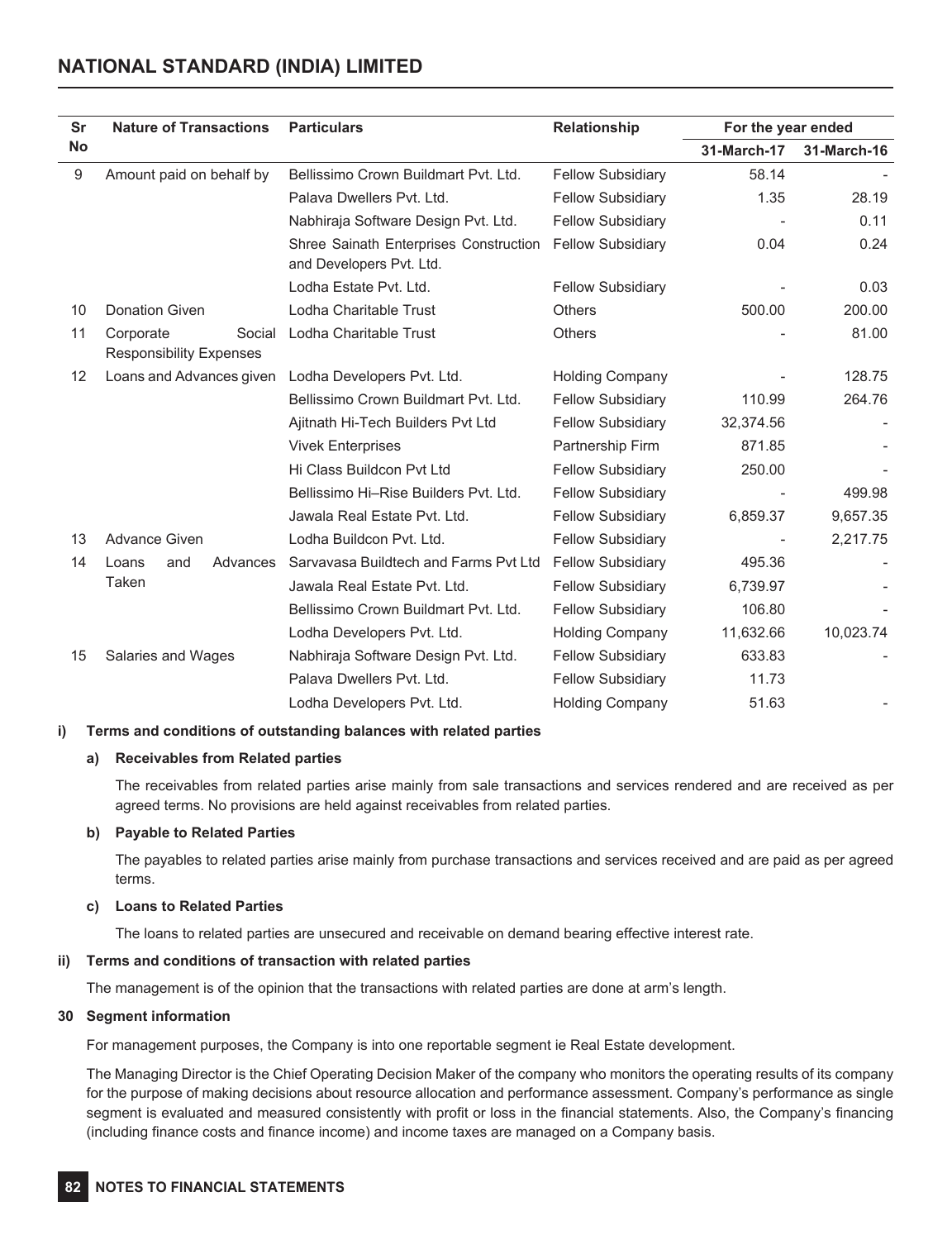#### **31 Financial Instrument measured at Amortised Cost**

The carrying amount of financial assets and financial liabilities measured at amortised cost in the financial statements are a reasonable approximation of their fair values since the Company does not anticipate that the carrying amounts would be significantly different from the values that would eventually be received or settled.

#### **32 Financial risk management objectives and policies**

The Company's principal financial liabilities comprise mainly of borrowings, trade and other payables. The main purpose of these financial liabilities is to finance the Company's operations. The Company's principal financial assets include loans and advances, trade and other receivables, cash and cash equivalents and Bank Balances other than Cash and Cash Equivalents and Other Balances with Bank.

The Company is exposed through its operations to the following financial risks:

- Market risk
- Credit risk, and
- Liquidity risk.

The Company has evolved a risk mitigation framework to identify, assess and mitigate financial risk in order to minimize potential adverse effects on the company's financial performance. There have been no substantive changes in the company's exposure to financial instrument risks, its objectives, policies and processes for managing those risks or the methods used to measure them from previous periods unless otherwise stated herein.

#### **(a) Market risk**

Market risk is the risk that the fair value of future cash flows of a financial instrument will fluctuate because of changes in market prices. Market risk comprises three types of risks: interest rate risk, currency risk and other price risk. Financial instruments affected by market risk includes borrowings, investments, trade payables, trade receivables, loans and derivative financial instruments.

#### **(i) Interest rate risk**

The Company is exposed to cash flow interest rate risk from long-term borrowings at variable rate. Currently the company has external borrowings (excluding short-term overdraft facilities) which are floating rate borrowings. The Company achieves the optimum interest rate profile by refinancing when the interest rates go down. However this does not protect Company entirely from the risk of paying rates in excess of current market rates nor eliminates fully cash flow risk associated with variability in interest payments, it considers that it achieves an appropriate balance of exposure to these risks.

#### **(b) Credit risk**

Credit risk is the risk that counterparty will not meet its obligations under a financial instrument or customer contract, leading to a financial loss. The Company is exposed to credit risk from its operating activities (primarily trade receivables) and from its financing activities, including deposits with banks and financial institutions, foreign exchange transactions and other financial instruments.

The Company's exposure to credit risk is influenced mainly by the individual characteristics of each customer. The demographics of the Company's customer base, including the default risk of the industry and country, in which customers operate, has less influence on the credit risk.

The Company has entered into contracts for the sale of residential and commercial units on an installment basis. The installments are specified in the contracts. The Company is exposed to credit risk in respect of installments due. However, the legal ownership of residential and commercial units are transferred to the buyer only after all the installments are recovered. In addition, installment dues are monitored on an ongoing basis with the result that the Company's exposure to credit risk is not significant. The Company evaluates the concentration of risk with respect to trade receivables as low, as its customers are located in several jurisdictions and industries and operate in largely independent markets.

Credit risk from balances with banks and financial institutions is managed by Company's treasury in accordance with the company's policy. The company limits its exposure to credit risk by only placing balances with local banks and international banks of good repute. Given the profile of its bankers, management does not expect any counterparty to fail in meeting its obligations.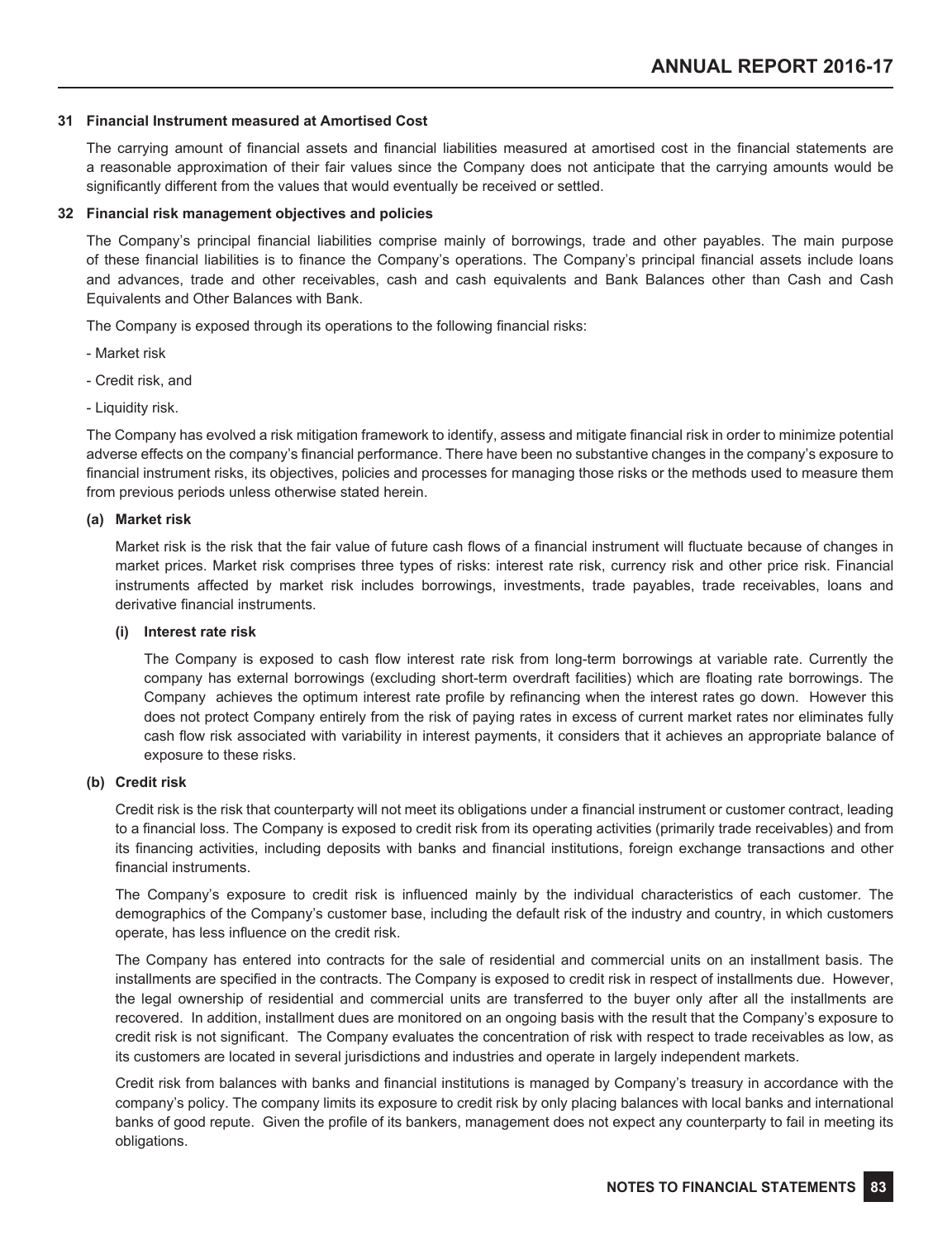# **c) Liquidity risk**

Liquidity risk is the risk that the Company will encounter difficulty in raising funds to meet commitments associated with financial instruments that are settled by delivering cash or another financial asset. Liquidity risk may result from an inability to sell a financial asset quickly at close to its fair value. The Company has an established liquidity risk management framework for managing its short term, medium term and long term funding and liquidity management requirements. The Company's exposure to liquidity risk arises primarily from mismatches of the maturities of financial assets and liabilities. The Company manages the liquidity risk by maintaining adequate funds in cash and cash equivalents. The Company also has adequate credit facilities agreed with banks to ensure that there is sufficient cash to meet all its normal operating commitments in a timely and cost-effective manner.

The table below summarises the maturity profile of the Company's financial liabilities based on contractual undiscounted payments.

|                                | On demand<br>₹ in lakhs | Less than 3<br>months<br>₹ in lakhs | 3 to 12<br>months<br>₹ in lakhs | 1 to 5 years<br>$\bar{z}$ in lakhs | > 5 years<br>$\bar{\tau}$ in lakhs | <b>Total</b><br>₹ in lakhs |
|--------------------------------|-------------------------|-------------------------------------|---------------------------------|------------------------------------|------------------------------------|----------------------------|
| As at 31-March-17              |                         |                                     |                                 |                                    |                                    |                            |
| Borrowings*                    | 1,710.79                |                                     | 6,177.39                        |                                    |                                    | 7,888.18                   |
| <b>Trade Payables</b>          | 363.72                  |                                     |                                 | 223.79                             |                                    | 587.51                     |
| Other Financial Liabilities ** | 318.65                  |                                     |                                 |                                    |                                    | 318.65                     |
|                                | 2,393.16                |                                     | 6,177.39                        | 223.79                             |                                    | 8,794.34                   |
| As at 31-March-16              |                         |                                     |                                 |                                    |                                    |                            |
| Borrowings*                    | 1,984.54                |                                     |                                 | 9,444.34                           |                                    | 11,428.88                  |
| <b>Trade Payables</b>          | 3,247.45                |                                     |                                 | 497.64                             |                                    | 3,745.09                   |
| Other Financial Liabilities ** | 443.80                  |                                     |                                 |                                    |                                    | 443.80                     |
|                                | 5,675.79                |                                     |                                 | 9,941.98                           |                                    | 15,617.77                  |
| As at 01-April-15              |                         |                                     |                                 |                                    |                                    |                            |
| Borrowings*                    | 1,195.87                |                                     | 5,767.97                        | 8,000.00                           |                                    | 14,963.84                  |
| <b>Trade Payables</b>          | 1,525.54                |                                     |                                 | 224.76                             |                                    | 1,750.30                   |
| Other Financial Liabilities ** | 101.76                  |                                     |                                 |                                    |                                    | 101.76                     |
|                                | 2,823.17                |                                     | 5,767.97                        | 8,224.76                           |                                    | 16,815.90                  |

\* Borrowings are stated before netting off loan issue cost.

\*\* Cancelled flats liabilities included in Other financial liabilities are stated at nominal value.

#### **33 Capital management**

For the purpose of the Company's capital management, capital includes issued equity share capital and other equity reserves attributable to the owners of the Company. The primary objective of the Company's capital management is to maximise the shareholder value.

The Company manages its capital structure and makes adjustments in light of changes in economic conditions and the requirements of the financial covenants. To maintain or adjust the capital structure, the Company may adjust the dividend payment to shareholders, return capital to shareholders or issue new shares. The Company monitors capital using a gearing ratio, which is net debt divided by total capital plus net debt. The Company includes within net debt, interest bearing loans and borrowings less Cash and Cash equivalents and bank balances other than Cash and Cash Equivalents.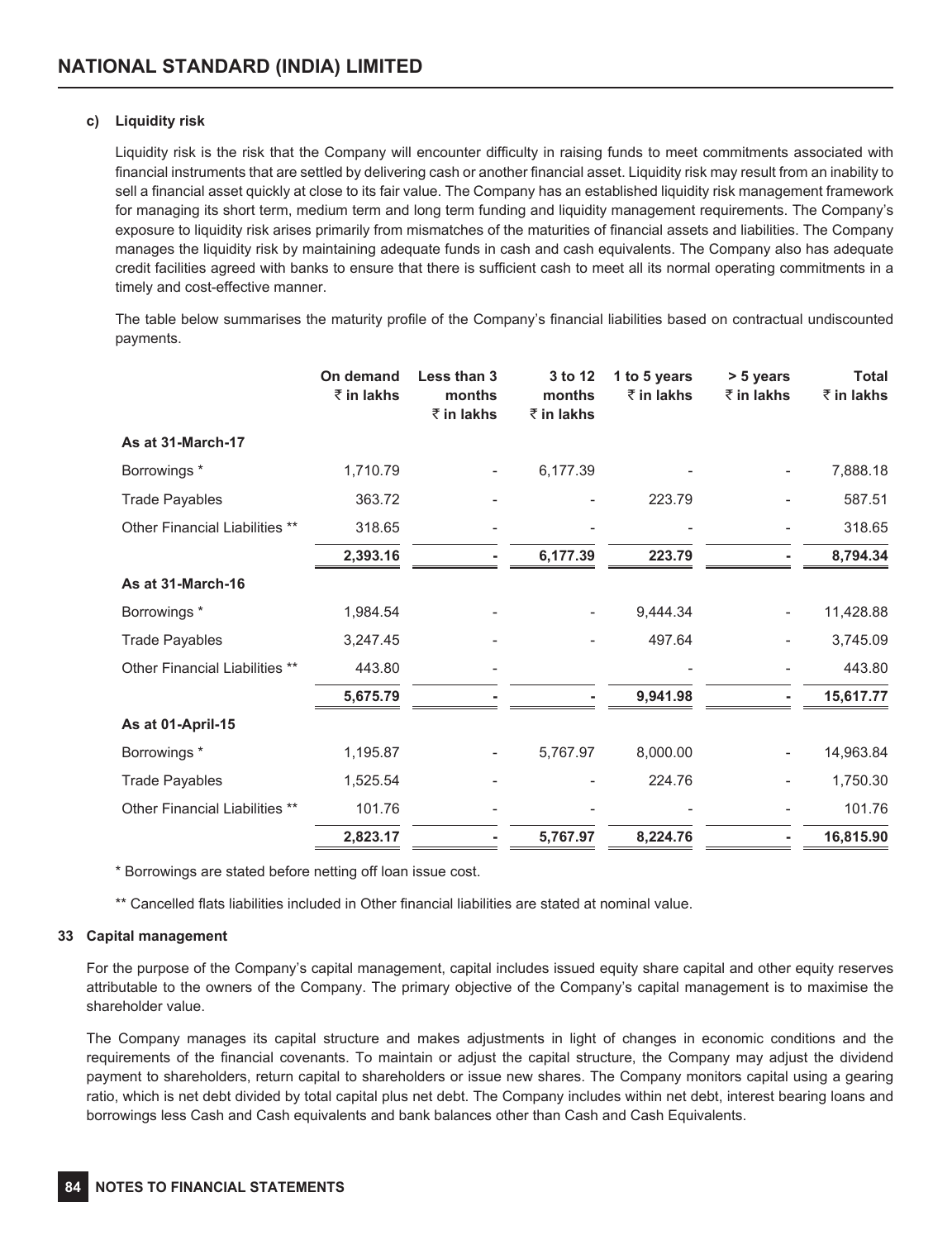|                                                                   | 31-March-17<br>$\bar{\tau}$ in lakhs | 31-March-16<br>₹ in lakhs | 01-April-15<br>$\bar{\tau}$ in lakhs |
|-------------------------------------------------------------------|--------------------------------------|---------------------------|--------------------------------------|
| Borrowings (Note 15)                                              | 7,888.18                             | 11,428.88                 | 14,875.10                            |
| Less: Cash and Cash Equivalents (Note 6)                          | (237.15)                             | (1,041.20)                | (362.47)                             |
| Less: Bank Balances other than Cash and Cash Equivalents (Note 7) | (0.10)                               | (3.00)                    |                                      |
| <b>Net Debt</b>                                                   | 7,650.93                             | 10,384.68                 | 14,512.63                            |
| Equity Share Capital (Note 10)                                    | 2,000.00                             | 2,000.00                  | 2,000.00                             |
| <b>Other Equity</b>                                               |                                      |                           |                                      |
| Other Reserves and Share Premium (Note 11 and 12)                 | 15,780.05                            | 11,638.15                 | 5,563.29                             |
| <b>Total Capital</b>                                              | 17,780.05                            | 13,638.15                 | 7,563.29                             |
| <b>Capital and Net Debt</b>                                       | 25,430.98                            | 24,022.83                 | 22,075.92                            |
| <b>Gearing ratio</b>                                              | 30.1%                                | 43.2%                     | 65.7%                                |

In order to achieve this overall objective, the Company's capital management, amongst other things, aims to ensure that it meets financial covenants attached to the interest-bearing loans and borrowings that define capital structure requirements. Breaches in meeting the financial covenants would permit the bank to immediately call loans and borrowings. There have been no breaches in the financial covenants of any interest-bearing loans and borrowing in the current period.

No changes were made in the objectives, policies or processes for managing capital during the year ended 31-March-17 and 31-March-16.

# **34 Details of CSR Expenditure**

The gross amount required to be spent for CSR activity by the company during the year was  $\bar{\tau}$  136 lakhs (31-March-16  $\bar{\tau}$ 80.09 Lakhs). Amount spent during the year was  $\bar{\tau}$  136.00 lakhs (31-March-16  $\bar{\tau}$  81.00 lakhs).

# **35 Basic and Diluted Earnings Per Equity Share:**

| S.<br>No. | <b>Particulars</b>                                                |                          | For the<br>Year ended<br>31-March-17 | For the<br>Year ended<br>31-March-16 |
|-----------|-------------------------------------------------------------------|--------------------------|--------------------------------------|--------------------------------------|
|           | Basic and Diluted Earnings Per Equity Share                       |                          |                                      |                                      |
| (a)       | Net Profit for the year                                           | $(5 \in \mathsf{Lakhs})$ | 4.141.89                             | 6,074.86                             |
| (b)       | No. of Equity Shares as at beginning of the year                  |                          | 20,000,000                           | 20,000,000                           |
|           | Add: Shares Allotted                                              |                          |                                      |                                      |
|           | No. of Equity Shares as on end of the year                        |                          | 20,000,000                           | 20,000,000                           |
|           | Weighted average no. of Equity Shares outstanding during the year |                          | 20,000,000                           | 20,000,000                           |
| (c)       | Face Value of Equity Shares                                       | (₹)                      | 10                                   | 10                                   |
| (d)       | Basic and Diluted Earnings Per Equity Share                       | (₹)                      | 20.71                                | 30.37                                |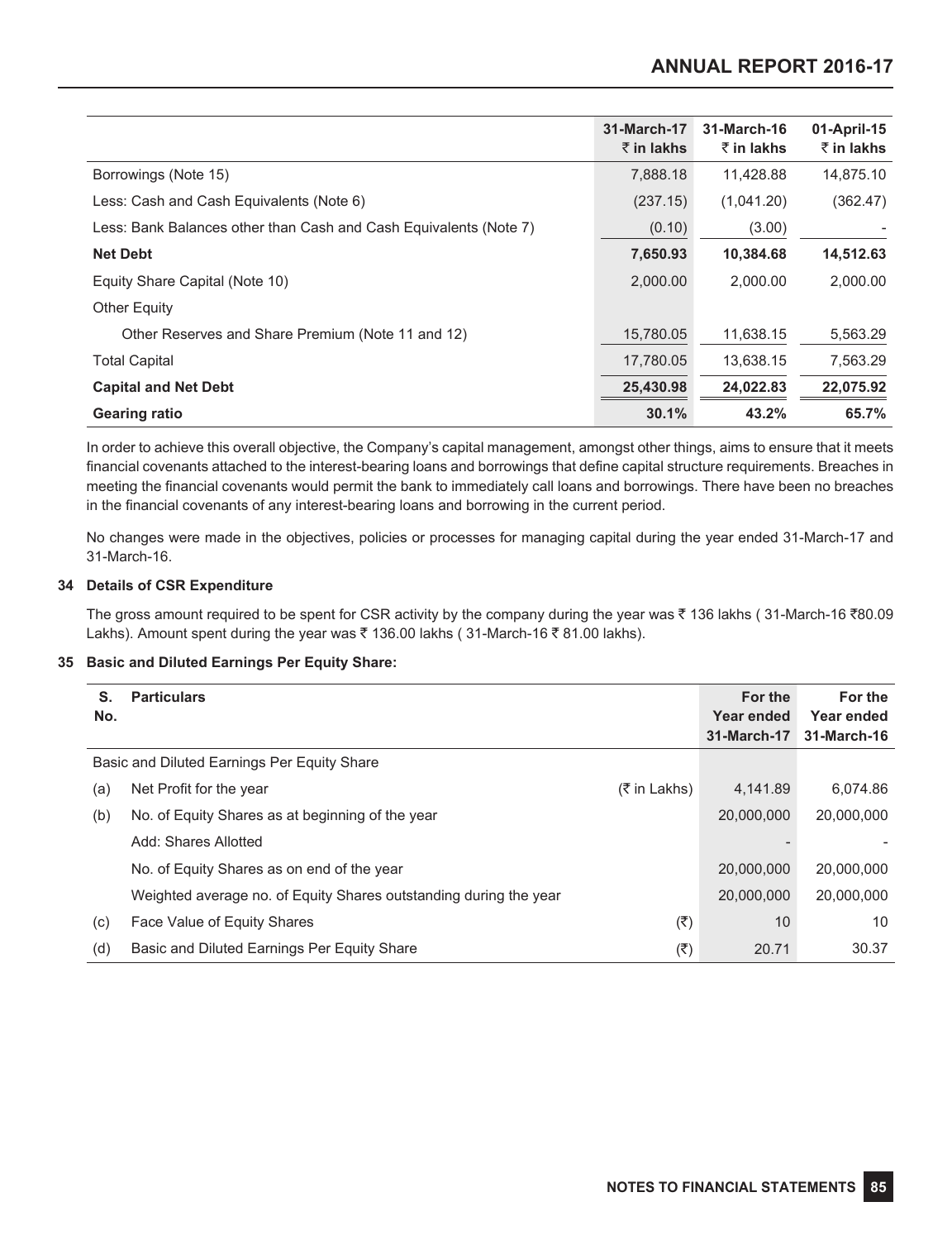### **36 The details of Specified Bank Notes (SBN) held and transacted during the period from 8-November-16 to 30-December-16 as provided in the Table below:-**

|                                           |             |              | $($ ₹ in Lakhs) |
|-------------------------------------------|-------------|--------------|-----------------|
|                                           | <b>SBNs</b> | Other        | Total           |
|                                           |             | Denomination |                 |
|                                           |             | notes        |                 |
| Closing cash in hand as on 08-November-16 |             |              |                 |
| (+) Permitted receipts                    |             | 8.00         | 8.00            |
| (-) Permitted payments                    |             | (2.00)       | (2.00)          |
| (-) Amount deposited in Banks             |             |              |                 |
| Closing cash in hand as on 30-December-16 |             | 6.00         | 6.00            |

#### **37 Details of dues to Micro, Small and Medium Enterprises :**

The information has been determined to the extend such parties have been identified on the basis of information available with the Company. The amount of principal and interest outstanding is given below :

|  | (₹ in Lakhs) |
|--|--------------|
|  |              |
|  |              |
|  |              |

| <b>Particulars</b>                                                                                                                                                                                                                                                                 | As at       | As at       | As at       |
|------------------------------------------------------------------------------------------------------------------------------------------------------------------------------------------------------------------------------------------------------------------------------------|-------------|-------------|-------------|
|                                                                                                                                                                                                                                                                                    | 31-March-17 | 31-March-16 | 01-April-15 |
| Amount unpaid as at year end - Principal                                                                                                                                                                                                                                           | 25.37       | 29.43       | 43.49       |
| Amount unpaid as at year end - Interest                                                                                                                                                                                                                                            |             |             |             |
| The amount of interest paid by the buyer in terms of section 16, of the Micro<br>Small and Medium Enterprise Development Act, 2006 (the 'Act') along with<br>the amounts of the payment made to the supplier beyond the appointed day<br>during each accounting year.              |             |             |             |
| The amount of interest due and payable for the year of delay in making<br>payment (which have been paid but beyond the appointed day during the year)<br>but without adding the interest specified under Act.                                                                      |             |             |             |
| The amount of interest accrued and remaining unpaid at the end of each<br>accounting year.                                                                                                                                                                                         |             |             |             |
| The amount of further interest remaining due and payable even in the<br>succeeding years, until such date when the interest dues as above are actually<br>paid to the small enterprise for the purpose of disallowance as a deductible<br>expenditure under section 23 of the Act. |             |             |             |

#### **38 Standard issued but not yet effective**

In March 2017, the Ministry of Corporate Affairs issued the Companies (Indian Accounting Standards)(Amendments) Rules, 2017, notifying amendment to Ind AS 7, 'Statement of cash flows'. This amendment is in accordance with the recent amendments made by International Accounting Standards Board (IASB) to IAS 7, 'Statement of cash flows'. The amendment is applicable to the Company from April 1, 2017.

#### **Amendments to Ind AS 7**

The amendments to Ind AS 7 requires the entities to provide disclosures that enable users of financial statements to evaluate changes in liabilities arising from financing activities, including both changes arising from cash flows and non-cash changes, suggesting inclusion of a reconciliation between the opening and closing balances in the Balance Sheet for liabilities arising from financing activities, to meet the disclosure requirement. The Company is evaluating the requirements of the amendment and the effect on the financial statements is being evaluated.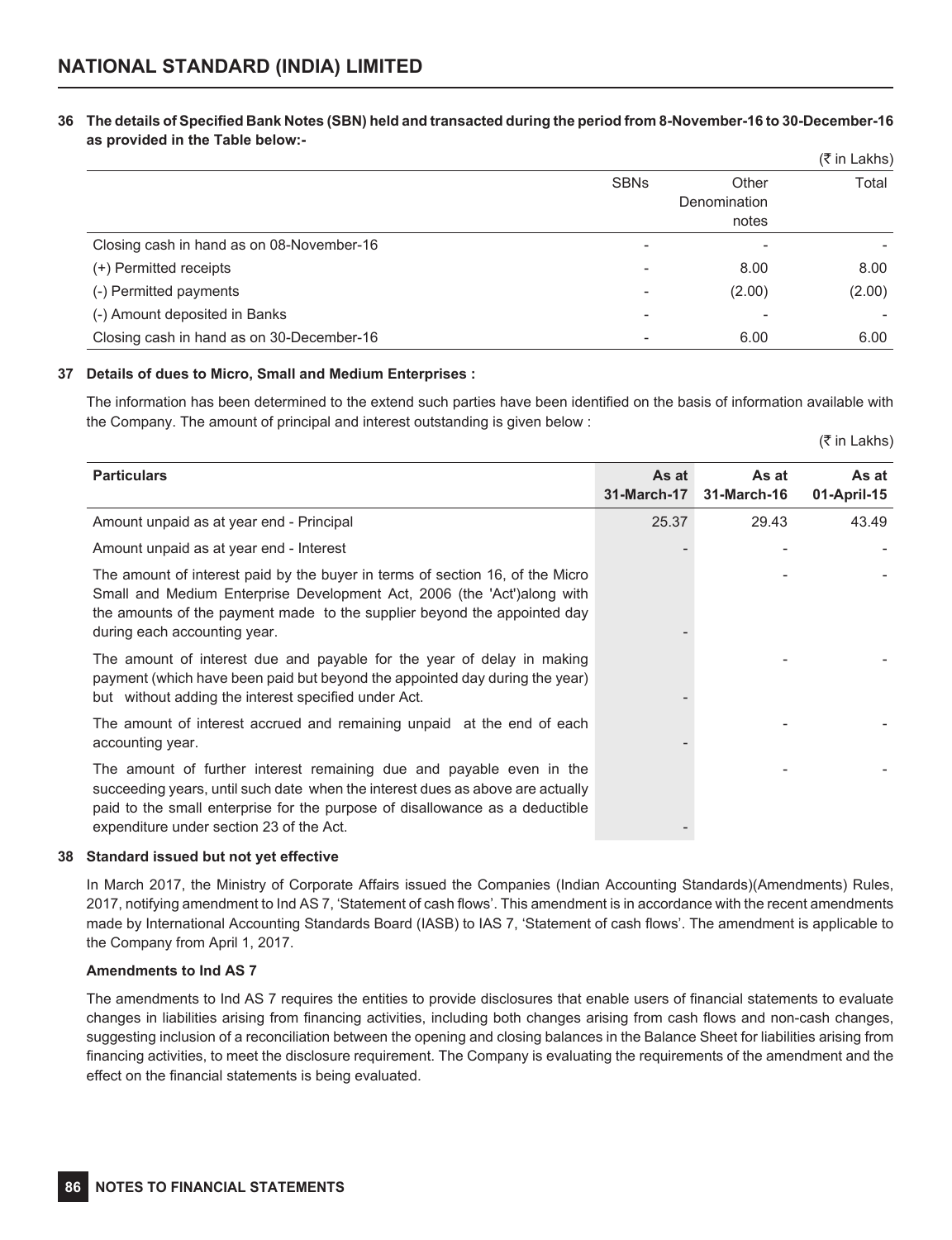#### **39 First-time adoption of Ind AS**

For all periods upto and including the year ended 31-March-16, The Company had prepared its financials statements in accordance with the accounting standards notified under Section 133 of the Companies Act, 2013, read together with Rule 7 of the Companies (Accounts) Rules, 2014 ('Indian GAAP'). This note explains the principal adjustments made by the Company in restating its financial statements prepared under Indian GAAP for the following:

- a) Balance Sheet as at 01-April-15 (Transition date)
- b) Balance Sheet as at 31-March-16
- c) Statement of Profit and Loss for the year ended 31-March-16

# **Footnotes to the reconciliation of equity as at 01-April-15 and 31-March-16 and Profit or Loss for the year ended 31- March-16**

#### **1 Other Financial Liability**

In the financial statements prepared under Indian GAAP, the carrying value of non-interest bearing financial liabilities having maturity date beyond twelve months from the year end were recognised at the nominal amounts payable by the Company. Under Ind AS, such financial liabilities are required to be recognised initially at fair value and subsequently measured at amortised cost using the effective interest method.

The above transition has resulted in increase in equity by  $\bar{\tau}$  26.8 lakhs as at the date of transition to Ind AS and by  $\bar{\tau}$  16.72 lakhs as at 31-March-16

#### **2 Prepaid Expenses**

Under Ind AS, incremental costs of securing a contract with a customer is recognised as an asset provided the Company expects to recover those costs and can be separately identified and measured reliably. Such deferred cost is subsequently amortised and charged to profit or loss on a percentage of completion basis.

The above transition has resulted in increase in equity by  $\bar{\tau}$  80.87 lakhs as at the date of transition to Ind AS and by  $\bar{\tau}$  25.51 lakhs as at 31-March-16

#### **3 Deferred tax**

The above transitional adjustments lead to temporary differences. According to the accounting policies, the Company has to account for such differences. Deferred tax adjustments are recognised in correlation to the underlying transaction either in retained earnings or as a separate component of equity.

This has resulted in decrease in equity by  $\bar{\zeta}$  10.88 lakhs as at the date of transition to Ind AS and by  $\bar{\zeta}$  17.25 lakhs as at 31-March-16

#### **4 Other Comprehensive Income**

Under Indian GAAP, there was no concept of Other comprehensive income. Under IND AS, specified item of Income, expenses, gains or losses are required to be presented in Other Comprehensive income.

#### **5 Statement of Cash Flows**

The transition from Indian GAAP to Ind AS has not had a material impact on the statement of cash flows.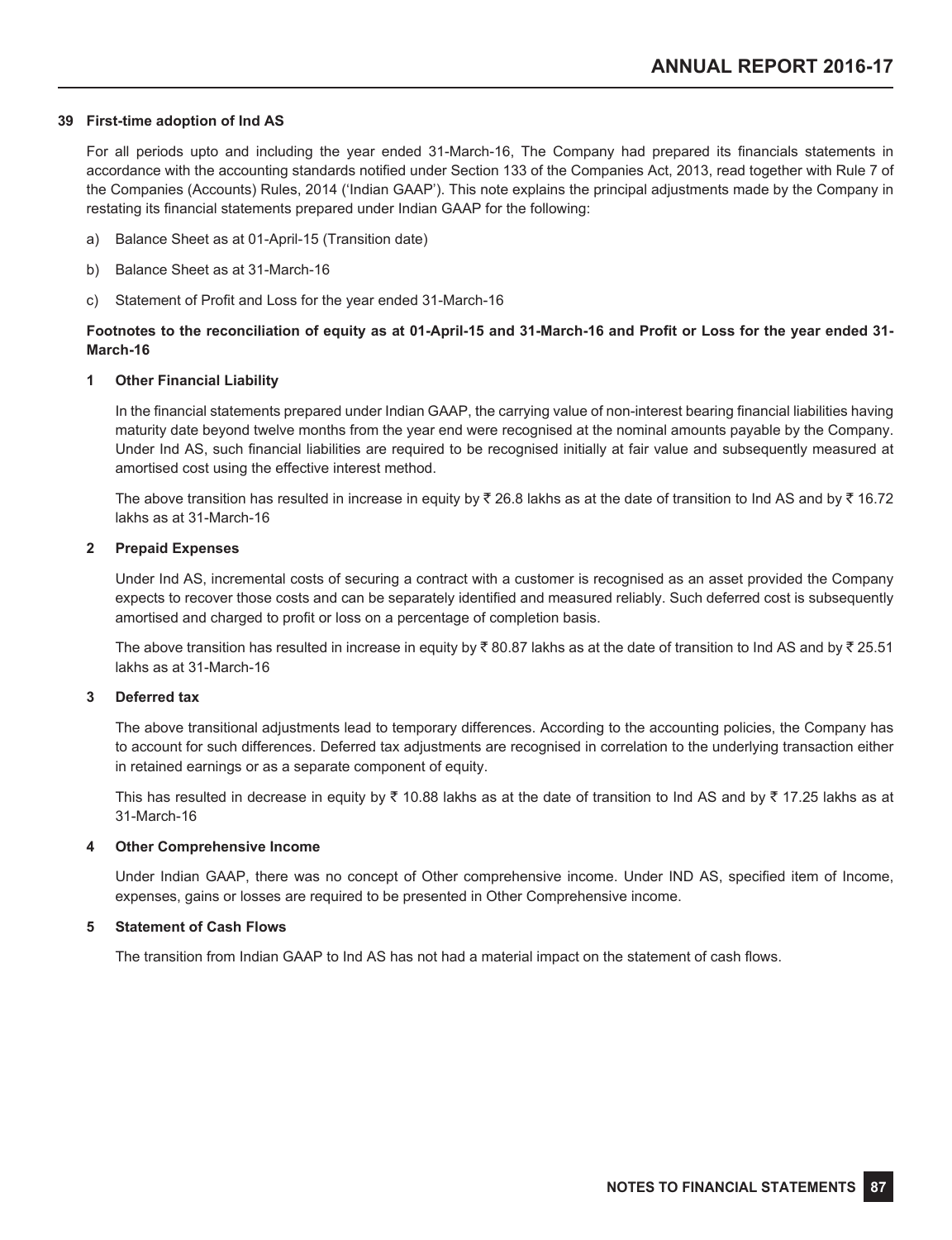# **Effect of Ind AS adoption on the Balance Sheet as at 1st April 2015**

|                                                     | Indian<br><b>GAAP</b> | <b>Effect of</b><br>transition to | Ind AS     |
|-----------------------------------------------------|-----------------------|-----------------------------------|------------|
|                                                     |                       | Ind AS                            |            |
|                                                     | ₹ in Lakhs            | ₹ in Lakhs                        | ₹ in Lakhs |
| <b>ASSETS</b>                                       |                       |                                   |            |
| <b>Non-Current Assets</b>                           |                       |                                   |            |
| Property, Plant and Equipment                       | 20.98                 |                                   | 20.98      |
| Deferred Tax Assets (Net)                           | 58.69                 | (10.88)                           | 47.81      |
| <b>Total Non-Current Assets</b>                     | 79.67                 | (10.88)                           | 68.79      |
| <b>Current Assets</b>                               |                       |                                   |            |
| Inventories                                         | 5,496.36              |                                   | 5,496.36   |
| <b>Financial Assets</b>                             |                       |                                   |            |
| Loans                                               | 22,209.93             |                                   | 22,209.93  |
| <b>Trade Receivables</b>                            | 2,780.42              |                                   | 2,780.42   |
| Cash and Cash Equivalents                           | 362.47                |                                   | 362.47     |
| <b>Other Financial Assets</b>                       | 1,130.36              |                                   | 1,130.36   |
| <b>Other Current Assets</b>                         | 183.21                | (80.87)                           | 102.34     |
| <b>Total Current Assets</b>                         | 32, 162. 75           | (80.87)                           | 32,081.88  |
| <b>Total Assets</b>                                 | 32,242.42             | (91.75)                           | 32,150.67  |
| <b>EQUITY AND LIABILITIES</b>                       |                       |                                   |            |
| <b>Equity</b>                                       |                       |                                   |            |
| <b>Equity Share Capital</b>                         | 2,000.00              |                                   | 2,000.00   |
| <b>Other Equity</b>                                 |                       |                                   |            |
| Share Premium                                       | 0.02                  |                                   | 0.02       |
| <b>Retained Earnings</b>                            | 5,542.72              | 20.55                             | 5,563.27   |
| <b>Other Reserves</b>                               | 28.11                 |                                   | 28.11      |
| <b>Equity attributable to owners of the Company</b> | 7,570.85              | 20.55                             | 7,591.40   |
| <b>Non-Current Liabilities</b>                      |                       |                                   |            |
| <b>Financial Liabilities</b>                        |                       |                                   |            |
| <b>Trade Payables</b>                               |                       |                                   |            |
| Due to Micro and Small Enterprises                  |                       |                                   |            |
| Due to Others                                       | 224.76                |                                   | 224.76     |
| <b>Total Non-Current Liabilities</b>                | 224.76                |                                   | 224.76     |
| <b>Current Liabilities</b>                          |                       |                                   |            |
| <b>Financial Liabilities</b>                        |                       |                                   |            |
| <b>Borrowings</b>                                   | 14,963.84             | (88.74)                           | 14,875.10  |
| <b>Trade Payables</b>                               |                       |                                   |            |
| Due to Micro and Small Enterprises                  | 43.49                 |                                   | 43.49      |
| Due to Others                                       | 1,482.05              |                                   | 1,482.05   |
| <b>Other Financial Liabilities</b>                  | 128.56                | (26.80)                           | 101.76     |
| <b>Other Current Liabilities</b>                    | 5,678.01              | 3.24                              | 5,681.25   |
| Current Tax Liabilities (net)                       | 2,150.86              |                                   | 2,150.86   |
| <b>Total Current Liabilities</b>                    | 24,446.81             | (112.30)                          | 24,334.51  |
| <b>Total Liabilities</b>                            | 24,671.57             | (112.30)                          | 24,559.27  |
| <b>Total Equity and Liabilities</b>                 | 32,242.42             | (91.75)                           | 32,150.67  |

**The Indian GAAP figures have been reclassified to conform to IND AS presentation requirements for the purpose of this note.**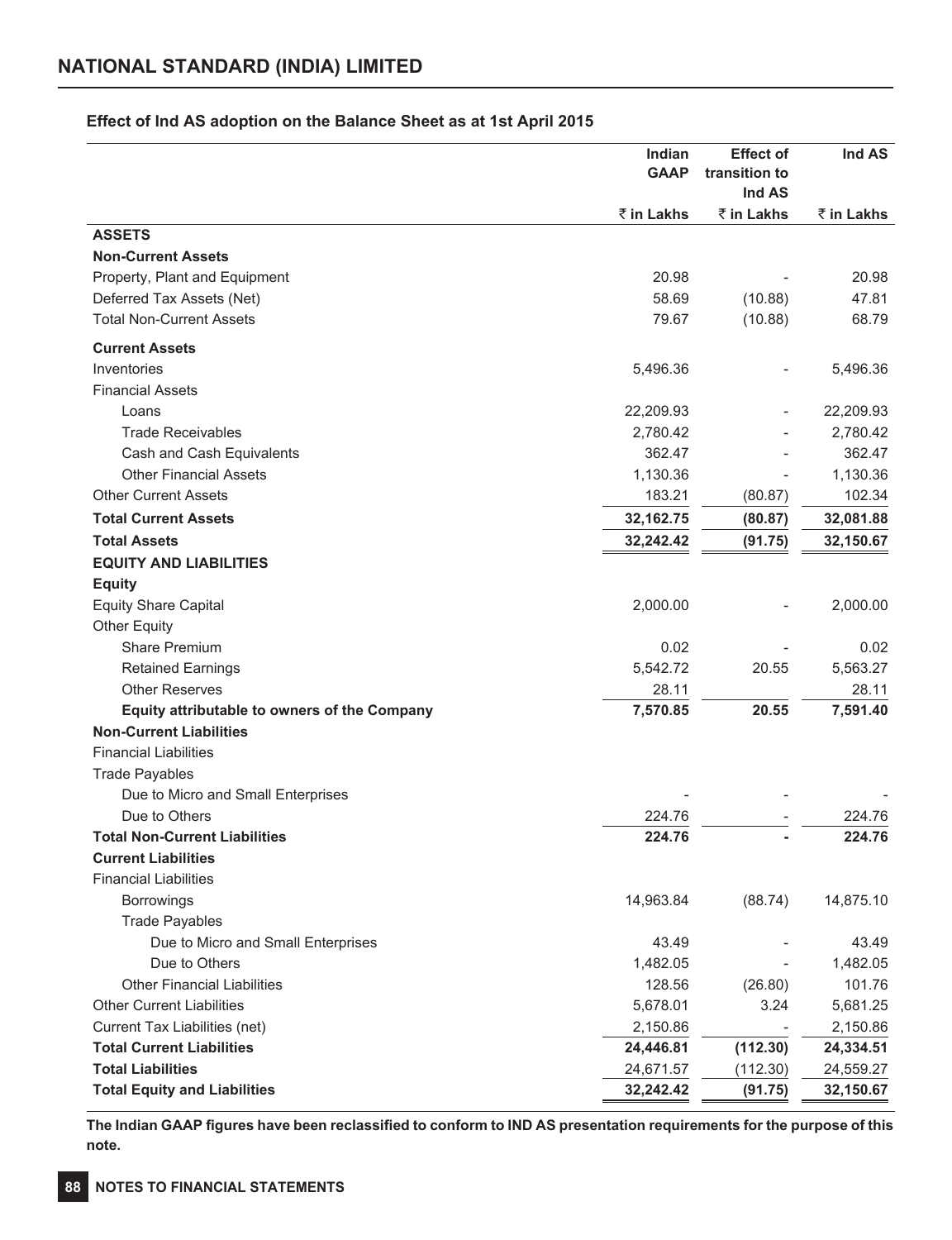|  |  | Effect of Ind AS adoption on the Balance Sheet as at 31st March 2016 |  |  |  |
|--|--|----------------------------------------------------------------------|--|--|--|
|--|--|----------------------------------------------------------------------|--|--|--|

|                                                    | Indian<br><b>GAAP</b> | <b>Effect of</b><br>transition to<br>Ind AS | Ind AS     |
|----------------------------------------------------|-----------------------|---------------------------------------------|------------|
|                                                    | ₹ in Lakhs            | ₹ in Lakhs                                  | ₹ in Lakhs |
| <b>ASSETS</b>                                      |                       |                                             |            |
| <b>Non-Current Assets</b>                          |                       |                                             |            |
| Property, Plant and Equipment                      | 18.74                 |                                             | 18.74      |
| Deferred Tax Assets (Net)                          | 59.67                 | (17.25)                                     | 42.42      |
| <b>Total Non-Current Assets</b>                    | 78.41                 | (17.25)                                     | 61.16      |
| <b>Current Assets</b>                              |                       |                                             |            |
| Inventories                                        | 4,599.74              |                                             | 4,599.74   |
| <b>Financial Assets</b>                            |                       |                                             |            |
| Loans                                              | 25,795.66             |                                             | 25,795.66  |
| <b>Trade Receivables</b>                           | 1,542.50              |                                             | 1,542.50   |
| Cash and Cash Equivalents                          | 1,041.20              |                                             | 1,041.20   |
| Bank Balances other than Cash and Cash Equivalents | 3.00                  |                                             | 3.00       |
| <b>Other Financial Assets</b>                      | 2,790.12              |                                             | 2,790.12   |
| <b>Other Current Assets</b>                        | 239.25                | 25.51                                       | 264.76     |
| <b>Total Current Assets</b>                        | 36,011.47             | 25.51                                       | 36,036.98  |
| <b>Total Assets</b>                                | 36,089.88             | 8.26                                        | 36,098.14  |
| <b>EQUITY AND LIABILITIES</b>                      |                       |                                             |            |
| <b>Equity</b>                                      |                       |                                             |            |
| <b>Equity Share Capital</b>                        | 2,000.00              |                                             | 2,000.00   |
| <b>Other Equity</b>                                |                       |                                             |            |
| <b>Share Premium</b>                               | 0.02                  |                                             | 0.02       |
| <b>Retained Earnings</b>                           | 11,605.53             | 32.60                                       | 11,638.13  |
| <b>Other Reserves</b>                              | 28.11                 |                                             | 28.11      |
| Equity attributable to owners of the Company       | 13,633.66             | 32.60                                       | 13,666.26  |
| <b>Non-Current Liabilities</b>                     |                       |                                             |            |
| <b>Financial Liabilities</b>                       |                       |                                             |            |
| <b>Trade Payables</b>                              |                       |                                             |            |
| Due to Micro and Small Enterprises                 |                       |                                             |            |
| Due to Others                                      | 497.64                |                                             | 497.64     |
| <b>Total Non-Current Liabilities</b>               | 497.64                |                                             | 497.64     |
| <b>Current Liabilities</b>                         |                       |                                             |            |
| <b>Financial Liabilities</b>                       |                       |                                             |            |
| <b>Borrowings</b>                                  | 11,436.50             | (7.62)                                      | 11,428.88  |
| <b>Trade Payables</b>                              |                       |                                             |            |
| Due to Micro and Small Enterprises                 | 29.43                 |                                             | 29.43      |
| Due to Others                                      | 3,218.02              |                                             | 3,218.02   |
| <b>Other Financial Liabilities</b>                 | 460.52                | (16.72)                                     | 443.80     |
| <b>Other Current Liabilities</b>                   | 4,823.98              |                                             | 4,823.98   |
| Current Tax Liabilities (net)                      | 1,990.13              |                                             | 1,990.13   |
| <b>Total Current Liabilities</b>                   | 21,958.58             | (24.34)                                     | 21,934.24  |
| <b>Total Liabilities</b>                           | 22,456.22             | (24.34)                                     | 22,431.88  |
| <b>Total Equity and Liabilities</b>                | 36,089.88             | 8.26                                        | 36,098.14  |

**The Indian GAAP figures have been reclassified to conform to IND AS presentation requirements for the purpose of this note.**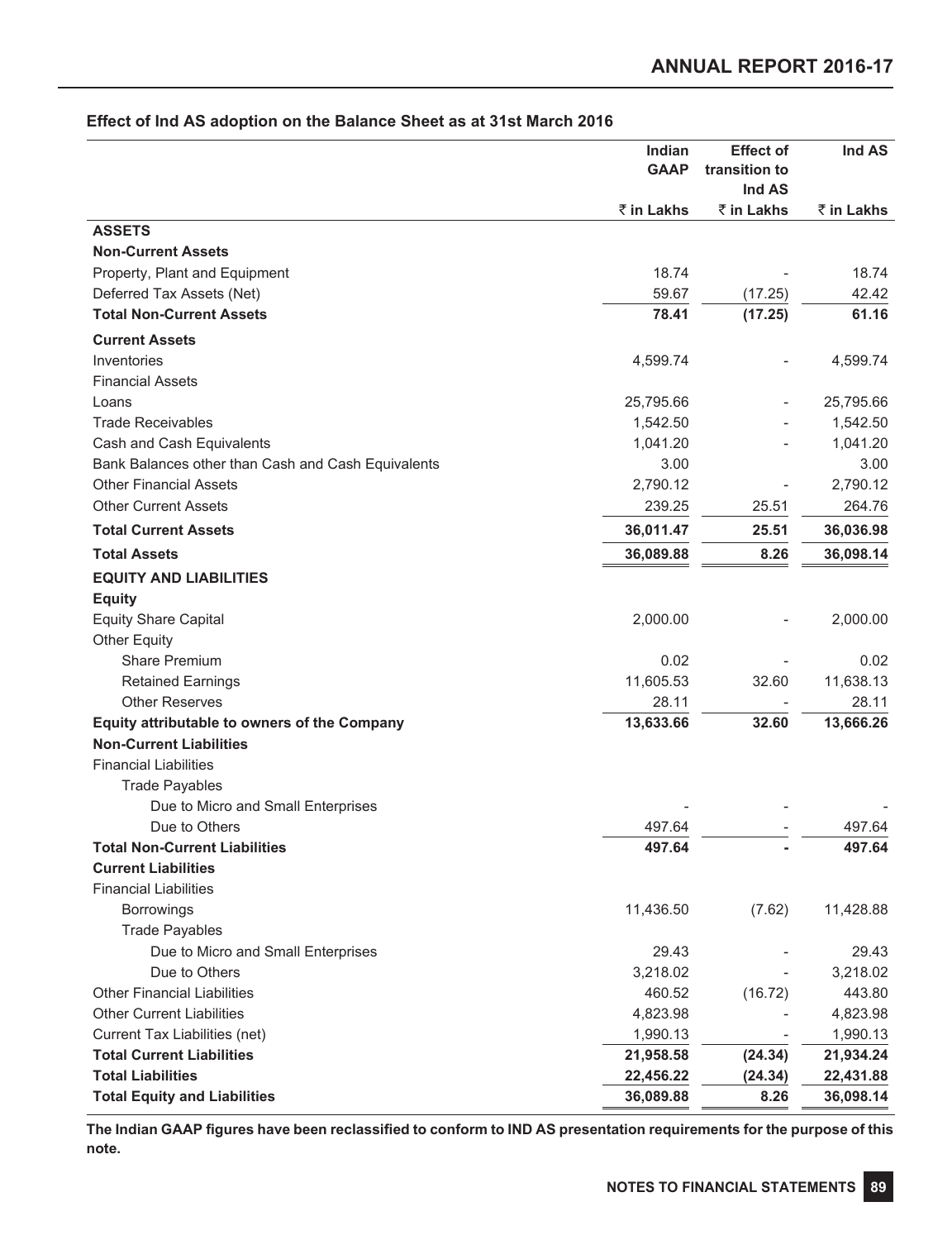|              |                                                                          | Indian<br><b>GAAP</b> | <b>Effect of</b><br>transition to<br>Ind AS | Ind AS     |
|--------------|--------------------------------------------------------------------------|-----------------------|---------------------------------------------|------------|
|              |                                                                          | ₹ in Lakhs            | ₹ in Lakhs                                  | ₹ in Lakhs |
| J.           | <b>INCOME</b>                                                            |                       |                                             |            |
|              | Revenue From Operations                                                  | 18,412.39             |                                             | 18,412.39  |
|              | Other Income                                                             | 2,140.59              | (6.85)                                      | 2,133.74   |
|              | <b>Total Income</b>                                                      | 20,552.98             | (6.85)                                      | 20,546.13  |
| Ш            | <b>EXPENSES</b>                                                          |                       |                                             |            |
|              | Cost of Projects                                                         | 8,191.47              |                                             | 8,191.47   |
|              | <b>Employee Benefits Expense</b>                                         | 471.65                |                                             | 471.65     |
|              | Finance Costs (Net)                                                      | 1,921.11              |                                             | 1,921.11   |
|              | Depreciation and Amortisation Expense                                    | 2.73                  |                                             | 2.73       |
|              | Other Expenses                                                           | 849.99                | (25.26)                                     | 824.73     |
|              | <b>Total Expenses</b>                                                    | 11,436.95             | (25.26)                                     | 11,411.69  |
| $\mathbf{m}$ | Profit before Tax (I-II)                                                 | 9,116.03              | 18.41                                       | 9,134.44   |
| IV           | <b>Tax Expense:</b>                                                      |                       |                                             |            |
|              | <b>Current Tax</b>                                                       | (3,054.19)            |                                             | (3,054.19) |
|              | Deferred Tax                                                             | 0.98                  | (6.37)                                      | (5.39)     |
|              | <b>Total Tax Expense</b>                                                 | (3,053.21)            | (6.37)                                      | (3,059.58) |
| $\mathsf{V}$ | Profit after Tax (III-IV)                                                | 6,062.82              | 12.04                                       | 6,074.86   |
| VI           | <b>Other Comprehensive Income (OCI)</b>                                  |                       |                                             |            |
|              | Items that will not be reclassified to Statement of Profit or Loss<br>А. |                       |                                             |            |
|              | Items that will be reclassified to Statement of Profit or Loss<br>В.     |                       |                                             |            |
|              | Other Comprehensive Income for the year (Net of Tax) (A+B)               |                       |                                             |            |
| VII          | Total Comprehensive Income for the year (VI+VII)                         | 6,062.82              | 12.04                                       | 6,074.86   |

# **Effect of Ind AS adoption on the Statement of Profit and Loss for the year ended 31st March 2016**

**The Indian GAAP figures have been reclassified to conform to IND AS presentation requirements for the purpose of this note.**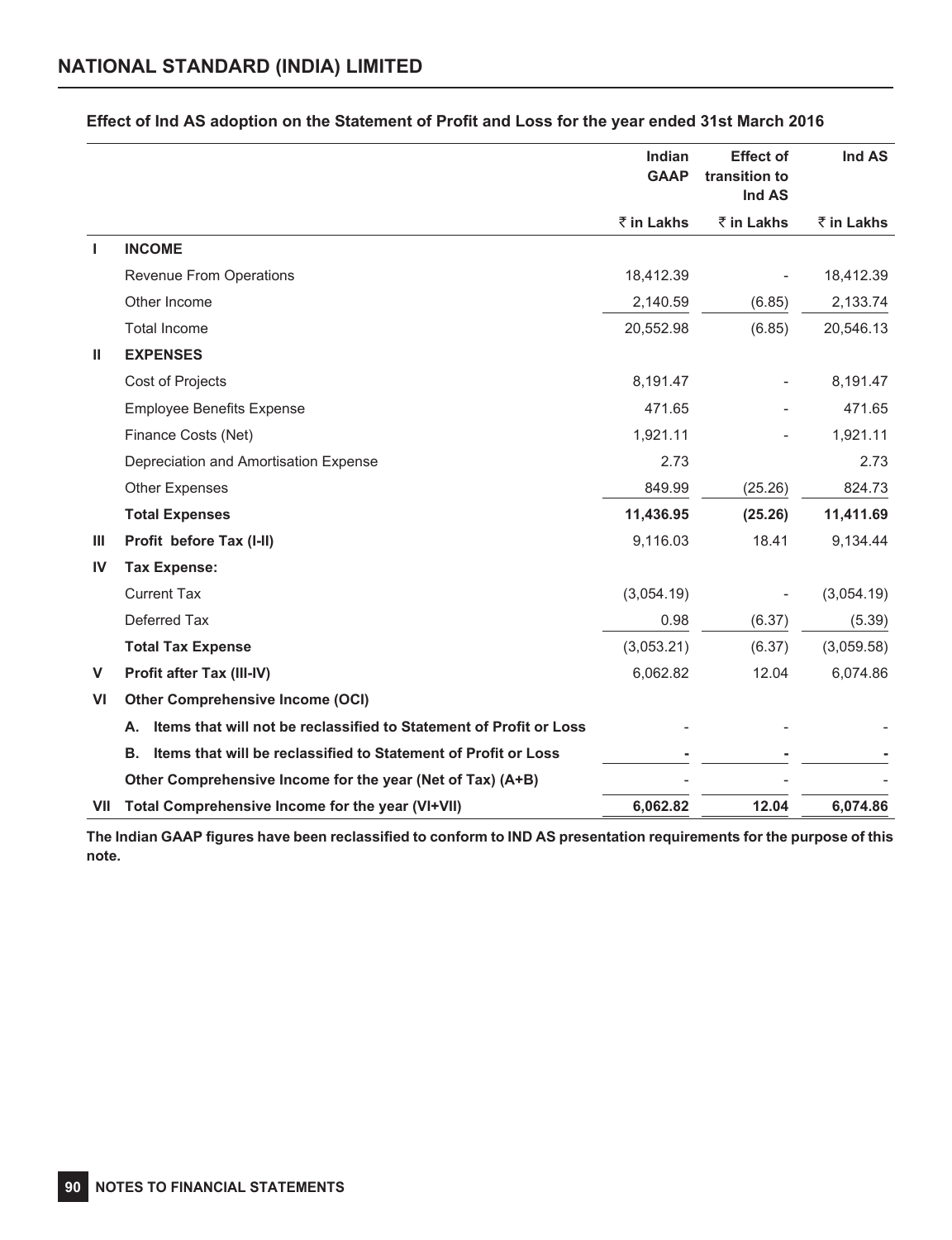## **A. Reconciliation of Total Comprehensive Income for the year ended 31-March-2016**

|                                                                |                  | k in Lakhs         |
|----------------------------------------------------------------|------------------|--------------------|
| Nature of Adjustments (excluding Reclassification adjustments) | <b>Footnotes</b> | For the Year ended |
|                                                                |                  | 31-March-16        |
| Net Profit as per Indian GAAP                                  |                  | 6,062.82           |
| Other Financial liabilities carried at amortised cost          | 1                | (6.85)             |
| <b>Prepaid Expenses</b>                                        | $\overline{2}$   | 25.26              |
| Deferred taxes                                                 | 3                | (6.37)             |
| Total effect of transition to Ind AS                           |                  | 12.04              |
| Total Comprehensive Income as per Ind AS                       |                  | 6,074.86           |

# **B. Reconciliation of Equity as at 31-March-16 and 01-April-15**

₹ in Lakhs

 $\pm$  in Lakhs

| <b>Nature of Adjustments (excluding Reclassification adjustments)</b> | <b>Footnotes</b> | As at       | As at       |
|-----------------------------------------------------------------------|------------------|-------------|-------------|
|                                                                       |                  | 31-March-16 | 01-April-15 |
| <b>Equity as Per Indian GAAP</b>                                      |                  | 13,633.66   | 7,570.85    |
| Other financial liabilities carried at amortised cost                 |                  | 16.72       | 23.56       |
| <b>Prepaid Expenses</b>                                               | 2                | 33.13       | 7.87        |
| Deferred taxes                                                        | 3                | (17.25)     | (10.88)     |
| Total effect of transition to Ind AS                                  |                  | 32.60       | 20.55       |
| <b>Equity as Per Ind AS</b>                                           |                  | 13,666.26   | 7.591.40    |

**As per our attached Report of even date For and on behalf of the Board For MZSK & Associates Chartered Accountants Firm Registration No. 105047W**

**Abuali Darukhanawala Smita Ghag Maninder Chhabra (Partner) (Director) (Director) Membership No. 108053 DIN:02447362 DIN:02630680**

**Place : Mumbai Rameshchandra Chechani Varun Shah (Chief Financial Officer)**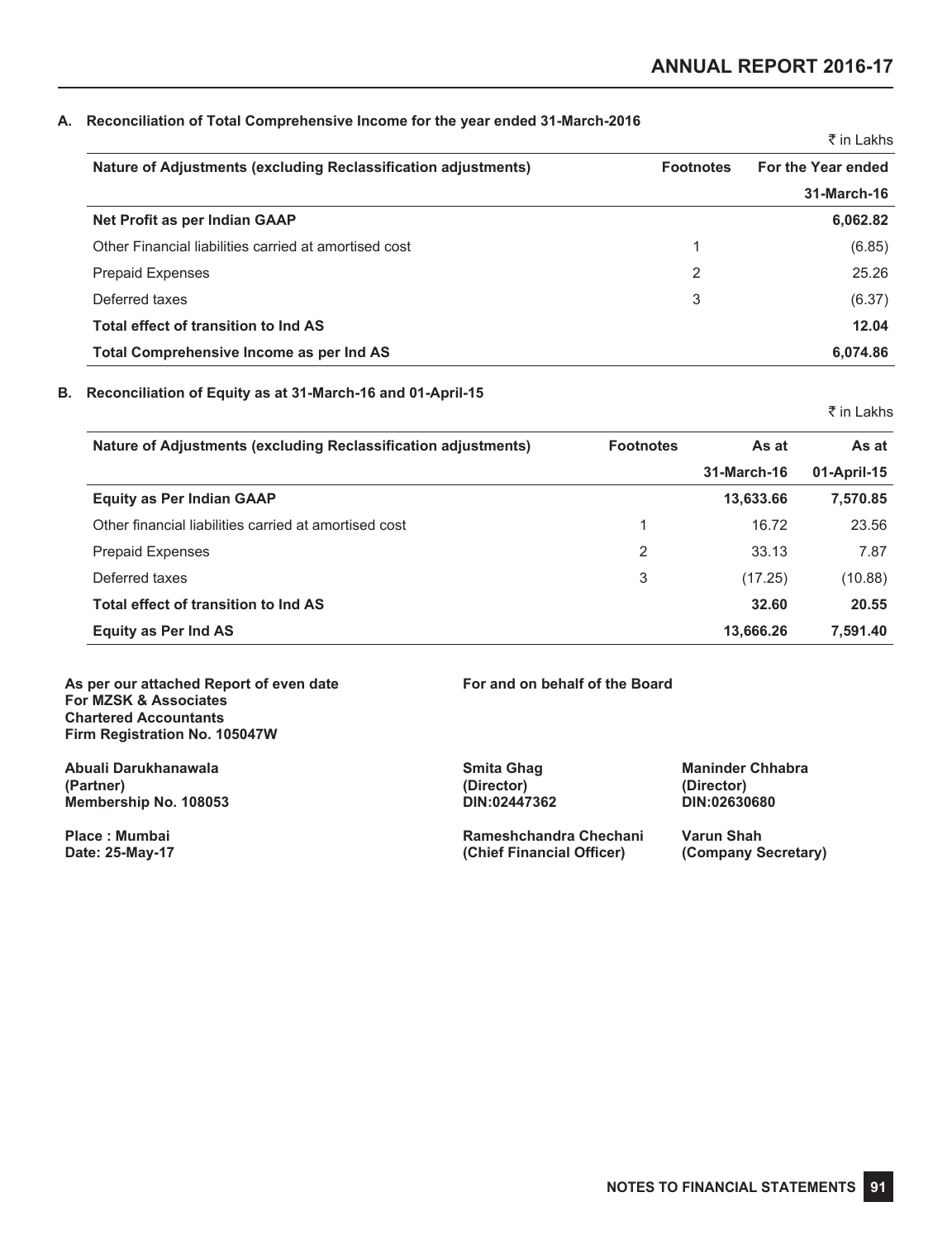| <b>Notes</b> |
|--------------|
|              |
|              |
|              |
|              |
|              |
|              |
|              |
|              |
|              |
|              |
|              |
|              |
|              |
|              |
|              |
|              |
|              |
|              |
| —            |
|              |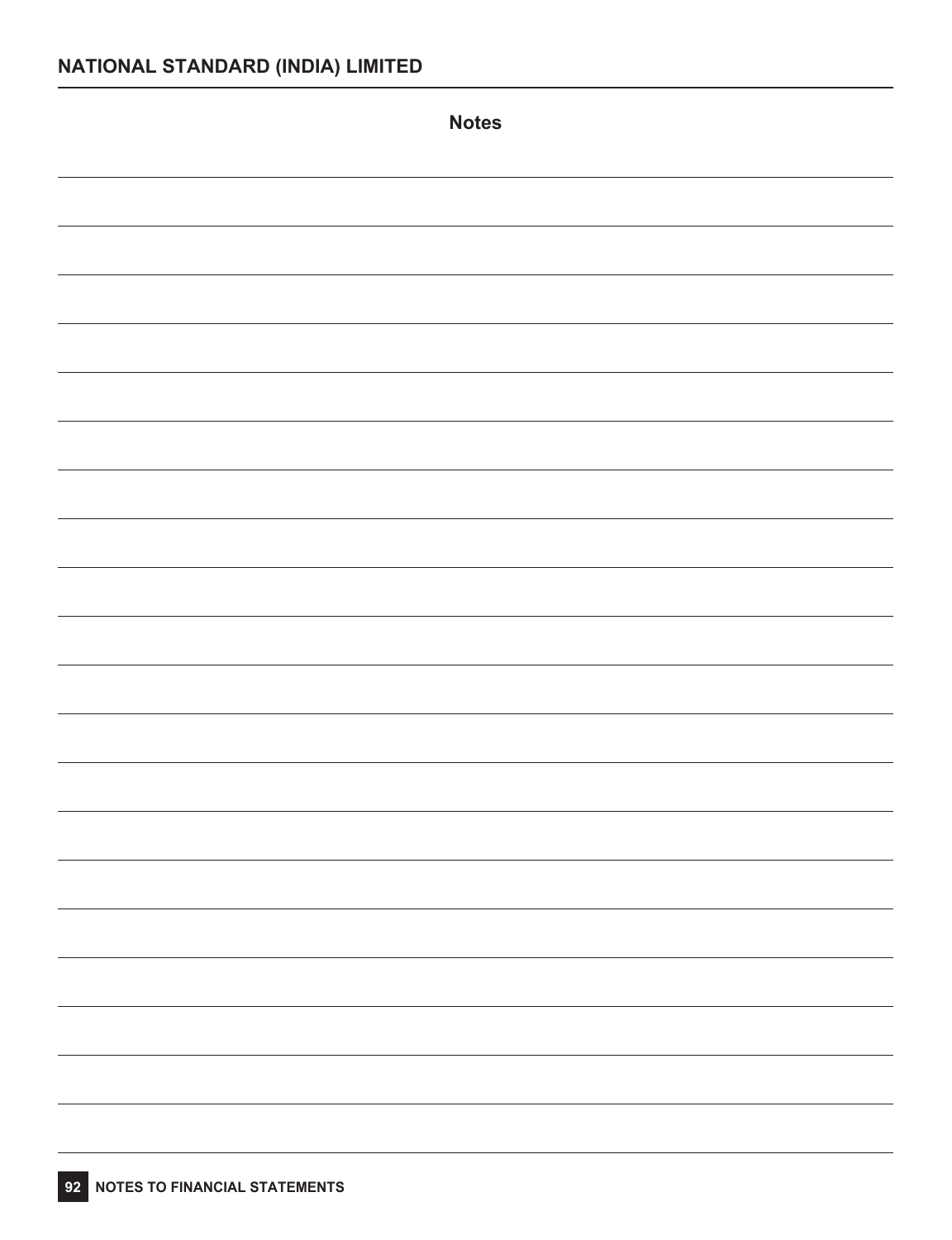# **NATIONAL STANDARD (INDIA) LIMITED**

Regd Office : 412, Floor- 4, 17G Vardhaman Chamber, Cawasji Patel Road, Horniman Circle, Fort, Mumbai-400001 CIN: L27109MH1962PLC265959 E-Mail: Investors.nsil@lodhagroup.com Website: www.nsil.net.in Phone No.: +9122-23024400 Fax No.: +9122-23024550

# **FORM NO. MGT-11**

# **PROXY FORM**

| [Pursuant to Section 105(6) of the Companies Act, 2013 and Rule 19(3) of the Companies |
|----------------------------------------------------------------------------------------|
| (Management and Administration) Rules, 2014]                                           |

| CIN |                                | L27109MH1962PLC265959                                                                                                                                                                                                                |
|-----|--------------------------------|--------------------------------------------------------------------------------------------------------------------------------------------------------------------------------------------------------------------------------------|
|     | Name of the Company            | National Standard (India) Limited                                                                                                                                                                                                    |
|     | Registered Office              | 412, Floor- 4, 17G Vardhaman Chamber,<br>Cawasji Patel Road, Horniman Circle,<br>Fort, Mumbai-400001                                                                                                                                 |
|     | Name of the Member(s)          |                                                                                                                                                                                                                                      |
|     | Registered address             |                                                                                                                                                                                                                                      |
|     |                                |                                                                                                                                                                                                                                      |
|     | E-mail Id                      |                                                                                                                                                                                                                                      |
|     | Folio No. / Client Id & DP. Id |                                                                                                                                                                                                                                      |
|     |                                |                                                                                                                                                                                                                                      |
| 1.  | Name: Address                  | <u>and the state of the state of the state of the state of the state of the state of the state of the state of the state of the state of the state of the state of the state of the state of the state of the state of the state</u> |
|     | E-mail Id                      | the control of the control of the control of the control of the control of                                                                                                                                                           |
|     | Signature                      | the control of the control of the control of the control of the control of                                                                                                                                                           |
|     | or failing him                 |                                                                                                                                                                                                                                      |
| 2.  | Name: Address                  | <u> 1989 - Johann Harry Harry Harry Harry Harry Harry Harry Harry Harry Harry Harry Harry Harry Harry Harry Harry</u>                                                                                                                |
|     | E-mail Id                      | the control of the control of the control of the control of the control of                                                                                                                                                           |
|     | Signature                      |                                                                                                                                                                                                                                      |

as my/our proxy to attend and vote (on a poll) for me/us and on my/our behalf at the 54<sup>th</sup> Annual General Meeting of the Company, to be held on Tuesday, 29<sup>th</sup> August, 2017 at 3.30 P.M. at Lodha Excelus, Apollo Mills Compound, Mahalaxmi, Mumbai - 400011 and at any adjournment thereof in respect of such resolutions as are indicated below: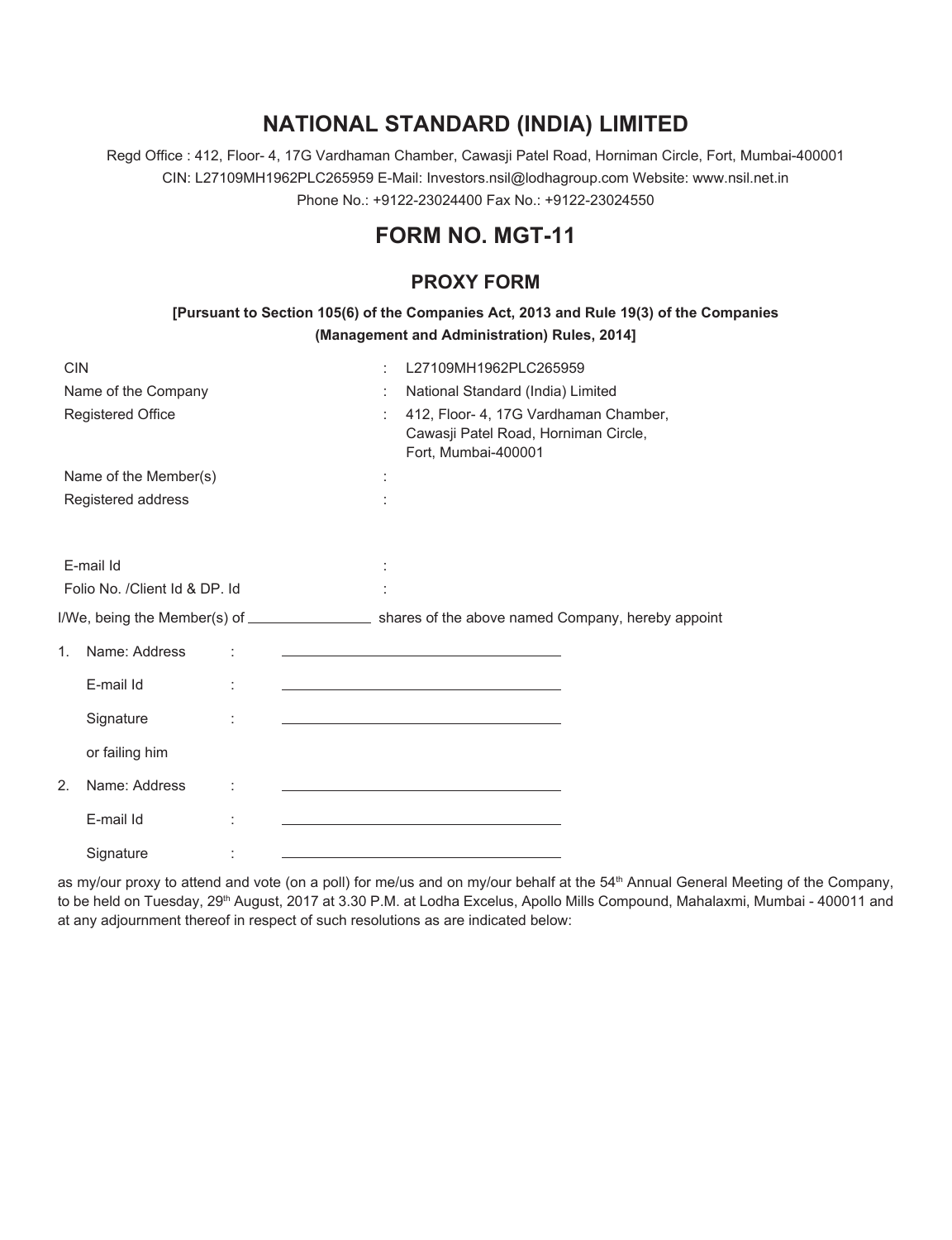\* I wish my above Proxy to vote in the manner as indicated in the box below:

| Sr.<br>No. | <b>Resolution(s)</b>                                                                                                             | For | <b>Against</b> |
|------------|----------------------------------------------------------------------------------------------------------------------------------|-----|----------------|
| 1.         | Consider and adopt Audited Financial Statements, reports of the Board of Directors and<br><b>Statutory Auditors'</b>             |     |                |
| 2.         | Re-appointment of Mr. Ananthanarayanan Ariyanayakipuram Lakshminarayanan<br>(DIN 00495490) as the Director, retiring by rotation |     |                |
| 3.         | Ratification of appointment of Statutory Auditors                                                                                |     |                |
| 4.         | Ratification of the remuneration of the Cost Auditor for the financial year ending<br>31st March, 2017                           |     |                |

Affix Revenue Stamp

Signed this ..................................... day of ....................... 2017

Signature of Member(s) :

Signature of Proxy holder(s) :

# **Notes:**

- 1. This form of proxy in order to be effective should be duly completed, signed and deposited at the Registered Office of the Company, not less than 48 hours before the commencement of the Meeting.
- 2. For the Resolutions, Explanatory Statement and Notes, please refer to the Notice of the Fifty Fourth Annual General Meeting.
- 3. This is optional. Please put a " $\checkmark$ " in the appropriate column against the resolutions indicated in the Box. If you leave the 'For' or 'Against' column blank against any or all the resolutions, your Proxy will be entitled to vote in the manner as he/she thinks appropriate
- 4. Kindly affix Re. 1 revenue stamp on the proxy form before depositing at the Registered Office.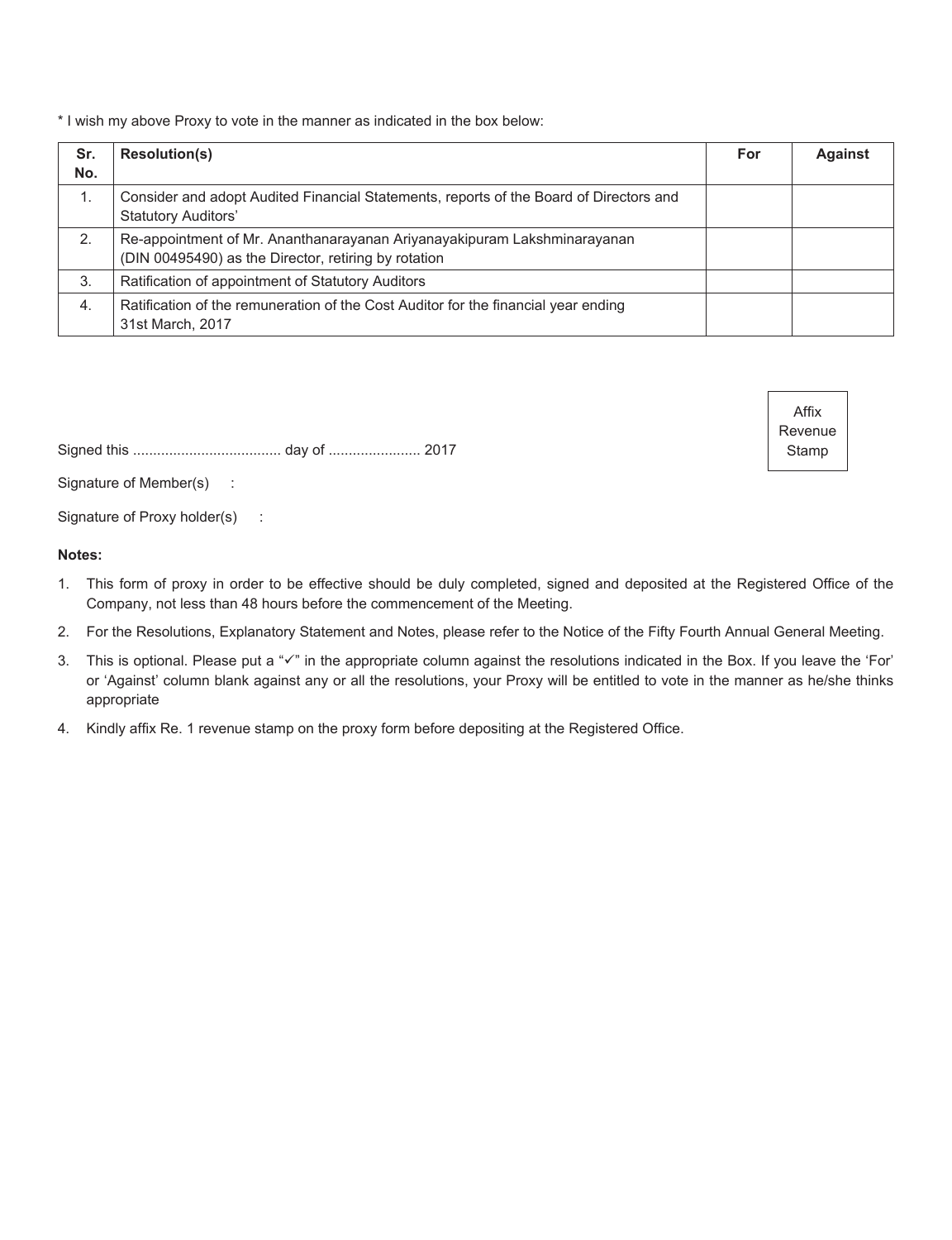# **NATIONAL STANDARD (INDIA) LIMITED**

**Regd Office : 412, Floor- 4, 17G Vardhaman Chamber, Cawasji Patel Road, Horniman Circle, Fort, Mumbai-400001 CIN: L27109MH1962PLC265959 E-Mail: Investors.nsil@lodhagroup.com Website: www.nsil.net.in Phone No.: +9122-23024400 Fax No.: +9122-23024550**

# **ATTENDANCE SLIP**

# **PLEASE COMPLETE THIS ATTENDANCE SLIP AND HAND IT OVER AT THE REGISTRATION COUNTER**

- 1. Name of the member / proxy :
- 2. Folio No. / Client Id & DP Id :
- 3. Number of shares held :

I certify that I am the member/proxy/authorised representative for the member of the Company.

I hereby record my presence at the Fifty Fourth Annual General Meeting held on Tuesday, 29<sup>th</sup> August, 2017 at 3.30 P.M. at Lodha Excelus, Apollo Mills Compound, Mahalaxmi,Mumbai - 400011.

**Name of the member / proxy Signature of the member / proxy**

Note : Kindly complete the Folio / DP ID - Client ID No. and name, sign this Attendance slip(s) at the entrance of the Meeting hall.